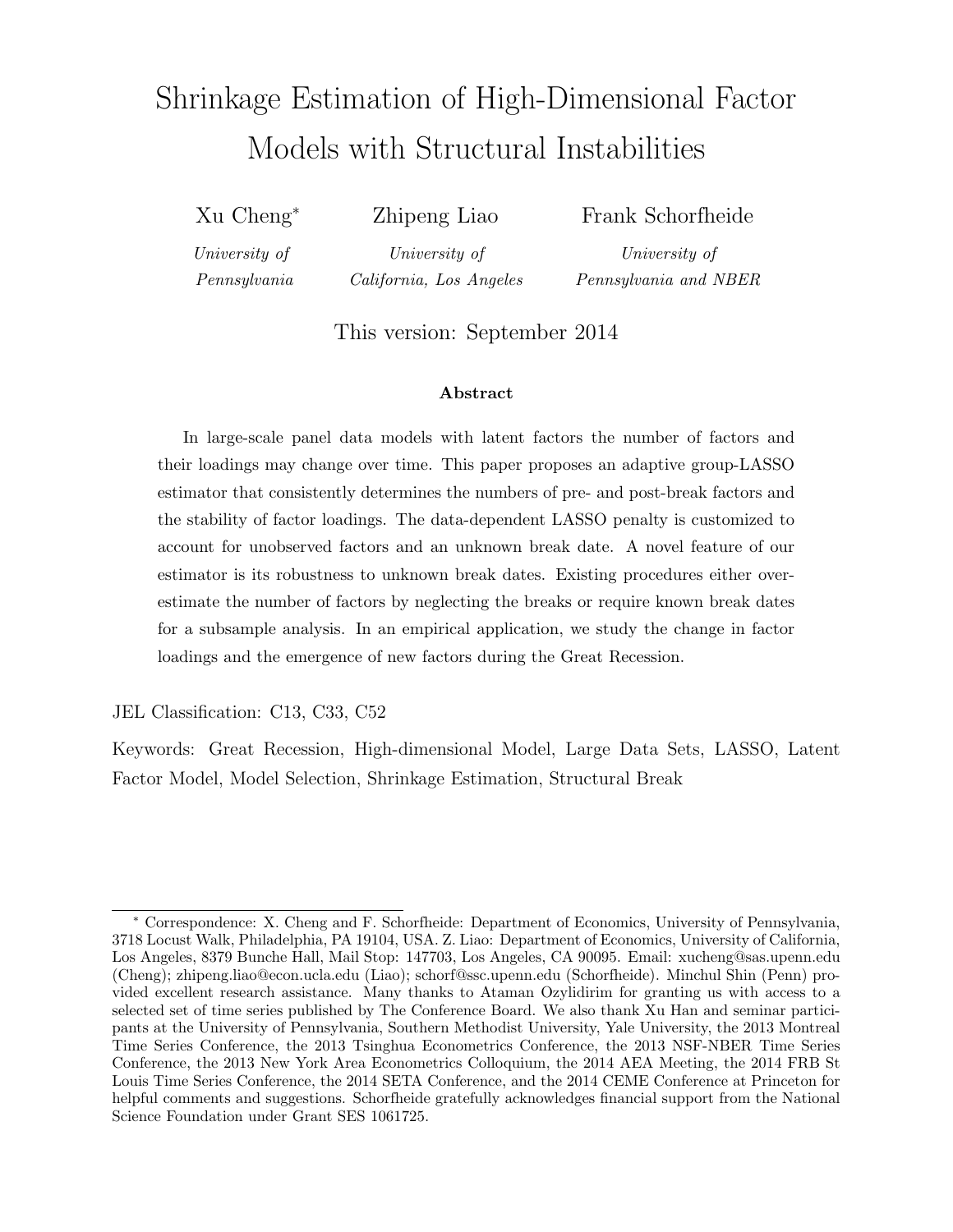# 1 Introduction

High-dimensional factor models are widely used to analyze macroeconomic and financial panel data, where a small number of unobserved factors drive the comovement of a large number of time series. This paper focuses on the complications in the estimation of factor models that arise from potential structural breaks such as the 2007-2009 Great Recession, which, unlike other post-war U.S. recessions, was characterized by a severe disruption of financial markets, a slow recovery, and a lasting episode of zero nominal interest rates and unconventional monetary policies. The empirical application raises a number of interesting and important questions: Did the Great Recession trigger a long-lasting change in business cycle dynamics? In the context of a factor model representation for macroeconomic and financial indicators, was the Great Recession associated with the emergence of new factors, e.g., a financial or a credit factors? Did the loading on existing factors change? When exactly did this change occur: during the subprime mortgage crisis in mid 2007, during the Bear Stearns rescue in March 2008, during the Lehman Brothers collapse in September 2008, or with the advent of fiscal stimulus and unconventional monetary policy in the midst of the recession in early 2009?

None of the existing econometric techniques for factor models can answer all of these questions simultaneously. Standard methods to determine the number of factors, e.g., the information criterion of Bai and Ng (2002) would require the knowledge of the break date. Structural break tests for factor loadings, e.g., Breitung and Eickmeier (2011) require ex ante knowledge of the number of factors. Conventional residual-based procedures to determine the break date, e.g., Bai (1997), also require the number of factors to be known. Stock and Watson (2012) assess the evidence for a break in the number of factors during the Great Recession by testing for the presence of a factor structure in the errors associated with the forecasts of the post-break observations based on extensions of the pre-break factors. However, their approach requires knowledge of the break date and is unable to simultaneously detect a change in factor loadings if the data provide no evidence in favor of a change in the number of factors.

The main contribution of this paper is to develop an econometric procedure that simultaneously consistently estimates the number of pre- and post-break factors as well as the occurrence of changes in factor loadings even if the break date is unknown. Formally, we consider two types of factor model instabilities: changes in the factor loadings, which alter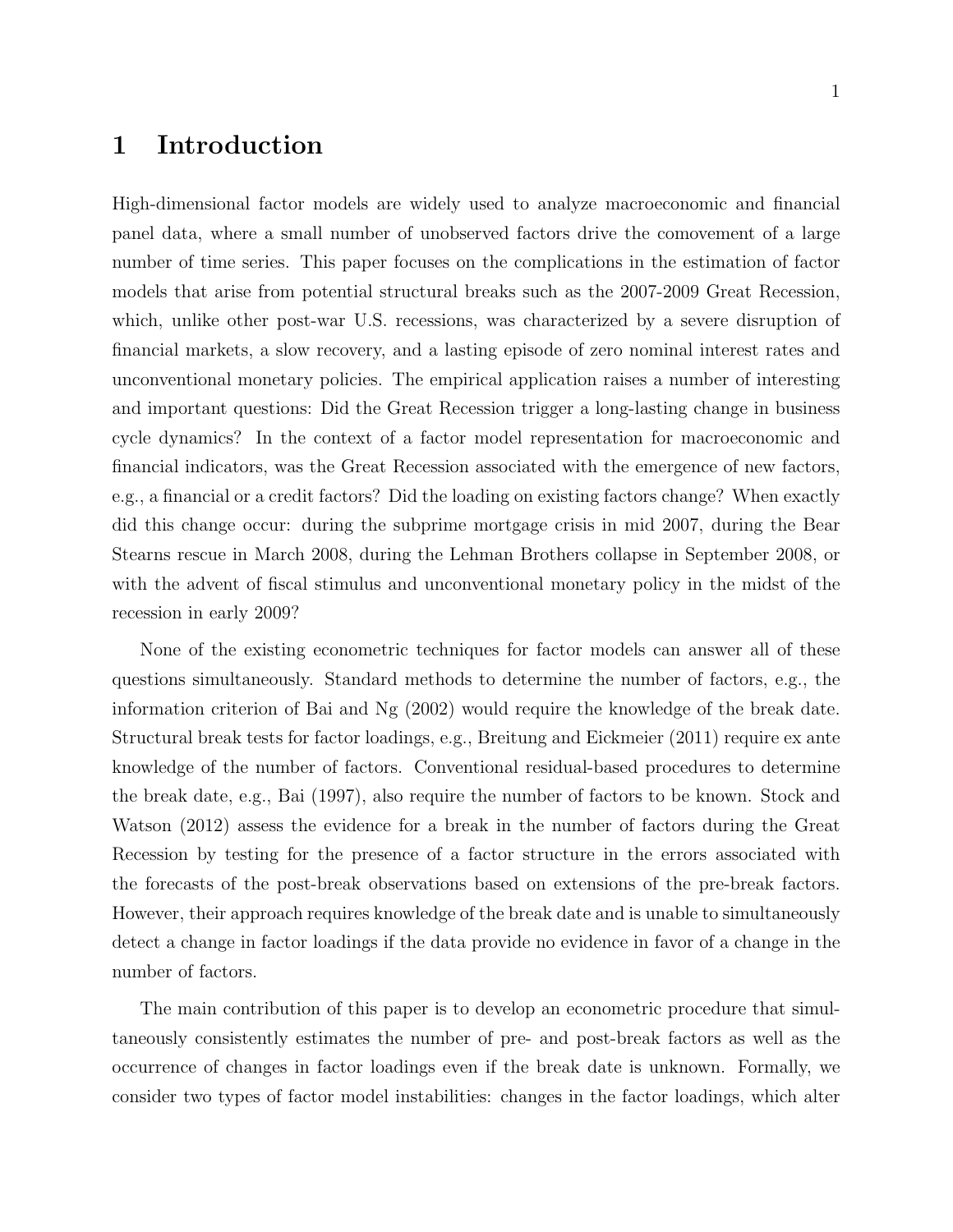the response of macroeconomic variables to a fixed number of underlying factors (type-1 instability), and changes in the number of factors (type-2 instability). Beyond the particular application studied in this paper, a consistent estimator for the unobserved factor structure in large-scale panel data models is essential in many other empirical contexts, e.g., for a structural dynamic factor analysis that uses factor models to trace out the effect of structural innovations such as monetary and technology shocks on a large set of macroeconomic and financial indicators and for efficient factor-augmented forecasting.

Our estimator utilizes two novel identification results for factor models. Because only the product of factors and loadings is identifiable, we use a normalization that attributes changes in this product to changes in the loadings. First, we show that a structural change is identifiable if either the space spanned by the factor loadings or the scaling of the factor loadings changes. Second, we show that the unknown break point is determined by the dimensionality of the factor model. It has been previously shown in the literature (e.g., Breitung and Eickmeier (2011)) that the presence of instabilities leads to the overestimation of the number of factors. We exploit this insight to determine the location of the break point by minimizing the sum of the numbers of pre- and post-break factors instead of using a traditional sum-of-squared residuals criterion (e.g., Bai (1997) in a model with observed regressors) to estimate the break date.

The estimator developed in this paper is based on the minimization of a penalized least squares (PLS) criterion function in which adaptive group-LASSO penalties (Tibshirani (1994), Zou (2006), and Yuan and Lin (2006)) are attached to pre-break factor loadings and to changes in factor loadings. The PLS estimator is a shrinkage estimator because, compared to the unrestricted least squares estimator, it sets small coefficient estimates equal to zero. For each potential break date, the numbers of pre- and post-break factors are determined based on the number of nonzero columns in the matrices of factor loadings and the change of factor loadings. A new factor appears if a column of zero loadings becomes non-zero after the break. The inference problem is high-dimensional because the number of elements in each column goes to infinity asymptotically and this rate can be faster than the rate at which the number of time periods diverges.

Our theoretical results provide bounds on the penalization tuning parameters, obtain consistency and rate of convergence for the shrinkage estimator, and establish consistency for the estimation of the numbers of pre- and post-break factors and detection of changes in loadings. We also show that by minimizing the numbers of pre- and post-break factors over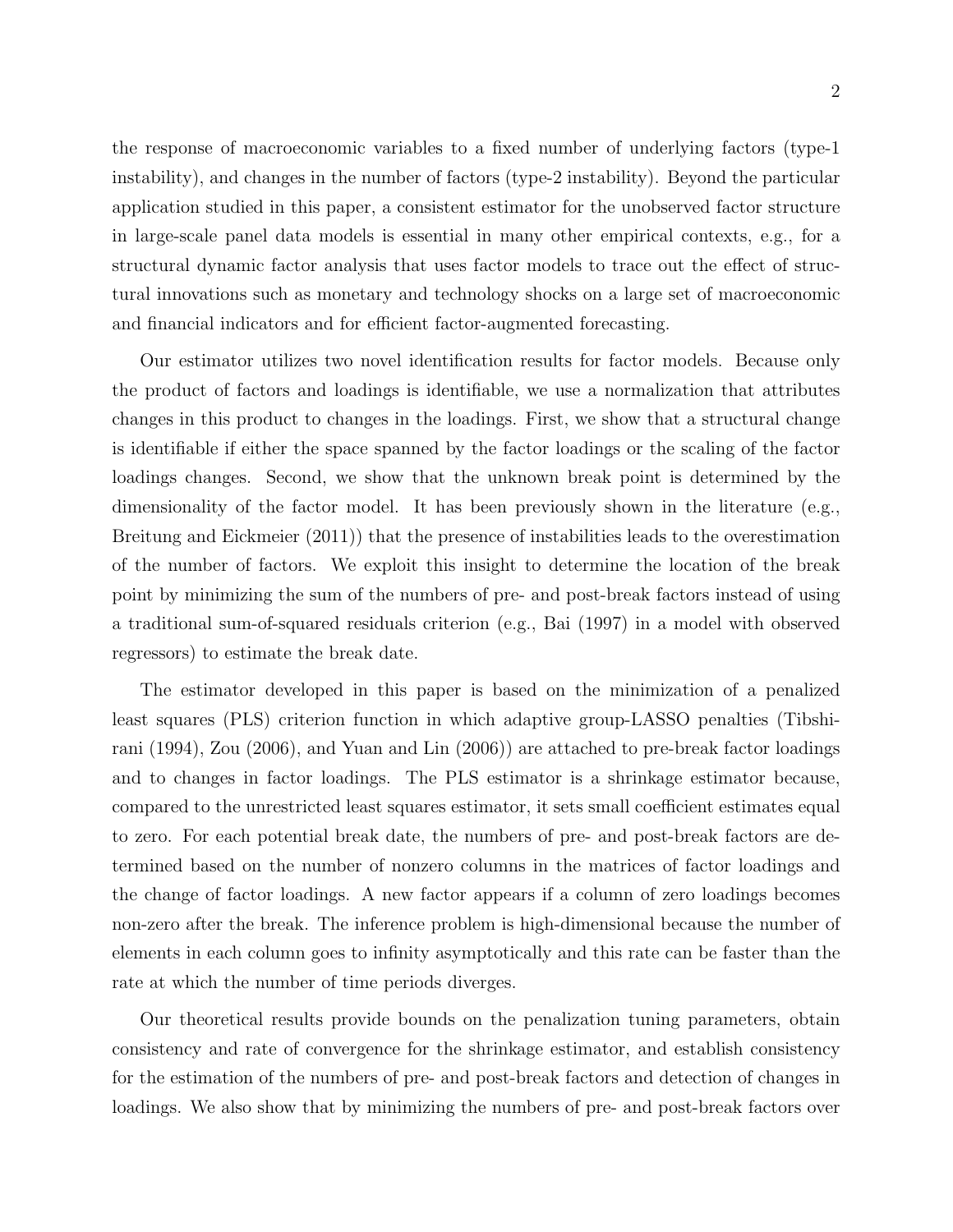the set of potential break dates, we can consistently detect type-1 and type-2 changes at the unknown "true" break date. While our procedure does not generate a consistent estimate of the break date, one could do so based on a least squares criterion, e.g., Bai (1997), after the numbers of factors have been determined.

Although the idea of data-dependent penalty for LASSO originates from Zou (2006), our specific penalty is novel in two dimensions. First, to improve the finite-sample performance, the adaptive LASSO penalty is determined in a two-step procedure, in which the secondstage penalty is computed based on a first-stage shrinkage estimator. Importantly, in the second step an orthogonal procrustes problem is solved to match the columns space of the pre- and post-break loadings obtained in the first-stage estimation. Second, to handle the unknown break date case, the penalty is constructed as an average over the penalties computed conditional on each potential break date. Unlike break-date-specific penalties, this averaging penalty ensures uniform convergence of the penalized least squares criterion over all break dates, similar to the uniform results in Andrews (1993). The averaging penalty also improves the finite-sample stability of the estimated number of factors. To the best of our knowledge this type of penalty has not been considered in the existing literature. It proves to be powerful in estimating the unobserved structure of the latent factor model.

The empirical analysis in this paper revisits a recent study by Stock and Watson (2012), who investigated whether new factors appeared at the onset of the Great Recession, considering a large data set of macroeconomic and financial times series. In a nutshell, Stock and Watson (2012) extended the pre-break factor to the post-break period and examined whether there was evidence of an un-modeled factor in the residuals of the post-break sample. They found no such evidence. Using a similar set of time series, but sampled at a monthly frequency, and being agnostic about the specific break date, we find mild evidence of a type-2 instability at the beginning of the Great Recession (i.e., the emergence of a new factor, which can be interpreted as a financial factor). Conditional on the normalization of the pre- and post-break factors our estimation results indicate that the factor loadings changed drastically during this episode. Because Stock and Watson (2012) normalized the size of the loadings rather than the variance of the factors in their analysis, some but not all of the change in loadings in our analysis mirrors the increase in factor volatility in their analysis.

Our work is related to, but in several important dimensions distinctly different from, the existing literatures on factor model estimation, structural break testing, and LASSO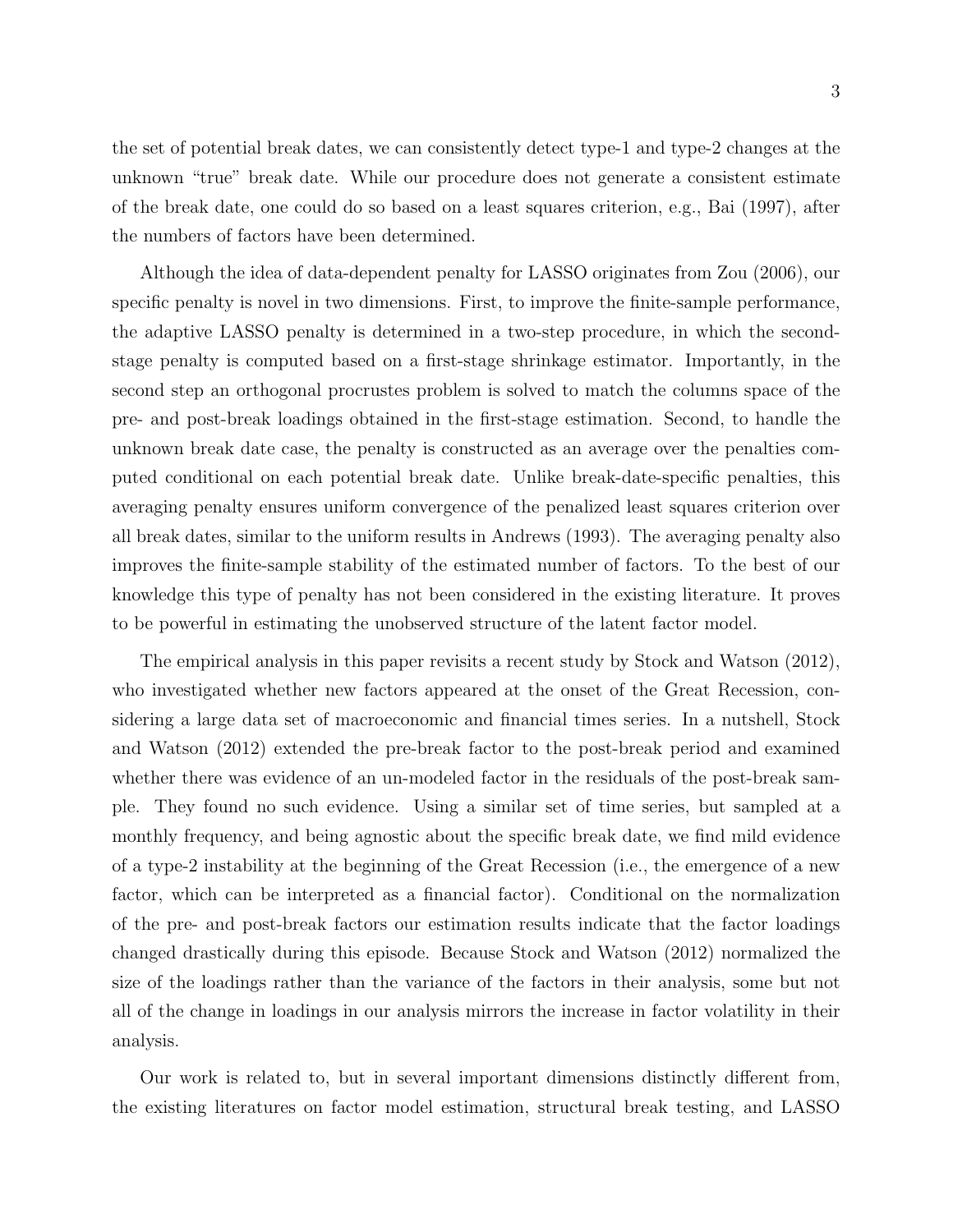stable environment to the pre- and post-break subsamples. In a seminal paper, Bai and Ng (2002) provide information criteria to consistently determine the number of factors in timeinvariant static factor models. Subsequent work, often distinguishing between the number of static and dynamic factors includes Amengual and Watson (2007), Bai and Ng (2007), Hallin and Lika (2007), Onatski (2009), Onatski (2010), Alessi, Barigozzi, and Capasso (2010), Kapetanios (2010), Caner and Han (2012), Ahn and Horenstein (2013), Breitung and Pigorsch (2013), and Choi (2013). However, as discussed above, if the break date is unknown the direct application of these econometric procedures will overestimate the number of factors as soon as the break date is misspecified and pick up "pseudo-true" factors. The inconsistent estimation of the number of factors distorts any subsequent econometric analysis that conditions on the number of factors, e.g., structural break tests for the loading coefficients, structural analysis in dynamic factor models, and efficient factor-augmented forecasting. Stock and Watson (2002) and, more recently, Bates, Plagborg-Møller, Stock, and Watson (2013), show that in the presence of small structural instabilities of the factor loadings the principal component estimator of the factors remains consistent. Our paper focuses on large structural breaks that render the principal component estimator inconsistent.

The procedure developed in this paper not only allows researchers to consistently estimate the numbers of pre- and post-break factors but also consistently detect changes in factor loading. Several structural break tests for factor loadings have been developed, including Stock and Watson (2009), Breitung and Eickmeier (2011), Chen, Dolado, and Gonzalo (2011), Han and Inoue (2011), and Corradi and Swanson (2013). Our procedure differs in several dimensions. First, it detects the instabilities without requiring any knowledge of the numbers of pre- and post-break factors. This is important because a consistent estimator of these factors is not available in the literature when the break point is unknown. Second, the procedure automatically determines whether the break belongs to the type-1 or type-2 change. Third, the procedure controls the model selection error jointly by treating all time series variables as a group. This is particularly desirable for large-scale datasets. Fourth, to achieve consistency, we only require that the number of the time series variables and the number of time periods are both large without any restriction on their relative rates, whereas structural break tests in the literature typically restrict their relative rates to ensure that the generated-regressor effect from the estimation of unobserved factors is negligible.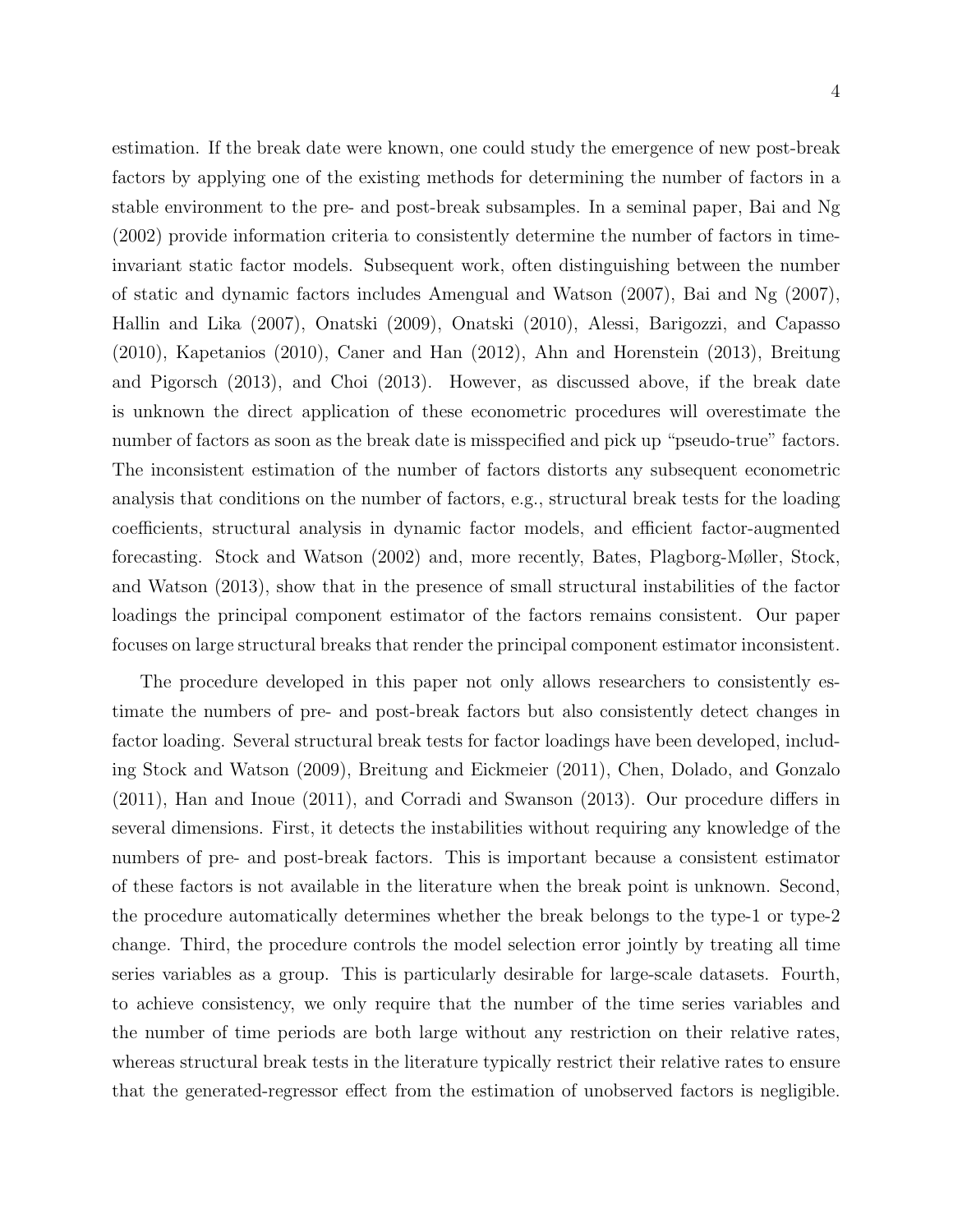Finally, for type-2 instabilities, where both the number of factors and the factor loadings may change, we decompose the structural change into the contribution of the new factors and the contribution of changes of loadings for the old factors.

There exist some recent work that utilizes shrinkage methods to estimate stable factor models (e.g., Bai and Liao (2012), Caner and Han (2012), and Lu and Su (2013) ) and to detect structural breaks in models with observed regressors (e.g., Lee, Seo, and Shin (2012) and Qian and Su (2013, 2014)). Our paper differs from the above-mentioned work because the factor structure is both unobserved and unstable. There is also a growing literature on modeling heterogeneity in panel data with latent group structure. Various classification and shrinkage methods have been proposed, see Bonhomme and Manresa (2012), Lin and Ng (2012), Ando and Bai (2013), Su, Shi, and Phillips (2014). These papers consider a latent structure that is different from the one that is estimated in the current paper. The structure in this paper is comparable to time-varying interactive fixed effects. There are no additional exogenous regressors in our model because the factor structure is the parameter of interest instead of the nuisance parameter. A general form of time-varying group heterogeneity is considered by Bonhomme and Manresa (2012).

The remainder of this paper is organized as follows. Section 2 describes the factor model and the types of instabilities considered in this paper. It also provides identification conditions for changes in the loadings and identification results for the break point if it is unknown. Section 3 presents the shrinkage estimator and the model selection method. The selection of the tuning parameters as well as the practical implementation of the shrinkage estimation are addressed in Section 4. Section 5 develops the asymptotic theory for our estimator and establishes the consistency of the estimator of the number of the pre- and post-break factors and the stability of the loadings. The results include cases with both known and unknown break dates. The Monte Carlo results are reported in Section 6, and Section 7 contains the empirical application. Finally, Section 8 concludes. All proofs as well as additional simulation and empirical results are relegated to the Appendix.

# 2 Identification in a Factor Model with Structural Break

We observe panel data  $\{X_{it} \in R : i = 1, \ldots, N, t = 1, \ldots, T\}$ . Let  $X_t = (X_{1t}, \ldots, X_{Nt})' \in$  $R^{N\times 1}$  denote the observations at time period t. For  $t = 1, \ldots, T_0$ , the observed N series are driven by  $r_a$  unobserved common factors. At time period  $T_0$ , the number of factors and/or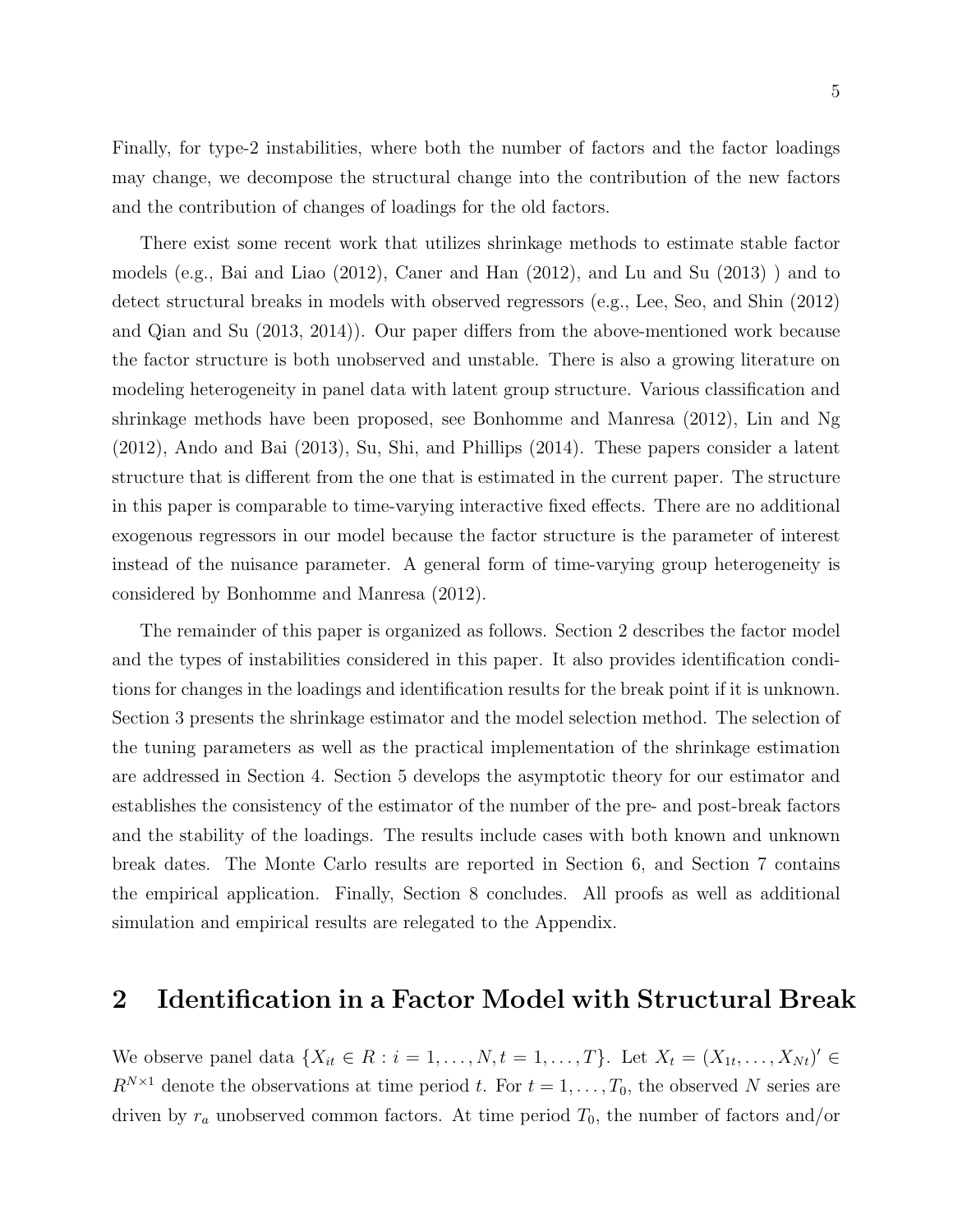the magnitude of the factor loadings may change. We assume that there are no further breaks after  $T_0$ . In general, the break point  $T_0$  is unknown. In the remainder of this section we first introduce a (nonidentifiable) data generating process (DGP) and then construct an identifiable version of the DGP. For the case in which the number of factors stays the same after the break, we propose two identification conditions for changes in the factor loadings. For the case in which the number of factors increase, we introduce a decomposition of the post-break model to distinguish the effect of new factors from the effect of changes in the loadings of the old factors. Finally, we show that the numbers of pre- and post-break factors is minimized if conjectured break date and "true" break date coincide.

### 2.1 The (Nonidentifiable) Data Generating Process

The DGP before  $T_0$  is

$$
X_t = \Lambda^0 F_t^0 + e_t, \text{ for } t = 1, ..., T_0,
$$
\n(2.1)

where  $\Lambda^0 \in R^{N \times r_a}$  denotes the factor loadings and  $e_t \in R^N$  denotes the idiosyncratic errors. Using matrix notation, we write

$$
X_a = F_a \Lambda^{0'} + e_a,\tag{2.2}
$$

where  $X_a = (X_1, \ldots, X_{T_0})' \in R^{T_0 \times N}$ ,  $F_a = (F_1^0, \ldots, F_{T_0}^0)' \in R^{T_0 \times r_a}$ , and  $e_a = (e_1, \ldots, e_{T_0})' \in R^{T_0 \times r_a}$  $R^{T_0 \times N}$ . The matrices  $F_a$  and  $\Lambda^0$  are both unknown and they are not separately identified.

To take into account the potential structural break in period  $T_0$ , we write the post-break DGP in matrix form as

$$
X_b = F_{b,1}(\Lambda^0 + \Gamma_1^0)' + F_{b,2}\Gamma_2^0' + e_b,
$$
\n(2.3)

where  $X_b = (X_{T_0+1},...,X_T)'$ ,  $F_{b,1} = (F_{T_0+1}^0,...,F_T^0)'$ ,  $F_{b,2} = (F_{T_0+1}^*,...,F_T^*)'$ , and  $e_b =$  $(e_{T_0+1},...,e_T)'$ . Here the  $T_1 \times r_a$  matrix  $F_{b,1}$  extends the pre-break factors to the post-break period, whereas the  $T_1 \times (r_b - r_a)$  matrix  $F_{b,2}$  collects the new factors that may emerge after the break. The matrix  $\Gamma_1^0$  captures possible changes in the loadings of the pre-break factors  $F_t^0$ , whereas the matrix  $\Gamma_2^0$  contains the loadings for the new factors  $F_t^*$ . The changes in the factor loadings are summarized in  $\Gamma^0 = (\Gamma_1^0, \Gamma_2^0)$ . If the loadings of the old factors stay constant, then  $\Gamma_1^0 = 0$ . Likewise, in the absence of new factors  $\Gamma_2^0 = 0$ . After  $T_0$ , there are  $r_b$ factors  $F_b = (F_{b,1}, F_{b,2})$  with factor loadings  $\Psi^0 = (\Lambda^0 + \Gamma_1^0, \Gamma_2^0)$ . Thus, the model in (2.3) can be equivalently written as

$$
X_b = F_b \Psi^{0\prime} + e_b. \tag{2.4}
$$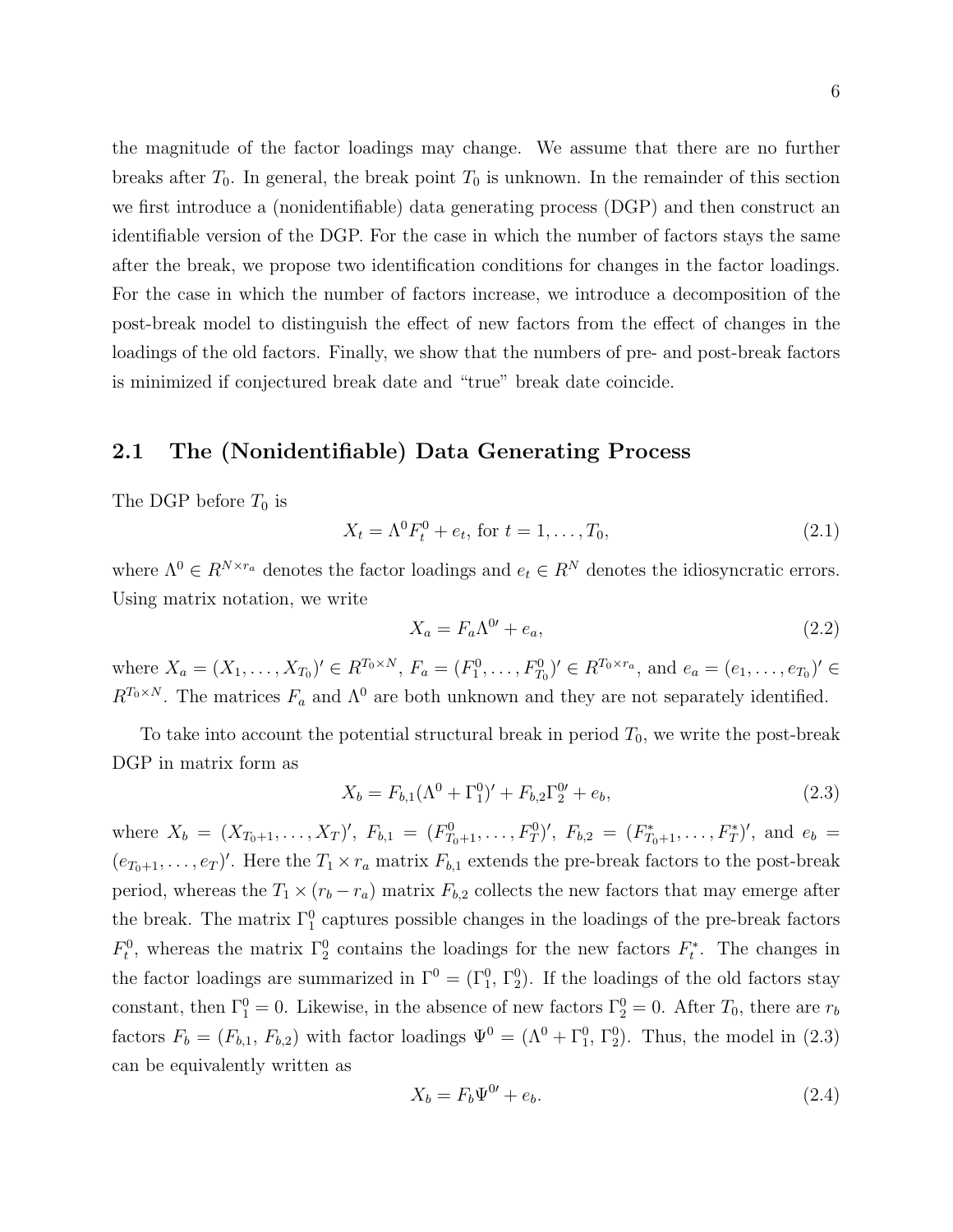Throughout this paper, we use  $C \in R$  to denote a generic positive constant. For  $t > T_0$ , let  $\overline{F}_t^0 = (F_t^{0}, F_t^{*})' \in R^{r_b}$  denote the  $r_b$  factors after the break. We assume the factors and their loadings satisfy Assumptions A and B below.

 $\text{Assumption A. } \mathbb{E}[\left\| F^0_t \right\|^4] \leq C, \, \mathbb{E}[\left\| \overline{F}^0_t \right\|]$  $t_{\ell}^{0}$ ||<sup>4</sup>]  $\leq C$  and there exist positive definite matrices  $\Sigma_F$  and  $\Sigma_F^-$  such that  $T_0^{-1} \sum_{t=1}^{T_0} F_t^0 F_t^0 = \Sigma_F + O_p(T_0^{-1/2})$  $\sum_{t=0}^{T-1/2}$  and  $T_1^{-1} \sum_{t=T_0+1}^{T} \overline{F}_t^0 \overline{F}_t^0 = \Sigma_{\overline{F}} +$  $O_p(T_1^{-1/2}$  $i_1^{-1/2}$ ).  $\Box$ 

Write  $\Lambda^0 = (\lambda_1^0, \ldots, \lambda_N^0)'$ , where  $\lambda_i^0 \in R^{r_a \times 1}$  is the factor loading for series *i* before the break. Similarly, write  $\Psi^0 = (\psi_1^0, \dots, \psi_N^0)'$ , where  $\psi_i^0 \in R^{r_b \times 1}$  is the factor loading for series i after the break.

**Assumption B.** (i)  $\|\lambda_i^0\| \leq C$ ,  $\|\psi_i^0\| \leq C$  and there exist matrices  $\Sigma_{\Lambda}$ ,  $\Sigma_{\Psi}$  and  $\Sigma_{\Lambda\Psi}$  such that  $||\Lambda^{0'}\Lambda^0/N - \Sigma_{\Lambda}|| \to 0$ ,  $||\Psi^{0'}\Psi^0/N - \Sigma_{\Psi}|| \to 0$ , and  $||\Lambda^{0'}\Psi^0/N - \Sigma_{\Lambda}\Psi|| \to 0$  as  $N \to \infty$ , where  $\Sigma_\Lambda$  and  $\Sigma_\Psi$  are positive definite. (ii) The matrices  $\Sigma_\Lambda \Sigma_F$  and  $\Sigma_\Psi \Sigma_F$  both have distinct eigenvalues.  $\square$ 

Assumptions A and B are analogous to Assumptions A and B of Bai and Ng (2002) with the modification to accommodate additional factors and changes of factor loadings at  $T_0$ . They ensure that all  $r_a$  factors before the break and  $r_b$  factors after the break make nontrivial contributions to the variance of the data. Assumption B(ii) is the same as Assumption G of Bai  $(2003).<sup>1</sup>$ 

In the remainder of this paper, we assume  $r_b \ge r_a$ . If the application suggests that  $r_b \le r_a$ , then labeling the subsample before  $T_0$  as  $X_b$  and the subsample after  $T_0$  as  $X_a$  maintains the validity of the proposed method. We distinguish between two types of instabilities:

type-1 change : 
$$
r_b = r_a
$$
 and  $\Gamma_1^0 \neq 0$   
type-2 change :  $r_b > r_a$ . (2.5)

Under a type-1 change, the number of factors is constant, but there is a change in the factor loadings. For a type-2 change, new factors appear in the model after  $T_0$ , while some of the loadings of the old factors also may change.

If the break date  $T_0$  is known, the numbers of pre- and post-break factors  $r_a$  and  $r_b$  are identified and can be consistently estimated using existing methods (e.g., the model selection

<sup>1</sup>Assumption A is sufficient for the identification conditions in Assumption ID below. It is also one of the sufficient conditions for consistent model selection with a known break date. For consistent model selection with an unknown break date, Assumption A is strengthened to Assumption A<sup>∗</sup> in Section 2.4.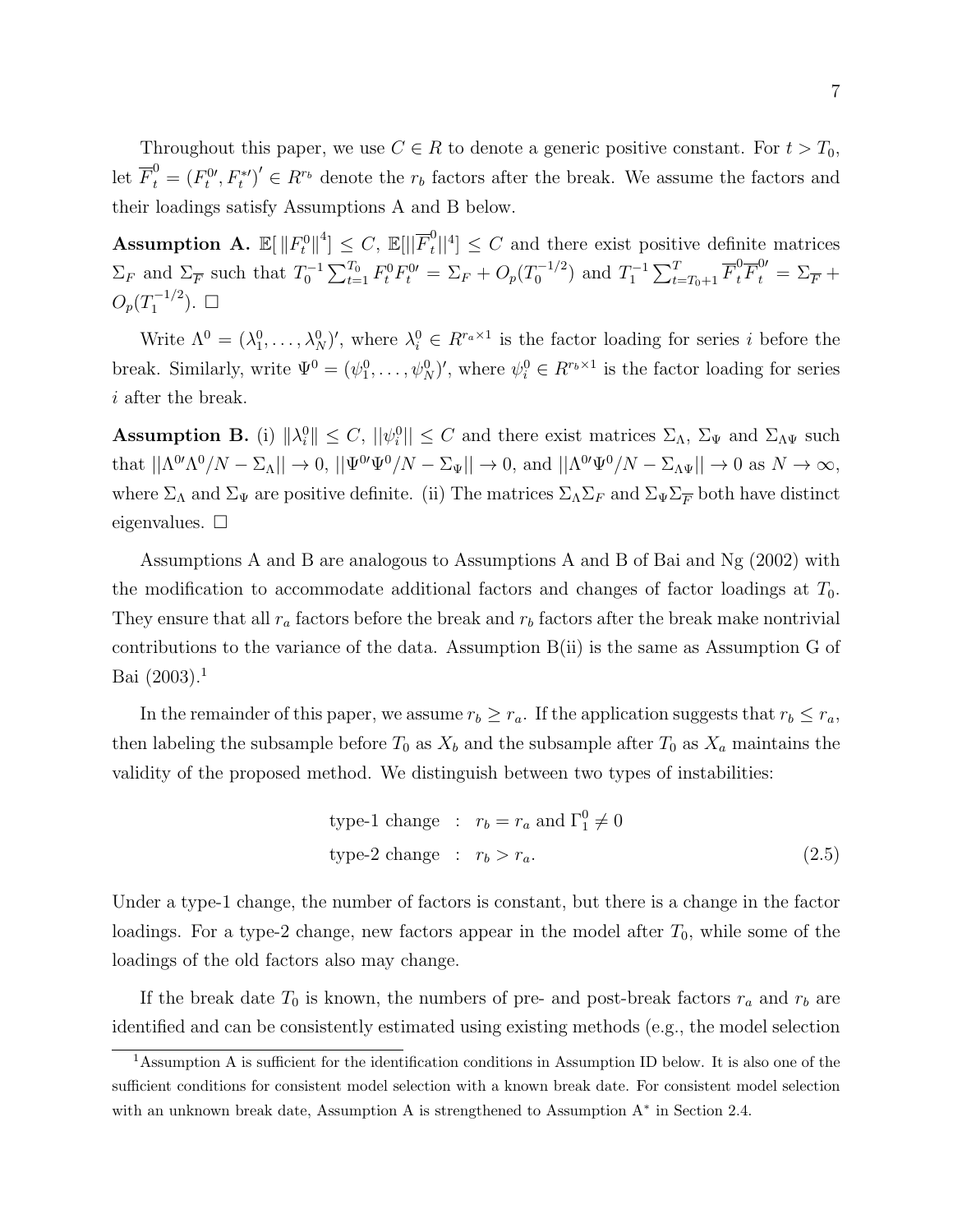criteria proposed by Bai and Ng (2002)). The strict inequality  $r_b > r_a$  identifies type-2 instabilities without further assumptions on the DGP. To identify type-1 instabilities, further restrictions are necessary. Intuitively, the change is identifiable if either the space spanned by the factor loadings or the scaling of the factor loadings changes, when the covariance of the factors is constant. Formally, for any square matrix A, we use  $\rho_{\ell}(A)$  to denote its  $\ell$ -th largest eigenvalue. Define a  $(r_a + r_b) \times (r_a + r_b)$  augmented covariance matrix

$$
\Sigma_{\Lambda \Psi}^{+} = \begin{bmatrix} \Sigma_{\Lambda} & \Sigma_{\Lambda \Psi} \\ \Sigma_{\Lambda \Psi}' & \Sigma_{\Psi} \end{bmatrix} . \tag{2.6}
$$

The following assumption, stated in terms of the coefficients of the DGP in (2.2) and (2.3), is sufficient for identifying type-1 structural instabilities.

Assumption ID. One of the following two conditions holds:

- (i)  $rank(\Sigma_{\Lambda \Psi}^+) > r_a;$
- (ii)  $\rho_{\ell}(\Sigma_F \Sigma_{\Lambda}) \neq \rho_{\ell}(\Sigma_F \Sigma_{\Psi})$  for some  $\ell \leq r_a$ .  $\Box$

Assumption ID(i) holds if and only if  $\Lambda^0$  and  $\Psi^0$  do not span the same column space asymptotically. Assumption ID(ii) focuses on the scaling of the loadings and provides an alternative identification condition through the eigenvalues of  $\Sigma_{\Lambda}\Sigma_F$  and  $\Sigma_{\Psi}\Sigma_F$ . This condition does not put restrictions on the asymptotic column spaces generated by the factor loadings.

#### 2.2 An Identifiable Version of the DGP

The factors and their loadings in (2.2) and (2.4) are not separately identified. In order to develop an estimation theory for the factor model, we have to impose normalization restrictions. This normalization also helps to further clarify identifiable type-1 structural changes. Because our estimation will be based on principal-components analysis, we normalize the factors to have an identity covariance matrix and the vectors of factor loadings to be orthogonal and sorted according to length.<sup>2</sup>

Let  $\Sigma_a = \Lambda^{0'} \Lambda^0/N \in R^{r_a \times r_a}$ , let  $\Sigma_a^{1/2}$  be the Cholesky factor of  $\Sigma_a$ , and let  $\Upsilon_a$  be a matrix of orthonormal eigenvectors such that

$$
\Upsilon_a' (\Sigma_a^{1/2})' \Sigma_F \Sigma_a^{1/2} \Upsilon_a = V_a,\tag{2.7}
$$

<sup>&</sup>lt;sup>2</sup>In addition, the signs of the factors and loadings need to be normalized. However, because this sign normalizaton is immaterial for our analysis, we do not provide further details.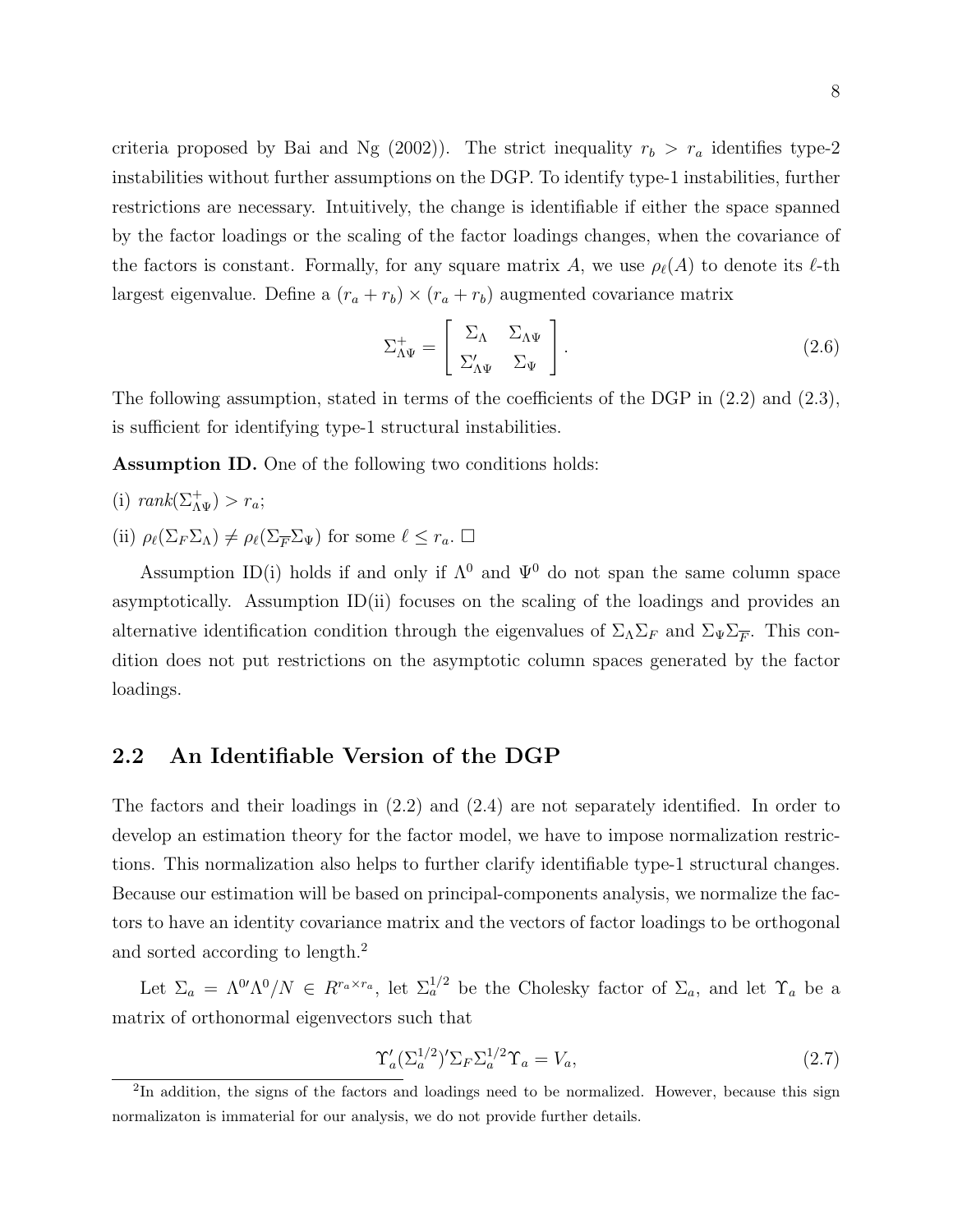where  $V_a$  is a diagonal matrix of eigenvalues, ordered from largest to smallest. Note that by Assumptions A and B, the matrix  $(\Sigma_a^{1/2})' \Sigma_F \Sigma_a^{1/2}$  has positive and distinct eigenvalues with large  $N$ , which means that  $(2.7)$  holds for large  $N$ . Now define the transformation matrix

$$
R_a = \Sigma_a^{1/2} \Upsilon_a V_a^{-1/2}.
$$
\n(2.8)

We can rewrite the DGP before  $T_0$  as

$$
X_a = F_a R_a R_a^{-1} \Lambda^{0'} + e_a = F_a^R \Lambda^{R'} + e_a,
$$
\n(2.9)

where  $F_a^R = F_a R_a$  and  $\Lambda^R = \Lambda^0 (R_a^{-1})'$ . For the post-break DGP, we let  $\Sigma_b = \Psi^{0'} \Psi^0 / N \in$  $R^{r_b \times r_b}$ , substitute  $\Sigma_F$  in (2.7) by  $\Sigma_F$ , and otherwise replace a subscripts by b subscripts. The second transformation matrix  $R_b$  is defined as

$$
R_b = \Sigma_b^{1/2} \Upsilon_b V_b^{-1/2} \tag{2.10}
$$

such that the second DGP can be rewritten as<sup>3</sup>

$$
X_b = F_b R_b R_b^{-1} \Psi^0 + e_b = F_b^R \Psi^R + e_b. \tag{2.11}
$$

Assumption ID(i) implies that the column spaces of  $\Lambda^R$  and  $\Psi^R$  in (2.9) and (2.11) are different, whereas Assumption ID(ii) translates into  $V_a \neq V_b$ , the diagonal covariance matrices of the rotated pre- and post-break loadings.

Note that our normalization interprets changes in the law of motion of the factors  $F_a$  and  $F_b$  as changes in the loadings  $\Lambda^R$  and  $\Psi^R$ . For example, consider a DGP with  $r_a = r_b = 1$ , constant factor loadings  $\Lambda = \Psi$ , and a break in the persistence of the factor, which follows an AR(1) process  $F_t = \rho_a F_{t-1} + \varepsilon_t$  for  $t \leq T_0$  and  $F_t = \rho_b F_{t-1} + \varepsilon_t$  for  $T > T_0$ , where  $\varepsilon_t \sim i.i.d. N(0,1)$  for all t. The change of the autocorrelation of  $F_t$  from  $\rho_a$  to  $\rho_b$  in our setting translates into a change of the transformed factor loadings from  $\Lambda^R = \Lambda / \sqrt{1 - \rho_a^2}$ to  $\Psi^R = \Lambda/\sqrt{1-\rho_b^2}$ . This leads to  $V_b = V_a(1-\rho_b^2)/(1-\rho_a^2)$ . If  $r_a = r_b > 1$ , a model with changes in factor loadings can only be reparameterized to attribute all the changes to the factors if  $\Lambda^0$  and  $\Psi^0$  span the same column space, that is, there exists a full rank matrix F such that  $\Psi^0 = \Lambda^0 P$  and therefore  $F_b \Psi^{0'} = (F_b P') \Lambda^{0'} = F_b^* \Lambda^{0'}$ . We will come back to this issue in the empirical application in Section 7.

$$
T_a^{-1}F_a^{R'}F_a^R = V_a^{-1/2} \Upsilon_a' \Sigma_a^{1/2} \Sigma_F \Sigma_a^{1/2} \Upsilon_a V_a^{-1/2} + O_p(T_a^{-1/2}) = I_{r_a \times r_a} + O_p(T_a^{-1/2}).
$$

Moreover, by definition of  $\Sigma_a$ ,  $N^{-1}\Lambda^R N \Lambda^R = V_a^{1/2} \Upsilon_a' \Sigma_a^{-1/2} \Sigma_a (\Sigma_a^{-1/2})' \Upsilon_a V_a^{1/2} = V_a$ , which is a diagonal matrix, as desired.

<sup>&</sup>lt;sup>3</sup>It can be verified that the transformation induces the desired normalization. For the pre-break period, using Assumption A and the fact that  $\Upsilon_a$  is a finite matrix, we have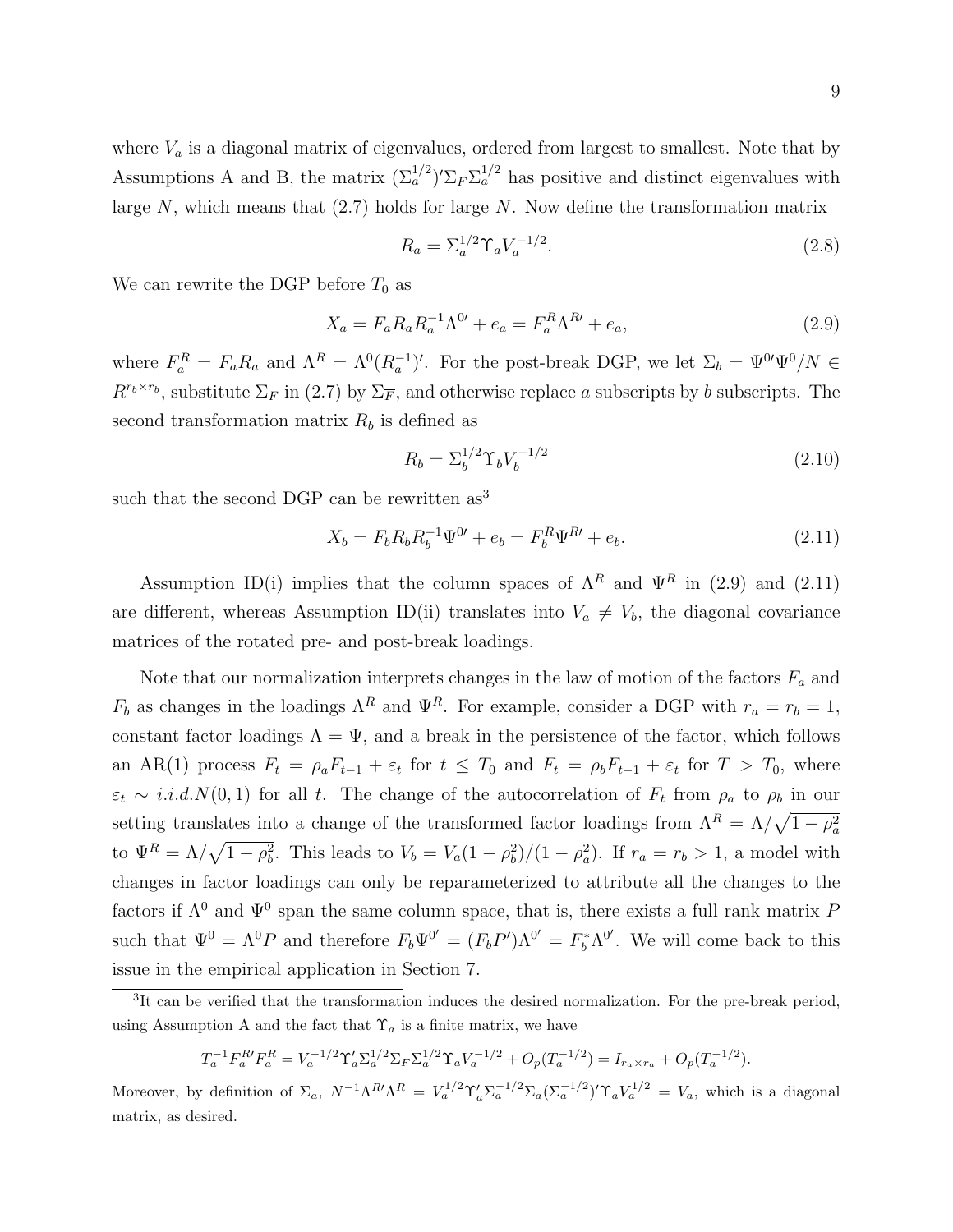#### 2.3 A Useful Decomposition of Structural Changes

The (nonidentifiable) DGP in  $(2.2)$  and  $(2.3)$  provides a natural decomposition of type-2 structural changes into changes resulting from the new factors,  $F_{b,2}\Gamma_2^{0'}$  $_2^0$ , and changes associated with the effect of the extended versions of the old factors,  $F_{b,1}\Gamma_1^{0'}$  $_1^0$ . We can mechanically rewrite the normalized version of the post-break DGP in (2.11) as

$$
X_b = F_b^R \Psi^{R'} + e_b = F_{b,1}^R (\Lambda^R + \Gamma_1^R)' + F_{b,2}^R \Gamma_2^{R'} + e_b,
$$
\n(2.12)

where  $F_b^R = (F_{b,1}^R, F_{b,2}^R)$ , and we define  $\Gamma^R = (\Gamma_1^R, \Gamma_2^R)$ . However, the components  $F_{b,1}^R \Gamma_1^{R'}$  and  $F_{b,2}^R\Gamma_2^{R'}$  are difficult to interpret because after imposing the normalization, there is no sense in which  $F_{b,1}$  can be viewed as the post-break extension of  $F_a$ .

Nonetheless, in empirical applications, it is interesting and useful to decompose type-2 changes into the contribution of the new factors and changes in the effects of old factors. To do so, we construct an  $r_b \times r_a$  matrix with orthogonal columns by maximizing the correlation between the old normalized loadings  $\Lambda^R$  and the new loadings  $\Psi^R\Omega_a$ :

$$
\Omega_a = \operatorname{argmax}_{\tilde{\Omega}_a \in \mathcal{O}} \, tr[\Lambda^{R'} \Psi^R \tilde{\Omega}_a],\tag{2.13}
$$

where  $\mathcal O$  is the class of  $r_b \times r_a$  matrices with orthonormal columns. The solution is given by (see Cliff (1966))  $\Omega_a = VU'$ , where V is an  $r_b \times r_a$  and U an  $r_a \times r_a$  orthogonal matrix obtained from the singular value decomposition  $\Lambda^{R'}\Psi^R = UDV'$ . Let  $\Omega_{\perp}$  be the null space of  $\Omega_a'$  and define  $\Omega = (\Omega_a, \Omega_\perp)$ . Moreover, define the rotated loadings and factors  $F_b^{R\Omega} = F^R \Omega$  and  $\Psi^{R\Omega} = \Psi^R \Omega$ . This rotation preserves the normalization of the factors, i.e.,  $F_b^{R\Omega'} F_b^{R\Omega}/T_b = I$ . Partitioning  $F_b^{R\Omega} = (F_{b,1}^{R\Omega}, F_{b,2}^{R\Omega})$  and  $\Psi^{R\Omega} = (\Psi_1^{R\Omega}, \Psi_2^{R\Omega})$ , we can decompose  $X_b$  as follows:

$$
X_b = F_b^R \Omega \Omega' \Psi^{R'} + e_b = \underbrace{F_{b,1}^{R\Omega} \Lambda^{R'}}_{\text{old loadings}} + \underbrace{F_{b,1}^{R\Omega} (\Psi_1^{R\Omega} - \Lambda^R)'}_{\text{change in loadings}} + \underbrace{F_{b,2}^{R\Omega} \Psi_2^{R\Omega'}}_{\text{new factor}} + e_b. \tag{2.14}
$$

### 2.4 Identification of the Change Point

Suppose that the break date  $T_0$  is unknown. Let  $\pi_0 = T_0/T$ , where T is the number of periods in the sample. For simplicity, we call  $\pi_0$ , rather than  $T_0$ , the "true" break date and assume that  $\pi_0 \in \Pi$ , where  $\Pi$  is some closed subset in the interior of [0, 1]. For any potential break date  $\pi \in \Pi$ , we split the full sample into two subsamples  $X_a(\pi) = (X_1, ..., X_{T_a})' \in R^{T_a \times N_a}$ and  $X_b(\pi) = (X_{T_a+1},...,X_T)' \in R^{T_b \times N}$ , where  $T_a = [T_{\pi}]$  is the integer part of  $T_{\pi}$  and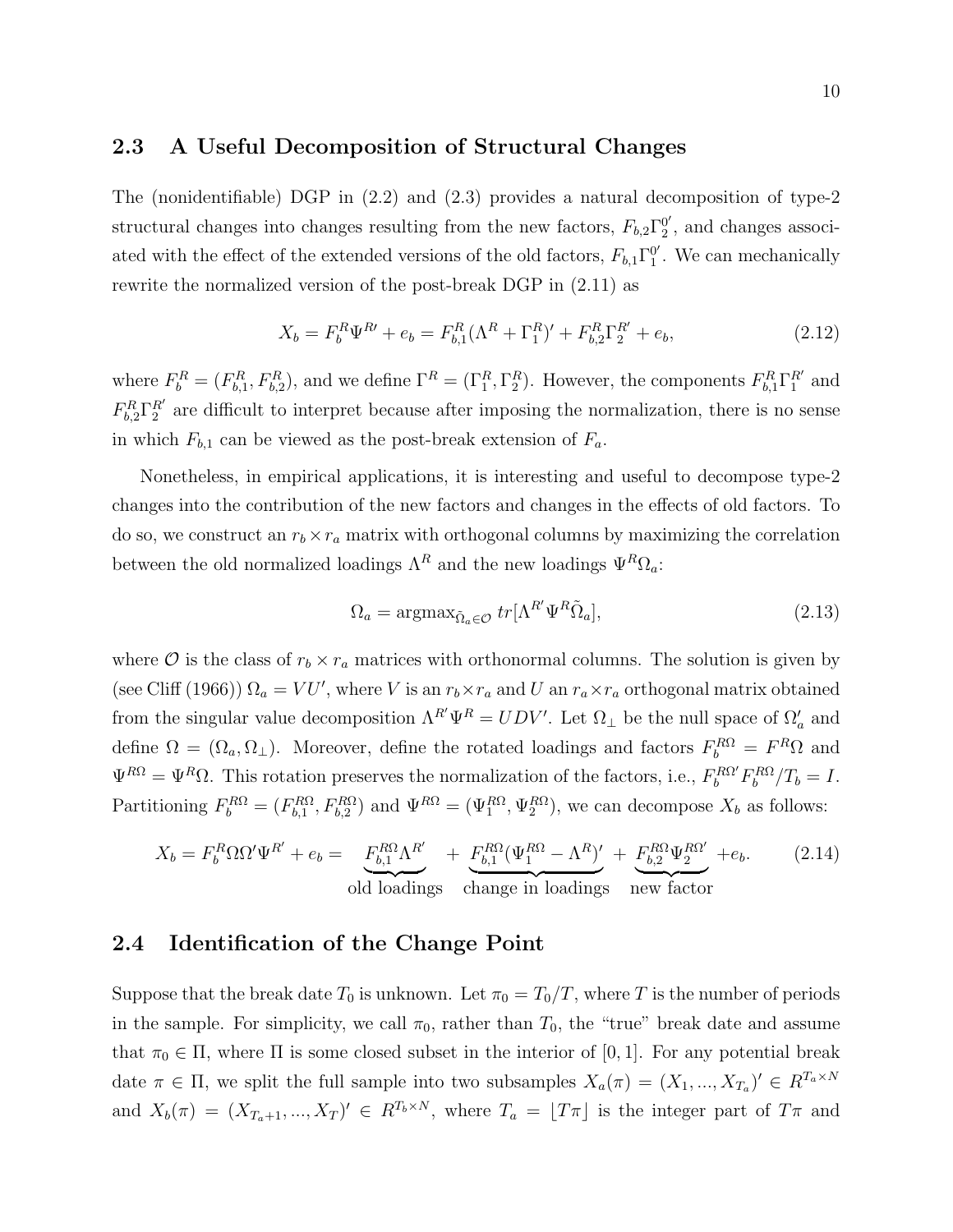$T_b = T - T_a$ . To obtain an identification condition for the unknown break date  $\pi_0$ , we now study the number of factors in  $X_a(\pi)$  and  $X_b(\pi)$  when  $\pi \neq \pi_0$ . Building on previous results in the literature, e.g., Breitung and Eickmeier (2011), if the break date is misspecified, then the subsample that consists of pre- and post-break observations contains one or more additional factors. Thus, the break date can be identified by minimizing the sum of the numbers of pre- and post-break factors by varying the potential bread date  $\pi$ .

We will discuss the case of  $\pi < \pi_0$  in detail. For the first subsample  $X_a(\pi)$ , the DGP is the same as that in  $(2.2)$ , which can be written as

$$
X_a(\pi) = F_a(\pi)\Lambda^{0'} + e_a(\pi), \text{ where}
$$
  
\n
$$
F_a(\pi) = (F_1^0, \dots, F_{T_a}^0)' \in R^{T_a \times r_a},
$$
  
\n
$$
e_a(\pi) = (e_1, \dots, e_{T_a})' \in R^{T_a \times N}.
$$
\n(2.15)

For the second subsample  $X_b(\pi)$ , which includes observations for  $t = T_a + 1, \ldots, T_0, \ldots, T$ , the DGP corresponds to (2.2) for  $t \leq T_0$  and to (2.3) for  $t > T_0$ . Thus, the DGP for  $X_b(\pi)$ can be written as

$$
X_b(\pi) = F_a^+(\pi) \Lambda^{0'} + F_b(\pi) \Psi^{0'} + e_b(\pi), \text{ where}
$$
  
\n
$$
F_a^+(\pi) = (F_{T_a+1}^0, ..., F_{T_0}^0, 0_{r_a \times (T - T_0)})' \in R^{T_b \times r_a},
$$
  
\n
$$
F_b(\pi) = (0_{r_b \times (T_0 - T_a)}, \overline{F}_{T_0+1}^0, ..., \overline{F}_T^0)' \in R^{T_b \times r_b},
$$
  
\n
$$
e_b(\pi) = (e_{T_a+1}, ..., e_T)' \in R^{T_b \times N}.
$$
\n(2.16)

Here the  $r_a$  factors in  $F_a^+(\pi)$  with loadings  $\Lambda^0$  are only for observations before the true break date, and the  $r_b$  factors in  $F_b(\pi)$  with loadings  $\Psi^0$  are only for observations after the true break. By construction,  $F_a^+(\pi)$  and  $F_b(\pi)$  are orthogonal to each other. By definition,  $F_a(\pi_0) = F_a$ ,  $F_a^+(\pi_0) = 0$ , and  $F_b(\pi_0) = F_b$ . The DGPs in (2.15) and (2.16) reduce to (2.2) and (2.3), respectively, if  $\pi = \pi_0$  and  $T_a = T_0$ .

Let  $r_a(\pi)$  and  $r_b(\pi)$  denote the number of factors in  $X_a(\pi)$  and  $X_b(\pi)$ , respectively. By definition, they are the number of non-vanishing eigenvalues of  $(NT)^{-1}X_a(\pi)X_a(\pi)$  and  $(NT)^{-1}X_b(\pi)X_b(\pi)$ , respectively, as  $N, T \to \infty$ . We extend Assumption A to Assumption A∗ for the uniform convergence of the factor covariance matrices over time.

 $\textbf{Assumption \:} \: \mathbf{A^*}. \: \: \: \mathbb{E}\left\|F^0_t\right\|^4 \: \le \: C, \: \mathbb{E} \vert \vert \overline{F}^0_t$  $t ||^4 \leq C$  and there exist some positive definite matrices  $\Sigma_F$  and  $\Sigma_F^-$  such that  $T^{-1}\sum_{t=1}^{\lfloor T\pi \rfloor} F_t^0 F_t^{0} = \pi \Sigma_F + O_p(T^{-1/2})$  for  $\pi \leq \pi_0$  and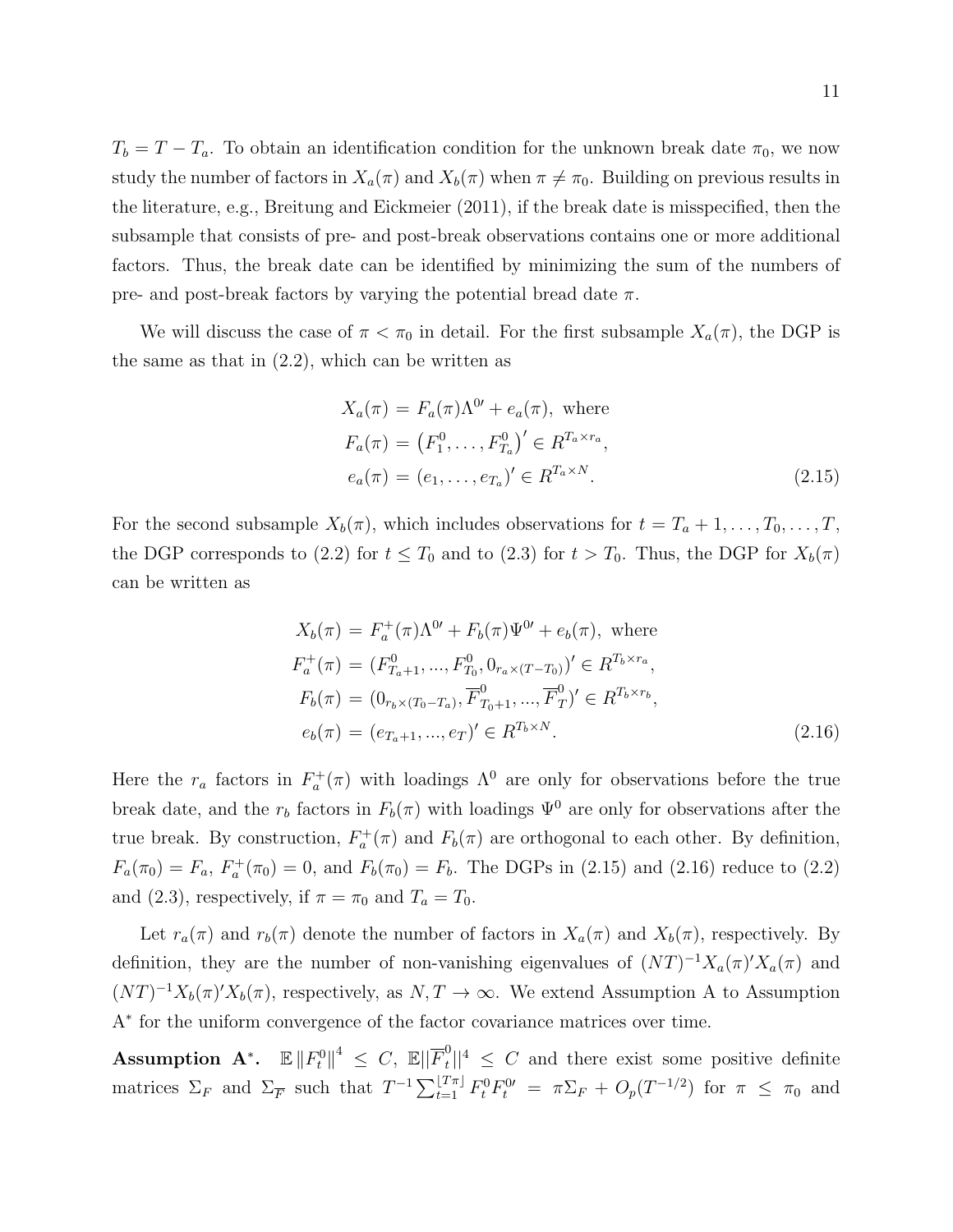$T^{-1} \sum_{t=\lfloor T\pi \rfloor+1}^T \overline{F}_t^0 \overline{F}_t^0 = (1-\pi) \sum_{\overline{F}} + O_p(T^{-1/2})$  for  $\pi \ge \pi_0$ , where both  $O_p(T^{-1/2})$  terms are uniform over  $\pi \in \Pi$ .  $\Box$ 

Assumption A<sup>∗</sup> assumes covariance stationarity, as in the instability test by Andrews (1993). It can be generalized to time-varying variance as in Cheng and Phillips (2012) under some additional conditions. Section 5 provides regularity conditions (Assumptions C<sup>∗</sup> and D) on the idiosyncratic errors similar to those in Bai and Ng (2002). We analyze  $r_a(\pi)$  and  $r_b(\pi)$  under these assumptions.

For the first subsample, the DGP in (2.15) is a factor model with  $r_a$  factors (i.e.,  $r_a(\pi)$  =  $r_a$  for  $\pi \leq \pi_0$ ) because there is no break in this subsample. To study the number of factors in (2.16) for the second subsample, note that

$$
T^{-1}(F_a^+(\pi), F_b(\pi))'(F_a^+(\pi), F_b(\pi)) \to_p \Sigma^+_F(\pi),
$$
  
\n
$$
N^{-1} (\Lambda^0, \Psi^0)' (\Lambda^0, \Psi^0) \to_p \Sigma^+_{\Lambda\Psi}, \text{ where}
$$
  
\n
$$
\Sigma^+_F(\pi) = \begin{bmatrix} (\pi_0 - \pi)\Sigma_F & 0_{r_a \times r_b} \\ 0_{r_b \times r_a} & (1 - \pi_0)\Sigma_F \end{bmatrix}
$$
\n(2.17)

and  $\Sigma_{\Lambda\Psi}^+$  is defined in (2.6). Because  $\Sigma_F^+(\pi)$  has full rank by construction, the number of factors in  $X_b(\pi)$  depends on the rank of  $\Sigma_{\Lambda\Psi}^+$  (i.e.,  $r_b(\pi) = \text{rank}(\Sigma_{\Lambda\Psi}^+)$  for  $\pi < \pi_0$ ). If  $\Lambda^0 = \Psi^0$ , we know that  $rank(\Sigma_{\Lambda\Psi}^+) = r_b$ . If, on the other hand, the column spaces generated by  $\Psi^0$  and  $\Lambda^0$  do not overlap, we have  $rank(\Sigma_{\Lambda\Psi}^+) = r_a + r_b$ . Typically, we would expect the column spaces generated by  $\Psi^0$  and  $\Lambda^0$  to be overlapping but non-nested, which means  $rank(\Sigma_{\Lambda\Psi}^+) > r_b \ge r_a$  and hence  $r_b(\pi) > r_b$  for  $\pi < \pi_0$ .

The results provide the following relationship between the conjectured break date and the numbers of pre- and post-break factors:

$$
r_a(\pi) = \begin{cases} r_a & \pi \le \pi_0 \\ rank(\Sigma_{\Lambda\Psi}^+) & \pi > \pi_0 \end{cases} \text{ and } r_b(\pi) = \begin{cases} rank(\Sigma_{\Lambda\Psi}^+) & \pi < \pi_0 \\ r_b & \pi \ge \pi_0 \end{cases}, \quad (2.18)
$$

where  $rank(\Sigma_{\Lambda\Psi}^+) \ge r_b \ge r_a$ . Note that  $r_a(\pi)$  and  $r_b(\pi)$  can be derived for the case  $\pi > \pi_0$ using the same steps as above. For the first subsample, we have  $r_a(\pi) = \text{rank}(\Sigma_{\Lambda\Psi}^+)$ , which implies  $r_a(\pi) \ge r_b \ge r_a$ , while for the second subsample, we simply get  $r_b(\pi) = r_b$ . It follows from  $(2.18)$  that

$$
r_a(\pi) + r_b(\pi) = \begin{cases} r_a + rank(\Sigma_{\Lambda\Psi}^+) & \pi < \pi_0 \\ r_a + r_b & \pi = \pi_0 \\ r_b + rank(\Sigma_{\Lambda\Psi}^+) & \pi > \pi_0 \end{cases} \tag{2.19}
$$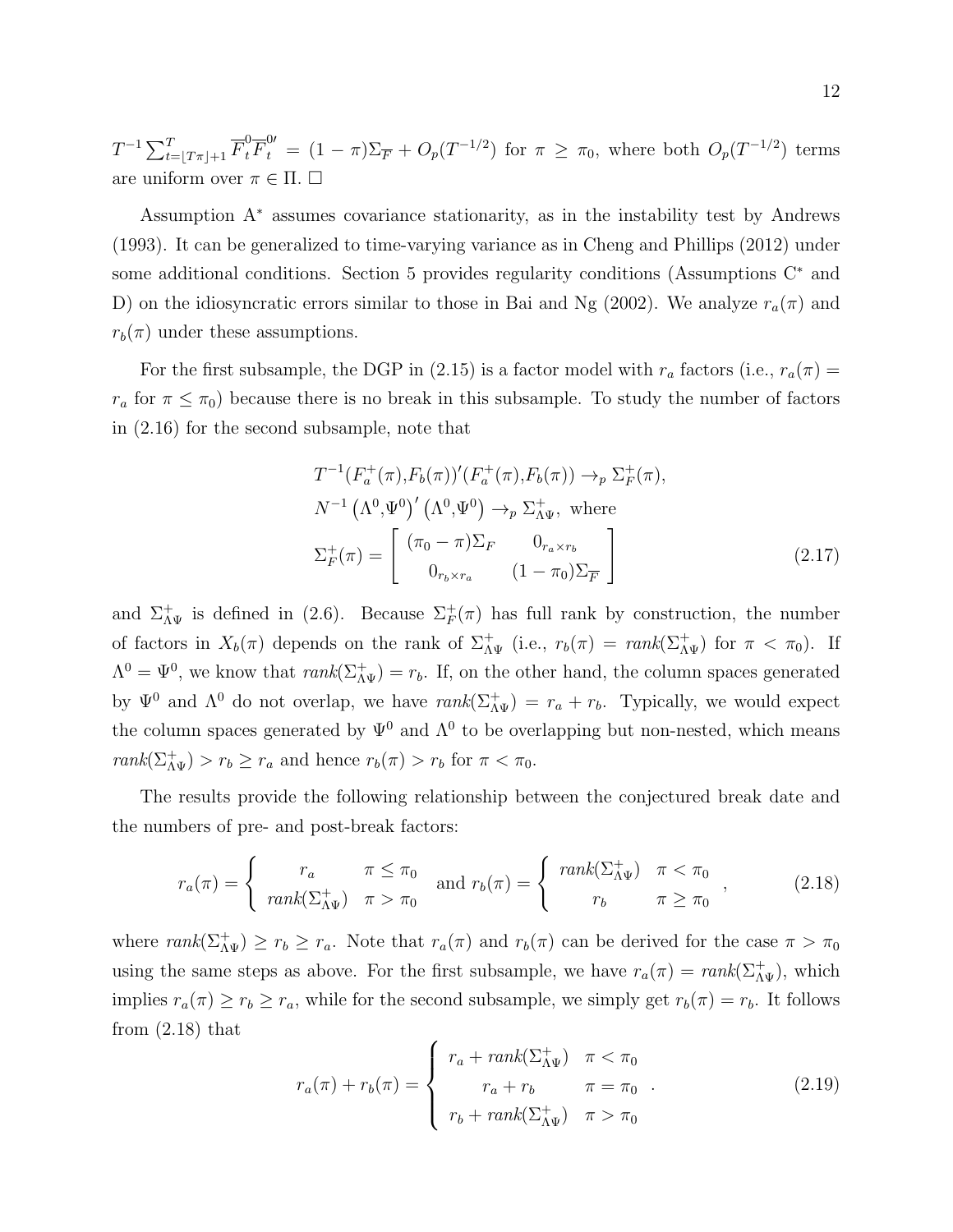Because  $rank(\Sigma_{\Lambda\Psi}^+) \ge r_b \ge r_a$ , we see that  $r_a(\pi) + r_b(\pi)$  is minimized at  $\pi_0$ , with the minimum value  $r_a + r_b$ .

Define the set of values  $\pi$  such that  $r_a(\pi) + r_b(\pi)$  achieve the smallest value  $r_a + r_b$  as

$$
\mathcal{D} = \{\pi \in \Pi : r_a(\pi) + r_b(\pi) = r_a + r_b\}.
$$
\n(2.20)

By definition, we know that  $\pi_0 \in \mathcal{D}$  and hence  $\mathcal{D}$  is a well-defined nonempty set. If  $rank(\Sigma_{\Lambda\Psi}^+) > r_b$  (which holds if the column space generated by  $\Lambda^0$  is not contained by that generated by  $\Psi^0$  asymptotically), we can deduce that  $\pi_0$  is the unique minimizer, i.e.,  $\pi_0 = \mathcal{D}$ . If  $rank(\Sigma_{\Lambda \Psi}^+) = r_b > r_a$ , then  $\pi_0 = \max {\{\pi : \pi \in \mathcal{D}\}}$ .

If the structural break is due to the type-2 instability, the break date  $\pi_0$  can always be identified by the maximum value in the set  $\mathcal{D}$ . Under type-1 instability,  $\pi_0$  can still be identified provided that Assumption ID(i) holds. In that case, we have

$$
rank(\Sigma_{\Lambda\Psi}^+) > r_a = r_b,
$$
\n(2.21)

thus  $\pi_0 = \mathcal{D}$ . The only case in which  $\mathcal D$  does not identify  $\pi_0$  is if  $r_a = r_b$  and  $\Lambda^0$  and  $\Psi^0$  span the same column spaces. However, conditional on  $\pi_0$ , this type-1 instability itself can still be identified based on the scaling of the factor loadings as long as Assumption ID(ii) holds.

# 3 Shrinkage Estimation

Suppose the conjectured break date is  $T_a$  and  $T_b = T - T_a$ . If the break date is correctly specified then  $T_a = T_0$  and  $T_b = T_1$ . Because we treat the number of factors as unknown, we define  $k \geq r_b$  to be the number of potential factors. In order to motivate the criterion function in the shrinkage estimation, we rewrite the normalized DGP in (2.9) and (2.11) as the following augmented system:

$$
X_{a} = \begin{bmatrix} F_{a}^{R} & F_{a,1}^{R} & F_{a,2}^{R} \end{bmatrix} \begin{bmatrix} \Lambda^{R} \\ 0_{(r_{b}-r_{a})\times N} \\ 0_{(k-r_{b})\times N} \end{bmatrix} + e_{a} = F_{a}^{R+}(\Lambda^{R+})' + e_{a}.
$$
  

$$
X_{b} = \begin{bmatrix} F_{b,1}^{R} & F_{b,2}^{R} & F_{b}^{R} \end{bmatrix} \begin{bmatrix} \Lambda^{R} + \Gamma_{1}^{R} \\ \Gamma_{2}^{R} \\ 0_{(k-r_{b})\times N} \end{bmatrix} + e_{b} = F_{b}^{R+}(\Lambda^{R+} + \Gamma^{R+})' + e_{b}.
$$
 (3.1)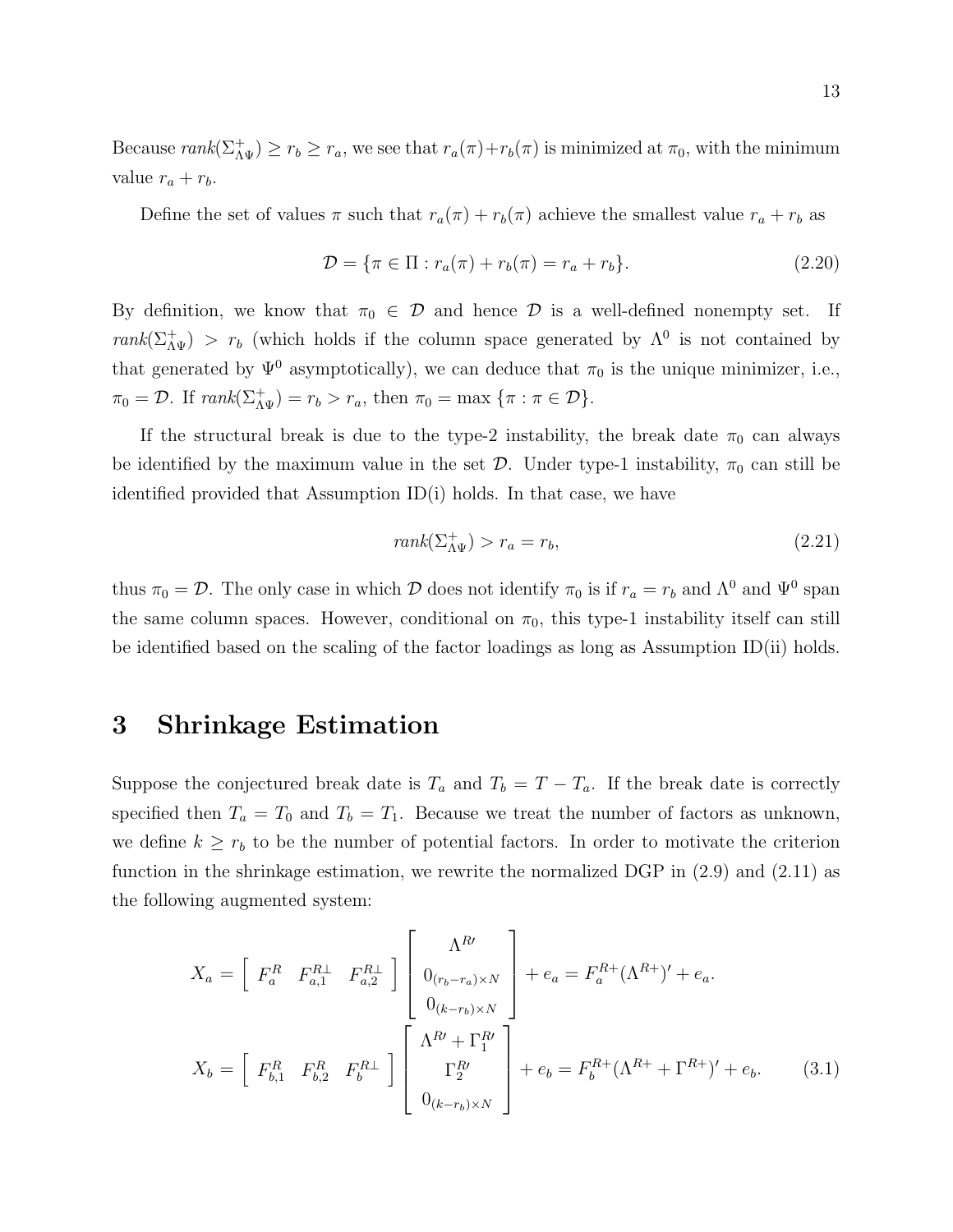Here,  $F_a^{R\perp}$  denotes a  $T \times (k - r_a)$  orthogonal complement of  $F_a^R$ . We partition  $F_a^{R\perp}$  into  $T \times (r_b - r_a)$  and  $T \times (k - r_b)$  submatrices  $F_{a,1}^{R \perp}$  and  $F_{a,2}^{R \perp}$ . Likewise,  $F_b^{R \perp}$  is an orthogonal complement of  $F_b^R$ . Below, we call  $F_a^R$  and  $F_b^R$  the "true" and  $F_a^{R\perp}$  and  $F_b^{R\perp}$  the irrelevant factors. In the augmented model (3.1),  $\Lambda^{R+}$  and  $(\Lambda^{R+} + \Gamma^{R+})$  are the factor loadings before and after the break, respectively. Estimating the number of factors and detecting instability in factor loadings can be executed simultaneously in (3.1), because they are equivalent to consistent selection of the zero and and nonzero components in  $\Lambda^{R+}$  and  $\Gamma^{R+}$ . Hence, for consistent model selection, it is key to obtain estimators that can consistently distinguish zeros from nonzeros in  $\Lambda^{R+}$  and  $\Gamma^{R+}$ . The shrinkage estimator proposed below is designed to achieve such consistency.

Although the main theoretical innovations lie in the analysis of the unknown break date case, we first present the main idea of the estimation method under the assumption that the break date is known and  $T_a = T_0$ . The estimation objective function and the shrinkage estimator are introduced in Section 3.1. The consistent estimation of the numbers of preand post-break factors and the occurrence of a break in the loads is discussed 3.2. We present the inference as a model selection problem. Finally, Section 3.3 provides the extension to the unknown break date.

## 3.1 Estimation Objective Function (Known Break Date)

The k potential factors are estimated by the principal component estimator in each subsample. Specifically, for subsample  $j \in \{a, b\}$ , let  $\widetilde{F}_j \in R^{T_j \times k}$  be the orthonormalized eigenvectors of  $(NT_j)^{-1}X_jX_j'$  associated with its first k largest eigenvalues. For both subsamples, estimating an overfitted model with  $k$  factors gives the unrestricted least square estimators of the factor loading matrices  $\widetilde{\Lambda}_{LS} = T_a^{-1} X_a' \widetilde{F}_a$ ,  $\widetilde{\Psi}_{LS} = T_b^{-1} X_b' \widetilde{F}_b$  and  $\widetilde{\Gamma}_{LS} = \widetilde{\Psi}_{LS} - \widetilde{\Lambda}_{LS}$ . Given  $\widetilde{F}_a$  and  $\widetilde{F}_b$ , we propose shrinkage estimators of  $\Lambda^{R+}$  and  $\Gamma^{R+}$  by minimizing a PLS criterion function:

$$
(\widehat{\Lambda}, \widehat{\Gamma}) = \underset{\Lambda \in R^{N \times k}, \Gamma \in R^{N \times k}}{\arg \min} \left[ M(\Lambda, \Gamma) + P_1(\Lambda) + P_2(\Gamma) \right],\tag{3.2}
$$

where

$$
M(\Lambda, \Gamma) = (NT)^{-1} \left[ \left\| X_a - \widetilde{F}_a \Lambda' \right\|^2 + \left\| X_b - \widetilde{F}_b (\Lambda + \Gamma)' \right\|^2 \right],
$$
  

$$
P_1(\Lambda) = \alpha_{NT} \sum_{\ell=1}^k \omega_\ell^{\lambda} \left\| \Lambda_\ell \right\| \text{ and } P_2(\Gamma) = \beta_{NT} \sum_{\ell=1}^k \omega_\ell^{\gamma} \left\| \Gamma_\ell \right\|,
$$
 (3.3)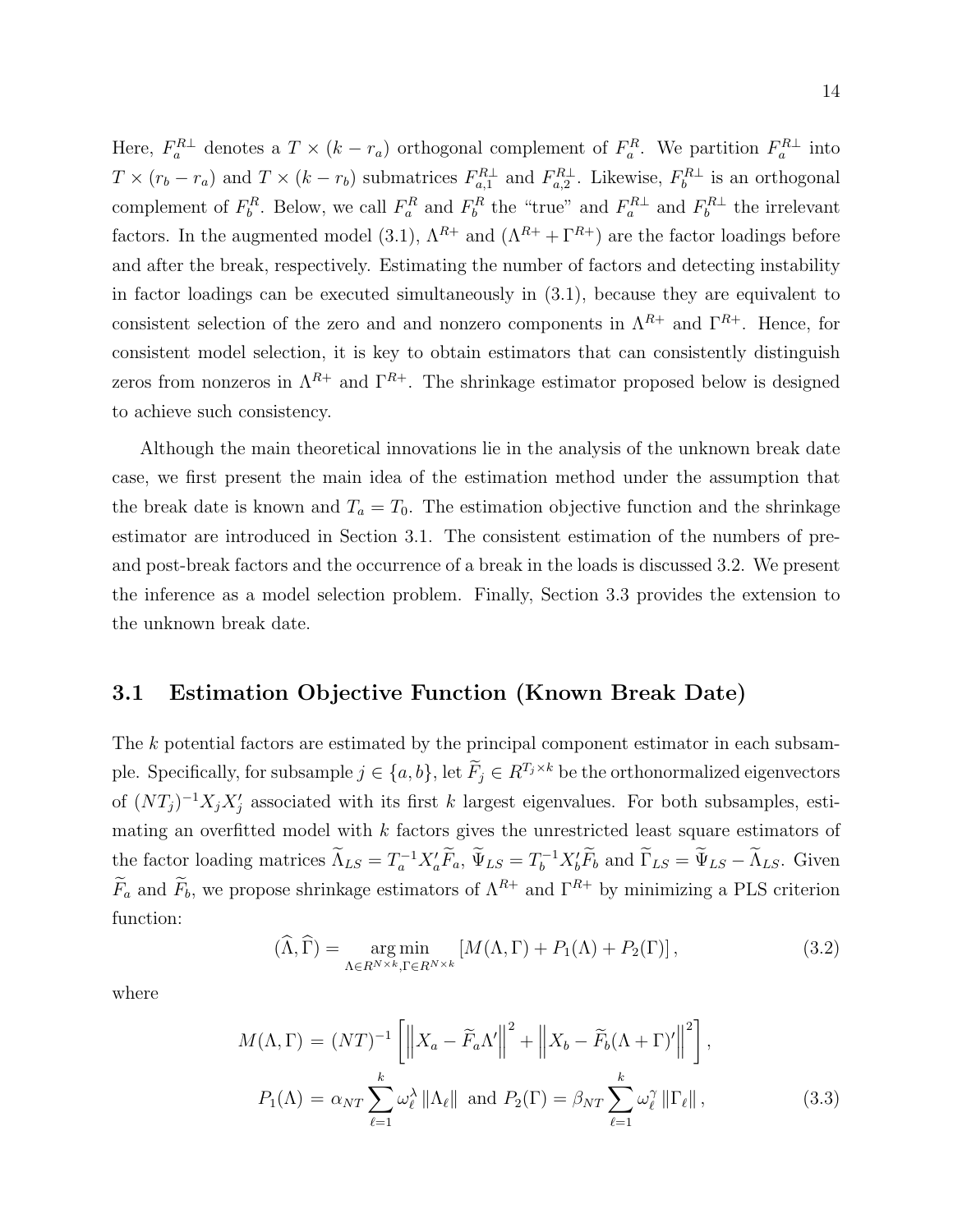$\Lambda_{\ell}$  and  $\Gamma_{\ell}$  are the  $\ell$ -th column of  $\Lambda$  and  $\Gamma$ , respectively,  $\alpha_{NT}$  and  $\beta_{NT}$  are two sequences of positive constants that depend on N and T, and  $\omega_{\ell}^{\lambda}$  and  $\omega_{\ell}^{\gamma}$  $\hat{l}$  are data-dependent weights defined as:

$$
\omega_{\ell}^{\lambda} = \left(N^{-1}||\widetilde{\Lambda}_{\ell}||^{2}\mathcal{I}_{\{\widetilde{\Lambda}_{\ell}\neq0_{N\times1}\}} + N^{-1}||\widetilde{\Lambda}_{\ell,LS}||^{2}\mathcal{I}_{\{\widetilde{\Lambda}_{\ell}=0_{N\times1}\}}\right)^{-d},
$$
  

$$
\omega_{\ell}^{\gamma} = \left(N^{-1}||\widetilde{\Gamma}_{\ell}||^{2}\mathcal{I}_{\{\widetilde{\Gamma}_{\ell}\neq0_{N\times1}\}} + N^{-1}||\widetilde{\Gamma}_{\ell,LS}||^{2}\mathcal{I}_{\{\widetilde{\Gamma}_{\ell}=0_{N\times1}\}}\right)^{-d}.
$$
 (3.4)

Here  $\mathcal{I}_{\{x=a\}}$  is the indicator function that is equal to one if  $x = a$  and equal to zero otherwise; d is a positive constant; and  $\widetilde{\Lambda} \in R^{N \times k}$  and  $\widetilde{\Gamma} \in R^{N \times k}$  are some preliminary estimators of  $\Lambda^+$  and  $\Gamma^+$ , where the  $\ell$  subscript denotes the  $\ell$ -th column of the matrices.

In this adaptive estimation, the data-dependent weights  $\omega_{\ell}^{\lambda}$  and  $\omega_{\ell}^{\gamma}$  $\gamma$  are designed to differentiate the zero columns of  $\Lambda^{R+}$  and  $\Gamma^{R+}$  from the nonzero columns. It is easy to obtain preliminary estimators such that  $||\tilde{\Lambda}_{\ell}|| \to_p 0$  if and only if the  $\ell$ -th column of  $\Lambda^{R+}$  is zero and  $||\Gamma_\ell|| \to_p 0$  if and only if the  $\ell$ -th column of  $\Gamma^{R+}$  is zero. If this condition is satisfied, we expect  $N^{-1}||\widetilde{\Lambda}_{\ell}||$  to converge to a positive constant for  $\ell \leq r_a$  and to converge to zero for  $\ell > r_a$ . In the latter case,  $\omega_{\ell}^{\lambda}$  diverges to infinity, which delivers strong penalization in the shrinkage estimation (3.2) to the estimators of the zero columns in  $\Lambda^0$ . The weights,  $\omega_\ell^\gamma$  $_{\ell}^{\gamma},$ have similar effects on the estimation of  $\Gamma^+$ .

The simplest preliminary estimator available is the unrestricted least square estimator (i.e.,  $\tilde{\Lambda} = \tilde{\Lambda}_{LS}$  and  $\Gamma_{LS} = \tilde{\Gamma}_{LS}$ ). An alternative preliminary estimator can be a shrinkage estimator that is based on a rough choice of tuning parameters. Because such a shrinkage estimator may set some of the columns of  $\widetilde{\Lambda}$  and  $\widetilde{\Gamma}$  equal to zero, we use the indicator functions in (3.4) to replace zero columns with the corresponding columns of the unrestricted least square estimators. This model selection procedure is easy to compute because it is a convex optimization problem after the principal components are used for dimension reduction.

The penalty functions  $P_1(\Lambda)$  and  $P_2(\Gamma)$ , defined in terms of the column norms  $\|\Lambda_\ell\|$  and  $\|\Gamma_\ell\|$ , are group-LASSO penalties (cf., Yuan and Lin (2006)). A group-LASSO estimator either sets all the elements in a group equal to zero or estimates them as nonzeros altogether. This feature is particularly useful for large-scale factor models because the irrelevant factors have zero factor loadings for all series. As such, the group-LASSO estimator automatically controls the group-wise model-selection error over all series, which is challenging if the modelselection is performed series by series.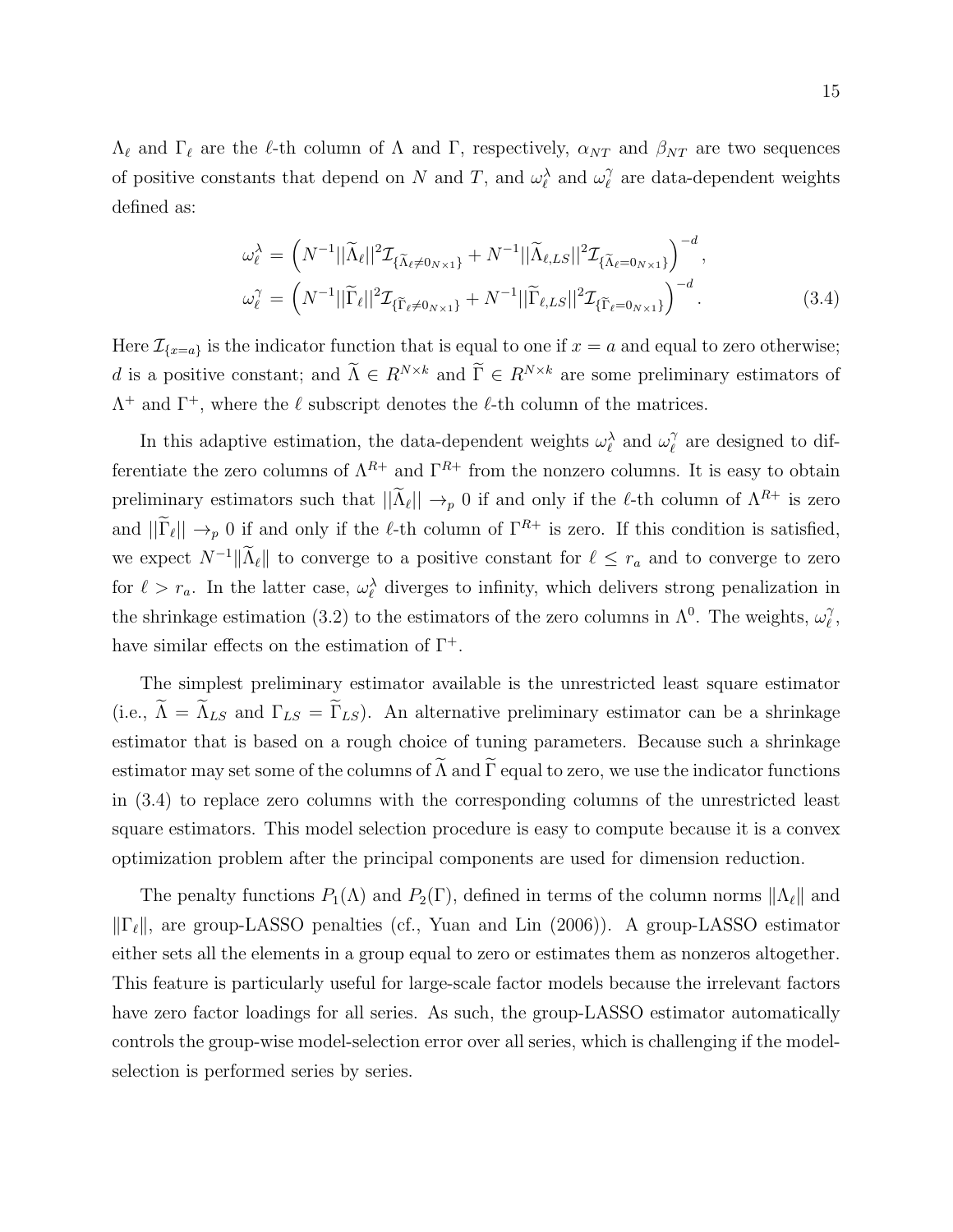### 3.2 Consistent Model Selection (Known Break Date)

The shrinkage estimator defined above is used to determine the numbers of pre- and postbreak factors and to detect the occurrence of type-1 and type-2 structural changes. Let  $\mathcal{S}_0 \in \{0,1\}$  be a binary variable such that  $\mathcal{S}_0 = 0$  indicates that there is no structural instability (i.e.,  $\Gamma^{(0)} = 0$  in (2.3) and  $r_a = r_b$ ). If  $S_0 = 1$  and  $r_a = r_b$ , then the DGP exhibits a type-1 instability. Finally,  $S_0 = 1$  and  $r_a < r_b$  corresponds to a type-2 instability. For the remainder of this paper, we refer to a model as a collection of DGPs that are associated with the triplet

$$
\mathcal{M}_0 = (r_a, r_b, \mathcal{S}_0). \tag{3.5}
$$

We propose consistent estimation of  $\mathcal{M}_0$  based on the simultaneous estimation of  $r_a$ ,  $r_b$ , and  $\mathcal{S}_0$ . For the consistent determination of  $\mathcal{M}_0$ , it suffices to estimate the normalized version of the factor model in (2.9) and (2.11), because  $\Gamma^0 = 0$  if and only if  $\Gamma^R = 0$ , where  $\Gamma_1^R$  and  $\Gamma_2^R$  are (implicitly) defined in (2.12). Moreover,  $\Gamma_2^0 = 0$  if and only if  $\Gamma_2^R = 0$ .

Estimation for  $\mathcal{M}_0$  is based on the column norms of  $\widehat{\Lambda}$  and  $\widehat{\Gamma}$ . The estimators of  $r_a$  and  $r_b$  are

$$
\widehat{r}_a = \min \mathcal{J}_a, \text{ where } \mathcal{J}_a = \left\{ j : ||\widehat{\Lambda}_{\ell}||^2 = 0 \text{ for all } \ell > j \right\}
$$
  

$$
\widehat{r}_b = \max (\min \mathcal{J}_b, \widehat{r}_a), \text{ where } \mathcal{J}_b = \left\{ j : ||\widehat{\Gamma}_{\ell}||^2 = 0 \text{ for all } \ell > j \right\}. \tag{3.6}
$$

Note that min  $\mathcal{J}_a$  is the last nonzero column of  $\widehat{\Lambda}$  and min  $\mathcal{J}_b$  is the last nonzero column of  $\widehat{\Gamma}$ . The estimator of  $\mathcal{S}_0$  is

$$
\widehat{S} = \begin{cases} 0 & \text{if } \widehat{\Gamma} = 0, \\ 1 & \text{otherwise.} \end{cases}
$$
 (3.7)

The procedure finds no structural instability if  $\hat{\mathcal{S}} = 0$ . When  $\hat{\mathcal{S}} \neq 0$ , the change is type-1 if  $\hat{r}_b = \hat{r}_a$  and it is type-2 if  $\hat{r}_b > \hat{r}_a$ .<sup>4</sup> In all cases, we not only detect the instabilities and identify their sources but also simultaneously estimate the number of factors before and after the break. In sum, the model selected by the shrinkage estimator is

$$
\widehat{\mathcal{M}} = (\widehat{r}_a, \widehat{r}_b, \widehat{\mathcal{S}}). \tag{3.8}
$$

<sup>&</sup>lt;sup>4</sup>If there is a type-2 change, the first  $\hat{r}_a$  columns of  $\hat{\Gamma}$  do not provide any implications on the stability of the "original factor loadings" in the first subsample, because they involve a rotation of all factor loadings, including the new ones.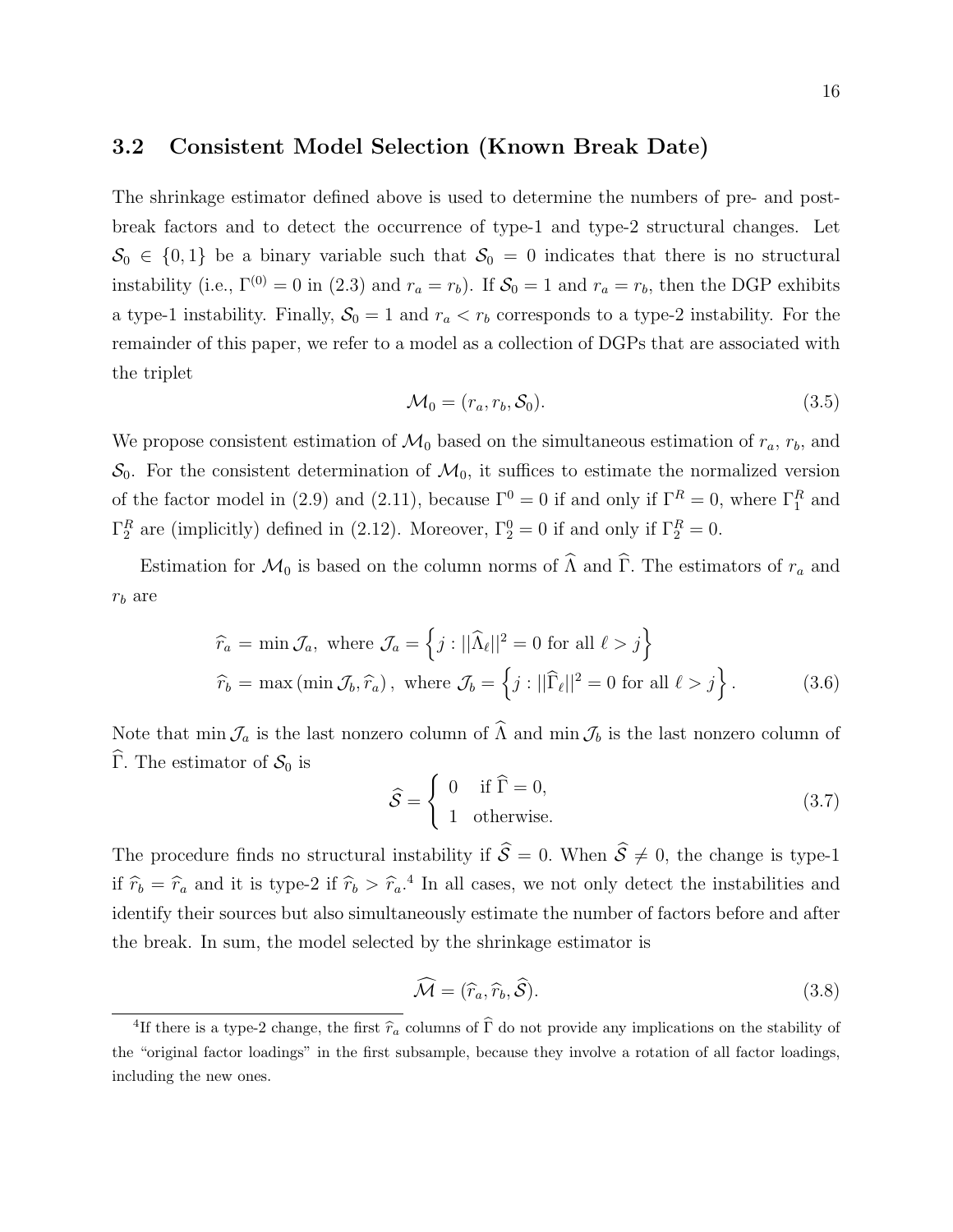In Section 5 we formally show that

$$
Pr(\mathcal{M} = \mathcal{M}_0) \to 1 \text{ as } N, T \to \infty \tag{3.9}
$$

provided that the tuning parameters  $\alpha_{NT}$  and  $\beta_{NT}$  are chosen within the bounds specified below. Even for a known break date, our procedure differs from the existing methods in some very important dimensions. First, our method not only detects structural instabilities but also automatically determines their type. Second, to detect instabilities in factor loadings, our method does not require knowledge of the number of factors before and/or after the break. Instead, it determines the pre- and post-break factors structures simultaneously.

#### 3.3 Estimation and Model Selection with Unknown Break Date

If the break date is unknown, the factor model has to be estimated for a range of hypothetical break dates π. For any  $\pi \in \Pi$ , let  $\widetilde{F}_a(\pi) \in R^{T_a \times k}$  be the orthonormalized eigenvectors of  $(NT_a)^{-1}X_a(\pi)X_a(\pi)'$  associated with its first k largest eigenvalues. Similarly, let  $F_b(\pi) \in$  $R^{T_b \times k}$  be the orthonormalized left eigenvectors of  $(NT_b)^{-1}X_b(\pi)X_b(\pi)'$  associated with its first k largest eigenvalues. We assume  $k \geq r_a + r_b$ , the largest possible number of factors in any subsample. The unrestricted estimators of the factor loadings are  $\tilde{\Lambda}_{LS}(\pi) = T_a^{-1} X_a(\pi)' \tilde{F}_a(\pi)$ ,  $\widetilde{\Psi}_{LS}(\pi) = T_b^{-1} X_b(\pi)' \widetilde{F}_b(\pi)$ , and  $\widetilde{\Gamma}_{LS}(\pi) = \widetilde{\Psi}_{LS}(\pi) - \widetilde{\Lambda}_{LS}(\pi)$ .

By applying the procedure in Sections 3.1 and 3.2 with  $\pi_0$  replaced by  $\pi$ , we obtain a shrinkage estimator indexed by  $\pi \in \Pi$ , which yields consistent estimators of  $r_a(\pi)$  and  $r_b(\pi)$  for any  $\pi \in \Pi$ <sup>5</sup>. In our empirical application, we found that this simple procedure is undesirable because the estimators of  $r_a(\pi)$  and  $r_b(\pi)$  are highly sensitive to  $\pi$ . To improve the finite sample performance of the PLS estimation with an unknown break date, we propose an averaging penalty. Based on this averaging penalty, the shrinkage estimator depends on  $\pi$  only through the least square criterion function. Uniform convergence of the least square criterion function over  $\pi \in \Pi$  follows from Assumptions A<sup>\*</sup> and some regularity conditions on the idiosyncratic errors (Assumption C<sup>∗</sup> in Section 5). In the remainder of this subsection, we describe the construction of the averaging penalty.

The shrinkage estimator with an averaging penalty is obtained by minimizing a PLS criterion function indexed by  $\pi$ :

$$
(\widehat{\Lambda}(\pi), \widehat{\Gamma}(\pi)) = \underset{\Lambda \in R^{N \times k}, \Gamma \in R^{N \times k}}{\arg \min} \left[ M(\Lambda, \Gamma; \pi) + P_1^*(\Lambda) + P_2^*(\Gamma) \right],\tag{3.10}
$$

<sup>5</sup>The preliminary estimator for a two-step estimator is given in Section 4.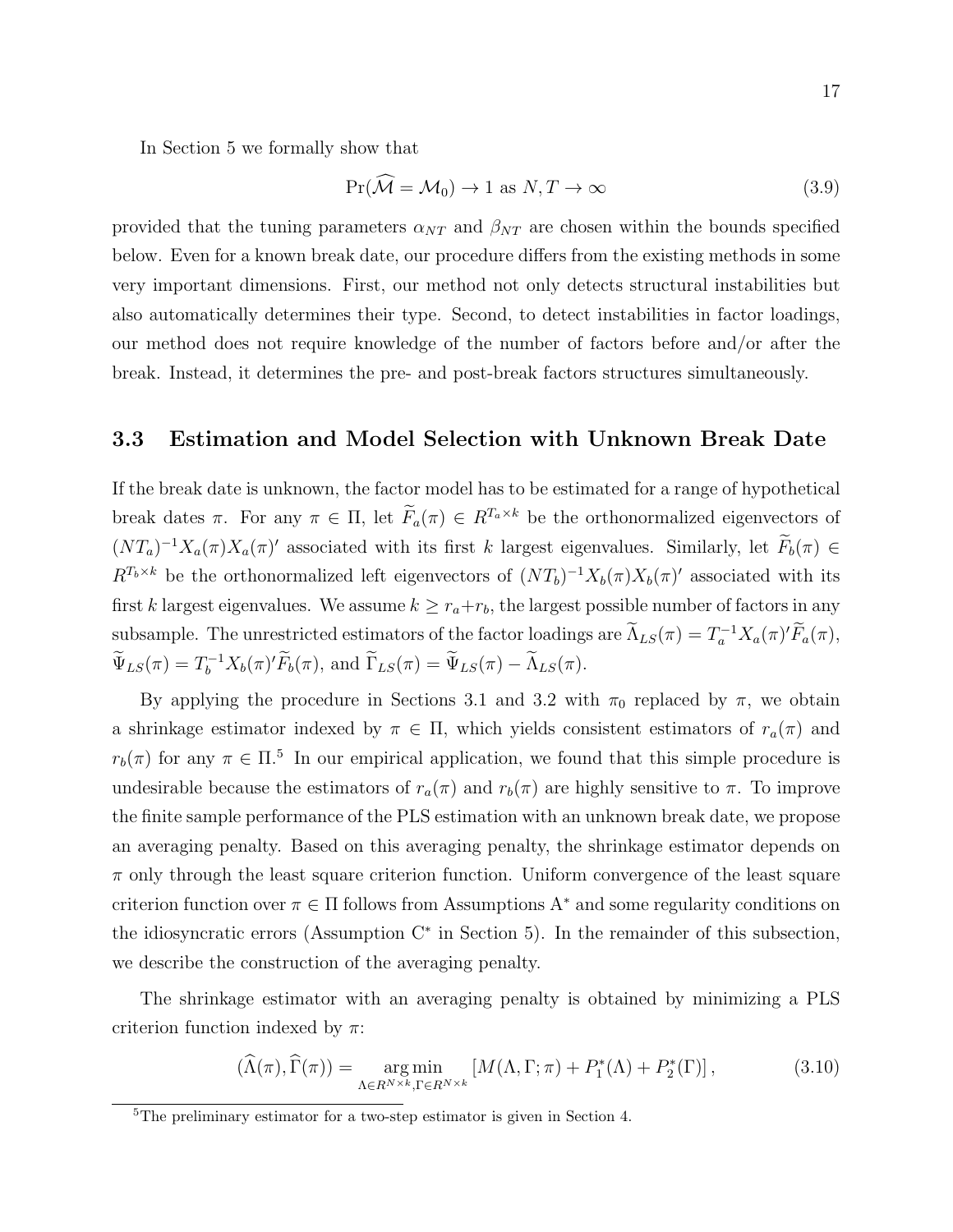where

$$
M(\Lambda, \Gamma; \pi) = (NT)^{-1} \left[ \left\| X_a(\pi) - \widetilde{F}_a(\pi) \Lambda' \right\|^2 + \left\| X_b(\pi) - \widetilde{F}_b(\pi) (\Lambda + \Gamma)' \right\|^2 \right]. \tag{3.11}
$$

The averaging penalty functions  $P_1^*(\Lambda)$  and  $P_2^*(\Lambda)$  are

$$
P_1^*(\Lambda) = \sum_{\ell=1}^k \mathbb{E}_{\xi} [\alpha_{NT}(\xi)\omega_{\ell}^{\lambda*}(\xi)] \left\| \Lambda_{\ell} \right\|,
$$
  

$$
P_2^*(\Gamma) = \sum_{\ell=1}^k \mathbb{E}_{\xi} [\beta_{NT}(\xi)\omega_{\ell}^{\gamma*}(\xi)] \left\| \Gamma_{\ell} \right\|,
$$
 (3.12)

where  $\xi$  has a uniform distribution on  $\Pi$  and  $\mathbb{E}_{\xi}[\cdot]$  denotes the expectation with respect to  $\xi$ <sup>6</sup>. In practice,  $\Pi$  is approximated by a set of equally spaced grid points  $\Pi_d$ , and the expectation in (3.12) is replaced by an average. The tuning parameters  $\alpha_{NT}(\pi)$  and  $\beta_{NT}(\pi)$ are two sequences of constants that depend on N and T for each  $\pi$  and the sequences can vary with  $\pi$ . The specific choices are provided in Section 4.4. For each  $\pi \in \Pi$ , let  $\widetilde{\Lambda}(\pi)$ ,  $\widetilde{\Psi}(\pi)$ , and  $\tilde{\Gamma}(\pi)$  be some preliminary estimators. We define adaptive weights  $\omega_{\ell}^{\lambda *}(\pi)$  and  $\omega_{\ell}^{\gamma *}$  $\ell^{\gamma *}(\pi)$  as

$$
\omega_{\ell}^{\lambda *}(\pi) = \left(N^{-1}||\widetilde{\Lambda}_{\ell}(\pi)||^{2}\mathcal{I}_{\{\widetilde{\Lambda}_{\ell}(\pi) \neq 0_{N\times 1}\}} + N^{-1}||\widetilde{\Lambda}_{\ell,LS}(\pi)||^{2}\mathcal{I}_{\{\widetilde{\Lambda}_{\ell}(\pi) = 0_{N\times 1}\}}\right)^{-d},
$$
  

$$
\omega_{\ell}^{\gamma *}(\pi) = \left(N^{-1}\min\{||\widetilde{\Gamma}_{\ell}(\pi)||^{2}, ||\widetilde{\Psi}_{\ell}(\pi)||^{2}\} \mathcal{I}_{\{\widetilde{\Gamma}_{\ell}(\pi) \neq 0_{N\times 1}\}}\right)^{-d}
$$

$$
+ \left(N^{-1}\min\{||\widetilde{\Gamma}_{\ell,LS}(\pi)||^{2}, ||\widetilde{\Psi}_{\ell,LS}(\pi)||^{2}\} \mathcal{I}_{\{\widetilde{\Gamma}_{\ell}(\pi) = 0_{N\times 1}\}}\right)^{-d}.
$$
(3.13)

Comparing the weights in (3.13) with those in (3.4), we see that  $\omega_{\ell}^{\lambda *}(\pi_0) = \omega_{\ell}^{\lambda}$  but  $\omega_{\ell}^{\gamma *}$  $\gamma^*(\pi_0)\neq$  $\omega_{\ell}^{\gamma}$  $\widetilde{\ell}$ . If the break date is unknown, it is crucial to use  $\omega_{\ell}^{\gamma*}$  $\tilde{C}^*(\pi)$  for consistent estimation of  $r_b$  because, for  $\pi > \pi_0$  and  $\ell > r_b$ ,  $N^{-1} || \Psi_{\ell,LS}(\pi) ||^2$  converges (in probability) to 0, but  $N^{-1}$ || $\tilde{\Gamma}_{\ell,LS}(\pi)$ ||<sup>2</sup> may not converge (in probability) to 0. Thus, the modified adaptive weights can deliver larger penalties, when needed. The modified weights can also be used if the break date is known, because  $N^{-1}||\tilde{\Gamma}_{\ell}(\pi_0)||^2$  and  $N^{-1}||\tilde{\Psi}_{\ell}(\pi_0)||^2$  are either of the same order of magnitude or the former is smaller than the latter.

If the break date is unknown, the estimator for  $\mathcal{M}_0$  is based on the zero and nonzero columns in  $\widehat{\Lambda}(\pi)$  and  $\widehat{\Gamma}(\pi)$  for all  $\pi \in \Pi$ . First, we generalize the estimators  $\widehat{r}_a$  and  $\widehat{r}_b$  in

$$
\mathbb{E}_{\xi}[\alpha_{NT}(\xi)\omega_{\ell}^{\lambda}(\xi)]=\int_{\underline{\pi}}^{\overline{\pi}}\alpha_{NT}(\xi)\omega_{\ell}^{\lambda}(\xi)\frac{1}{\overline{\pi}-\underline{\pi}}d\xi \text{ and } \mathbb{E}_{\xi}[\beta_{NT}(\xi)\omega_{\ell}^{\gamma}(\xi)]=\int_{\underline{\pi}}^{\overline{\pi}}\beta_{NT}(\xi)\omega_{\ell}^{\gamma}(\xi)\frac{1}{\overline{\pi}-\underline{\pi}}d\xi,
$$

where  $\pi$  and  $\bar{\pi}$  are the lower and upper bounds of  $\Pi$ . Note that the above two terms depend on N and T.

<sup>6</sup>By definition,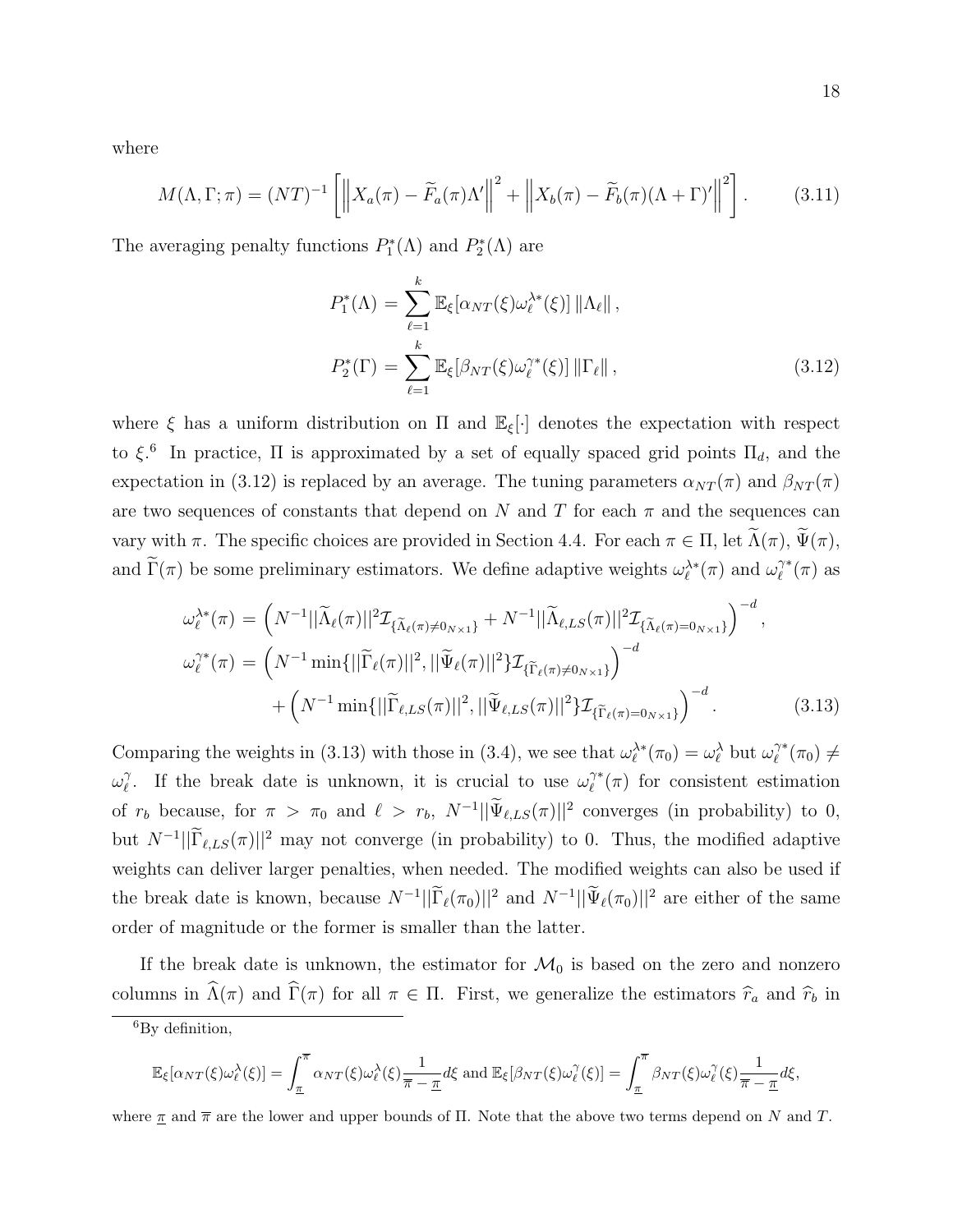(3.6) to

$$
\widehat{r}_a(\pi) = \min \mathcal{J}_a(\pi), \text{ where } \mathcal{J}_a(\pi) = \left\{ j : ||\widehat{\Lambda}_{\ell}(\pi)||^2 = 0 \text{ for all } \ell > j \right\},\
$$
  

$$
\widehat{r}_b(\pi) = \max (\min \mathcal{J}_b, \widehat{r}_a(\pi)), \text{ where } \mathcal{J}_b(\pi) = \left\{ j : ||\widehat{\Gamma}_{\ell}(\pi)||^2 = 0 \text{ for all } \ell > j \right\}. \tag{3.14}
$$

With an unknown break date, the estimators of  $r_a$  and  $r_b$  are

$$
\widehat{r}_a^* = \min_{\pi \in \Pi} \widehat{r}_a(\pi) \text{ and } \widehat{r}_b^* = \min_{\pi \in \Pi} \widehat{r}_b(\pi). \tag{3.15}
$$

The estimator of  $S_0$  is

$$
\widehat{S}^* = \begin{cases} 0 & \text{if } \sup_{\pi \in \Pi} ||\widehat{\Gamma}(\pi)|| = 0 \\ 1 & \text{otherwise} \end{cases}
$$
 (3.16)

The selected model is

$$
\widehat{\mathcal{M}}^* = (\widehat{r}_a^*, \widehat{r}_b^*, \widehat{\mathcal{S}}^*). \tag{3.17}
$$

In Section 5 we show that

$$
\Pr(\widehat{\mathcal{M}}^* = \mathcal{M}_0) \to 1 \text{ as } N, T \to \infty \tag{3.18}
$$

for the suggested choice of the tuning parameters. To the best of our knowledge this is the first estimator of the "true" number of factors that is robust to both type-1 and type-2 instabilities at an unknown date. In addition, it detects instabilities in a large number of time series  $(N \to \infty)$  as a group.

# 4 Practical Guidance for Implementation

We first introduce the estimation algorithm with a known break date and extend it to the unknown break date subsequently. Section 4.1 provides a practical procedure for choosing the tuning parameters  $\alpha_{NT}$  and  $\beta_{NT}$ . Section4.2 discusses the estimation of the factor loadings after the model selection has been executed. These loadings estimates are of interest on their own, but they are also used to fine-tune the penalties in the second-stage of the two-step shrinkage estimation procedure proposed in Section 4.3. This second-stage tuning improves the finite-sample performance of the estimation procedure while maintaining its asymptotic validity. Section 4.4 discusses the choice of penalty weights and the two-step estimation algorithm if the break date is unknown.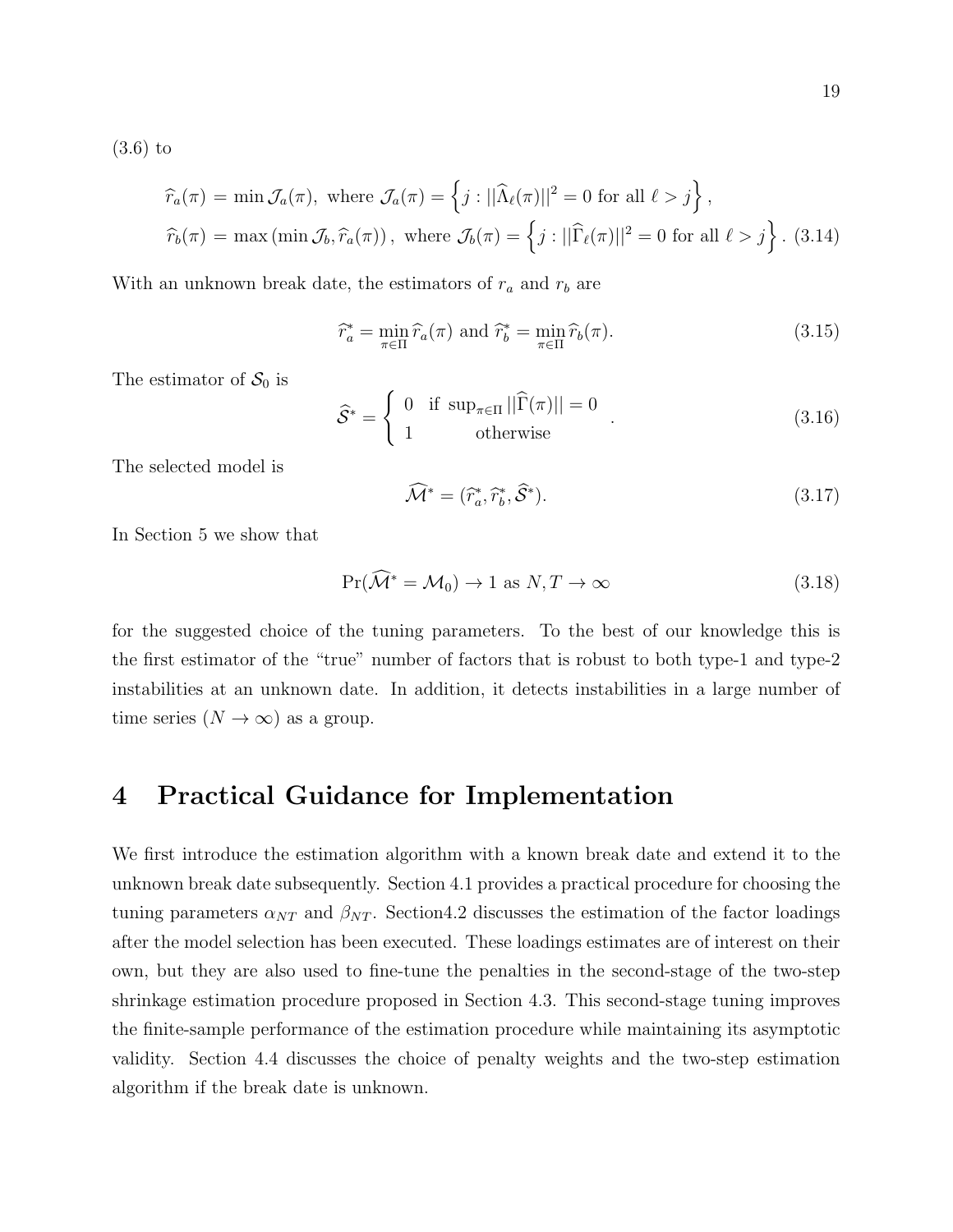### 4.1 Choosing the Penalty Weights (Known Break Date)

We suggest choosing the tuning parameters

$$
\alpha_{NT} = \kappa_1 N^{-1/2} C_{NT_a}^{-d-1} \text{ and } \beta_{NT} = \kappa_2 N^{-1/2} C_{NT_b}^{-d-1}, \qquad (4.1)
$$

where  $\kappa_1$  and  $\kappa_2$  are two constants,  $C_{NT_a} = \min(N^{1/2}, T_a^{1/2})$ , and  $C_{NT_b} = \min(N^{1/2}, T_b^{1/2})$ . This rate is justified by the asymptotic results in Section 5. Specifically, Theorem 2 in Section 5 states that consistent estimation of the model requires  $\alpha_{NT}$  and  $\beta_{NT}$  to converge to 0 at least as fast as  $N^{-1/2}C_{NT}^{-1}$  and slower than  $N^{-1/2}C_{NT}^{-(2d+1)}$ . In practice, we choose  $\alpha_{NT}$  and  $\beta_{NT}$  to balance these two rates. Although  $C_{NT_a}$ ,  $C_{NT_b}$ , and  $C_{NT}$  are all of the same asymptotic order, we use  $C_{NT_a}$  and  $C_{NT_b}$  rather than  $C_{NT}$  in (4.1) to improve the finite-sample accuracy. Roughly speaking,  $\alpha_{NT}$  is the weight attached to the penalty on the coefficients related to  $X_a$ , whereas  $\beta_{NT}$  is the penalty weight on the coefficients of  $X_b$ .

In choosing the scaling constants  $\kappa_1$  and  $\kappa_2$ , we consider the optimality conditions that lead the PLS estimators to have zero solutions for some columns in  $\Lambda$  and/or  $\Gamma$ . Intuitively, the criterion function in  $(3.2)$  is minimized at 0 if the marginal penalty for deviating from 0 is larger than the marginal gain on the least square criterion function. Translated into our notation,  $||\Lambda_{\ell}|| = 0$  for  $\ell > r_a$  if

$$
\left\| e_a(\widehat{\Lambda}) \widetilde{F}_{a,\ell} + e_b(\widehat{\Lambda} + \widehat{\Gamma}) \widetilde{F}_{b,\ell} \right\| < N T \alpha_{NT} \omega_{\ell}^{\lambda} / 2, \tag{4.2}
$$

where the residual matrices are

$$
e_a(\Lambda) = X_a - \widetilde{F}_a \Lambda' \text{ and } e_b(\Lambda + \Gamma) = X_b - \widetilde{F}_b(\Lambda + \Gamma)'. \tag{4.3}
$$

The inequality in (4.2) suggests that doubling every element in the residual matrices  $e_a(\Lambda)$ and  $e_b(\Lambda + \Gamma)$  has to be compensated for by doubling  $\kappa_1$  to ensure that the inequality in (4.2) holds. Therefore, to standardize the left-hand side of (4.2), a reasonable choice of  $\kappa_1$  is

$$
\kappa_1 = \frac{1}{\zeta} \left\{ (NT_a)^{-1/2} \left\| e_a(\widetilde{\Lambda}) \right\| + (NT_b)^{-1/2} \left\| e_b(\widetilde{\Lambda} + \widetilde{\Gamma}) \right\| \right\},\tag{4.4}
$$

where  $\zeta = 1$  by default.

In practice, we conduct robustness check with  $\zeta = 2, 4$ , and 6. This checks the sensitivity of the estimation results to the penalty function. Although our asymptotic theory does not apply to the weak factors considered in Onatski (2012), the adjustment of  $\zeta$  corresponds to the strength of the factors in finite samples. Generally speaking, a larger  $\zeta$  works better on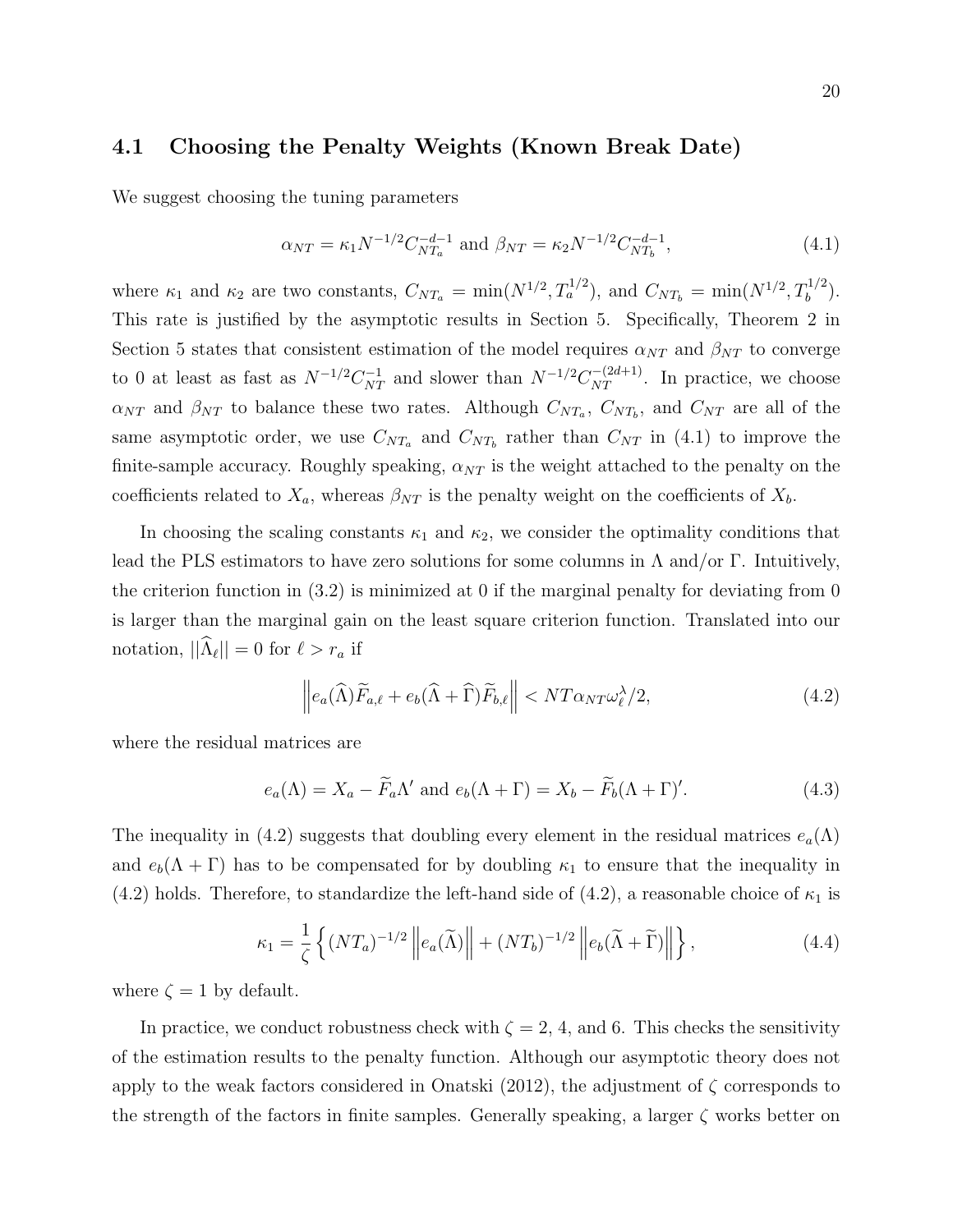detecting a weak factor and a small break, while a smaller  $\zeta$  works better for strong factors and large breaks. If the break occurs at the end of the sample, simulation results suggest that a larger  $\zeta$ , e.g.,  $\zeta = 4$ , tends to work better than  $\zeta = 1$ . By similar arguments, the choice of  $\kappa_2$  is

$$
\kappa_2 = \frac{1}{\zeta} (NT_b)^{-1/2} \left\| e_b (\widetilde{\Lambda} + \widetilde{\Gamma}) \right\|.
$$
 (4.5)

In sum, the recommended tuning parameters are:

$$
\alpha_{NT} = \frac{1}{\zeta} \left( (NT_a)^{-1/2} \left\| e_a(\widetilde{\Lambda}) \right\| + (NT_b)^{-1/2} \left\| e_b(\widetilde{\Lambda} + \widetilde{\Gamma}) \right\| \right) N^{-1/2} C_{NT_a}^{-d-1},
$$
  
\n
$$
\beta_{NT} = \frac{1}{\zeta} \left( (NT_b)^{-1/2} \left\| e_b(\widetilde{\Lambda} + \widetilde{\Gamma}) \right\| \right) N^{-1/2} C_{NT_b}^{-d-1}.
$$
\n(4.6)

#### 4.2 Estimation of Factor Loadings

Before introducing the two-step estimator, we first discuss the estimation of factor loadings based on an estimated model  $\widehat{\mathcal{M}}$ . If  $\widehat{\mathcal{S}} = 0$  (i.e., there is no evidence of a structural instability), we recommend to reestimate the factors and their loadings using the full sample to improve efficiency and reduce the bias introduced by penalization. In this case, let  $\widetilde{F} \in R^{T \times \widehat{r}_a}$  be the orthonormalized left eigenvectors of  $(NT)^{-1} X X'$  associated with its first  $\hat{r}_a$  largest eigenvalues. The factor loading for the full sample is  $\hat{\Psi}_F = T^{-1}X'\tilde{F}$ . If, on the other hand, there is evidence of a structural break,  $\hat{\mathcal{S}} = 1$ , then one could either use the pre- and post-break shrinkage estimators  $\widehat{\Lambda}$  and  $\widehat{\Lambda} + \widehat{\Gamma}$  of the factor loadings or re-estimate the factor model conditional on the selected number of factors  $\hat{r}_a$  and  $\hat{r}_b$ . We call this latter estimator a post-model-selection (PMS) estimator. It is formally defined as

$$
\widehat{\Lambda}_{PMS} = (\overline{\Lambda}, 0_{\Lambda}), \widehat{\Psi}_{PMS} = (\overline{\Psi}, 0_{\Psi}) \text{ and } \widehat{\Gamma}_{PMS} = \widehat{\Psi}_{PMS} - \widehat{\Lambda}_{PMS}, \tag{4.7}
$$

where  $\overline{\Lambda}$  denotes the first  $\hat{r}_a$  columns of  $\widetilde{\Lambda}_{LS}$ ,  $\overline{\Psi}$  denotes the first  $\hat{r}_b$  columns of  $\widetilde{\Psi}_{LS}$ ,  $0_\Lambda$ is a  $N \times (k - \hat{r}_a)$  zero matrix, and  $0_{\Psi}$  is a  $N \times (k - \hat{r}_b)$  zero matrix. For the first  $\hat{r}_a$ columns, the PMS estimator is identical to the unrestricted least square estimator because the columns of  $\widetilde{F}_a$  are orthogonal by construction. The same argument applies to  $\widehat{\Psi}_{LS}$ . In finite samples, the penalization on the nonzero columns may further reduce the variance of the shrinkage estimator, but at the same time, it introduces extra bias. Whether this feature of the shrinkage estimator is preferable to the PMS estimator depends on the specific bias-variance trade-off, and we provide some simulation evidence in Section 7. For both the shrinkage estimators and the PMS estimators of the factor loadings, their corresponding factor estimators are  $\widetilde{F}_a$  for the first subsample and  $\widetilde{F}_b$  for the second subsample.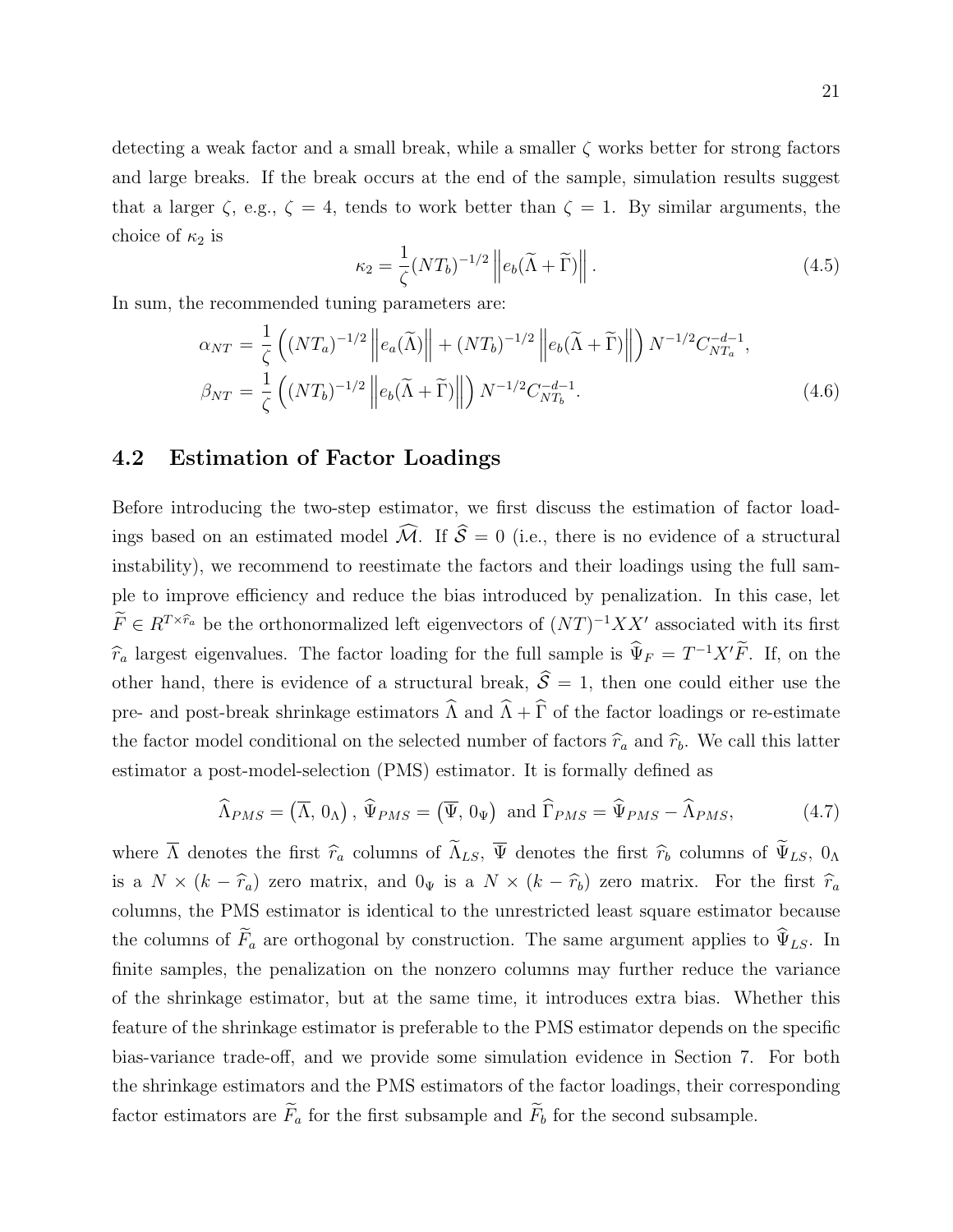We recommend a two-step estimation procedure that uses as preliminary estimators in the second step the shrinkage estimators from the first step. The two-step procedure improves the finite sample performance through two channels. First, the tuning parameters are better calibrated in the second step because the residual matrices in (4.6) are more accurate when  $\widetilde{\Lambda}$  and  $\widetilde{\Gamma}$  are based on first-step shrinkage estimators. Second, a better preliminary estimator  $\widetilde{\Gamma}$  is obtained through a rotation of the factor loadings  $\Lambda^R$  and  $\Psi^R$ . For  $i = 1$  and 2, let  $\hat{\Lambda}^{(i)}$ ,  $\hat{\Psi}^{(i)}$ , and  $\hat{\Gamma}^{(i)}$  denote the preliminary estimators,  $\hat{\Lambda}^{(i)}$ ,  $\hat{\Psi}^{(i)}$  and  $\hat{\Gamma}^{(i)}$  denote the PLS estimators, and  $\widehat{\Lambda}_{PMS}^{(i)}$ ,  $\widehat{\Psi}_{PMS}^{(i)}$  and  $\widehat{\Gamma}_{PMS}^{(i)}$  denote the PMS estimators in step *i*. The two-step estimation can be implemented with the following algorithm:

#### Algorithm 1 (Two-Step Estimation Procedure) Execute the following steps:

- 1. Construct the first-stage shrinkage estimator as follows:
	- (a) Compute the unrestricted least squares estimators  $\widetilde{\Lambda}_{LS}$  and  $\widetilde{\Lambda}_{LS}$ .
	- (b) Let  $\widetilde{\Lambda}^{(1)} = \widetilde{\Lambda}_{LS}$  and  $\widetilde{\Gamma}^{(1)} = \widetilde{\Gamma}_{LS}$ . Calculate  $\omega_{\ell}^{\lambda}$ ,  $\omega_{\ell}^{\gamma}$  $\hat{\ell}$ ,  $\alpha_{NT}$  and  $\beta_{NT}$  following (3.4) and  $(4.6)$  with  $\hat{\Lambda} = \hat{\Lambda}^{(1)}$  and  $\hat{\Gamma} = \hat{\Gamma}^{(1)}$ .
	- (c) Compute the shrinkage estimator  $\widehat{\Lambda}^{(1)}$  and  $\widehat{\Gamma}^{(1)}$  by minimizing the criterion function (3.2).
	- (d) Estimate  $r_a$  and  $r_b$  following (3.6) with  $\widehat{\Lambda} = \widehat{\Lambda}^{(1)}$  and  $\widehat{\Gamma} = \widehat{\Lambda}^{(1)}$  and call the estimators  $\hat{r}_a^{(1)}$  and  $\hat{r}_b^{(1)}$ (1). Let  $\overline{\Lambda}^{(1)}$  denote the first  $\widehat{r}_a^{(1)}$  columns of  $\widetilde{\Lambda}_{LS}$  and  $\overline{\Psi}^{(1)}$ denote the first  $\widehat{r}_{b}^{(1)}$  $b_b^{(1)}$  columns of  $\Psi_{LS}$ . Following the definition of the PMS estimator in (4.7),

$$
\widehat{\Lambda}_{PMS}^{(1)} = \left(\overline{\Lambda}^{(1)}, 0_{\Lambda^{(1)}}\right) \in R^{N \times k} \text{ and } \widehat{\Psi}_{PMS}^{(1)} = \left(\overline{\Psi}^{(1)}, 0_{\Psi^{(1)}}\right) \in R^{N \times k},\tag{4.8}
$$

where  $0_{\Lambda^{(1)}}$  is a  $N \times (k - \widehat{r}_a^{(1)})$  zero matrix and  $0_{\Psi^{(1)}}$  is a  $N \times (k - \widehat{r}_b^{(1)})$  $\binom{1}{b}$  zero matrix. (e) If  $\widehat{r}_b^{(1)} = \widehat{r}_a^{(1)}$ , transform the columns of  $\overline{\Psi}^{(1)}$  as follows: Let  $\overline{\Lambda}^{(1)'} \overline{\Psi}^{(1)} = U D V'$ be the singular value decomposition of  $\overline{\Lambda}^{(1)'}\overline{\Psi}^{(1)} = UDV'$ . Define the transformed factor loading as

$$
\overline{\Psi}_R^{(1)} = \overline{\Psi}^{(1)} Q,\tag{4.9}
$$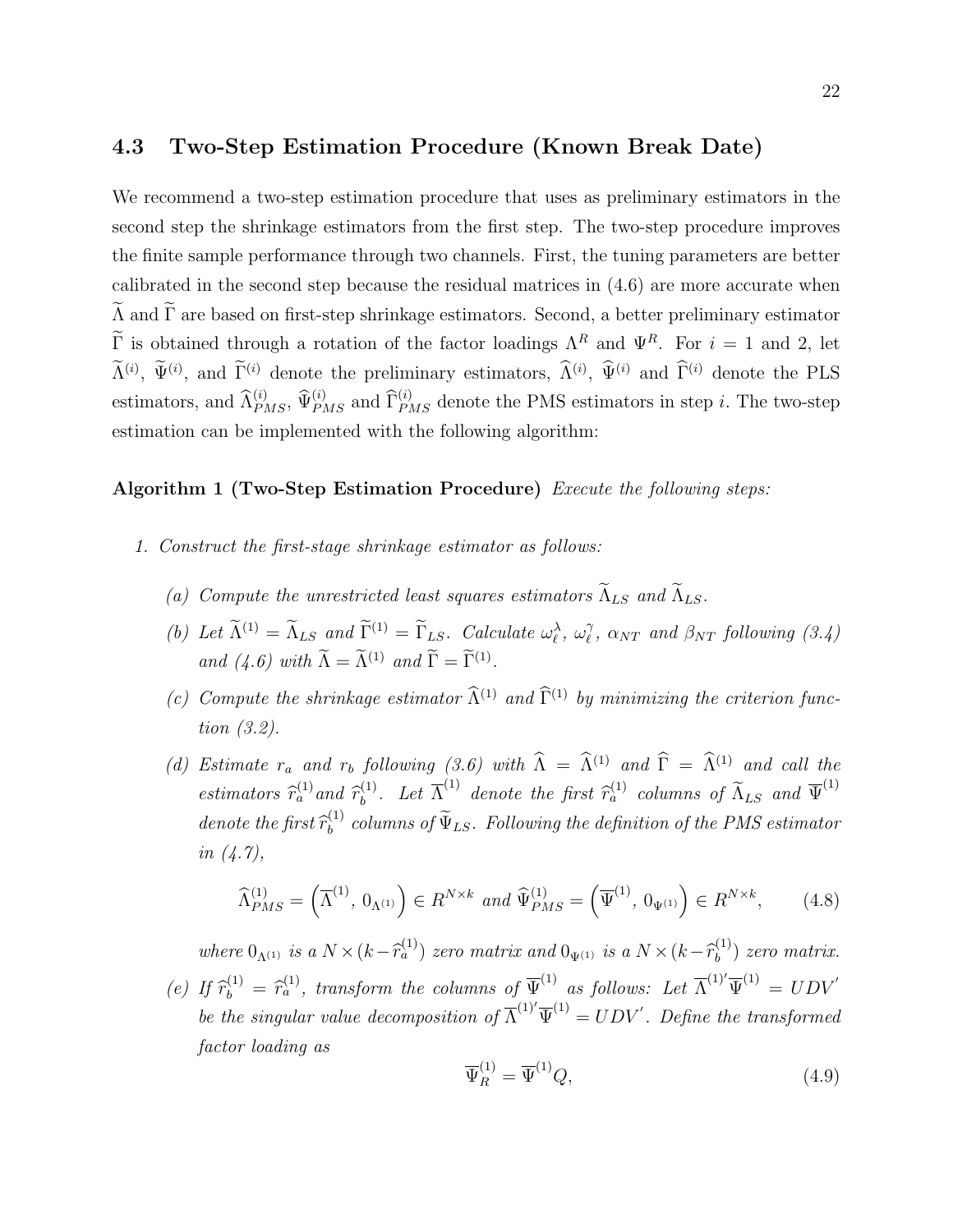where  $Q = VU'$ . Define the modified PMS estimator of  $\Psi$  as

$$
\widehat{\Psi}_{PMS-R}^{(1)} = \left(\overline{\Psi}_R^{(1)}, 0_{\Psi^{(1)}}\right) \in R^{N \times k},\tag{4.10}
$$

which is a modification of  $\widehat{\Psi}_{PMS}^{(1)}$  with  $\overline{\Psi}^{(1)}$  replaced by  $\overline{\Psi}_{R}^{(1)}$ .

- 2. Construct the second-stage shrinkage estimator as follows:
	- (a) Let

$$
\widetilde{\Lambda}^{(2)} = \widehat{\Lambda}_{PMS}^{(1)}, \quad \widetilde{\Psi}^{(2)} = \begin{cases} \widehat{\Psi}_{PMS-R}^{(1)} & \text{if } \widehat{r}_b^{(1)} = \widehat{r}_a^{(1)} \\ \widehat{\Psi}_{PMS}^{(1)} & \text{if } \widehat{r}_b^{(1)} > \widehat{r}_a^{(1)} \end{cases}, \quad \widetilde{\Gamma}^{(2)} = \widetilde{\Psi}^{(2)} - \widetilde{\Lambda}^{(2)} \tag{4.11}
$$

and calculate  $\omega_{\ell}^{\lambda}$ ,  $\omega_{\ell}^{\gamma}$  $\hat{Q}_{\ell}$ ,  $\alpha_{NT}$ , and  $\beta_{NT}$  following (3.4) and (4.6) with  $\tilde{\Lambda} = \tilde{\Lambda}^{(2)}$  and  $\Gamma = \Gamma^{(2)}$ .

- (b) Compute the shrinkage estimators  $\widehat{\Lambda}^{(2)}$  and  $\widehat{\Gamma}^{(2)}$  by minimizing the criterion function (3.2).
- (c) Estimate  $r_a$ ,  $r_b$ , and  $S_0$  following (3.6)-(3.8) with  $\hat{\Lambda} = \hat{\Lambda}^{(2)}$  and  $\hat{\Gamma} = \hat{\Lambda}^{(2)}$ .

The preliminary estimators in the second step are based on the PMS estimators of the first step. The rotation in Step 1(e) minimizes the risk of falsely reporting a structural break when there is no instability in the data. It is designed to match the column spaces of  $\overline{\Lambda}^{(1)}$ and  $\overline{\Psi}^{(1)}$ . This leads to a smaller  $\widetilde{\Gamma}$  if  $\Gamma^0 = 0$ . Formally, the problem is to find an orthogonal matrix Q such that  $||\overline{\Lambda}^{(1)} - \overline{\Psi}^{(1)}Q||_2$  is minimized. This is an orthogonal procrustes problem. It is equivalent to maximizing the correlation between the columns of  $\overline{\Lambda}^{(1)}$  and  $\overline{\Psi}^{(1)}Q$  (see Section 2.3). The solution is  $Q = VU'$  (see Schönemann (1966)), where U and V are obtained from the singular value decomposition  $\overline{\Lambda}^{(1)'}\overline{\Psi}^{(1)} = UDV'$ . In Section 5, we show that if there is indeed a type-1 instability, the  $Q$  rotation will not eliminate the difference between  $\Lambda_{\ell}^R$  and  $\Psi_{\ell}^{R}$ . Moreover, we show that the asymptotic theory we established in the previous section applies to the two-step shrinkage estimator.

### 4.4 Implementation for Unknown Break Date

Next, we extend the estimation algorithm to the case with an unknown break date. The recommended tuning parameters are

$$
\alpha_{NT}(\pi) = \kappa_1(\pi) N^{-1/2} C_{NT_a}^{-d-1} \text{ and } \beta_{NT}(\pi) = \kappa_2(\pi) N^{-1/2} C_{NT_b}^{-d-1}, \tag{4.12}
$$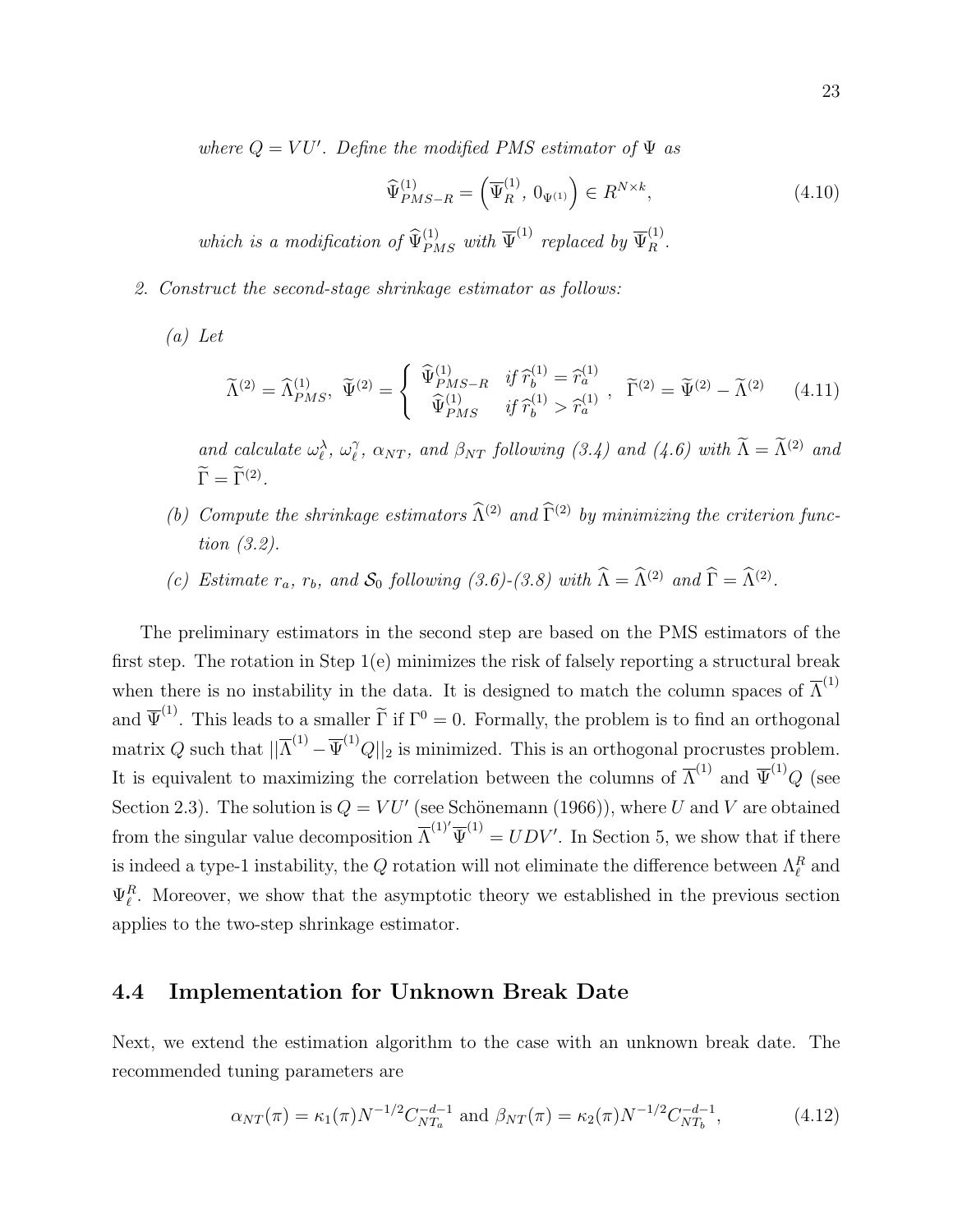where  $\kappa_1(\pi) \in [\underline{\kappa}_1, \overline{\kappa}_1]$  and  $\kappa_2(\pi) \in [\underline{\kappa}_2, \overline{\kappa}_2]$  for some  $\underline{\kappa}_1, \underline{\kappa}_2 > 0$  and  $\overline{\kappa}_1, \overline{\kappa}_2 < \infty$ . They are analogous to those in (4.1). In practice, we can choose  $\kappa_1(\pi)$  and  $\kappa_2(\pi)$  as in (4.6) but with  $\widetilde{\Lambda}$  and  $\widetilde{\Gamma}$  replaced by  $\widetilde{\Lambda}(\pi)$  and  $\widetilde{\Gamma}(\pi)$ , respectively.

As in the known-break-date case, we consider a two-step procedure to estimate the true model. Follow the steps in Section 4.3 by setting  $\pi_0 = \pi$ ,  $\tilde{\Lambda}^{(1)}(\pi) = \tilde{\Lambda}_{LS}(\pi)$ ,  $\tilde{\Psi}^{(1)}(\pi) =$  $\widetilde{\Psi}_{LS}(\pi)$ , and  $\widetilde{\Gamma}^{(1)}(\pi) = \widetilde{\Gamma}_{LS}(\pi)$ ; replacing  $\omega_{\ell}^{\lambda}, \omega_{\ell}^{\gamma}$  $\hat{\ell}$ ,  $\alpha_{NT}$ , and  $\beta_{NT}$  with  $\omega_{\ell}^{\lambda *}(\pi)$ ,  $\omega_{\ell}^{\gamma *}$  $\ell^{\gamma *}(\pi), \, \alpha_{NT}(\pi),$ and  $\beta_{NT}(\pi)$ , respectively; replacing the PLS criterion (3.2) with (3.10); and replacing the estimators  $\hat{r}_a$  and  $\hat{r}_b$  in (3.6) with those in (3.15). Note that the first-step estimators  $\hat{r}_a^{(1)}$  and  $\widehat{r}_{b}^{(1)}$  $b<sub>b</sub>$ <sup>(1)</sup> do not vary with  $\pi$  following the definition in (3.15). Therefore, one should first obtain the first-step estimator  $\widehat{\Lambda}^{(1)}(\pi)$  and  $\widehat{\Gamma}^{(1)}(\pi)$  for each  $\pi \in \Pi$  and get  $\widehat{r}_a^{(1)}$  and  $\widehat{r}_b^{(1)}$  $b^{(1)}$ , and then obtain the second-step estimator  $\widehat{\Lambda}^{(2)}(\pi)$  and  $\widehat{\Gamma}^{(2)}(\pi)$  for each  $\pi \in \Pi$ . The selected model  $\widehat{\mathcal{M}}^*$  is based on the two-step PLS estimator  $\widehat{\Lambda}^{(2)}(\pi)$  and  $\widehat{\Gamma}^{(2)}(\pi)$  following the specifications in Section 3.3.

# 5 Asymptotic Theory

We now provide a formal asymptotic theory for the proposed shrinkage estimator. We first consider the case of known break point and then generalize the results to allow for unknown break point. Section 5.1 provides the asymptotic analysis of the penalized least squares estimator under the assumption that the preliminary estimator that is used to tune the penalty terms satisfies some high-level conditions. We provide convergence rates for the factor loadings estimates and present the main consistency result. Section 5.2 extends the results to the specific two-step estimator proposed in Section 4.3. Finally, the shrinkage estimator for the unknown break date with an averaging penalty is analyzed in Section 5.3. We show that the proposed two-step estimator in Section 4.4 consistently estimates the numbers of pre- and post-break factors and consistently detects instabilities.

### 5.1 General Large-Sample Results (Known Break Date)

After stating some additional assumptions, we derive the asymptotic behavior of the PLS estimator and establish that the proposed model selection procedure is consistent. The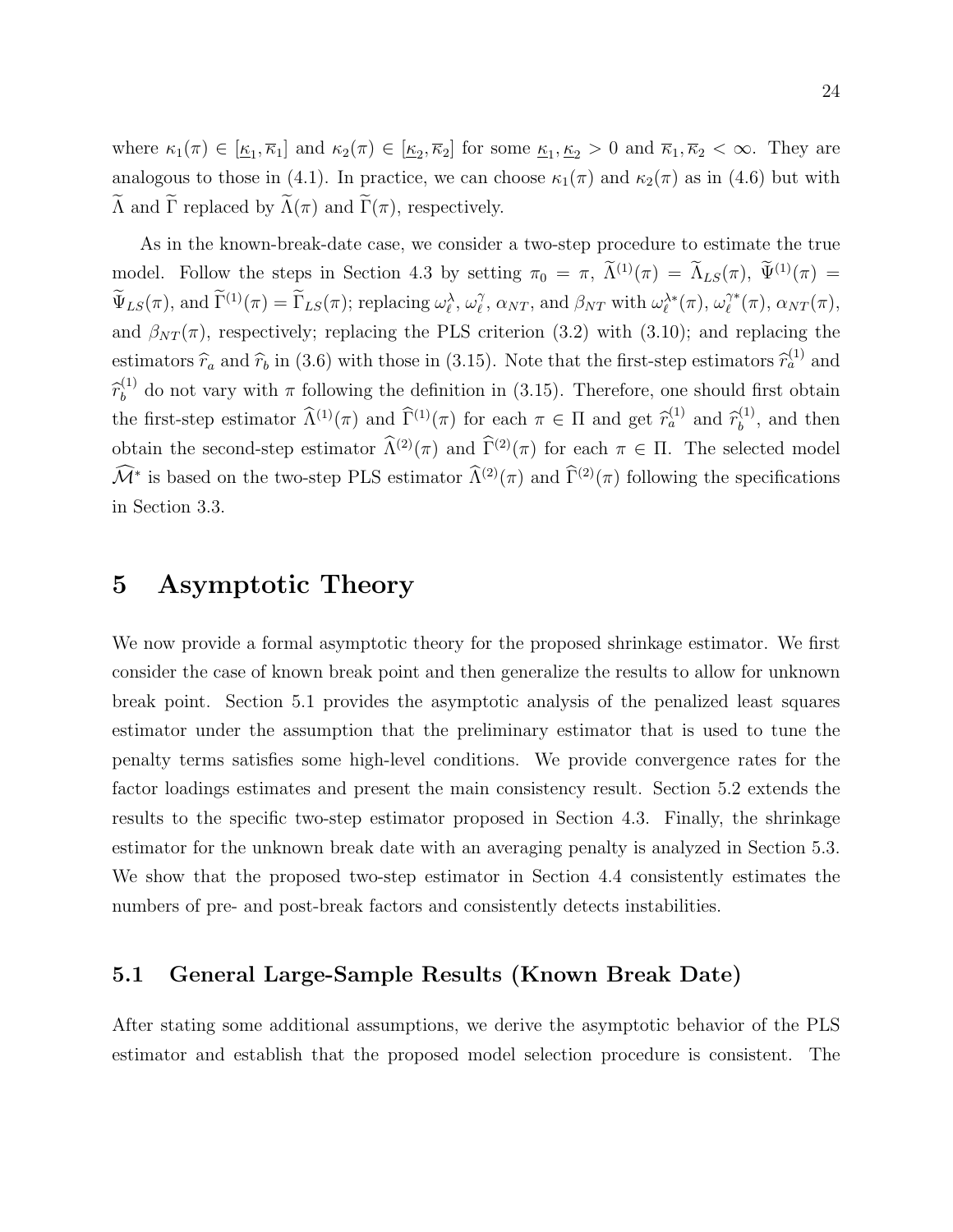results in this subsection apply to any preliminary estimators  $\widetilde{\Lambda}$  and  $\widetilde{\Gamma}$  that satisfy the highlevel conditions in Assumption P1 below and to any sequence of tuning parameters  $\alpha_{NT}$  and  $\beta_{NT}$  that satisfies the bounds in Assumption T below.

#### 5.1.1 Additional Assumptions

Suppose  $T_0/T \to \tau_0$  for some constant  $\tau_0 \in (0,1)$  as  $T \to \infty$ . We assume the following assumptions in addition to Assumptions A and B. Let  $e = [e_1, \ldots, e_T] \in R^{N \times T}$  be the matrix of idiosyncratic errors and  $e_{it}$  denote the  $(i, t)$  element of e that is associated with series  $i$  in period  $t$ .

**Assumption C.** (i).  $\mathbb{E}[e_{it}] = 0$ ,  $\mathbb{E}[|e_{it}|^8] \leq C$ ;

(ii). 
$$
\mathbb{E}[N^{-1}\sum_{i=1}^{N} e_{is}e_{it}] = \sigma_N(s,t), |\sigma_N(s,s)| \leq C
$$
 for all  $s, T^{-1}\sum_{s=1}^{T}\sum_{t=1}^{T} |\sigma_N(s,t)| \leq C$ ;  
\n(iii).  $\mathbb{E}[e_{it}e_{jt}] = \tau_{ij,t}$  with  $|\tau_{ij,t}| \leq |\tau_{ij}|$  for some  $\tau_{ij}$  and for all  $t$ , and  $N^{-1}\sum_{i=1}^{N}\sum_{j=1}^{N}|\tau_{ij}| \leq C$ ;  
\n(iv).  $\mathbb{E}[e_{it}e_{js}] = \tau_{ij,ts}$  and  $(NT)^{-1}\sum_{i=1}^{N}\sum_{j=1}^{N}\sum_{t=1}^{T}|\tau_{ij,ts}| \leq C$ ;  
\n(v). For every  $(t, s)$ ,  $\mathbb{E}[|N^{-1/2}\sum_{i=1}^{N}[e_{is}e_{it} - \mathbb{E}[e_{is}e_{it}]]|^{4}] \leq C$ ;  
\n(vi).  $\rho_1((NT)^{-1}e_{a}e'_{a}) = O_p(\max[N^{-1}, T^{-1}])$  and  $\rho_1((NT)^{-1}e_{b}e'_{b}) = O_p(\max[N^{-1}, T^{-1}])$ .  $\square$   
\n**Assumption D.**  $\mathbb{E}[N^{-1}\sum_{i=1}^{N}||T^{-1/2}(\sum_{t=1}^{T_0}F_t^0e_{it} + \sum_{t=T_0+1}^{T}\overline{F}_t^0e_{it})||^{2}] \leq C$ .  $\square$ 

Assumptions C and D are analogous to Assumptions C and D of Bai and Ng (2002). Assumption C allows for time-series and cross-sectional weak dependence in the idiosyncratic errors. Assumption  $C(vi)$  or a similar condition is needed for the consistent selection of the number of factors (see Amengual and Watson (2007)). Assumption D allows for weak dependence between the factors and the idiosyncratic errors.

Define  $C_{NT} = \min(T^{1/2}, N^{1/2})$ , where  $C_{NT}$  is the convergence rate of the unrestricted least square estimator in Bai and Ng (2002). Assumptions P1 and P2 below are highlevel conditions on the stochastic order of the preliminary estimators. They are useful in studying the asymptotic properties of the data-dependent weights  $\omega_{\ell}^{\lambda}$  and  $\omega_{\ell}^{\gamma}$  $\ell$ <sup> $\gamma$ </sup> defined in (3.4). In practice, we consider the least square estimators  $\tilde{\Lambda}_{LS}$  and  $\tilde{\Gamma}_{LS}$ , as well as shrinkage estimators as preliminary estimators (see Section 4.3 for details).

**Assumption P1.** The preliminary estimators  $\widetilde{\Lambda}$  and  $\widetilde{\Gamma}$  satisfy

(i)  $Pr(N^{-1}||\tilde{\Lambda}_{\ell}||^2 \ge C) \to 1$  for  $\ell = 1, ..., r_a, N^{-1}||\tilde{\Lambda}_{\ell}||^2 = O_p(C_{NT}^{-2})$  for  $\ell = r_a + 1, ..., k;$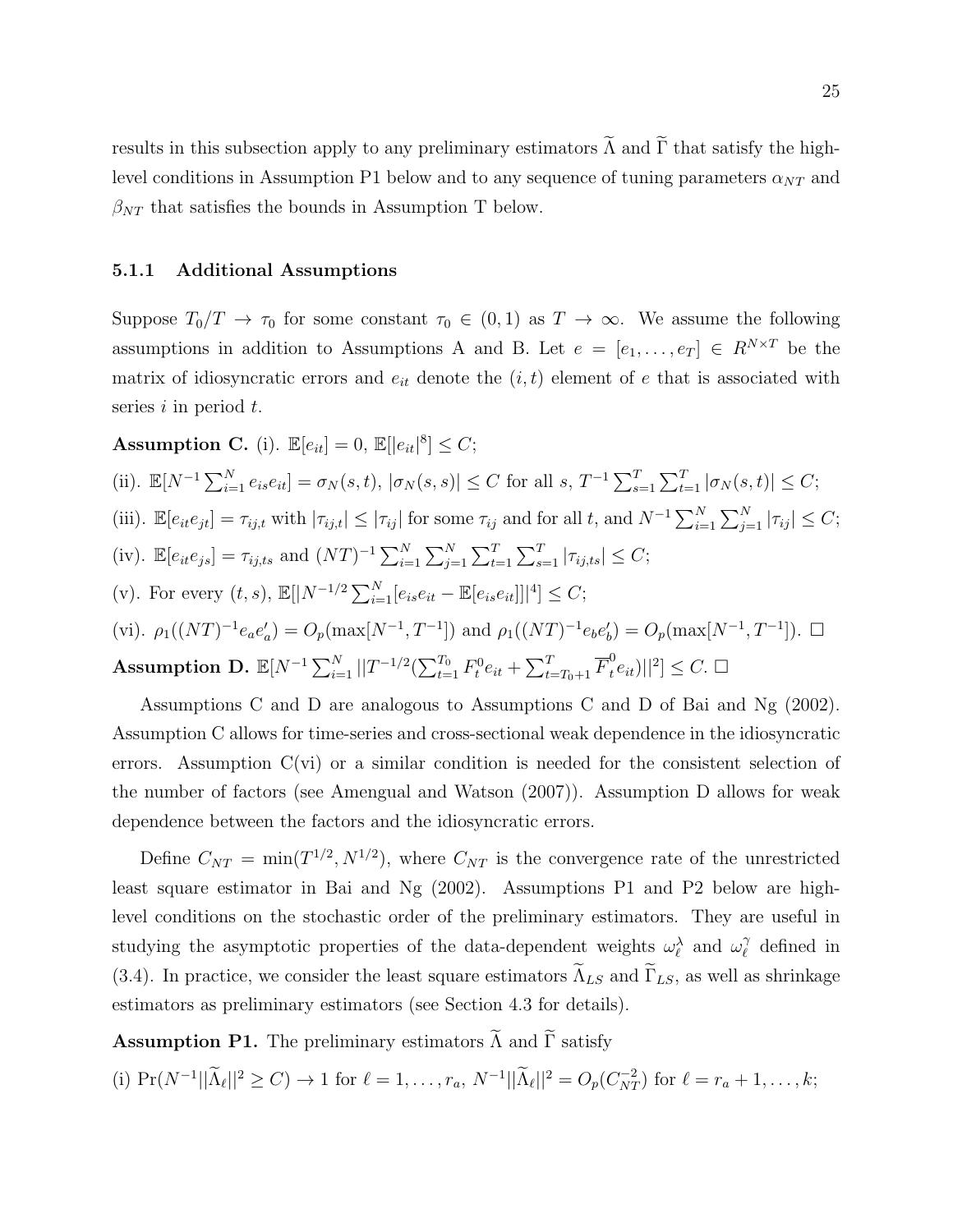(ii) If  $\Gamma^0 \neq 0$ ,  $\Pr(N^{-1}||\tilde{\Gamma}_{\ell}||^2 \geq C) \rightarrow 1$  for  $\ell = 1, ..., r_b$ ,  $N^{-1}||\tilde{\Gamma}_{\ell}||^2 = O_p(C_{NT}^{-2})$  for  $\ell =$  $r_b+1,\ldots,k;$ (iii) If  $\Gamma^0 = 0$ ,  $N^{-1} ||\widetilde{\Gamma}_{\ell}||^2 = O_p(C_{NT}^{-2})$  for  $\ell = 1, ..., k$ .  $\Box$ 

**Assumption P2.** Assumption P1 holds with  $\widetilde{\Lambda} = \widetilde{\Lambda}_{LS}$  and  $\widetilde{\Gamma} = \widetilde{\Gamma}_{LS}$ .

Assumption P1 is imposed on any preliminary estimators of  $\Lambda^R$  and  $\Gamma^R$ . In the second step of the two-step estimator proposed in Section 4.3, the preliminary estimators are different from  $\widetilde{\Lambda}_{LS}$  and  $\widetilde{\Gamma}_{LS}$ . However, Assumption P2 is still necessary because  $\omega_{\ell}^{\lambda}$  and  $\omega_{\ell}^{\gamma}$  $\ell$ depend on  $\widetilde{\Lambda}_{LS}$  and  $\widetilde{\Gamma}_{LS}$  whenever  $\widetilde{\Lambda}$  or  $\widetilde{\Gamma}$  has zero columns. Note that  $\widetilde{\Lambda}_{\ell} = 0$  is a special case of  $N^{-1}||\tilde{\Lambda}_{\ell}||^2 = O_p(C_{NT}^{-2})$  in Assumption P1, and the same argument applies to  $\tilde{\Gamma}_{\ell}$ .

Under the conditions in Assumption P1, the columns of the preliminary estimators are divided into two categories. For the first category,  $Pr(N^{-1}||\tilde{\Lambda}_{\ell}||^2 \geq C) \rightarrow 1$  and  $Pr(N^{-1}||\widetilde{\Gamma}_{\ell}||^2 \geq C) \rightarrow 1$  such that the data-dependent weights,  $\omega_{\ell}^{\lambda}$  and  $\omega_{\ell}^{\gamma}$  $\gamma$ , are stochastically bounded. For the second category,  $N^{-1} || \tilde{\Lambda}_{\ell} ||^2 = O_p(C_{NT}^{-2})$  and  $N^{-1} || \tilde{\Gamma}_{\ell} ||^2 = O_p(C_{NT}^{-2})$ , which implies that  $\omega_{\ell}^{\lambda}$  and  $\omega_{\ell}^{\gamma}$  $\ell$  diverge in probability faster than  $C_{NT}^{2d}$ . These large penalties in the second category yield shrinkage estimators that are equal to 0 w.p.a.1.

While the data-dependent weights  $\omega_{\ell}^{\lambda}$  and  $\omega_{\ell}^{\gamma}$  $\hat{l}$  determine the relative penalties of different columns of factor loadings, the tuning parameters  $\alpha_{NT}$  and  $\beta_{NT}$  determine the overall penalization. We make the following assumptions about the rates at which the tuning parameters vanish asymptotically.

**Assumption T.** The tuning parameters  $\alpha_{NT}$  and  $\beta_{NT}$  satisfy

(i) 
$$
\alpha_{NT} = O(N^{-1/2}C_{NT}^{-1})
$$
 and  $\beta_{NT} = O(N^{-1/2}C_{NT}^{-1})$ ;  
\n(ii)  $N^{-1/2}C_{NT}^{-(2d+1)} = o(\alpha_{NT})$  and  $N^{-1/2}C_{NT}^{-(2d+1)} = o(\beta_{NT})$ .  $\Box$ 

Assumption T imposes bounds on the tuning parameters  $\alpha_{NT}$  and  $\beta_{NT}$ . These bounds control the magnitudes of penalization on all columns and are designed for consistent model selection. The upper bound in Assumption  $T(i)$  ensures that if the data-dependent weights  $\omega_{\ell}^{\lambda}$  and  $\omega_{\ell}^{\gamma}$  $\hat{l}$  are stochastically bounded, the penalties on the nonzero columns are small such that the shrinkage bias is negligible asymptotically. On the other hand, we aim to shrink the estimators of zero columns to zero. For this purpose, the lower bound in Assumption T(ii) requires that the tuning parameters  $\alpha_{NT}$  and  $\beta_{NT}$  converge to zero not too fast. The upper bound is larger than the lower bound provided that  $d$  is positive. In the simulation and empirical application, we use  $d = 2$ . Under the theoretical guidance by Assumption T, the practical choice of  $\alpha_{NT}$  and  $\beta_{NT}$  is given in Section 4.1.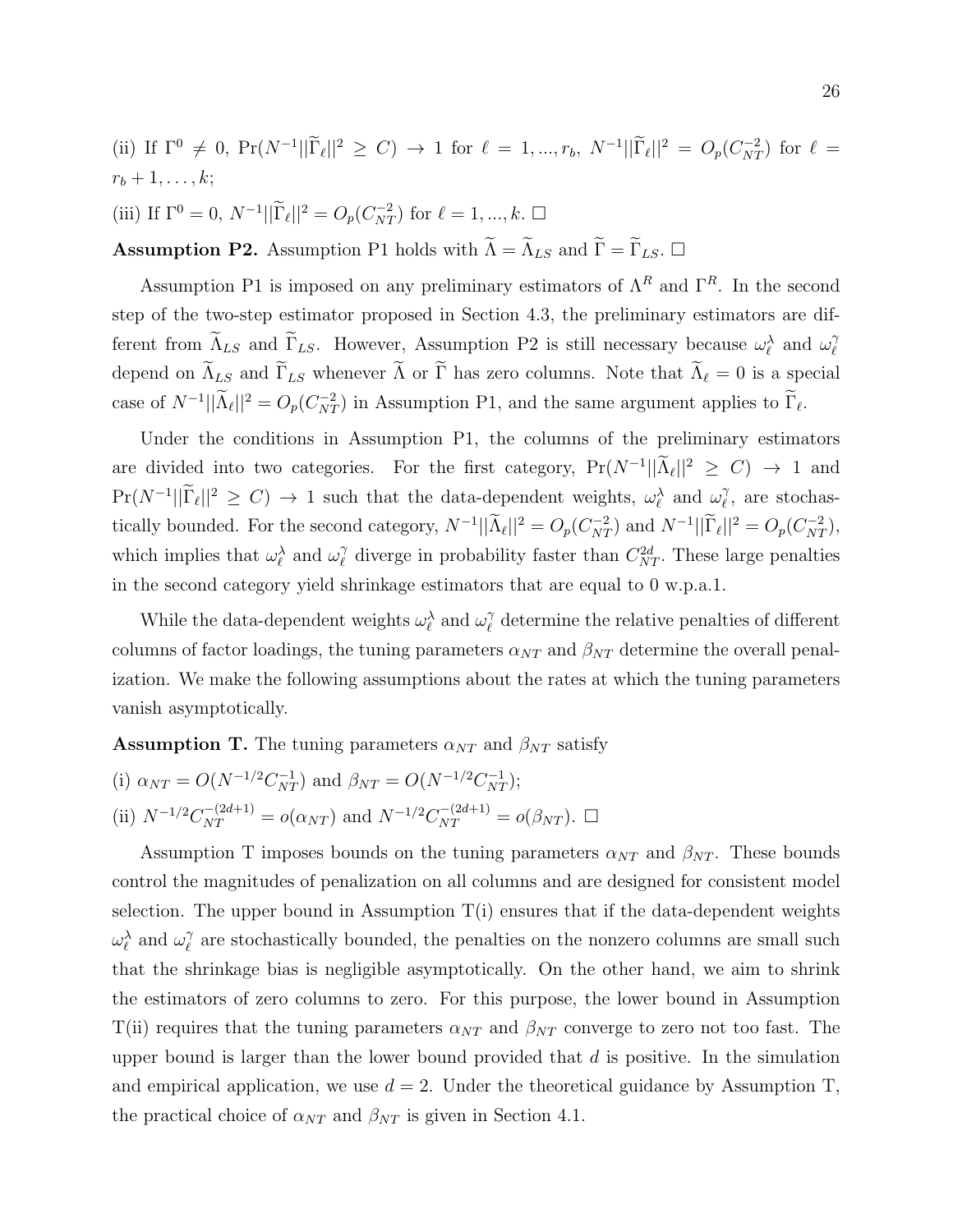#### 5.1.2 Asymptotic Behavior of the PLS Estimator

We begin by defining the asymptotic limits of the PLS estimators  $\widehat{\Lambda}$  and  $\widehat{\Gamma}$ . The estimators converge to the coefficients of the normalized version of the DGP in (2.9) and (2.11). The transformation matrices  $R_a$  and  $R_b$ , defined in (2.8) and (2.10), that were used to normalize the DGP are related to, but essentially different from, their counterparts considered in the literature, such as those in Bai and Ng  $(2002)$  and Bai  $(2003)$ . In the definitions of  $R_a$  and  $R_b$ , one subtle point is that  $\Sigma_a$  and  $\Sigma_b$  are averages that depend on N, whereas  $\Sigma_F$  and  $\Sigma_F$ are asymptotic limits as  $T \to \infty$ . This subtle difference is crucial for deriving asymptotic limits of the PLS estimators if potential structural change is considered. In the absence of structural instabilities,  $R_a = R_b$  by construction. This immediately implies that  $\Gamma^R = 0$  for any N, instead of  $\Gamma^R \to 0$ , as both N and T go to infinity. As previously stated, let the subscript  $\ell$  denote the  $\ell\text{-th}$  column of a matrix.

Theorem 1 Suppose Assumptions A-D, P1-P2, and T hold. Then,

- (a) Pre-break loadings of relevant factors:  $N^{-1} || \widehat{\Lambda}_{\ell} \Lambda_{\ell}^{R} ||^2 = O_p(C_{NT}^{-2})$  for  $\ell = 1, \ldots, r_a$ ;
- (b) Pre-break loadings of irrelevant factors:  $Pr(||\hat{\Lambda}_{\ell}||^2 = 0$  for  $\ell = r_a + 1, ..., k) \rightarrow 1;$
- (c) Post-break changes in loadings of relevant factors: If  $\Gamma^0 \neq 0$ ,  $N^{-1} || \widehat{\Gamma}_{\ell} \Gamma_{\ell}^R ||^2 = O_p(C_{NT}^{-2})$ for  $\ell = 1, \ldots, r_b;$
- (d) *No-break:* If  $\Gamma^0 = 0$ ,  $\Pr(||\hat{\Gamma}_{\ell}||^2 = 0$  for  $1, ..., r_b) \to 1$ ;

(e) Post-break changes in loadings of irrelevant factors:  $Pr(||\hat{\Gamma}_{\ell}||^2 = 0$  for  $\ell = r_b+1, \ldots, k) \rightarrow$ 1.

Parts (a) and (b) of Theorem 1 characterize the limits of the PLS estimators of the prebreak factor loadings. Due to the penalization, the factor loadings of the irrelevant factors are estimated as exactly zero w.p.a.1. This superefficiency result cannot be achieved by the unrestricted least square estimators. In contrast, for the true factors, the penalization does not affect the consistency and the convergence rate of their estimators. For  $\ell = 1, \ldots, r_a$ , the PLS estimator  $\widehat{\Lambda}_{\ell}$  converges in probability to the factor loadings  $\Lambda_{\ell}^R$  of the transformed DGP.

Parts (c) to (e) of Theorem 1 characterize asymptotic properties of the PLS estimators of the changes in the factor loadings, which is essential to detecting structural instabilities. In the absence of structural instabilities, the PLS estimators of the changes are equal to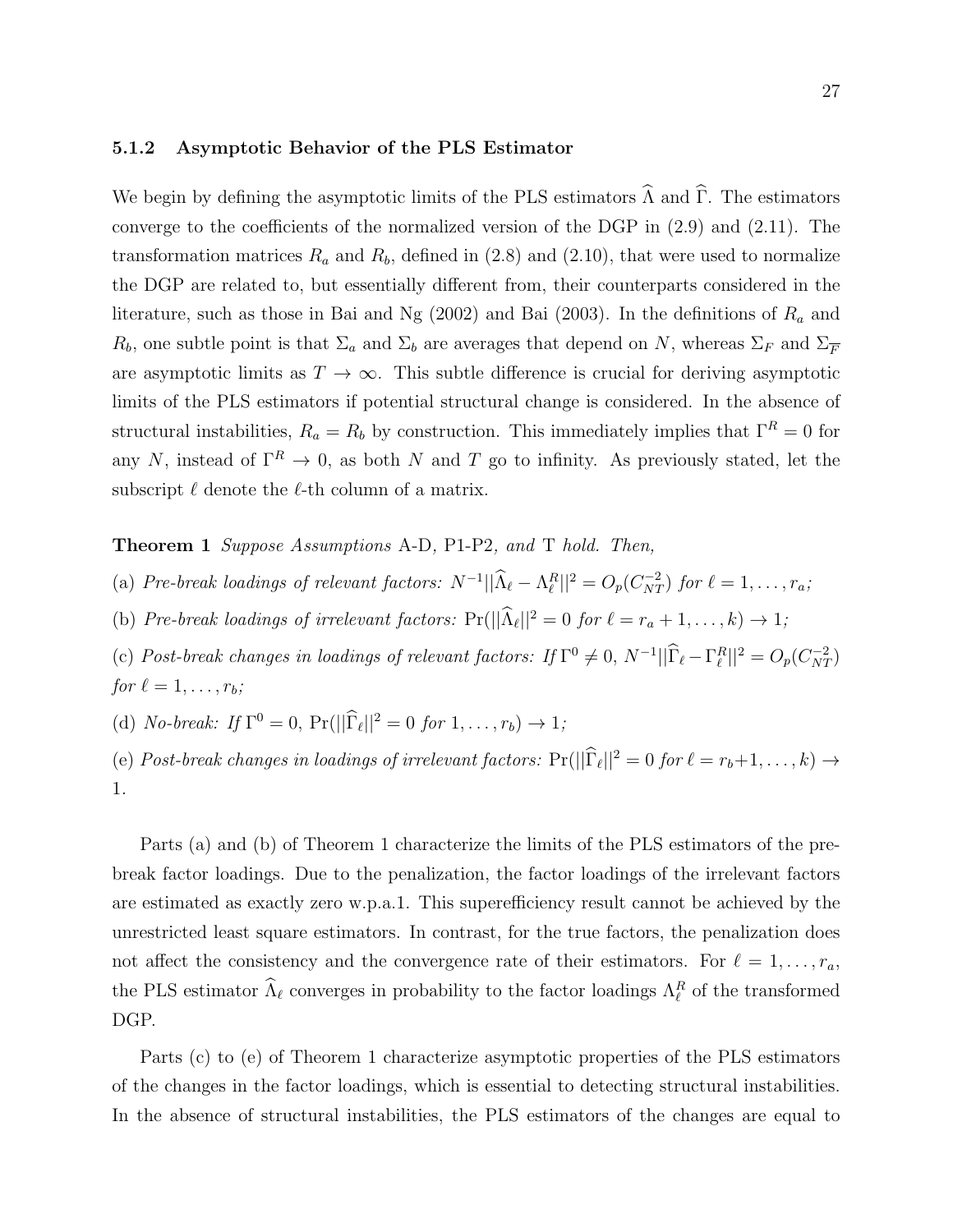0 w.p.a.1. In the presence of a structural instability, the superefficiency in Part (e) of Theorem 1 only applies to the redundant factors, which pins down the number of factors after the break.

To obtain results in Parts (a) and (c) of Theorem 1, only the upper bound on the convergence rate of the tuning parameters in Assumption  $T(i)$  is necessary. The lower bound in Assumption  $T(i)$  is necessary for the superefficiency results stated in Parts (b), (d), and (e) of Theorem 1. Because the unrestricted least square estimators are special cases of the PLS estimators with zero penalties, Parts (a) and (c) of Theorem 1 apply to  $\widehat{\Lambda}_\ell = \widetilde{\Lambda}_{\ell,LS}$ and  $\widehat{\Gamma}_{\ell} = \widetilde{\Gamma}_{\ell,LS}$  for  $\ell = 1, \ldots, k$ , regardless of the specification of the model.

#### 5.1.3 Model Selection Consistency

In the previous subsection, we showed that the factor loadings of the irrelevant factors are estimated as zeros w.p.a.1. We also showed that the changes in the loadings of the relevant factors are estimated as zero w.p.a.1, if their loadings are not subjected to any instability. Hence, to establish the model selection consistency for the PLS estimation, it is sufficient to show that the asymptotic limits  $\Lambda_{\ell}^R$  and  $\Gamma_{\ell}^R$  in Parts (a) and (c) of Theorem 1 are bounded away from zero w.p.a.1. Lemma 1 below provides a link between the identification assumptions, particularly Assumption ID, and consistent estimation of the numbers of preand post-break factors and consistent detection of changes in the loadings.

#### Lemma 1 Suppose Assumptions A-D hold. Then,

(a) Pre-break factors:  $N^{-1} \|\Lambda_{\ell}^R\|$  $2^2 = \rho_\ell(\Sigma_\Lambda \Sigma_F) + o(1)$  for  $\ell = 1, \ldots, r_a;$ 

(b) New factors: If  $r_b > r_a$ ,  $N^{-1} || \Gamma_{\ell}^R ||^2 = \rho_{\ell} (\Sigma_{\Psi} \Sigma_{\overline{F}}) + o(1)$  for  $\ell = r_a + 1, \ldots, r_b$ ;

(c) Change to column space of loadings: If  $r_b = r_a$  and  $\text{rank}(\Sigma_{\Lambda\Psi}^+) > r_a$ ,  $N^{-1}\Gamma^{R}\Gamma^R \to \Sigma_{\Gamma}$ for some  $\Sigma_{\Gamma} \neq 0$  as  $N \to \infty$ ;

(d) Change to scaling of loadings:  $N^{-1}||\Gamma_{\ell}^{R}||^2 \geq \left[\sqrt{\rho_{\ell}(\Sigma_{\Psi}\Sigma_{\overline{F}})} - \sqrt{\rho_{\ell}(\Sigma_{\Lambda}\Sigma_{F})}\right]^2 + o(1)$  for  $\ell = 1, \ldots, r_a.$ 

Lemma 1(a) follows from the definition of the transformation matrix  $R_a$  in (2.8) and, together with Theorem 1(a) and (c), implies that  $||\Lambda_{\ell}|| \neq 0$  for  $\ell \leq r_a$  and  $||\Lambda_{\ell}|| = 0$  for  $\ell > r_a$  w.p.a.1. Therefore, a consistent estimator of  $r_a$  is the last nonzero column in  $\Lambda$ . For the type-2 instability with  $r_b > r_a$ , the same arguments apply by combining Lemma 1(b)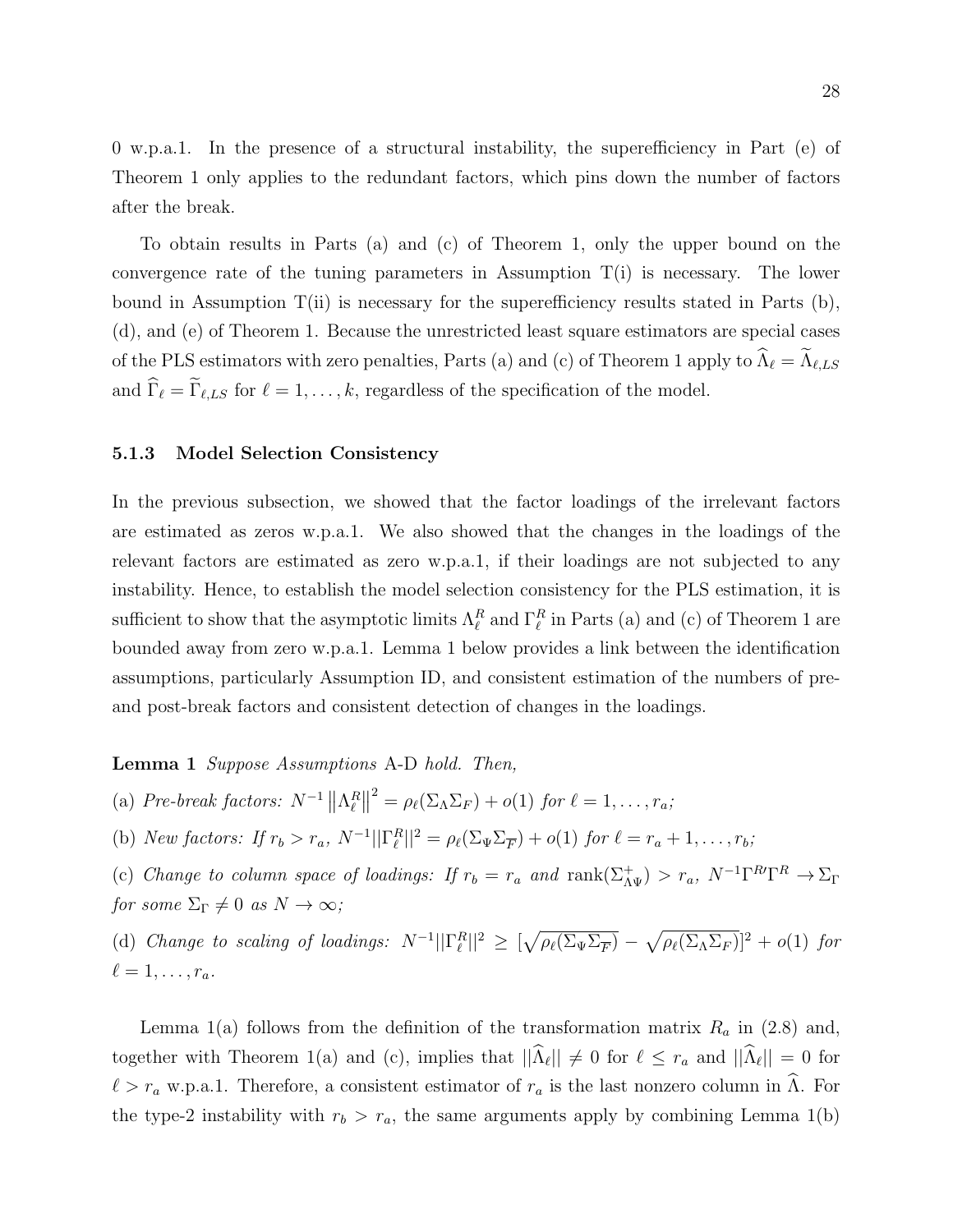with Theorem 1(c) and (e). It follows that a consistent estimator of  $r_b$  is the last nonzero column in  $\Gamma$ .

To consistently detect a type-1 instability (i.e.,  $r_a = r_b$  and  $\Gamma_1^0 \neq 0$ ), it is sufficient to show that  $N^{-1} \|\Gamma^R\|^2$  is bounded away from 0 asymptotically. Lemma 1(c) focuses on the change of the space spanned by the factor loadings. One sufficient condition for Lemma  $1(c)$ is Assumption ID(i), which holds if and only if  $\Lambda^0$  and  $\Psi^0$  do not span the same column space asymptotically. Lemma  $1(d)$  suggests that an alternative sufficient condition for identification of the structural instability is Assumption  $ID(ii)$ , which focuses on the change in the scaling of factor loadings.

**Theorem 2** Suppose Assumptions A-D, ID, P1, P2, and T hold. Then the estimated model is consistent:

$$
\Pr(\mathcal{M} = \mathcal{M}_0) \to 1 \text{ as } N, T \to \infty.
$$

Theorem 2 provides asymptotic consistency for any set of preliminary estimators that satisfy Assumption P1 and P2. If the unrestricted least squares estimators are used as preliminary estimators, our model selection procedure is consistent under a set of primitive conditions that do not involve Assumptions P1 and P2.

Corollary 1 If  $(\widetilde{\Lambda}, \widetilde{\Gamma}) = (\widetilde{\Lambda}_{LS}, \widetilde{\Gamma}_{LS})$ , then Theorem 2 holds under Assumptions A-D, ID, and T.

# 5.2 Large Sample Behavior of Two-Step Estimation Procedure (Known Break Date)

Now we show that the consistency result in Theorem 2 applies to the two-step estimator described in Section 4.3. Under Assumption ID, Lemma 1(c) and Lemma 1(d) imply that, in the presence of a type-1 change, there exists a set of columns such that

$$
\mathcal{Z} = \{ \ell : N^{-1} || \Gamma_{\ell}^{R} ||^2 = N^{-1} || \Psi_{\ell}^{R} - \Lambda_{\ell}^{R} ||^2 \ge C \}.
$$
\n(5.1)

The columns in the set  $\mathcal Z$  are crucial for the identification of a type-1 instability. We now state the following additional assumption:

**Assumption R**. If  $r_a = r_b$ , then  $\inf_{\|w\|=1} N^{-1} ||\Psi^R w - \Lambda_\ell^R ||^2 \ge C$  for  $\ell \in \mathcal{Z}$ .  $\Box$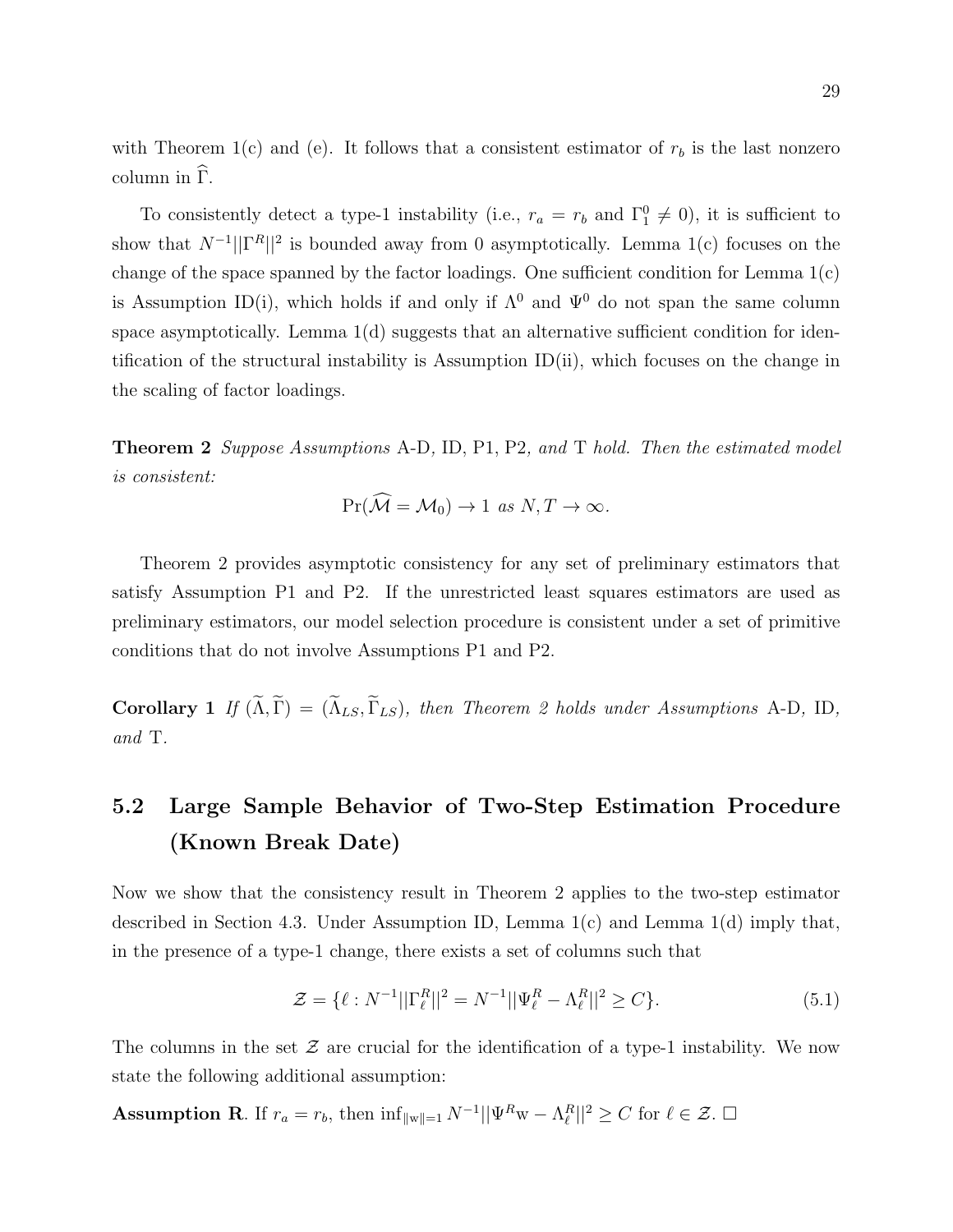Assumption R is not restrictive. It holds whenever  $\Lambda_{\ell}^{R}$  is not in the column space generated by  $\Psi^R$ . Assumption R is imposed on the loadings  $\Lambda^R$  of the normalized version of the DGP rather than on the loadings  $\Lambda^0$  of the DGP itself. Assumption R allows the loadings of some of the "structural" factors in the unnormalized DGP to remain constant while the loadings of other "structural" factors change. In the absence of structural instabilities,  $Z$  is empty and Assumption R is not necessary. Using Assumption R, the general consistency result established in Theorem 2 can be extended to the two-step estimation procedure described in Section 4.3, as summarized in the following corollary:

**Corollary 2** If  $\widetilde{\Lambda} = \widetilde{\Lambda}^{(2)}$  and  $\widetilde{\Gamma} = \widetilde{\Gamma}^{(2)}$ , then Theorem 2 holds under Assumptions A-D, ID, R, and T.

Recall that Assumptions A-D, ID, and R are primitive conditions on the factor models. The recommended tuning parameters  $\alpha_{NT}$  and  $\beta_{NT}$  defined in (4.6) are constructed to ensure that Assumption T is satisfied.

### 5.3 Consistency for Unknown Break Date

Next, we show that the shrinkage estimator based on the averaging penalty in (3.12) yields consistent estimation of the model. The tuning parameters and the two-step estimation algorithm follow the specifications in Section 4.4. For the case with an unknown break date, we establish the consistency of  $\widehat{\mathcal{M}}^*$  directly rather than by first establishing the asymptotic behavior of the shrinkage estimator  $\widehat{\Lambda}(\pi)$  and  $\widehat{\Gamma}(\pi)$  for all  $\pi$  as in Theorem 1. The main reason is that the shrinkage estimator with the averaging penalty does not yield consistent estimation of  $r_a(\pi)$  and  $r_b(\pi)$  for all  $\pi$ . The averaging penalty tends to over-penalize for  $\pi \neq \pi_0$ . However, we can still obtain consistent estimation of  $r_a$  and  $r_b$  because  $r_a \leq r_a(\pi)$ and  $r_b \leq r_b(\pi)$ .

To handle the unknown break date case, we strengthen Assumption C on the idiosyncratic errors to Assumption C<sup>∗</sup> such that the weak dependence and stationarity hold for any subsamples considered.

Assumption C<sup>\*</sup>. Assumption C holds with  $e_a$  and  $e_b$  replaced by  $e_a(\pi)$  and  $e_b(\pi)$  and Assumption C(vi) holds uniformly over  $\pi \in \Pi$ .  $\Box$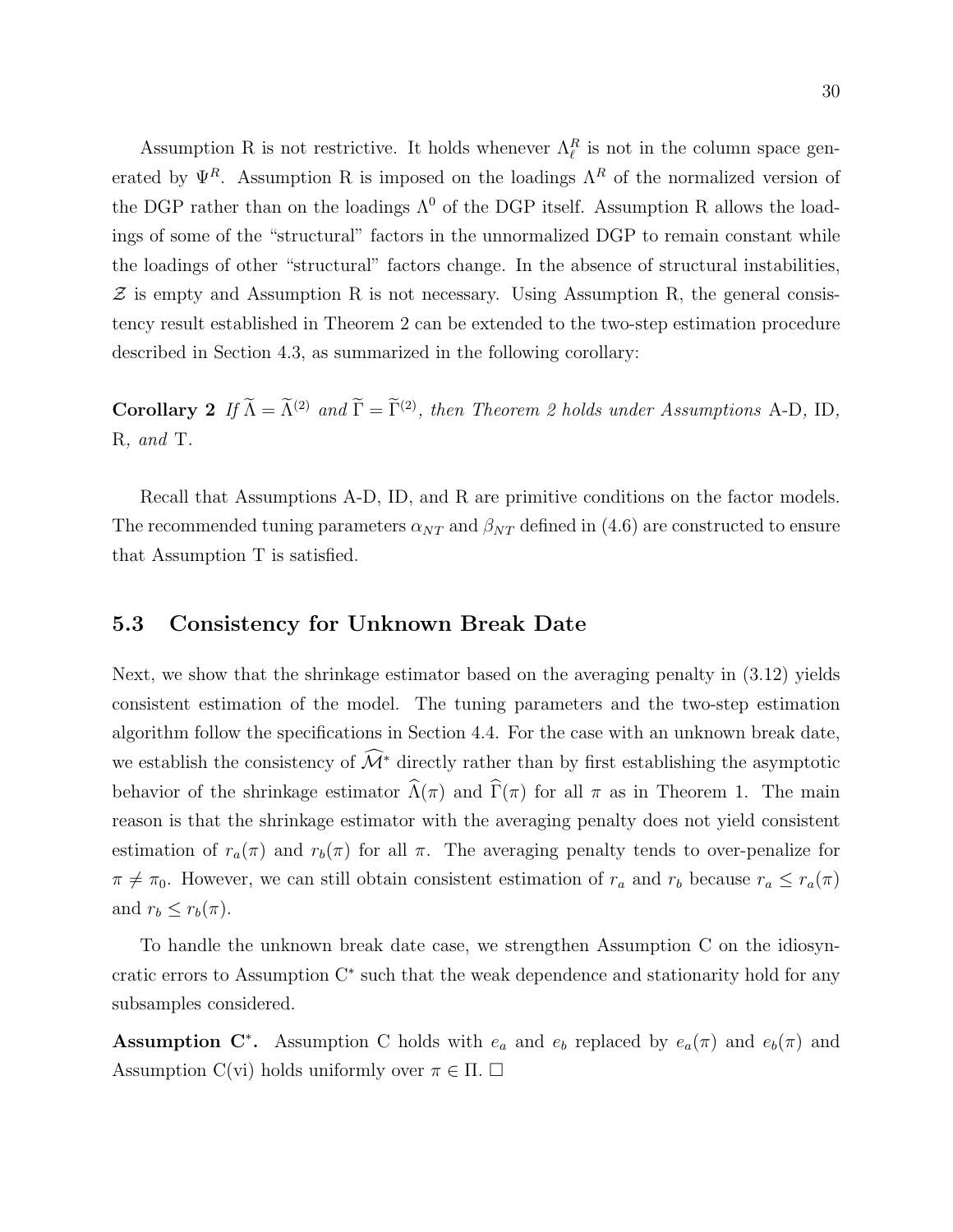To show that the two-step PLS estimator described in Section 4.4 yields consistent estimation of the model, we strengthen Assumption R to take into account the unknown break date and the averaging penalty. For any  $\pi \in \Pi$ , we can write the normalized system as

$$
X_a(\pi) = F_a^R(\pi) \Lambda^R(\pi)' + e_a(\pi),
$$
  
\n
$$
X_b(\pi) = F_b^R(\pi) \Psi^R(\pi)' + e_b(\pi),
$$
\n(5.2)

where  $F_a^R(\pi)$  and  $\Lambda^R(\pi)$  are  $T_a \times r_a(\pi)$  and  $N \times r_a(\pi)$  matrices, respectively, and  $F_b^R(\pi)$  and  $\Psi^R(\pi)$  are  $T_b \times r_b(\pi)$  and  $N \times r_b(\pi)$  matrices, respectively.

**Assumption R<sup>\*</sup>**. (i) If  $r_a = r_b$ , then  $\inf_{\pi \in \Pi} \inf_{\|w\|=1} N^{-1} ||\Psi^R(\pi)w - \Lambda^R_{\ell}(\pi)||^2 \ge C$  for  $\ell \in \mathcal{Z}$ ; (ii) If  $r_b > r_a$ , then  $\inf_{\pi > \pi_0} N^{-1} ||\Psi_{\ell}^R(\pi) - \Lambda_{\ell}^R(\pi)||^2 \ge C$  for  $\ell = r_b$ .  $\Box$ 

Assumption R<sup>∗</sup>(i) generalizes Assumption R from  $\pi = \pi_0$  to any  $\pi \in \Pi$ . Assumption R<sup>\*</sup>(ii) is not necessary if the break date  $\pi_0$  is known because  $\Lambda_{\ell}^R(\pi_0) = 0$  for  $\ell = r_b >$  $r_a$ . Similar to Assumption R, we do not view the modified Assumption R<sup>∗</sup> as restrictive because in many applications the matrices  $\Lambda_{\ell}^R(\pi)$  and  $\Psi_{\ell}^R(\pi)$  are transformations of loading matrices for factors with a structural interpretation. Assumptions R and  $R^*$  are compatible in applications where the loadings of some "structural" factors change and the loadings of the other "structural" factors do not.

**Theorem 3** Suppose that Assumptions  $A^*$ , B, C<sup>\*</sup>, D, ID, and  $R^*$  hold. Then the model selected by the two-step estimator in Section 4.4 is consistent:

$$
\Pr(\widehat{\mathcal{M}}^* = \mathcal{M}_0) \to 1 \text{ as } N, T \to \infty.
$$

Theorem 3 states that with a unknown break date we can still estimate the numbers of pre- and post-break factors consistently and detect any loading changes consistently, using the shrinkage estimator in Section 3.3 and the two-step algorithm in Section 4.4.

The proof strategy of Theorem 3 is different from that of Theorem 2 due to the averaging penalty. To establish consistency of  $\widehat{\mathcal{M}}^*$ , it is sufficient to show that (i) if  $\pi = \pi_0$ , the shrinkage estimator with the averaging penalty behaves similarly to that in Theorem 1 and (ii) if  $\pi \neq \pi_0$ , the estimated model is not smaller than the true model. In this regard, the identification result in Section 2.4 is used constructively. Whenever  $\pi$  substantially differs from  $\pi_0$ , the averaging penalty tends to over-penalize those loadings that would be set to zero for  $\pi = \pi_0$ . This means that there is a tendency to underestimate either  $r_a(\pi)$  or  $r_b(\pi)$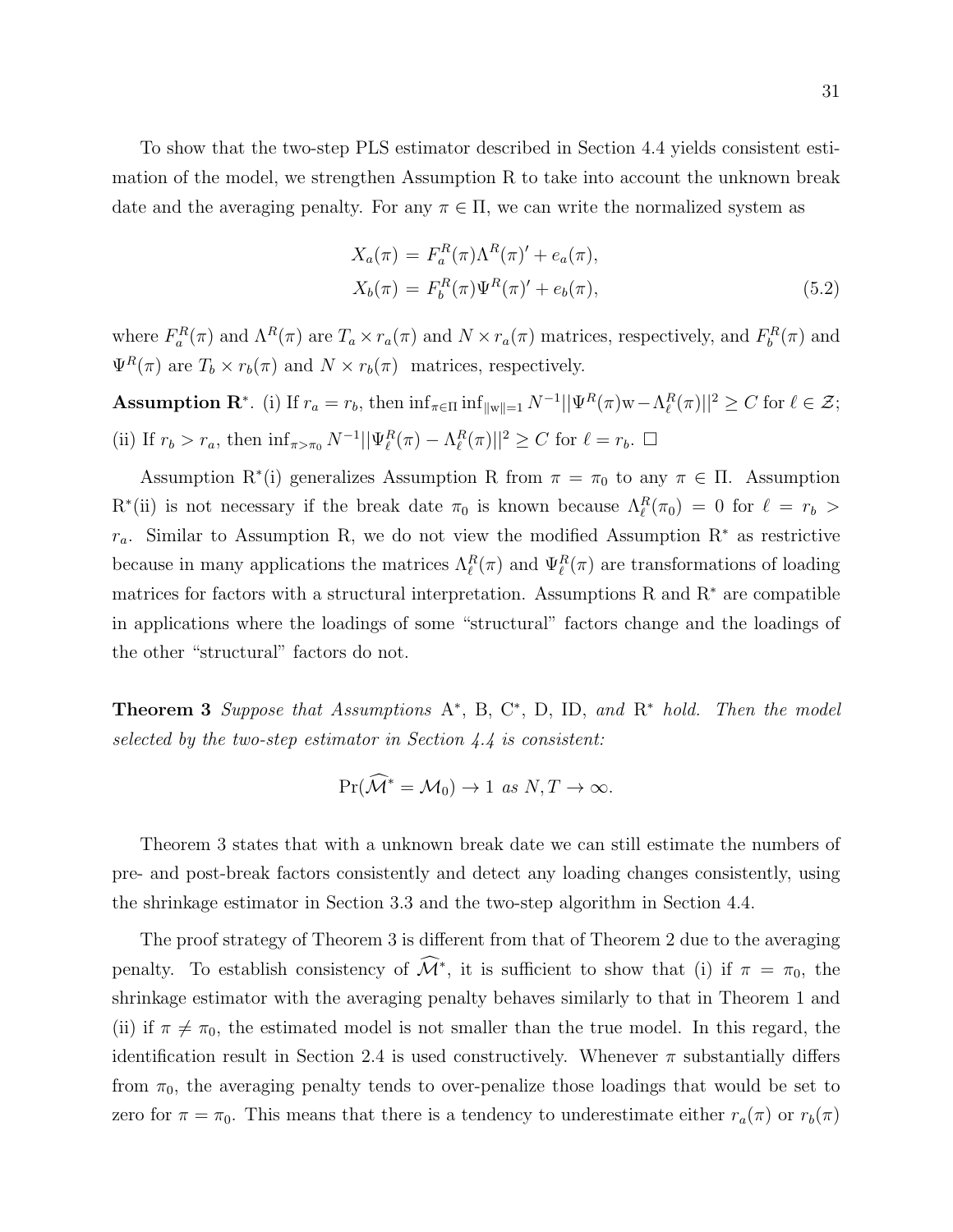if the conjectured break point is incorrect. At  $\pi = \pi_0$  the averaging penalty is smaller than the pointwise penalty, but still sufficiently large to ensure consistency.

Formally, Theorem 3 is proved by first showing the convergence of  $\Lambda_{r_a}(\pi)$  and  $\Gamma_{r_a}(\pi)$ uniformly over  $\pi \in \Pi$ . Provided that  $\Lambda_{r_a}(\pi)$  uniformly converges to a nonzero limit for all  $\pi \in \Pi$ , it follows that  $Pr(\min_{\pi \in \Pi} \hat{r}_a(\pi) \geq r_a) \to 1$ . Because  $\pi_0 \in \Pi$  and  $r_a(\pi_0) = r_a$  by definition, one can show that  $Pr(\hat{r}_a(\pi_0) = r_a) \rightarrow 1$  as long as results like those in Theorem 1 hold for  $\widehat{\Lambda}(\pi_0)$ . Combining the two results above, we immediately get Pr(min<sub>π∈Π</sub> $\widehat{r}_a(\pi)$  =  $(r_a) \to 1$ . Similar arguments can be applied to  $\Gamma_{r_a}(\pi)$  to show  $\Pr(\min_{\pi \in \Pi} \widehat{r}_b(\pi) = r_b) \to 1$ . After showing consistency of the estimators of the number of factors, we analyze  $\widehat{\Gamma}(\pi_0)$  for consistent detection of type-1 instability, and show that  $Pr(\widehat{\Gamma}(\pi) = 0) \rightarrow 1$  uniformly over  $\pi \in \Pi$  when there are no structural instabilities.

The averaging penalty enables consistent estimation of  $r_a$  and  $r_b$  but does not yield consistent estimation of  $r_a(\pi)$  and  $r_b(\pi)$  for  $\pi \neq \pi_0$ . Therefore, the resulting shrinkage estimation does not simultaneously produce a consistent estimator of the break date. However, the estimator  $\hat{r}_a(\pi)$  and  $\hat{r}_b(\pi)$  can be used as follows. In practice, researchers tend to have a conjecture for the break date, which is denoted by  $\pi_c$ , and used to center the set  $\Pi$  in the previous subsection. The shrinkage estimator can be used to verify whether a conjecture break date  $\pi_c$  is a consistent estimator of  $\pi_0$ . If the data provide evidence against this conjecture,  $\pi_c$  can be revised accordingly. We denote the revised break date by  $\pi_{rc}$ , and it is defined as follows: Let  $\hat{\mathcal{D}}$  denote the set of  $\pi \in \Pi$  at which  $\hat{r}_a(\pi) + \hat{r}_b(\pi)$  achieves its minimum, which typically is an interval in finite samples. Results in (2.18) suggests that  $\pi_c$ is a reasonable conjecture only if  $\pi_c \in \widehat{\mathcal{D}}$ . Hence, if  $\pi_c \in \widehat{\mathcal{D}}$ , we do not revise the conjectured break date and we define  $\pi_{rc} = \pi_c$ . On the other hand, if  $\pi_c \notin \widehat{\mathcal{D}}$ , we choose  $\pi_{rc} \in \widehat{\mathcal{D}}$  such that  $|\pi_{rc} - \pi_c| = \min_{\pi \in \hat{\mathcal{D}}} |\pi - \pi_c|$ . However, this procedure does not ensure that  $\pi_{rc}$  is a consistent estimator of the break date.

Once the number of factors  $r_a$  and  $r_b$  have been consistently estimated by the shrinkage estimator, the classical least squares method in Bai (1997) can be applied to obtain a consistent estimator of the break date. While without knowing the numbers of the pre- and post-break factors, one can not consistently estimate the break date using the least squares criterion, our estimation procedure provides a bridge linking the break-date estimation with observed regressors with break-date estimation in latent factor models.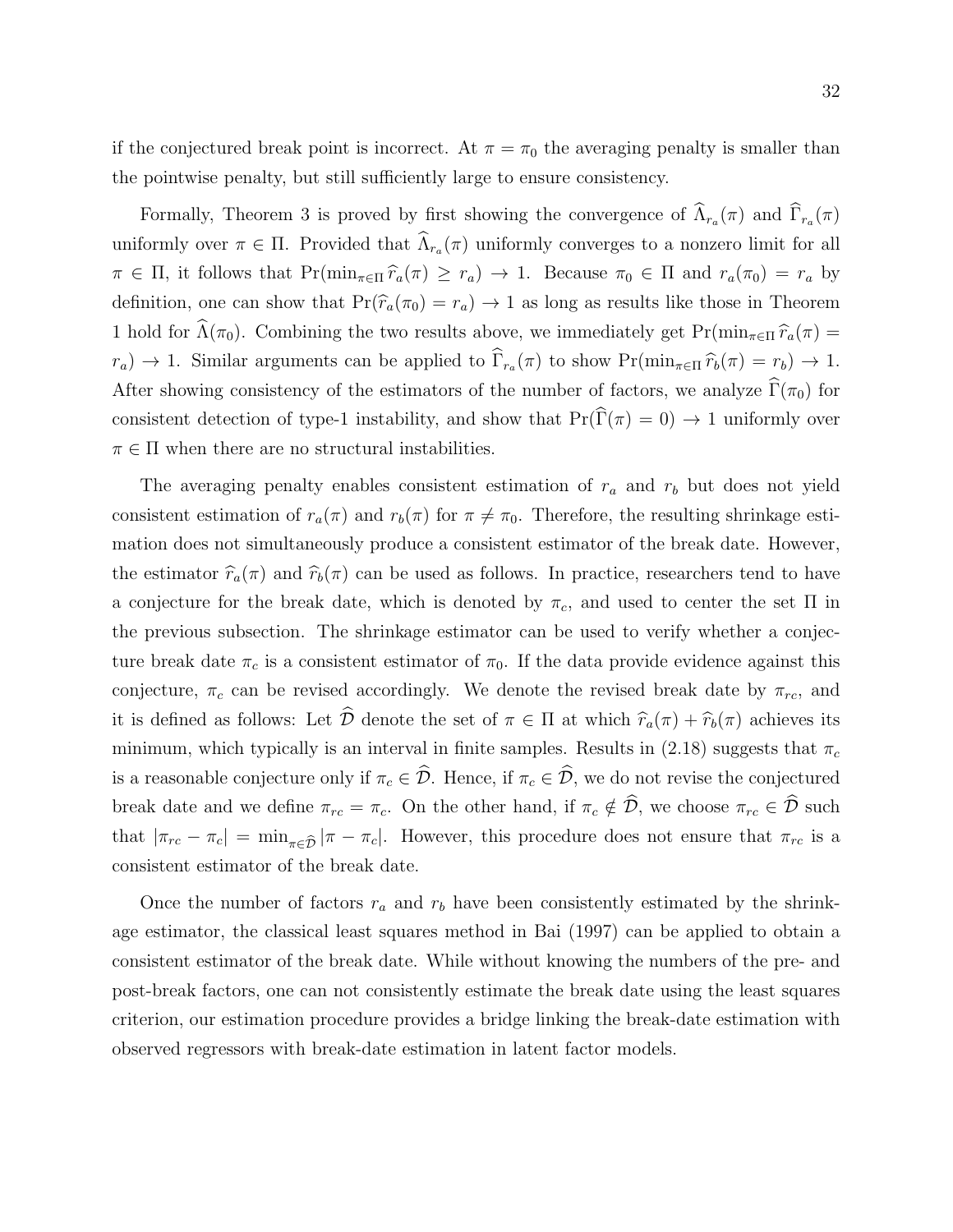# 6 Monte Carlo Simulations

In this section, we conduct Monte Carlo simulations to illustrate the accuracy of the proposed model selection procedure, and the mean squared errors (MSEs) of the shrinkage estimators and the PMS estimators in finite samples. Section 6.1 describes the DGPs used in the experiment. Section 6.2 discusses various estimators of the empirical factor models. The simulation results are presented in Section 6.3.

#### 6.1 Design

The design of the DGPs roughly follows that in Bates, Plagborg-Møller, Stock, and Watson (2013), with the additional flexibility to accommodate both type-1 and type-2 instabilities and the shift of focus from small breaks to large breaks. The DGP takes the form

Pre-breaking: 
$$
X_{it} = \lambda'_i F_t + e_{it}, \quad F_{t,\ell} = \rho_a F_{t-1,\ell} + \eta_a u_{t,\ell},
$$

$$
t = 1, \dots, \lfloor T \pi_0 \rfloor, \quad \ell = 1, \dots, r_a,
$$
Post-breaking: 
$$
X_{it} = \psi'_i \overline{F}_t + e_{it}, \quad \overline{F}_{t,\ell} = \rho_b \overline{F}_{t-1,\ell} + \eta_b u_{t,\ell},
$$

$$
t = \lfloor T \pi_0 \rfloor + 1, \dots, T, \quad \ell = 1, \dots, r_b,
$$
(6.1)

where  $i = 1, \ldots, N$ ,  $F_t = (F_{t,1}, \ldots, F_{t,r_a})'$  and  $\overline{F}_t = (\overline{F}_{t,1}, \ldots, \overline{F}_{t,r_b})'$ . To model the temporal and cross-sectional dependence of the idiosyncratic errors, we consider

$$
e_{it} = \alpha e_{it-1} + v_{it}, \ v_t = (v_{1t}, ..., v_{Nt})' \sim N(0, \Omega), \tag{6.2}
$$

where the  $(i, j)$ -th element of  $\Omega$  is  $\beta^{|i-j|}$ . The processes  $\{u_{t,\ell} : \ell = 1, ..., r_b\}$  and  $\{v_{it}\}$  are mutually independent and are i.i.d. across  $t$  with the standard normal distribution. The initial values  $F_0$  and  $e_0 = (e_{10}, ..., e_{N0})'$  are drawn from their stationary distribution. When  $r_b = r_a, \overline{F}_{T_0} = F_{T_0}.$  When  $r_b > r_a, \overline{F}_{T_0} = (F'_{T_0}, F^{*'}_{T_0})$  $(T_{T_0}^{*'})'$ , where each element of  $F_{T_0}^*$  is drawn independently from the distribution of  $F_{t,\ell}$ . The parameters  $\{N, T, \pi_0, r_a, r_b, \rho_a, \rho_b, \eta_a, \eta_b, \alpha, \beta\}$ are specified below.

The pre-break factor loadings  $\{\lambda_i : i = 1, ..., N\}$  are independent across i and independent of the factors and the idiosyncratic errors. Let  $\lambda_i \sim N(0, \Sigma_i)$ , where  $\Sigma_i$  is a diagonal matrix with diagonal elements  $\sigma_i^2(1), \ldots, \sigma_i^2(r_a)$ . These diagonal elements are distinct to ensure that Assumption ID holds, and their sum controls the population regression  $R^2$  of  $X_{it}$  on the factors. To this end, we set  $\sigma_i^2(\ell) = 0.9^{(\ell-1)}\sigma_i^2(1)$  and  $\sum_{\ell=1}^{r_a} \sigma_i^2(\ell) = \sigma^*(R_i^2)$ ,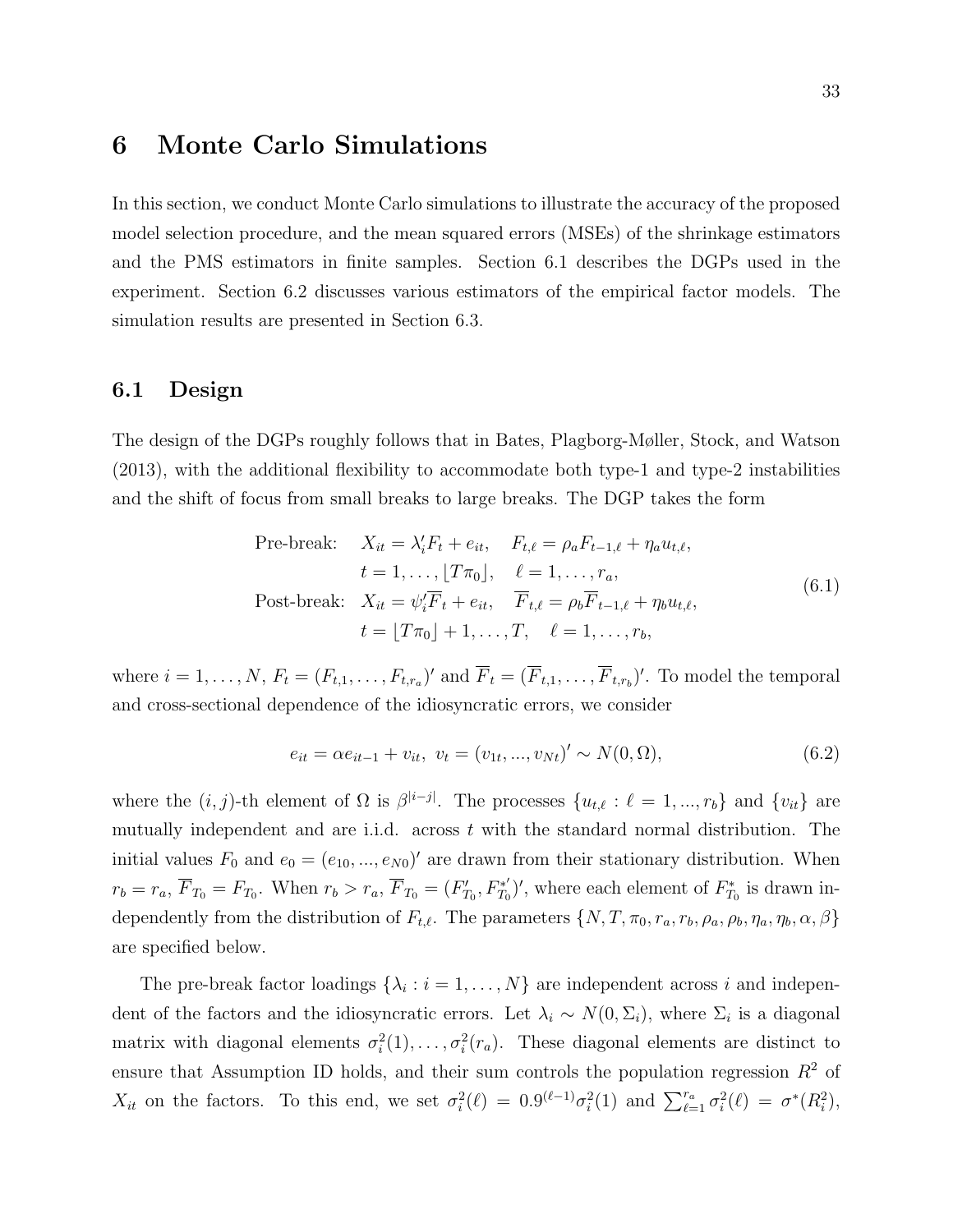where the scalar  $\sigma^*(R_i^2)$  is chosen such that  $\mathbb{E}[(\lambda_i' F_t)^2]/\mathbb{E}[X_{it}^2] = R_i^2$  for  $t \leq T_0$  and  $R_i^2$  is the pre-specified regression  $R^2$  of the *i*-th series.<sup>7</sup>

We consider two different ways of choosing  $R_i^2$  for  $i = 1, ..., N$ . One is the homogeneous case of  $R_i^2 = 0.5$ , which is considered in Bai and Ng (2002) to assess their information criteria and the benchmark DGP in our simulations. Another is the heterogeneous case in which  $R_i^2$ is calibrated to match the distribution of  $R<sup>2</sup>$  values in the data sets used in the empirical applications. Taking the data set before December 2007, which is the conjectured break date of the recent recession, we regress each time series variable on the principal component estimators of five factors and obtain the empirical distribution of the regression  $R^2$ . We then draw  $R_i^2$  for  $i = 1, ..., N$  independently from this empirical distribution and use the realized  $R_i^2$  to construct the pre-break factor loadings  $\lambda_i$ .

Depending on the type of the instabilities, we consider two different ways of constructing the post-break factor loadings  $\psi_i$ . For a type-1 instability, we set  $\psi_i = (1 - \mathbf{w})\lambda_i + \mathbf{w}\lambda_i^*$ , where  $\lambda_i^*$  and  $\lambda_i$  are independent and have the same distribution. We vary the scalar w to control the size of the instability, with  $w = 0$  corresponding to the special case of no break in the factor loadings. For a type-2 instability,  $\psi_i$  is drawn independently of everything else with a distribution that is similar to that of  $\lambda_i$ , except that  $r_a$  is changed to  $r_b$ ,  $\mathbb{E}[(\psi_i' \overline{F}_t)^2]/\mathbb{E}[X_{it}^2] = R_i^2$  for  $t > T_0$ , and the post-December 2007 subsample is used to calibrate  $R_i^2$  in the heterogeneous  $R^2$  case.

#### 6.2 Estimators

We have described the principal component estimators of the factors in the previous sections. The time series variables are normalized to have zero means and unit variances before estimating these factors.<sup>8</sup> We set the maximum number of factors  $k = 8$  and standardize the data before getting the principal component estimators. For the data-dependent weight, we set  $d=2$ .

For experiments with known break dates, model selection is based on the two-step PLS estimator following the algorithm described in Section 4. To investigate the model selection

<sup>&</sup>lt;sup>7</sup>The choice is  $\sigma^* (R_i^2) = \frac{1-\rho_a^2}{(1-\alpha^2)\eta_a^2}$  $\frac{R_i^2}{1-R_i^2}.$ 

<sup>8</sup>Without normalization, the idiosyncratic errors of each series have the same variance. When standardizing the variance of all series, those with low regression  $R^2$  receive more weight. Thus, in the present simulation setup, the procedure performs much better without normalization in the heterogeneous  $R^2$  case.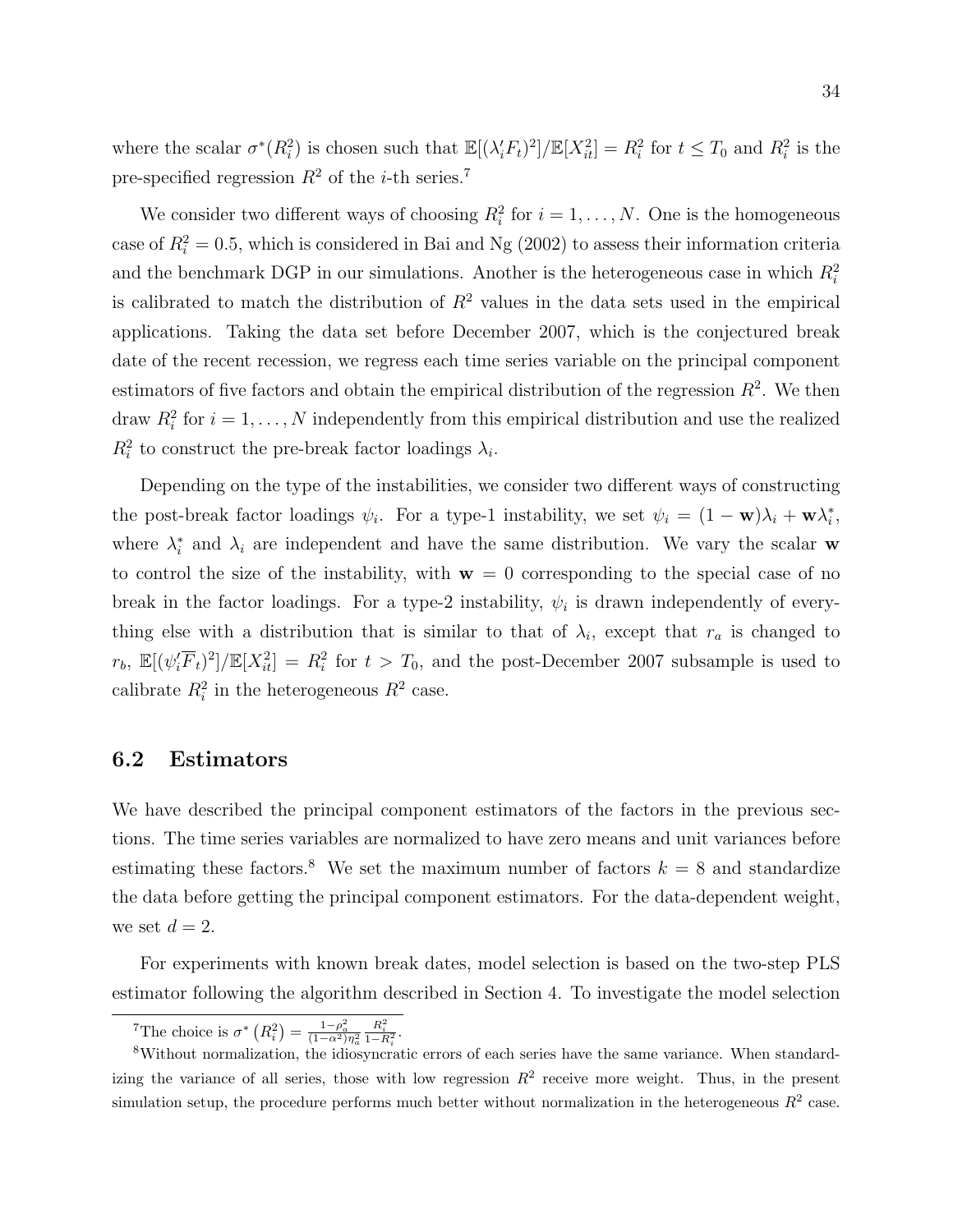accuracy, we report the probability that the "true" model  $\mathcal{M}_0 = (r_a, r_b, \mathcal{S}_0)$  is selected, the probabilities of  $\hat{r}_a = r_a$ ,  $r_a - 1$  and  $r_a + 1$ , and the probabilities of  $\hat{r}_b = r_b$ ,  $r_b - 1$  and  $r_b + 1$ , respectively. In addition, we report MSEs of four different estimators. The first two are the PMS estimator and the PLS estimator described at the end of Section 3. Both of them switch from a full-sample estimation to a subsample estimation only if a break is detected and the number of factors before and after the break are obtained by the shrinkage estimation. In contrast, the third estimator always uses the full sample, and the fourth estimator always uses the post-break subsample. The last two estimators are standard principal component estimators, where the number of factors is selected by the  $IC_{p2}$  information criterion of Bai and Ng (2002). The third estimator coincides with the infeasible benchmark estimator when there is no structural instability, and the fourth estimator coincides with the infeasible benchmark estimator when there is a large change. For the convenience of comparison, the MSE of the first estimator is normalized to be 1.

For simulations in which the break date is not assumed to be known, the model selection is based on the procedure described in Section 4.4, where Π is approximated by a discrete set  $\Pi_d$ . To make them similar to the empirical example investigated in Section 7, we conduct simulations with the true break date at  $\pi_0 = 0.8$ , and the regression  $R^2$  is calibrated. The grid size in  $\Pi_d$  is  $\tau = 0.01$ , a shift by a quarter for a monthly data set of 300 periods, like the data set in our empirical application. We consider  $\Pi_d = \{\pi_c - 4\tau, \pi_c - 3\tau, \ldots, \pi_c, \ldots, \pi_c +$  $3\tau, \pi_c + 4\tau$ , which spans a two-year interval and is symmetric around the conjectured break date  $\pi_c$ . We consider both the correct specification case in which  $\pi_c = \pi_0 = 0.8$  and the misspecification case in which  $\pi_c = 0.78$ , which is half a year previous to the real break date in the application. We report model selection probabilities and the MSEs of the four estimators discussed above. To define a post-break subsample for the first two estimators, the revised conjectured break date  $\pi_{rc}$  is used because  $\pi_0$  is unknown. However, to define the post-break subsample for the fourth estimator, we continue to use  $\pi_0$  because this estimator serves as an infeasible benchmark when there is a large break. For all four estimators, the reported MSEs are based on the subsample from the upper end of  $\Pi_d$  to the end of the full sample. This subsample ensures the availability of the post-break subsample estimator, no matter where the break date is specified.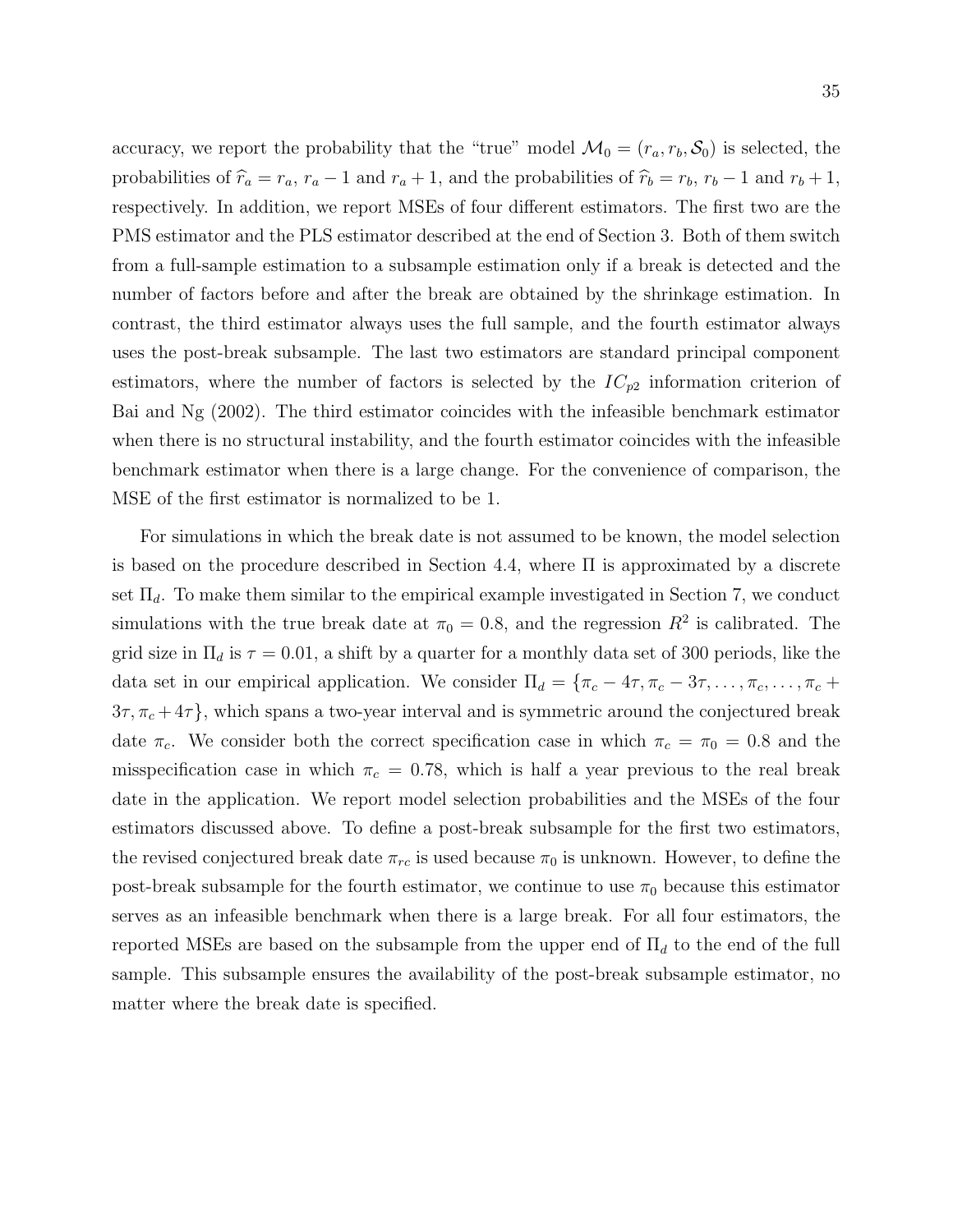|              |                |              | DGP Configuration |          |                         |                  | $\widehat{r}_a-r_a$ |              |                        | $\widehat{r}_b-r_b$ |              |            |            | <b>MSE</b> |      |
|--------------|----------------|--------------|-------------------|----------|-------------------------|------------------|---------------------|--------------|------------------------|---------------------|--------------|------------|------------|------------|------|
| $r_a$        | $r_b$          | $\mathbf{W}$ | $\mathcal N$      | $\cal T$ | $\widehat{\mathcal{M}}$ | $\boldsymbol{0}$ | $-1$                | $\mathbf{1}$ | $\overline{0}$         | $-1$                | $\mathbf{1}$ | <b>PMS</b> | <b>PLS</b> | Full       | Sub  |
|              |                |              |                   |          |                         |                  |                     |              | Panel A. No Change     |                     |              |            |            |            |      |
| 3            | 3              |              | 100               | 100      | 0.77                    | (0.79)           | 0.21                | (0.00)       | (0.96)                 | 0.04                | 0.00)        | 1.00       | 1.07       | 0.83       | 1.35 |
| 3            | 3              |              | 150               | 150      | 0.99                    | (0.99)           | 0.01                | 0.00)        | (1.00)                 | 0.00                | 0.00)        | 1.00       | 1.01       | 0.99       | 1.59 |
| 3            | 3              |              | 200               | 200      | 1.00                    | (1.00)           | 0.00                | 0.00)        | (1.00)                 | 0.00                | 0.00)        | 1.00       | 1.01       | 1.00       | 1.60 |
|              |                |              |                   |          |                         |                  |                     |              | Panel B. Type-1 Change |                     |              |            |            |            |      |
| 3            | 3              | 0.2          | 100               | 100      | 0.12                    | (0.88)           | 0.12                | (0.00)       | (0.94)                 | 0.06                | 0.00)        | 1.00       | 1.17       | 0.84       | 1.34 |
| 3            | 3              | 0.2          | 150               | 150      | 0.13                    | (1.00)           | 0.00                | 0.00)        | (1.00)                 | 0.00                | 0.00)        | 1.00       | 1.30       | 0.95       | 1.30 |
| 3            | 3              | 0.2          | 200               | 200      | 0.13                    | (1.00)           | 0.00                | 0.00)        | (1.00)                 | 0.00                | 0.00)        | 1.00       | 1.42       | 0.97       | 1.20 |
| 3            | 3              | 0.5          | 100               | 100      | 0.90                    | (0.90)           | 0.10                | 0.00)        | (0.94)                 | 0.06                | 0.00)        | 1.00       | 1.11       | 1.42       | 1.15 |
| 3            | 3              | 0.5          | 150               | 150      | 1.00                    | (1.00)           | 0.00                | 0.00)        | (1.00)                 | 0.00                | 0.00)        | 1.00       | 1.19       | 2.09       | 1.01 |
| 3            | 3              | 0.5          | 200               | 200      | 1.00                    | (1.00)           | 0.00                | 0.00)        | (1.00)                 | 0.00                | 0.00)        | 1.00       | 1.15       | 2.65       | 1.00 |
| 3            | 3              | 1.0          | 100               | 100      | 0.61                    | (0.61)           | 0.38                | 0.00)        | (0.99)                 | 0.01                | 0.00)        | 1.00       | 0.99       | 1.47       | 1.00 |
| 3            | 3              | 1.0          | 150               | 150      | 0.97                    | (0.97)           | 0.03                | 0.00)        | (1.00)                 | 0.00                | 0.00)        | 1.00       | 0.97       | 1.31       | 1.00 |
| 3            | 3              | 1.0          | 200               | 200      | 1.00                    | (1.00)           | 0.00                | 0.00)        | (1.00)                 | 0.00                | 0.00)        | 1.00       | 0.98       | 1.30       | 1.00 |
|              |                |              |                   |          |                         |                  |                     |              | Panel C. Type-2 Change |                     |              |            |            |            |      |
| $\mathbf{1}$ | $\overline{2}$ |              | 100               | 100      | 1.00                    | (1.00)           | 0.00                | 0.00)        | (1.00)                 | 0.00                | 0.00)        | 1.00       | 0.98       | 1.15       | 1.00 |
| 1            | $\overline{2}$ |              | 150               | 150      | 1.00                    | (1.00)           | 0.00                | 0.00)        | (1.00)                 | 0.00                | 0.00)        | 1.00       | 0.98       | 1.13       | 1.00 |
| 1            | $\overline{2}$ |              | 200               | 200      | 1.00                    | (1.00)           | 0.00                | 0.00)        | (1.00)                 | 0.00                | 0.00)        | 1.00       | 0.98       | 1.13       | 1.00 |
| 3            | $\overline{4}$ |              | 100               | 100      | 0.23                    | (0.61)           | 0.39                | 0.00)        | (0.41)                 | 0.58                | 0.00)        | 1.00       | 1.11       | 1.39       | 0.81 |
| 3            | $\overline{4}$ |              | 150               | 150      | 0.90                    | (0.97)           | 0.03                | 0.00)        | (0.93)                 | 0.07                | 0.00)        | 1.00       | 1.22       | 1.24       | 0.95 |
| 3            | $\overline{4}$ |              | 200               | 200      | 1.00                    | (1.00)           | 0.00                | 0.00)        | (1.00)                 | 0.00                | 0.00)        | 1.00       | 1.13       | 1.23       | 1.00 |

Table 1: KNOWN BREAK DATE, HOMOGENEOUS  $R^2$ ,  $\pi_0 = 0.5$ 

Notes: Parameters  $\alpha = \beta = 0.2$ ,  $\rho_a = \rho_b = 0.5$ ,  $\eta_a = \eta_b = 1$ ,  $\zeta = 1$ . The first five columns are parameters in the DGPs. The next column is the probability that the true model is selected. The next six columns are the probabilities  $\hat{r}_a = r_a, r_a - 1, r_a + 1$ , and  $\hat{r}_b = r_b, r_b - 1, r_b + 1$ . The last four columns are MSE for the PMS estimator, the PLS estimator, the full-sample estimator, and the post-break subsample estimator.

#### 6.3 Monte Carlo Results

The Monte Carlo results are summarized in four tables. Tables 1 and 2 present results when the break date is known and the regression  $R^2$  is homogenous across series. The break date is in the middle of the sample in Table 1 ( $\pi$ <sub>0</sub> = 0.5) and at the end of the sample in Table 2 ( $\pi_0 = 0.8$ ). Table 3 also assumes the break date is known, but the regression  $R^2$  is calibrated from the data set in the empirical application and thus is heterogeneous across series. Table 4 allows the break date to be unknown, and the regression  $R^2$  is calibrated.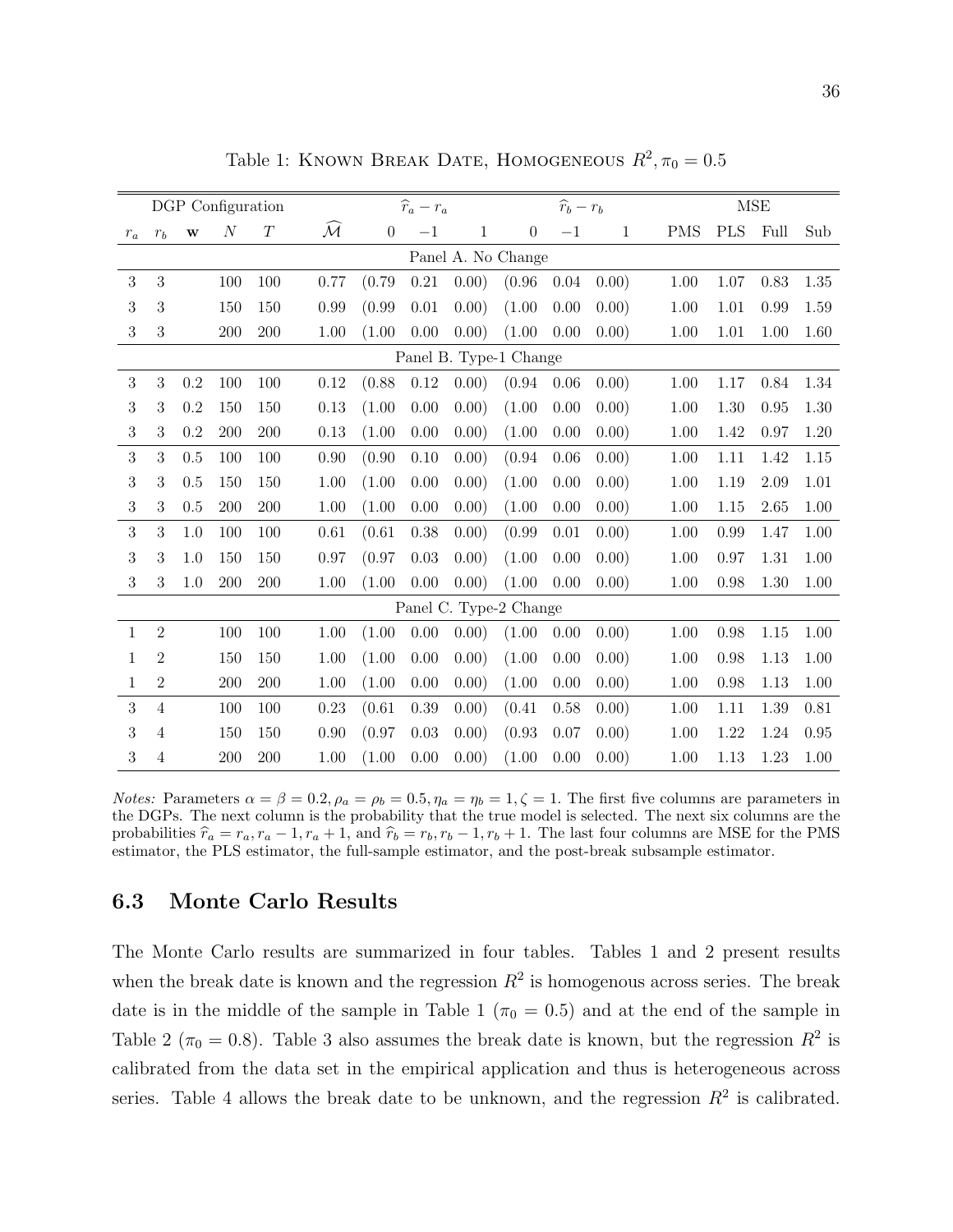|                  |                |          | DGP Configuration |          |                         |                | $\widehat{r}_a-r_a$ |              |                        | $\widehat{r}_b-r_b$ |       |            |            | <b>MSE</b> |      |
|------------------|----------------|----------|-------------------|----------|-------------------------|----------------|---------------------|--------------|------------------------|---------------------|-------|------------|------------|------------|------|
| $r_a$            | $r_b$          | $\bf{W}$ | $\cal N$          | $\cal T$ | $\widehat{\mathcal{M}}$ | $\overline{0}$ | $-1$                | $\mathbf{1}$ | $\overline{0}$         | $-1$                | 1     | <b>PMS</b> | <b>PLS</b> | Full       | Sub  |
|                  |                |          |                   |          |                         |                |                     |              | Panel A. No Change     |                     |       |            |            |            |      |
| 3                | 3              |          | 100               | 200      | 0.99                    | (1.00)         | 0.00                | (0.00)       | (1.00)                 | 0.00                | 0.00) | 1.00       | 1.08       | 0.98       | 2.75 |
| 3                | 3              |          | 150               | 300      | 1.00                    | (1.00)         | 0.00                | 0.00)        | (1.00)                 | 0.00                | 0.00) | 1.00       | 1.02       | 1.00       | 2.72 |
| 3                | 3              |          | 200               | 400      | 1.00                    | (1.00)         | 0.00                | 0.00)        | (1.00)                 | 0.00                | 0.00) | 1.00       | 1.02       | 1.00       | 2.71 |
|                  |                |          |                   |          |                         |                |                     |              | Panel B. Type 1 Change |                     |       |            |            |            |      |
| 3                | 3              | 0.2      | 100               | 200      | 0.12                    | (1.00)         | 0.00                | 0.00)        | (1.00)                 | 0.00                | 0.00) | 1.00       | 1.52       | 0.88       | 1.84 |
| $\boldsymbol{3}$ | 3              | 0.2      | 150               | 300      | 0.11                    | (1.00)         | 0.00                | 0.00)        | (1.00)                 | 0.00                | 0.00) | 1.00       | 1.75       | 0.93       | 1.46 |
| 3                | 3              | 0.2      | 200               | 400      | 0.13                    | (1.00)         | 0.00                | 0.00)        | (1.00)                 | 0.00                | 0.00) | 1.00       | 2.04       | 0.96       | 1.24 |
| 3                | 3              | 0.5      | 100               | 200      | 1.00                    | (1.00)         | 0.00                | 0.00)        | (1.00)                 | 0.00                | 0.00) | 1.00       | 1.20       | 1.68       | 1.18 |
| 3                | 3              | 0.5      | 150               | 300      | 1.00                    | (1.00)         | 0.00                | 0.00)        | (1.00)                 | 0.00                | 0.00) | 1.00       | 1.15       | 2.57       | 1.04 |
| 3                | 3              | 0.5      | 200               | 400      | 1.00                    | (1.00)         | 0.00                | 0.00)        | (1.00)                 | 0.00                | 0.00) | 1.00       | 1.09       | 3.46       | 1.00 |
| 3                | 3              | 1.0      | 100               | 200      | 1.00                    | (1.00)         | 0.00                | 0.00)        | (1.00)                 | 0.00                | 0.00) | 1.00       | 0.95       | 2.83       | 1.01 |
| 3                | 3              | 1.0      | 150               | 300      | 1.00                    | (1.00)         | 0.00                | 0.00)        | (1.00)                 | 0.00                | 0.00) | 1.00       | 0.97       | 2.03       | 1.00 |
| 3                | 3              | 1.0      | 200               | 400      | 1.00                    | (1.00)         | 0.00                | 0.00)        | (1.00)                 | 0.00                | 0.00) | 1.00       | 0.98       | 1.39       | 1.00 |
|                  |                |          |                   |          |                         |                |                     |              | Panel C. Type 2 Change |                     |       |            |            |            |      |
| $\mathbf{1}$     | $\overline{2}$ |          | 100               | 200      | 1.00                    | (1.00)         | 0.00                | 0.00)        | (1.00)                 | 0.00                | 0.00) | 1.00       | 0.96       | 1.68       | 1.00 |
| 1                | $\overline{2}$ |          | 150               | 300      | 1.00                    | (1.00)         | 0.00                | 0.00)        | (1.00)                 | 0.00                | 0.00) | 1.00       | 0.97       | 1.18       | 1.00 |
| 1                | $\overline{2}$ |          | 200               | 400      | 1.00                    | (1.00)         | 0.00                | 0.00)        | (1.00)                 | 0.00                | 0.00) | 1.00       | 0.98       | 1.14       | 1.00 |
| 3                | $\overline{4}$ |          | 100               | 200      | 0.60                    | (1.00)         | 0.00                | 0.00)        | (0.60)                 | 0.40                | 0.00) | 1.00       | 1.05       | 2.83       | 0.97 |
| 3                | 4              |          | 150               | 300      | 0.96                    | (1.00)         | 0.00                | 0.00)        | (0.96)                 | 0.04                | 0.00) | 1.00       | 1.08       | 2.92       | 0.99 |
| 3                | 4              |          | 200               | 400      | 1.00                    | (1.00)         | 0.00                | 0.00)        | (1.00)                 | 0.00                | 0.00) | 1.00       | 1.03       | 2.24       | 1.00 |

Table 2: KNOWN BREAK DATE, HOMOGENEOUS  $R^2$ ,  $\pi_0 = 0.8$ 

Notes: Parameters  $\alpha = \beta = 0.2$ ,  $\rho_a = \rho_b = 0.5$ ,  $\eta_a = \eta_b = 1$ ,  $\zeta = 4$ .

When the regression  $R^2$  is calibrated, we only conduct simulations with the true break date at the end of the sample, because the potential break occurs around  $\pi = 0.8$  in the data set of our empirical application. Each table contains three panels, corresponding to no instability, type-1 instability, and type-2 instability, respectively. For a type-1 instability, we consider  $w = 0.2, 0.5$  and 1 in the DGPs for the scenarios of small, medium, and large changes in the factor loadings, respectively. For a type-2 instability, we consider the changes of the number of factors from 1 to 2 and 3 to 4. Various values of  $N$  and  $T$  are considered. For each DGP, we report the model selection results and the MSEs of the four estimators introduced above. All results are based on averages over 5,000 simulation repetitions.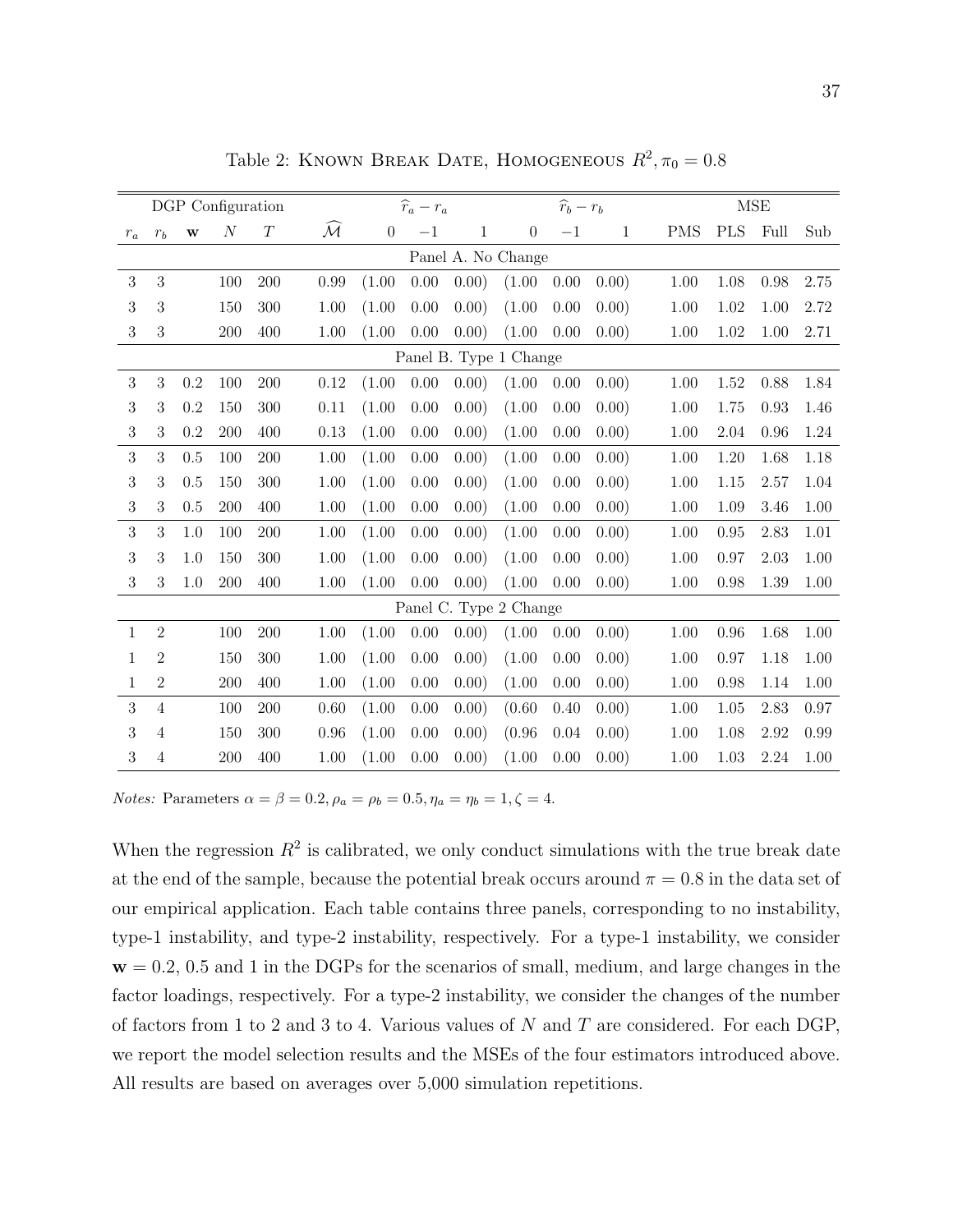|              |                |         | DGP Configuration |          |                     |                  | $\widehat{r}_a-r_a$ |              |                        | $\widehat{r}_b-r_b$ |              |            |            | <b>MSE</b> |      |
|--------------|----------------|---------|-------------------|----------|---------------------|------------------|---------------------|--------------|------------------------|---------------------|--------------|------------|------------|------------|------|
| $r_{a}$      | $r_b$          | $\bf w$ | $\cal N$          | $\cal T$ | $\mathcal{\bar{M}}$ | $\boldsymbol{0}$ | $-1$                | $\mathbf{1}$ | $\boldsymbol{0}$       | $-1$                | $\mathbf{1}$ | <b>PMS</b> | <b>PLS</b> | Full       | Sub  |
|              |                |         |                   |          |                     |                  |                     |              | Panel A. No Change     |                     |              |            |            |            |      |
| 3            | 3              |         | 100               | 200      | 0.97                | (1.00)           | 0.00                | 0.00)        | (1.00)                 | 0.00                | 0.00)        | 1.00       | 1.00       | 0.95       | 3.70 |
| 3            | $\sqrt{3}$     |         | 150               | 300      | 1.00                | (1.00)           | 0.00                | 0.00)        | (1.00)                 | 0.00                | 0.00)        | 1.00       | 1.00       | 1.00       | 3.49 |
| 3            | 3              |         | 200               | 400      | 1.00                | (1.00)           | 0.00                | 0.00)        | (1.00)                 | 0.00                | 0.00)        | 1.00       | 1.00       | 1.00       | 3.08 |
|              |                |         |                   |          |                     |                  |                     |              | Panel B. Type-1 Change |                     |              |            |            |            |      |
| 3            | 3              | 0.2     | 100               | 200      | 0.11                | (1.00)           | 0.00                | 0.00)        | (1.00)                 | 0.00                | 0.00)        | 1.00       | 1.02       | 0.78       | 2.66 |
| 3            | $\sqrt{3}$     | 0.2     | 150               | 300      | 0.01                | (1.00)           | 0.00                | 0.00)        | (1.00)                 | 0.00                | 0.00)        | 1.00       | 1.04       | 0.98       | 3.12 |
| 3            | 3              | 0.2     | 200               | 400      | 0.00                | (1.00)           | 0.00                | 0.00)        | (1.00)                 | 0.00                | 0.00)        | 1.00       | 1.01       | 1.00       | 2.55 |
| 3            | 3              | 0.5     | 100               | 200      | 0.98                | (1.00)           | 0.00                | 0.00)        | (1.00)                 | 0.00                | 0.00)        | 1.00       | 0.97       | 0.70       | 0.99 |
| 3            | 3              | 0.5     | 150               | 300      | 1.00                | (1.00)           | 0.00                | 0.00)        | (1.00)                 | 0.00                | 0.00)        | 1.00       | 1.39       | 1.13       | 1.36 |
| 3            | 3              | 0.5     | 200               | 400      | 1.00                | (1.00)           | 0.00                | 0.00)        | (1.00)                 | 0.00                | 0.00)        | 1.00       | 1.57       | 1.50       | 1.39 |
| 3            | 3              | 1.0     | 100               | 200      | 1.00                | (1.00)           | 0.00                | 0.00)        | (1.00)                 | 0.00                | 0.00)        | 1.00       | 0.85       | 2.63       | 1.39 |
| 3            | 3              | 1.0     | 150               | 300      | 1.00                | (1.00)           | 0.00                | 0.00)        | (1.00)                 | 0.00                | 0.00)        | 1.00       | 0.91       | 4.12       | 1.18 |
| 3            | 3              | 1.0     | 200               | 400      | 1.00                | (1.00)           | 0.00                | 0.00)        | (1.00)                 | 0.00                | 0.00)        | 1.00       | 0.93       | 4.74       | 1.03 |
|              |                |         |                   |          |                     |                  |                     |              | Panel C. Type-2 Change |                     |              |            |            |            |      |
| $\mathbf{1}$ | $\overline{2}$ |         | 100               | 200      | 1.00                | (1.00)           | 0.00                | 0.00)        | (1.00)                 | 0.00                | 0.00)        | 1.00       | 0.94       | 2.80       | 1.02 |
| 1            | $\overline{2}$ |         | 150               | 300      | 1.00                | (1.00)           | 0.00                | 0.00)        | (1.00)                 | 0.00                | 0.00)        | 1.00       | 0.96       | 1.60       | 1.00 |
| 1            | $\overline{2}$ |         | 200               | 400      | 1.00                | (1.00)           | 0.00                | 0.00)        | (1.00)                 | 0.00                | 0.00)        | 1.00       | 0.98       | 1.18       | 1.00 |
| 3            | $\overline{4}$ |         | 100               | 200      | 0.54                | (1.00)           | 0.00                | 0.00)        | (0.54)                 | 0.46                | 0.00)        | 1.00       | 0.97       | 3.13       | 1.41 |
| 3            | 4              |         | 150               | 300      | 0.93                | (1.00)           | 0.00                | 0.00)        | (0.93)                 | 0.07                | 0.00)        | 1.00       | 1.02       | 3.84       | 1.15 |
| 3            | $\overline{4}$ |         | 200               | 400      | 1.00                | (1.00)           | 0.00                | 0.00)        | (1.00)                 | 0.00                | 0.00)        | 1.00       | 0.99       | 3.53       | 1.01 |

Table 3: KNOWN BREAK DATE, HETEROGENEOUS  $R^2$ ,  $\pi_0 = 0.8$ 

Notes: Parameters  $\alpha = \beta = 0.2, \rho_a = \rho_b = 0.5, \eta_a = \eta_b = 1, \zeta = 4.$ 

Tables S-1 to S-4 in the Appendix contain supplemental results that serve as benchmarks or for robustness checks. Table S-1 is similar to Table 1, but with i.i.d. idiosyncratic errors. Table S-2 is similar to Table 2, but with a different constant  $\zeta$  that is associated with larger penalty. Table S-3 is similar to Tables 1 and 2, but the break is in the factor dynamics instead of the loadings, which confirms our early discussion below Assumption ID. Table S-4 is similar to Table 4, but the conjectured break date is equal to the true break date instead of being misspecified as in Table 4.

We now discuss the model selection and estimation results. First, Table 1 shows that our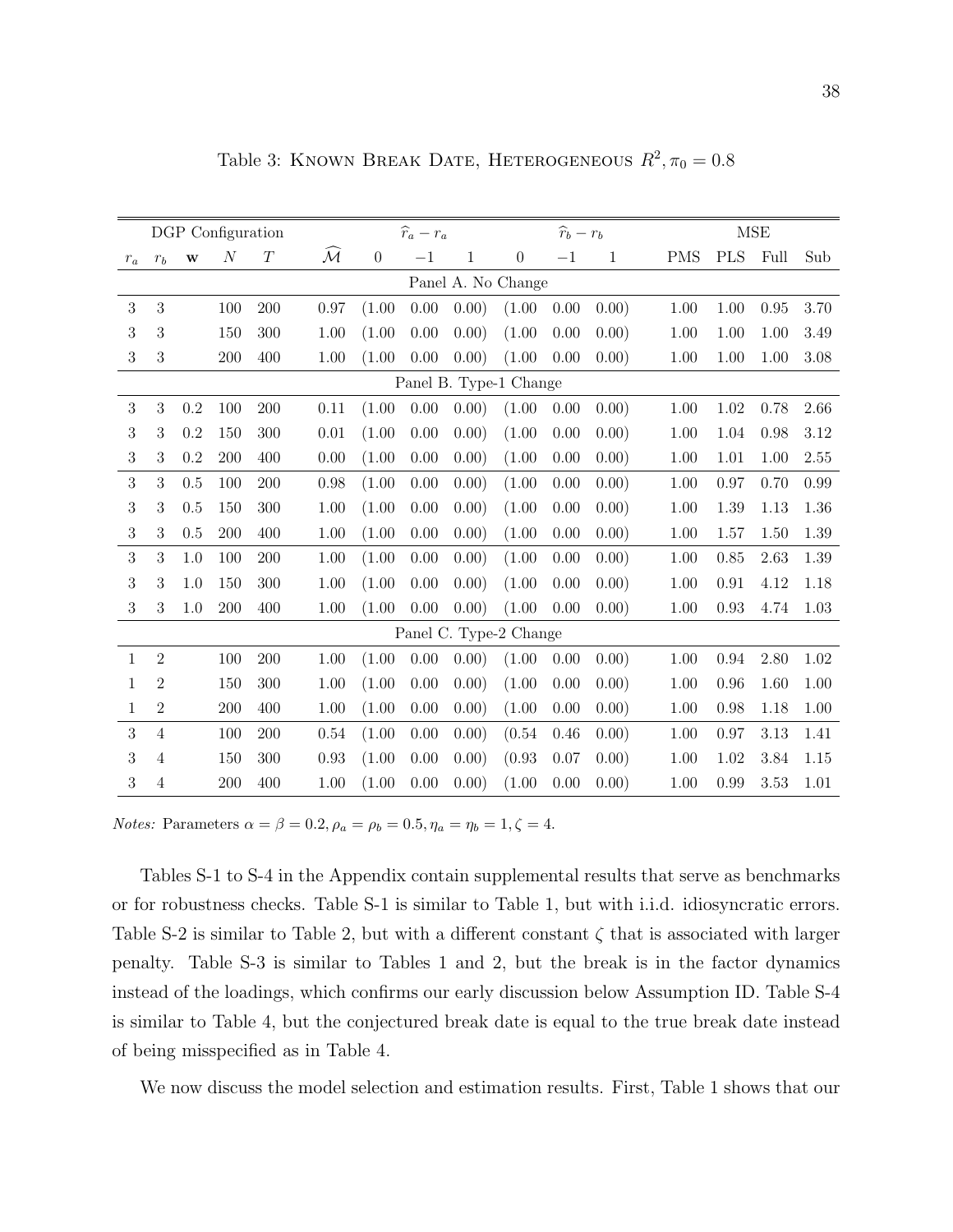|              |                  |              | DGP Configuration |          |                         |                | $\widehat{r}_a-r_a$ |              |                        | $\widehat{r}_b-r_b$ |              |            |            | <b>MSE</b> |      |
|--------------|------------------|--------------|-------------------|----------|-------------------------|----------------|---------------------|--------------|------------------------|---------------------|--------------|------------|------------|------------|------|
| $r_a$        | $r_b$            | $\mathbf{w}$ | $\cal N$          | $\cal T$ | $\widehat{\mathcal{M}}$ | $\overline{0}$ | $-1$                | $\mathbf{1}$ | $\boldsymbol{0}$       | $-1$                | $\mathbf{1}$ | <b>PMS</b> | $\rm{PLS}$ | Full       | Sub  |
|              |                  |              |                   |          |                         |                |                     |              | Panel A. No Change     |                     |              |            |            |            |      |
| $\sqrt{3}$   | $\mathbf{3}$     |              | 100               | 200      | 1.00                    | (1.00)         | 0.00                | 0.00)        | (1.00)                 | 0.00                | 0.00)        | 1.00       | 1.01       | 1.00       | 3.90 |
| 3            | $\boldsymbol{3}$ |              | 150               | 300      | 1.00                    | (1.00)         | 0.00                | 0.00)        | (1.00)                 | 0.00                | 0.00)        | 1.00       | 1.00       | 1.00       | 3.49 |
| 3            | 3                |              | 200               | 400      | 1.00                    | (1.00)         | 0.00                | 0.00)        | (1.00)                 | 0.00                | 0.00)        | 1.00       | 1.00       | 1.00       | 3.08 |
|              |                  |              |                   |          |                         |                |                     |              | Panel B. Type-1 Change |                     |              |            |            |            |      |
| $\sqrt{3}$   | 3                | 0.2          | 100               | 200      | 0.05                    | (1.00)         | 0.00                | 0.00)        | (1.00)                 | 0.00                | 0.00)        | 1.00       | 1.06       | 0.92       | 3.16 |
| 3            | $\boldsymbol{3}$ | 0.2          | 150               | 300      | 0.01                    | (1.00)         | 0.00                | 0.00)        | (1.00)                 | 0.00                | 0.00)        | 1.00       | 1.03       | 0.99       | 3.16 |
| 3            | 3                | 0.2          | 200               | 400      | 0.00                    | (1.00)         | 0.00                | 0.00)        | (1.00)                 | 0.00                | 0.00)        | 1.00       | 1.01       | 1.00       | 2.54 |
| 3            | 3                | 0.5          | 100               | 200      | 0.78                    | (1.00)         | 0.00                | 0.00)        | (1.00)                 | 0.00                | 0.00)        | 1.00       | 1.26       | 0.80       | 1.14 |
| 3            | 3                | 0.5          | 150               | 300      | 0.94                    | (1.00)         | 0.00                | 0.00)        | (1.00)                 | 0.00                | 0.00)        | 1.00       | 1.92       | 1.19       | 1.43 |
| 3            | 3                | 0.5          | 200               | 400      | 0.99                    | (1.00)         | 0.00                | 0.00)        | (1.00)                 | 0.00                | 0.00)        | 1.00       | 2.32       | 1.57       | 1.45 |
| 3            | 3                | 1.0          | 100               | 200      | 1.00                    | (1.00)         | 0.00                | 0.00)        | (1.00)                 | 0.00                | 0.00)        | 1.00       | 1.13       | 2.59       | 1.36 |
| 3            | 3                | 1.0          | 150               | 300      | 1.00                    | (1.00)         | 0.00                | 0.00)        | (1.00)                 | 0.00                | 0.00)        | 1.00       | 1.12       | 4.06       | 1.17 |
| 3            | 3                | 1.0          | 200               | 400      | 1.00                    | (1.00)         | 0.00                | 0.00)        | (1.00)                 | 0.00                | 0.00)        | 1.00       | 1.07       | 4.69       | 1.02 |
|              |                  |              |                   |          |                         |                |                     |              | Panel C. Type-2 Change |                     |              |            |            |            |      |
| $\mathbf{1}$ | $\overline{2}$   |              | 100               | 200      | 1.00                    | (1.00)         | 0.00                | 0.00)        | (1.00)                 | 0.00                | 0.00)        | 1.00       | 0.93       | 2.78       | 1.01 |
| 1            | $\overline{2}$   |              | 150               | 300      | 1.00                    | (1.00)         | 0.00                | 0.00)        | (1.00)                 | 0.00                | 0.00)        | 1.00       | 0.95       | 1.58       | 1.00 |
| 1            | $\overline{2}$   |              | 200               | 400      | 1.00                    | (1.00)         | 0.00                | 0.00)        | (1.00)                 | 0.00                | 0.00)        | 1.00       | 0.97       | 1.18       | 1.00 |
| 3            | $\overline{4}$   |              | 100               | 200      | 0.39                    | (1.00)         | 0.00                | 0.00)        | (0.54)                 | 0.46                | 0.00)        | 1.00       | 0.98       | 3.00       | 1.36 |
| 3            | $\overline{4}$   |              | 150               | 300      | 0.86                    | (1.00)         | 0.00                | 0.00)        | (0.93)                 | 0.07                | 0.00)        | 1.00       | 1.04       | 3.71       | 1.11 |
| 3            | $\overline{4}$   |              | 200               | 400      | 1.00                    | (1.00)         | 0.00                | 0.00)        | (1.00)                 | 0.00                | 0.00)        | 1.00       | 1.00       | 3.50       | 1.00 |

Table 4: UNKNOWN BREAK DATE, HETEROGENEOUS  $R^2$ ,  $\pi_0 = 0.8$ 

Notes: Parameters  $\alpha = \beta = 0.2$ ,  $\rho_a = \rho_b = 0.5$ ,  $\eta_a = \eta_b = 1$ ,  $\zeta = 4$ . The conjecture break date  $\pi_c$  is misspecified,  $\pi_c = 0.78$ .

procedure is quite accurate in estimating  $r_a$  and  $r_b$  if the break date is in the middle of the sample, even if the number of periods in each subsample is as small as 75. To detect a type-1 instability, the method works well except when the magnitude of the break is as small as  $\mathbf{w} = 0.2$ . However, the MSE comparison shows that, with a small change of this magnitude, the full-sample estimator yields the smallest MSE, and the PMS estimator benefits from not detecting the break. In the same spirit, when the sample size is as small as 50 in each subsample, our procedure sometimes favors a more parsimonious model by underestimating of the number of factors. Results in Table 1 are for idiosyncratic errors with both temporal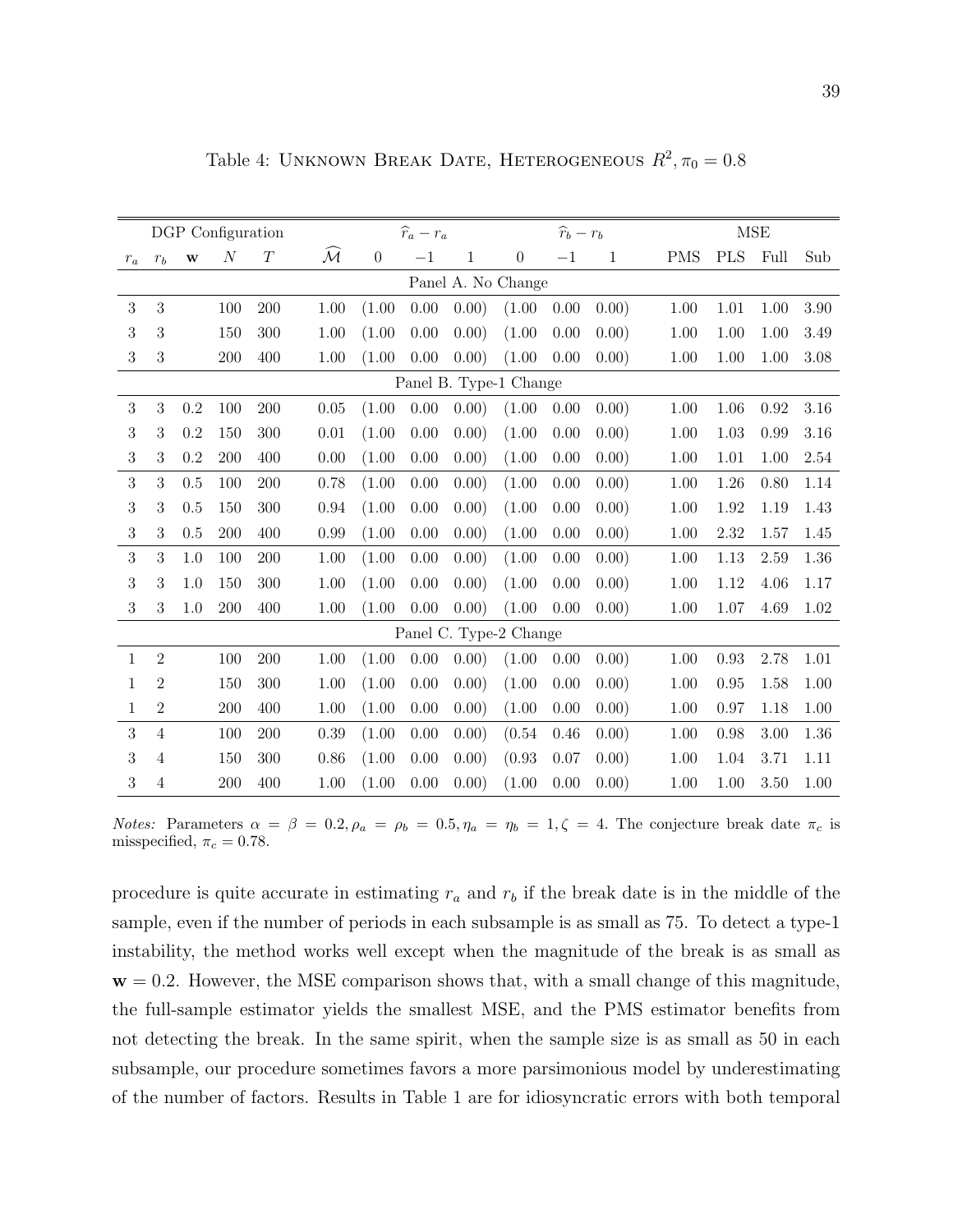and cross-sectional dependence and the default choice of the penalty with  $\zeta = 1$ . If i.i.d. idiosyncratic errors are considered in Table S-1, the procedure works quite well even if each subsample only contains 50 periods and the break is small.

Second, if the break date is at the end of the sample, Table 2 shows a pattern similar to that in Table 1. In particular, when the true model is not selected for a small break or a small sample, the misspecified model typically yields a smaller MSE. Comparing Table 2 with Table S-2, it is clear that  $\zeta = 4$ , which gives a smaller penalty than  $\zeta = 1$ , is preferred if the break date is moved from the middle of the sample to the end of the sample. This is particularly important to detect a type-2 instability, because the new factors are only in the post-break subsample, which has a small sample size. If there is no structural break or if there is a type-1 instability, model selection results are more robust to the choice of  $\zeta$ .

Third, Table 3 and Table 4 show that heterogeneous regression  $R^2$  and unknown break date make the model selection procedure less accurate than that in Table 2, but it still works quite well in general. In all cases,  $r_a$  can be accurately estimated, even if the postbreak subsample is as small as 40. In a factor model with type-2 instability,  $r_b$  might be underestimated if the post-break subsample is 40, but this underestimation issue is minor if the size of the post-break subsample is larger than 80. As in other cases, type-1 instability can be detected except when  $w = 0.2$ . Table 4 and Table S-4 suggest that the results are similar with different specifications of the conjectured break date.

Finally, the PMS estimator (the first column) switches between the full-sample estimator (the third column) and the post-break subsample estimator (the fourth column) and when evaluated by its MSE, the PMS estimator may have better finite sample performances than the other two estimators in some scenarios. For example, in Panel B of Table 1 with  $\mathbf{w} = 0.5$ ,  $N = 100$ , and  $T = 100$ , the MSEs of the full-sample estimator and the post-break subsample estimator, respectively, are 42% and 15% larger than that of the PMS estimator. The PLS estimator (second column) may have a smaller MSE than the PMS estimator. This could happen for a type-1 instability with a large  $w$  or a type-2 instability where the factor loadings of the new factors are large. On the other hand, when the shrinkage causes much more bias than desired, the PLS estimator can be worse than the PMS estimator.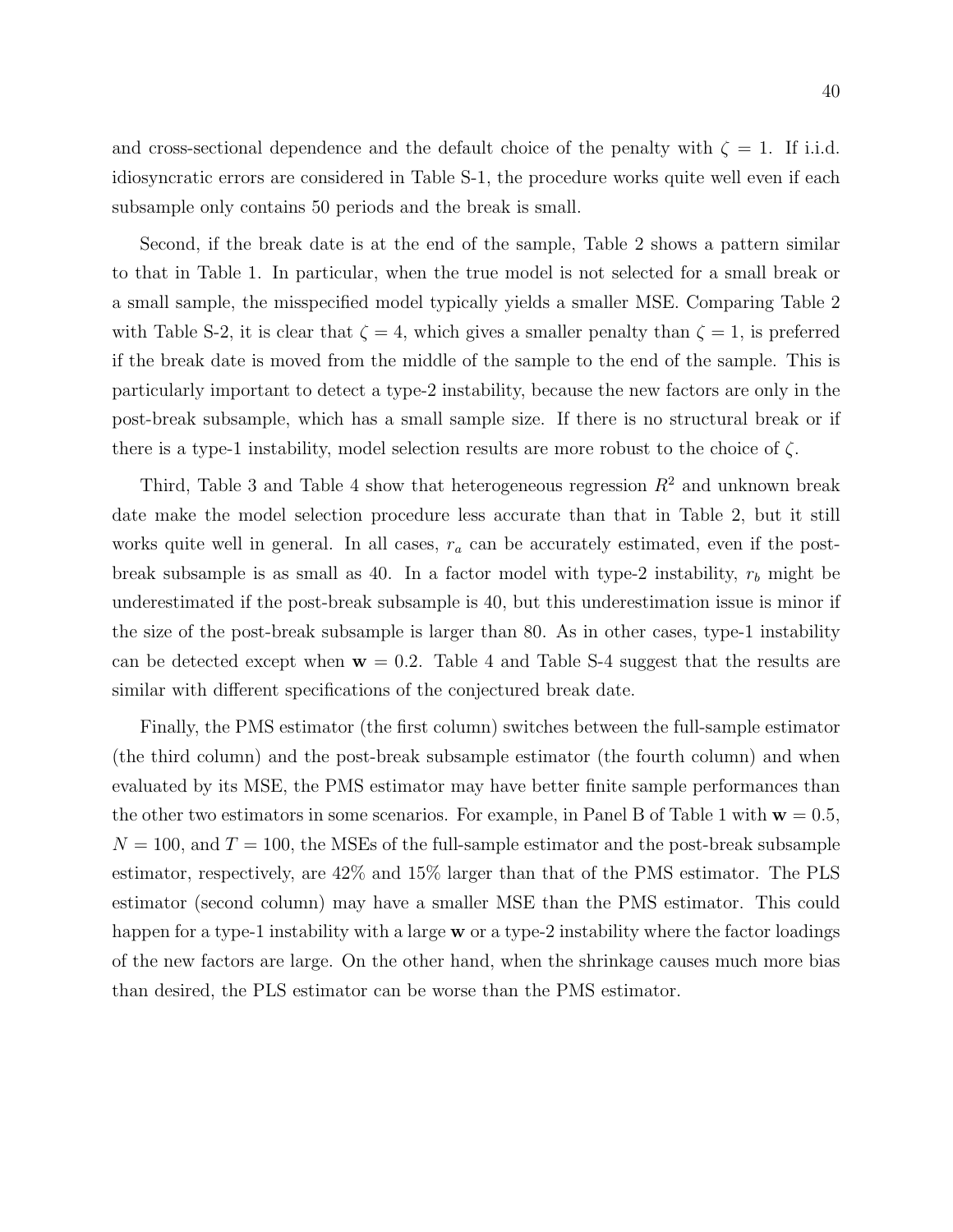### 7 Structural Changes During the Great Recession

Unlike in other post-war recessions, the disruption of borrowing and lending played an important role in the 2007-2009 recession. Narratives emphasize a collapse of the U.S. housing market; massive devaluations of mortgage-backed securities that spilled over to other asset markets and ultimately led to a large-scale disruption of financial intermediation; a drop in real activity caused by the crisis in the financial sector; and an extended period of zero nominal interest rates in combination with unconventional monetary policy interventions. We use the shrinkage methods developed in the preceding sections to investigate the stability of factor loadings and the emergence of new factors. Section 7.1 describes the data set. Estimates of the number of pre-2007 and post-2007 factors are presented in Section 7.2. Finally, we make some identification assumptions and provide an interpretation of the estimated factors in Section 7.3.

### 7.1 Data Set

The data set used for the empirical analysis is based on Stock and Watson (2012), who compiled a set of 200 macroeconomic and financial indicators. These 200 series contain both high-level aggregates and disaggregated components. To avoid double counting, Stock and Watson retained 132 of the 200 series, and we refer to the resulting data set as SW132. Using SW132 as starting point, our data set is constructed as follows: (i) We extend the series in the SW132 data set to 2012:M12, using May 2013 data vintages. (ii) We replace the quarterly series in SW132 by their monthly counterparts, if available. This is possible for consumption of nondurables, services, and durables; for nonresidential investment; and for 16 price series. We remove the remaining quarterly series for which no monthly observations are available. (iii) We add two GDP components that are available at monthly frequency: change in private inventory and wage and salary disbursements. (iv) Following Stock and Watson (2012), we remove local means from all series using a biweight kernel with a bandwidth of 100 months. The local means are approximately the same as the ones obtained by a centered moving average of  $\pm 70$  months. After making these modifications, our data set consists of  $N = 102$ series of monthly macroeconomic and financial indicators, which are grouped into the 12 categories listed in Table 5. The sample begins after the Great Moderation and ranges from 1985:M1 to 2013:M1  $(T = 337)$ .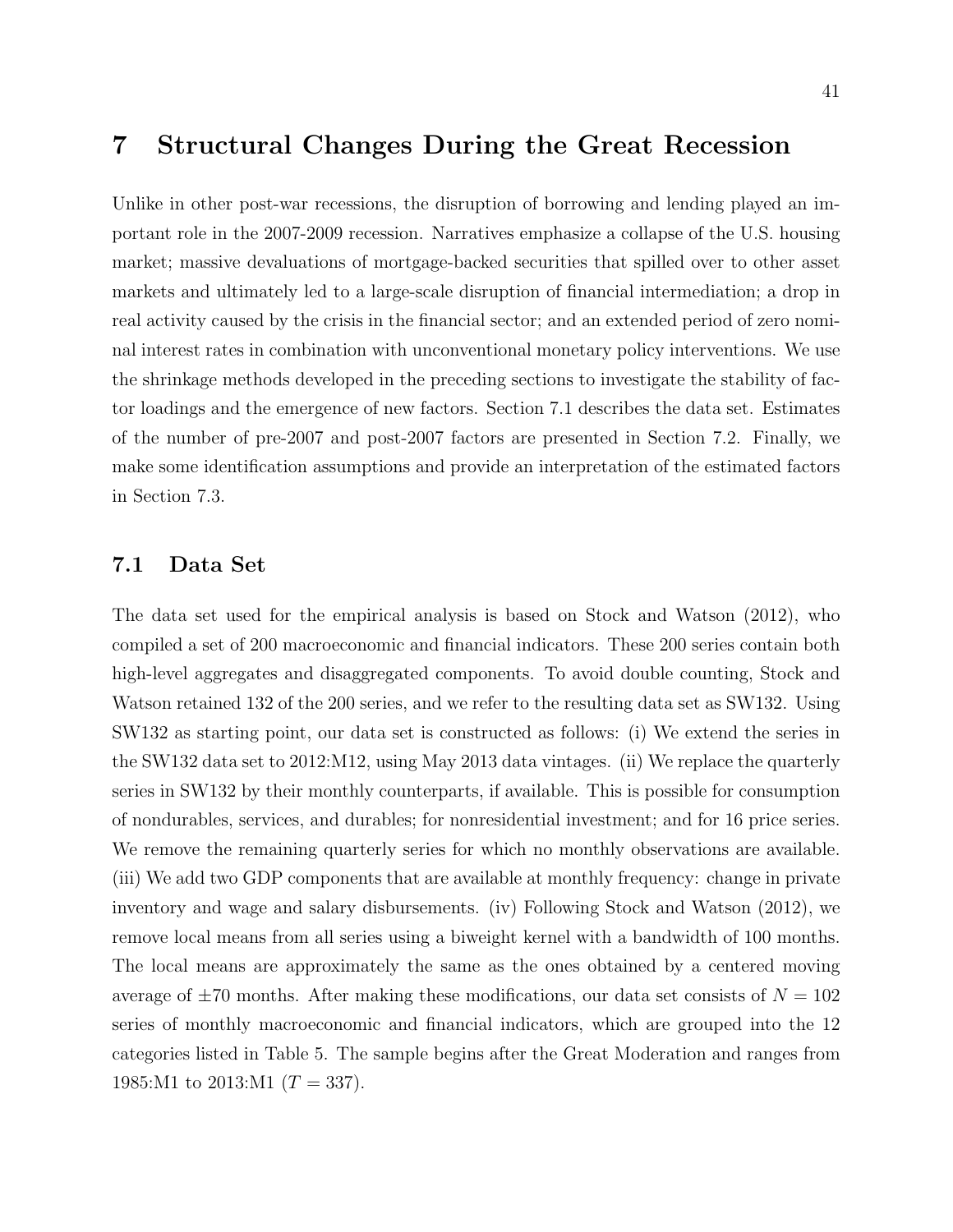| Symbol      | Description                          | Series |
|-------------|--------------------------------------|--------|
| <b>NIPA</b> | National Income and Product Accounts | 5      |
| IΡ          | Industrial Production                | 9      |
| Emp         | Employment and Unemployment          | 30     |
| <b>HSS</b>  | <b>Housing Starts</b>                | 6      |
| Ord         | Orders, Inventories, and Sales       | 7      |
| Pri         | Productivity                         | 22     |
| IntL        | Interest Rates (Level)               | 2      |
| IntS        | Interest Rates (Spread)              | 7      |
| Mon         | Money and Credit                     | 5      |
| StPr        | Stock Prices and Wealth              | 3      |
| ExR.        | Exchange Rates                       | 5      |
| Others      | Consumer Expectation                 | 1      |

Table 5: Categories of Time Series

#### 7.2 The Number of Factors Before and After 2007:M12

The empirical analysis is based on the two-step estimation procedure described in Section 4.3. The starting point is a conjectured break date  $T_c = 2007$ : M12, which is the beginning of the Great Recession, according to the business cycle dating of the National Bureau of Economic Research (NBER). We use the general procedure described in Section 4.4 to account for the fact that the "true" break date is unknown. Throughout the empirical analysis, we fix the number of potential factors to  $k = 8$ , and we set the constant that controls the rate of decay (as a function of the sample size) of the penalty term to  $d = 2$ , as we did for the Monte Carlo analysis in Section 6. To document the sensitivity of the empirical results to the magnitude of the penalty terms  $P_1(\Lambda)$  and  $P_2(\Lambda)$  (or  $P_1^*(\Lambda)$  and  $P_2^*(\Lambda)$  for the case of unknown break point), we vary the scaling constant  $\zeta$  that appears in the definition of the penalty weights  $\alpha_{NT}$  and  $\beta_{NT}$  in (4.6).

The model selection results are summarized in Table 6 for different choices of the penalty scaling factor  $\zeta$ . We distinguish the case of treating the break date as known (Panel A) from the case of an unknown break date (Panel B). Following the procedure described in Section 4.4, we consider break dates  $T_a$  over the range  $T_c \pm \bar{\tau}$ , where  $\bar{\tau}$  is either six or 12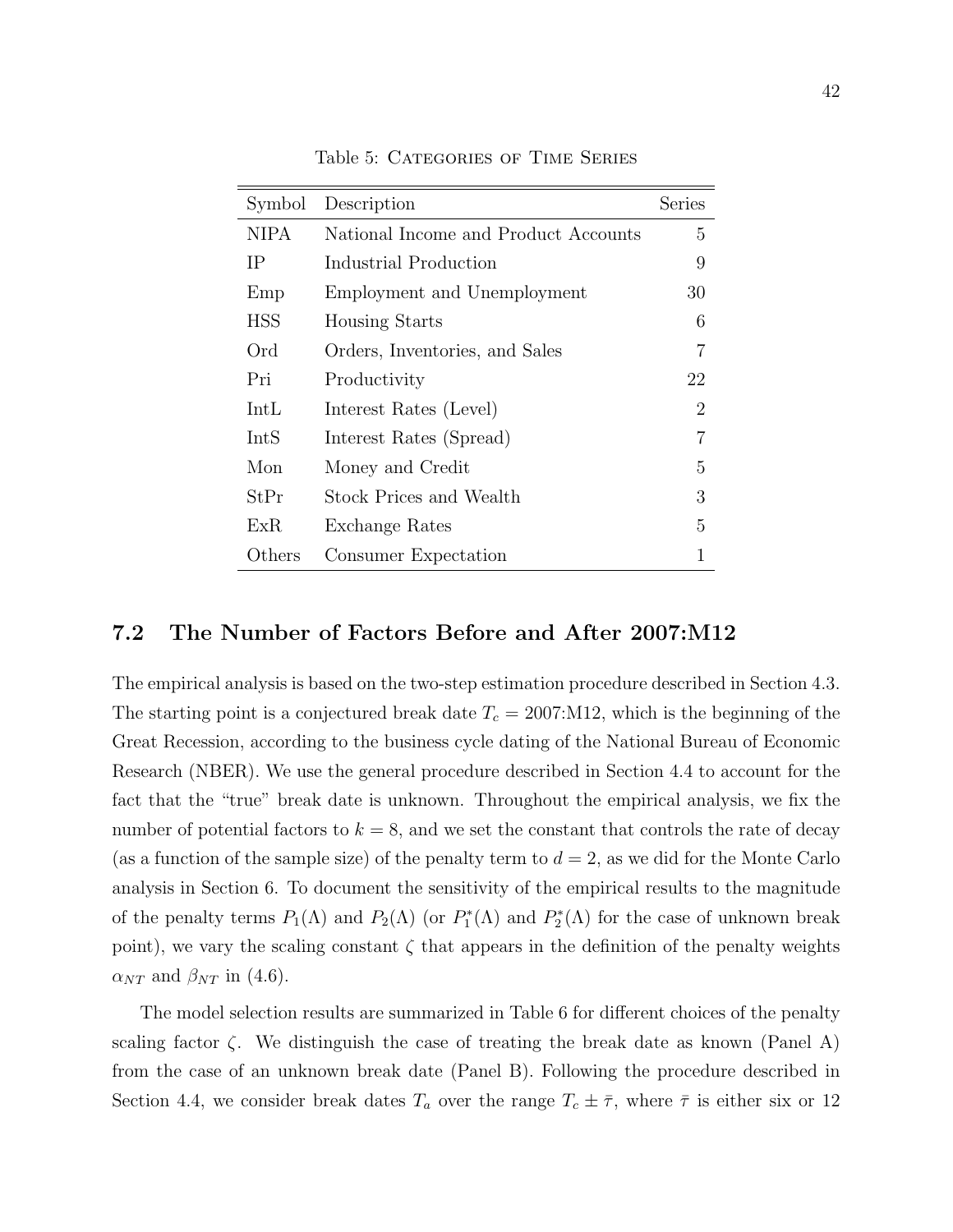| Penalty |              |                                                                               |                | Estimates        |                             |
|---------|--------------|-------------------------------------------------------------------------------|----------------|------------------|-----------------------------|
|         |              | Scaling $\zeta$ Interval Break $T_{rc}$ $\hat{r}_a$ $(\hat{r}_b - \hat{r}_a)$ |                |                  | $\ \hat{\Gamma}_{\ell}\ ^2$ |
|         |              | Panel A. Known Break Date                                                     |                |                  |                             |
| 1       | N/A          | 2007:M12                                                                      | -1             | 1                | 3.66                        |
| 4       |              | $N/A$ 2007:M12                                                                | 4              | 1                | 5.02                        |
| 6       | N/A          | 2007:M12                                                                      | 6              | $\theta$         | 5.52                        |
|         |              | Panel B. Unknown Break Date                                                   |                |                  |                             |
| 1       | $T_c \pm 6$  | 2007:M12                                                                      | $\overline{1}$ | 1                | 12.98                       |
| 1       | $T_c \pm 12$ | 2007:M12                                                                      | 1              | 1                | 15.38                       |
| 4       | $T_c \pm 6$  | 2007:M12                                                                      | 3              | $\theta$         | 19.20                       |
| 4       | $T_c \pm 12$ | 2007:M3                                                                       | 3              | $\left( \right)$ | 24.31                       |
| 6       | $T_c \pm 6$  | 2007:M6                                                                       | 5              | 1                | 19.86                       |
| 6       | $T_c \pm 12$ | 2007:M5                                                                       | 5              | 1                | 25.19                       |

Table 6: MODEL SELECTION,  $T_c$  is 2007:12

Notes: The PLS estimator uses the averaging penalty functions  $P_1^*(\Lambda)$  and  $P_2^*(\Lambda)$  defined in (3.12) where the average is taken over the interval specified in the second column of this table.

months, and generate estimates of  $\hat{r}_a(T_a/T)$  and  $\hat{r}_b(T_b/T)$ , keeping the overall sample size  $T = T_a + T_b$  fixed. If  $\hat{r}_a(T_a/T) + \hat{r}_b(T_b/T)$  achieves its minimum at  $T_c$  then we do not revise the conjectured break date. If the minimum is achieved elsewhere in the interval  $T_c \pm \bar{\tau}$ , we use the date closest to the conjectured break date at which the minimum is achieved. For  $\zeta = 1$ , the conjectured break date is not revised, whereas for larger values of  $\zeta$ , in particular  $\zeta = 6$ , the break date is shifted several months backward in time to the first half of 2007.

We subsequently focus on the case of an unknown break date. The estimates of the number of factors is robust to the choice of  $\overline{\tau} \in \{6, 12\}$ . The overall number of factors is increasing in the scaling factor  $\zeta$ , because the larger  $\zeta$  the smaller the penalty for nonzero coefficients. By choosing different values for  $\zeta$ , we are essentially setting different thresholds for the increase in goodness-of-fit that an additional factor must generate to justify its inclusion. For the pre-2007 sample, the number of factors ranges from  $\hat{r}_a = 1$  for  $\zeta = 1$ to  $\hat{r}_a = 5$  for  $\zeta = 6$ . For comparison, we also estimated the number of pre-break factors using the Bai and Ng (2002) criteria:  $IC_1$  and  $IC_2$  deliver the estimate  $\tilde{r}_a = 1$ , whereas  $IC_3$ generates either  $\tilde{r}_a = 6$  (sample ending in 2007:M5 or 2007:M6) or  $\tilde{r}_a = 7$  (sample ending in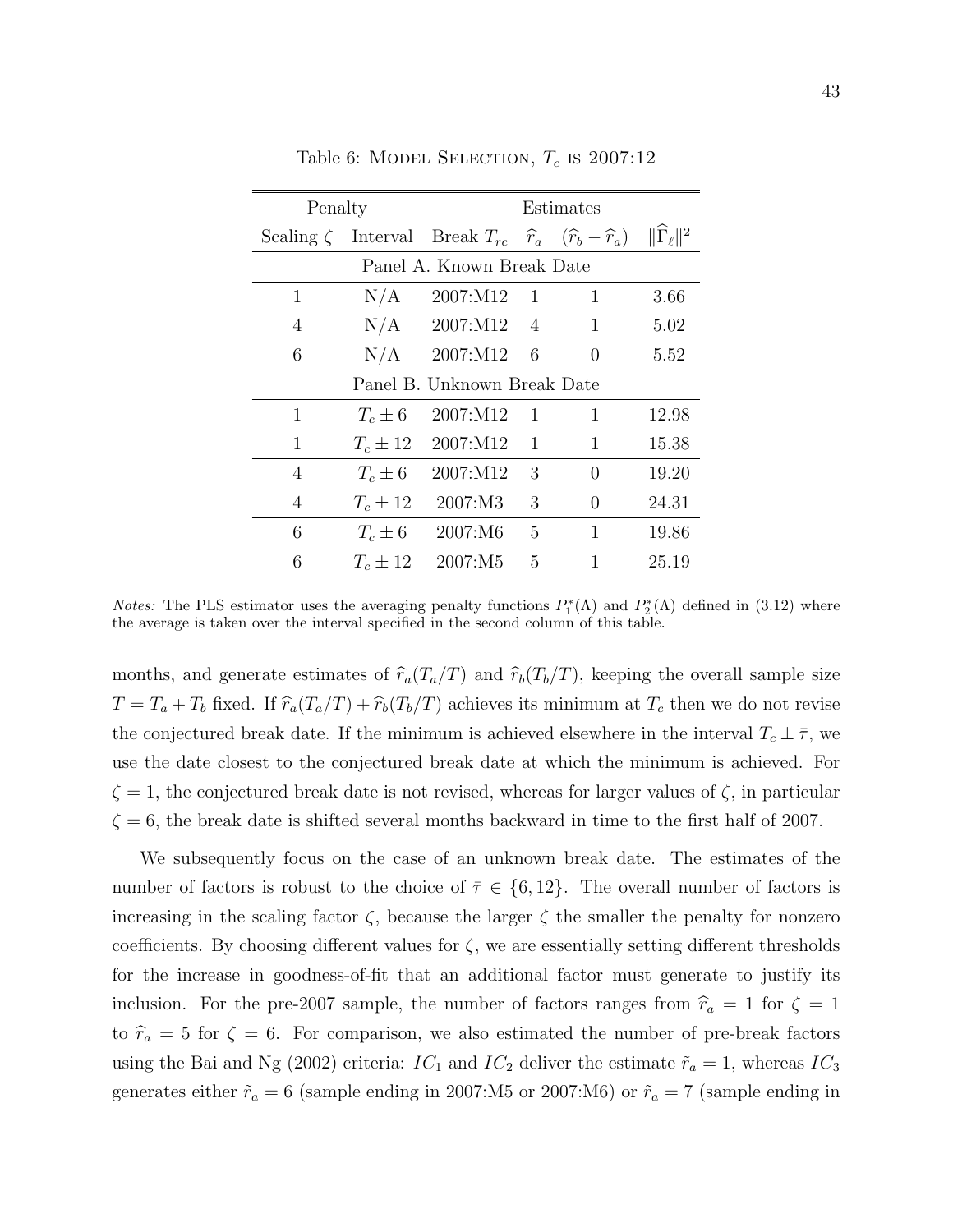

Figure 1:  $R^2$  GAINS FROM NEW LOADINGS AND FACTOR:  $(\hat{r}_1, \hat{r}_2) = (5, 6)$ 

*Notes:* Base line case new loadings only. Dark bars (above zero) indicate  $R^2$  gain due to new factor relative to new loadings only. Light grey bars (below zero) indicate  $R^2$  losses from using the old loading matrices. The procedure with  $\zeta = 6$  and interval 2007:  $M12 \pm 12$  selects the break date 2007:M5.

2007:M3 or 2007:M12).

While the estimation of the overall number of factors is fairly sensitive to the choice of  $\zeta$ , the estimate of the change in the number of factors,  $\hat{r}_b - \hat{r}_a$  is quite stable. For  $\zeta = 1$ and  $\zeta = 6$ , we detect a type-2 instability and find that the number of factors post-2007 has increased by one. For  $\zeta = 4$ , our procedure detects a type-1 instability, meaning that the loadings change but the estimated number of factors stays constant.

Using the estimates for  $\zeta = 6$  and  $T_c \pm 12$ , we now decompose the effect of the structural change into the effect of the change in loadings on the old factors and the effect of the new factor. The decomposition is based on  $(2.14)$ . As a baseline, we compute  $R^2$  values for each individual series based on the variation explained by  $F_{b,1}^{R\Omega}\Lambda^{R'} + F_{b,1}^{R\Omega}(\Psi_1^{R\Omega} - \Lambda^R)'$  (new loadings only). We compare the baseline  $R^2$ s to  $R^2$ s associated with  $F_{b,1}^{R\Omega}\Lambda^{R'}$  (old loadings) and  $R^2$ s associated with all three terms in  $(2.14)$  (i.e., new loadings and factor). The results are plotted in Figure 1. Bars below the zero baseline indicate the  $R^2$  loss due to ignoring the change in loadings. Bars above the zero line indicate the  $R^2$  gain from also accounting for the effect of the new factor. Each set of bars corresponds to an individual series, and the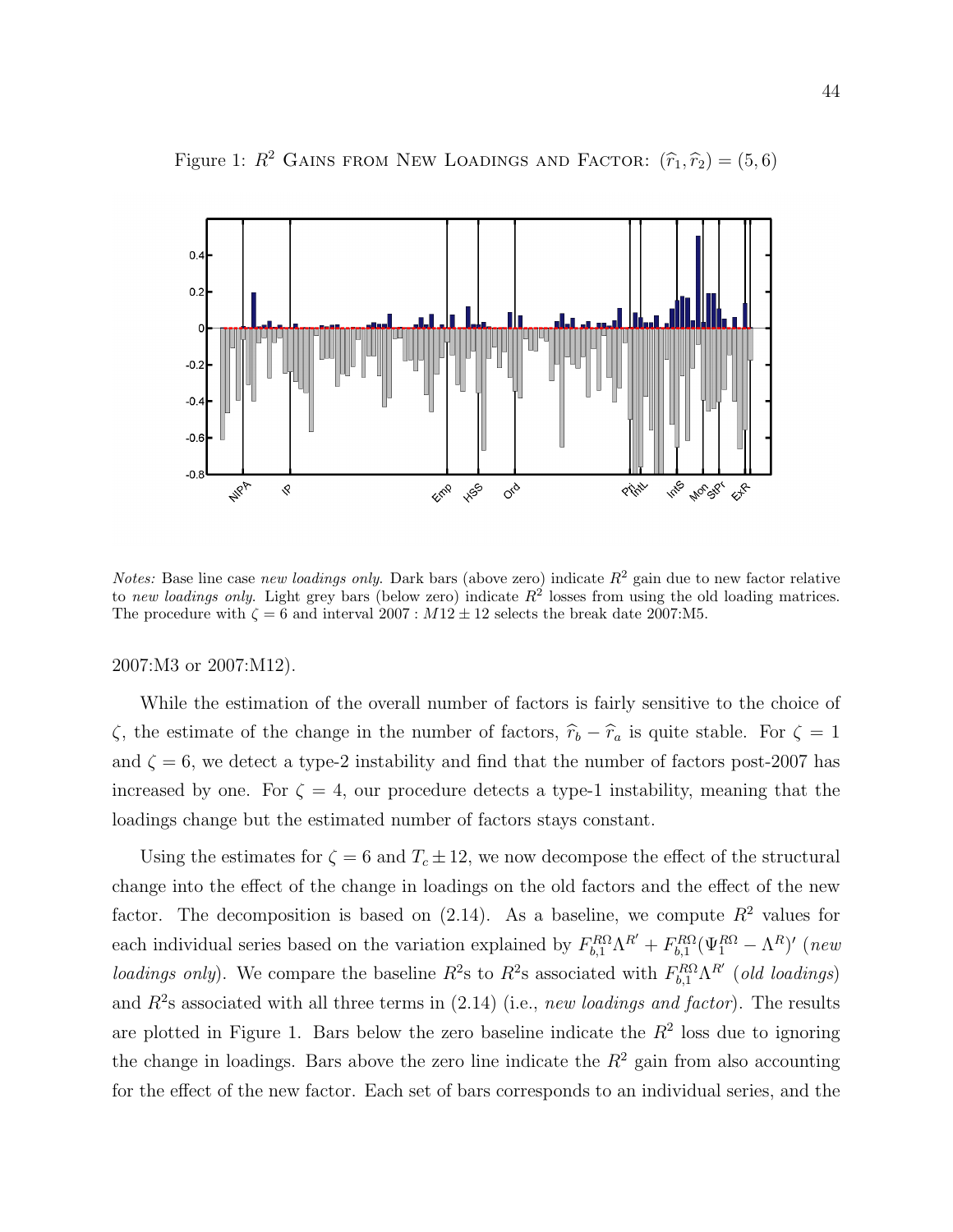vertical lines delimit the time series categories listed in Table 5.

Two observations stand out. First, our estimates attribute most of the structural change to a change in the loadings of the existing factors, in the sense that the contribution of  $F_{b,1}^{R\Omega}(\Psi_1^{R\Omega}-\Lambda^R)'$  to the overall  $R^2$  exceeds the contribution of  $F_{b,2}^{R\Omega}\Psi_2^{R\Omega'}$ . This is consistent with the fact that for  $\zeta = 4$ , our estimate of the change in the number of factors is equal to zero. The effect of the loadings change dominates. Second, the new factor mainly affects financial variables, namely those series in the two interest rate categories (IntL, IntS), the money and credit group (Mon), and the stock price and wealth group (StPr). While there are some spillovers to the real side (i.e., industrial production (IP), employment (EMP), and housing starts (HSS) variables), these spillovers are relatively small and affect only a fraction of the series.

Figure 2 depicts the fitted time path of four series: the spread between commercial paper and Treasury bills, housing starts in the southern Census district, capital utilization, and employment in durable goods manufacturing. We overlay the actual sample paths with three (in-sample) predicted paths, which, as before, we refer to as old loadings, new loadings only, new loadings and factor. The spread starts to rise toward the end of 2007. This rise is not captured by the path predicted under the pre-break loadings, which stays fairly constant throughout 2008. As suggested by Figure 1, the discrepancy between the old loadings and the new loadings only paths is substantial during the Great Recession period. Once the loadings are allowed to change, the predicted spread rises drastically throughout 2008, and even more so once the new factor is accounted for. Capital utilization and employment drop drastically in the second half of 2008 and only start recovering in 2010. The old loadings path is unable to capture the large drop in real activity. With the new loadings only, on the other hand, the model is able to track both capital utilization and employment quite well during and after the recession, and the additional factor has not altered the predicted paths of these series. However, there are real series that show a noticeable effect of the new factor, one of them being the housing starts series in the top right panel of Figure 2.

At first glance, the results in Figure 2 look very different from those presented in Figure 2 of Stock and Watson (2012). Part of the discrepancy is due to the different normalization schemes. We are normalizing the variance of the factors to one, whereas Stock and Watson (2012) normalized the length of the loading vectors to one (i.e.,  $\Lambda' \Lambda/N = I_r$ ). To be able to explain the macroeconomic dynamics during and after the Great Recession with factors that have unit variance, a big change in the loadings is required. This is evident from our Figures 1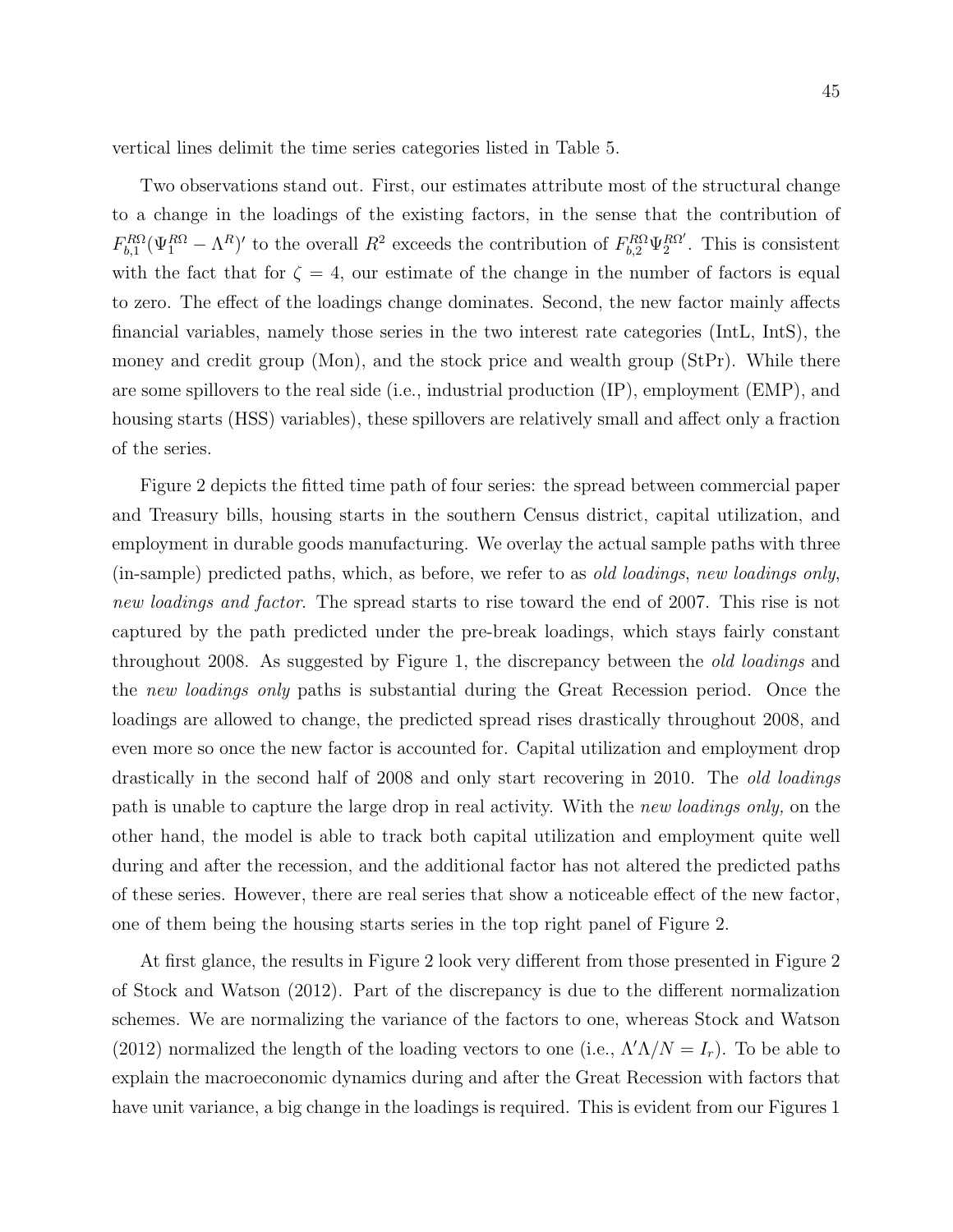

Figure 2: In-sample Prediction: Individual series

Notes: Gray line: actual; black dashed: old loadings; thick dashed red: new loadings only; thick blue: new loadings and factor. Break date is 2007:M5 and  $(r_1, r_2) = (5, 6)$ . Our procedure with  $\zeta = 6$  and interval  $2007M12 \pm 12$  selects  $(r_1, r_2, \text{ dates}) = (5, 6, 2007:M5).$ 

and 2. If we normalize the length of the loadings before and after the break to one, then the increase in the volatility after 2007 is absorbed in an increase in the factor volatility. The ratio of pre- to post-break factor variance under this alternative normalization ranges from 1.26 to 1.93 for the five factors that were active prior to the break. Stock and Watson (2012) interpret this phenomenon as an unchanged response to "old" factors combined with large innovations to the "old" factors in the post-2007 sample. In the absence of the emergence of a new factor, we would interpret this phenomenon as a type-1 instability of the factor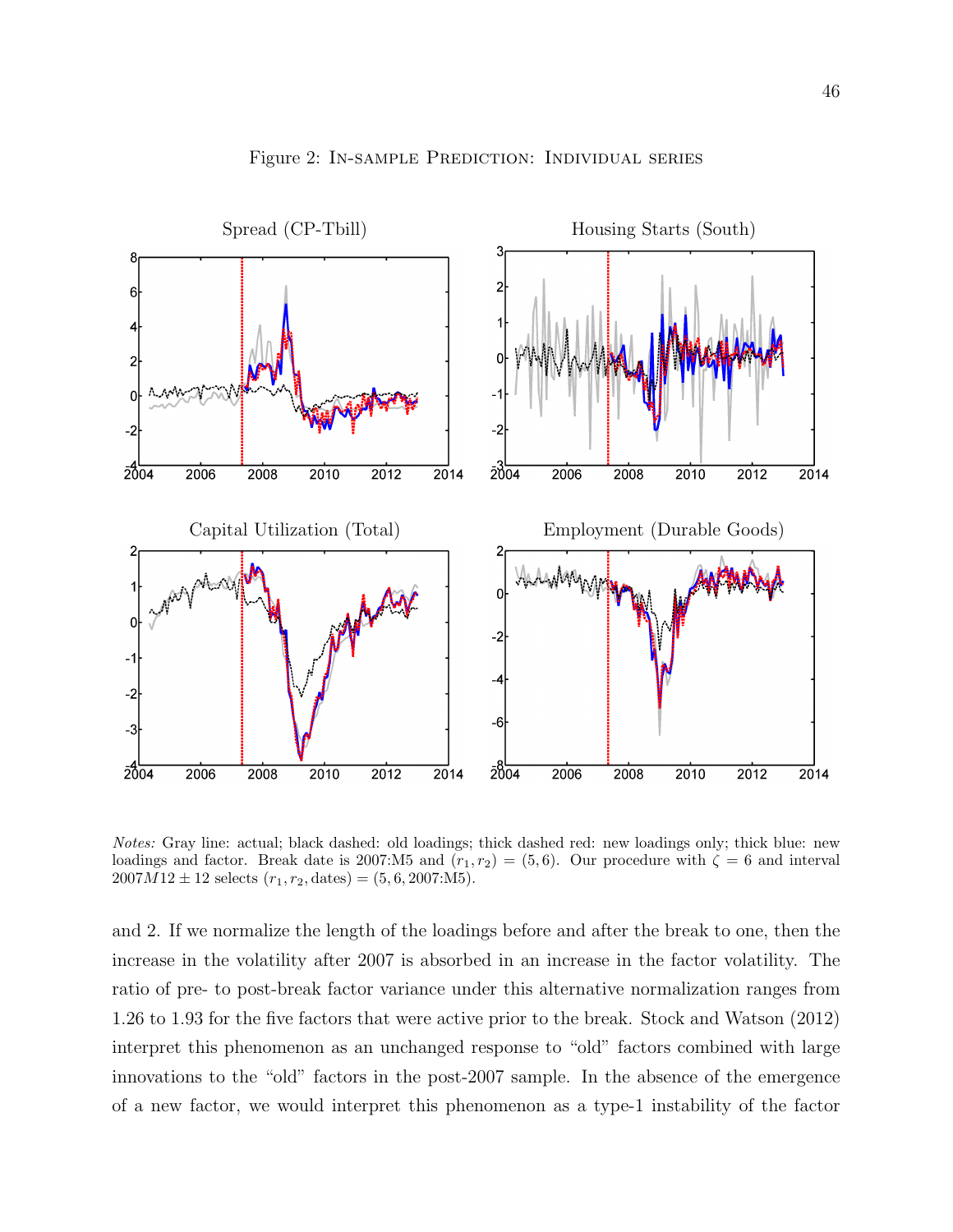model.

To summarize, our model selection procedure provides strong evidence that the loadings in the normalized factor model changed drastically, generally implying a stronger comovement of the series after 2007. There is also some evidence of the emergence of a new factor, which to a large extent seems to capture important co-movements among financial series but also spills over into the real activity variables. While the estimate of the total number of factors is sensitive to the scaling of the penalty terms in the objective function of the PLS estimator, the estimate of the number of new factors, which is either one or zero, is much more robust to the tuning of the penalty terms.

#### 7.3 Interpreting the Old and New Factors

Previously, our analysis focused on determining the number of factors pre- and post 2007:M12 and the type of the structural instability. Moreover, for the detected type-2 structural changes we decomposed the overall break effect into the contribution of breaks in the loadings and the emergence of a new factor. Due to the normalization imposed on the DGP, the estimated pre- and post-break factors have identity covariance matrices and no specific economic interpretation. We will now use a nonsingular  $r_a \times r_a$  matrix  $B(r_b \times r_b$  matrix B) to transform the estimated pre-break factors  $\tilde{F}_a$  (post-break factors  $\tilde{F}_b$ ) into factors  $\tilde{F}_a^{\dagger}$  $(\widetilde{F}_{b}^{\dagger})$  that resemble the first principal components of the variable groups listed in Table 5 and therefore can be interpreted as NIPA, IP, EMP, etc.<sup>9</sup>

To simplify the notation, we drop the "hats" and "tildes" from matrices associated with sample estimates. Without loss of generality, we assume that the columns of  $X_a$  are arranged according to the  $J = 11$  categories listed in Table 5, such that we can partition  $X_a =$  $[X_{a,1},\ldots,X_{a,J}]$ , where  $X_{a,j}$  contains the series associated with the j'th category of variables, e.g.,  $X_{a,1}$  comprises the five NIPA series. For each  $X_{a,j}$  we calculate the first principal component, denoted by the  $T \times 1$  vector  $\xi_{a,j}$ , which can be interpreted as a group-specific factor. We then project each group-specific factor on the space spanned by  $F_a$ :

$$
\xi_{a,j} = F_a B_j + \text{resid}, \quad j = 1, \dots, J \tag{7.1}
$$

<sup>9</sup>An alternative method of constructing interpretable factors is developed in Dobrev and Schaumburg (2013).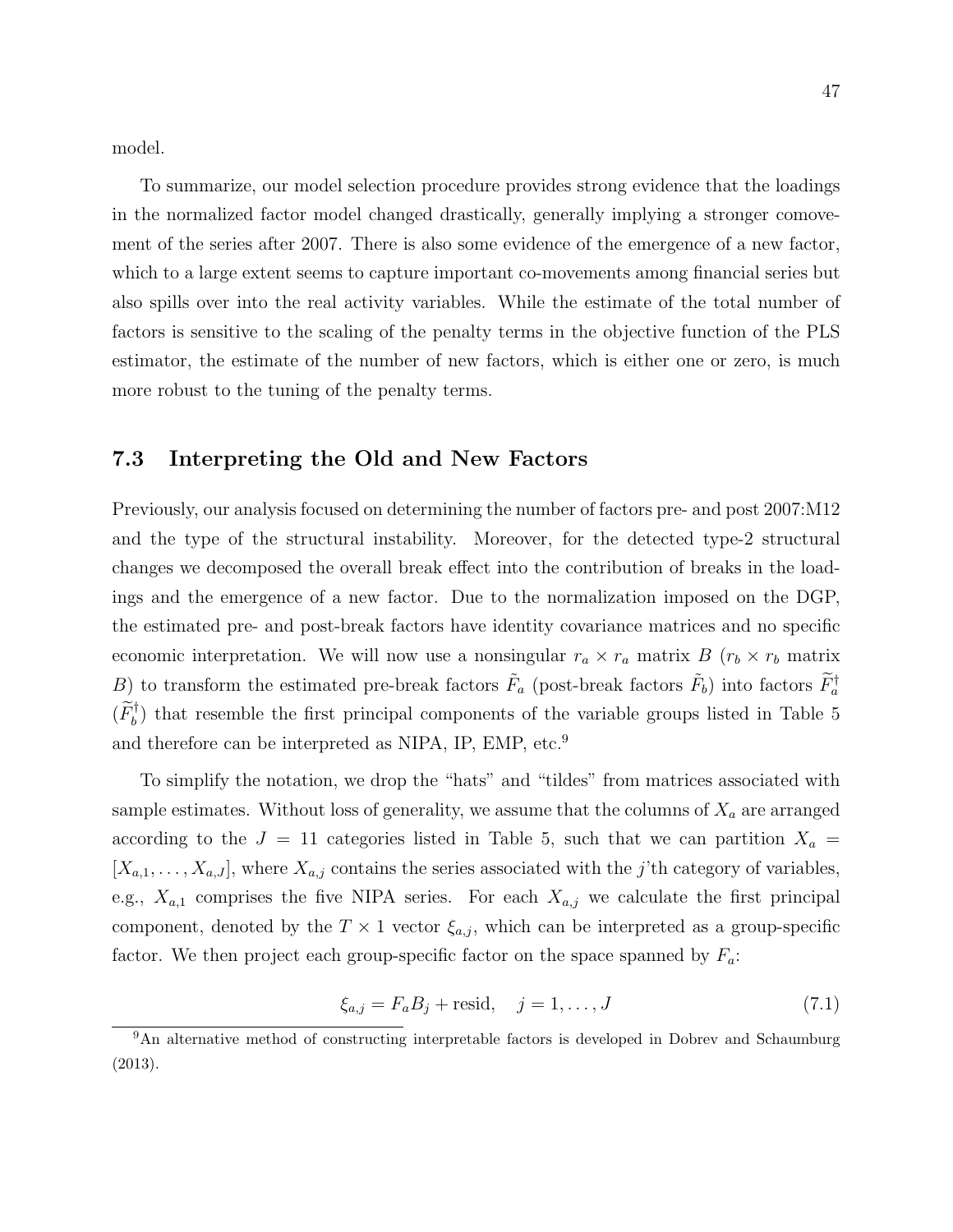and refer to the  $T \times 1$  vector of predicted values  $F_a \hat{B}_j$  as the NIPA factor for  $j = 1$ , the IP factor for  $j = 2$ , and so forth. For each regression j in (7.1), we compute the associated  $R^2$ and then select the  $r_a$  categories that deliver the highest  $R^2$  values. The associated coefficient estimates are  $B_{(1)}, \ldots, B_{(r_a)}$ , where each  $B_{(j)}$  is a  $r_a \times 1$  vector. In turn, we define

$$
B = (\widehat{B}_{(1)}, \dots, \widehat{B}_{(r_a)}), \quad F_a^{\dagger} = F_a B, \quad \text{and} \quad \Lambda^{\dagger'} = B^{-1} \Lambda'. \tag{7.2}
$$

The transformed factors are labeled according to the associated  $\xi_{a,(j)}$  vectors.

For the post-break period, we have a  $T \times r_b$  matrix of estimated factors  $F_b$ , which we will now transform into a set of economically interpretable factors  $F_b^{\dagger} = F_b C$  using a nonsingular  $r_b \times r_b$  matrix C. First, we extend the transformed pre-break factors  $F_a^{\dagger}$  into the post-break period. Note that  $F_a^{\dagger}$  consists of linear combinations of  $X_a$ , say,  $F_a^{\dagger} = X_a \Upsilon_a^{\dagger}$ . Thus, we can define  $F_{b|a}^{\dagger} = X_b \Upsilon_a^{\dagger}$ . The extended factors  $F_{b|a}^{\dagger}$  $b_{a}^{\dagger}$  need not fall into the space spanned by the post-break factors  $F_b$ . Thus, we project the extended factors on the space spanned by  $F_b$ using the following regression:

$$
F_{b|a}^{\dagger} = F_b C_0 + \text{resid.} \tag{7.3}
$$

Here the matrix  $C_0$  is of dimension  $r_b \times r_a$ . If  $r_b > r_a$ , we proceed by computing post-break group-specific factors  $\xi_{b,j}$  based on the first principal components. Focusing on the variable groups  $j$  that were not used in the construction of the rotated pre-break factors, we estimate

$$
\xi_{b,j} = F_b C_j + \text{resid} \tag{7.4}
$$

and compute the  $R^2$  associated with this regression. Let  $(r_a + 1), \ldots, (r_b)$  denote the indices that generate the highest  $R^2$  values. We define the post-break transformation and the associated transformed factors and loadings as

$$
C = (\widehat{C}_0, \widehat{C}_{(r_a+1)}, \dots, \widehat{C}_{(r_b)}), \qquad F_b^{\dagger} = F_b C, \quad \text{and} \quad \Psi^{\dagger'} = C^{-1} \Psi'. \tag{7.5}
$$

Table 7 summarizes the labels for the transformed pre-break factors and the additional post-break factors for the two choices of  $\zeta$  under which a new factor was detected. Since the results were identical for  $T_c \pm 6$  and  $T_c \pm 12$ , we only report the latter. For  $\zeta = 1$ , we identify the pre-break factor as an employment factor. By assumption, the employment factor continues to be active from 2008:M1 onward but a second factor, namely an interest rate spread factor, emerges. This is consistent with the narrative of a financial crisis in which drastic increases in spreads coincide with substantial drops in real activity.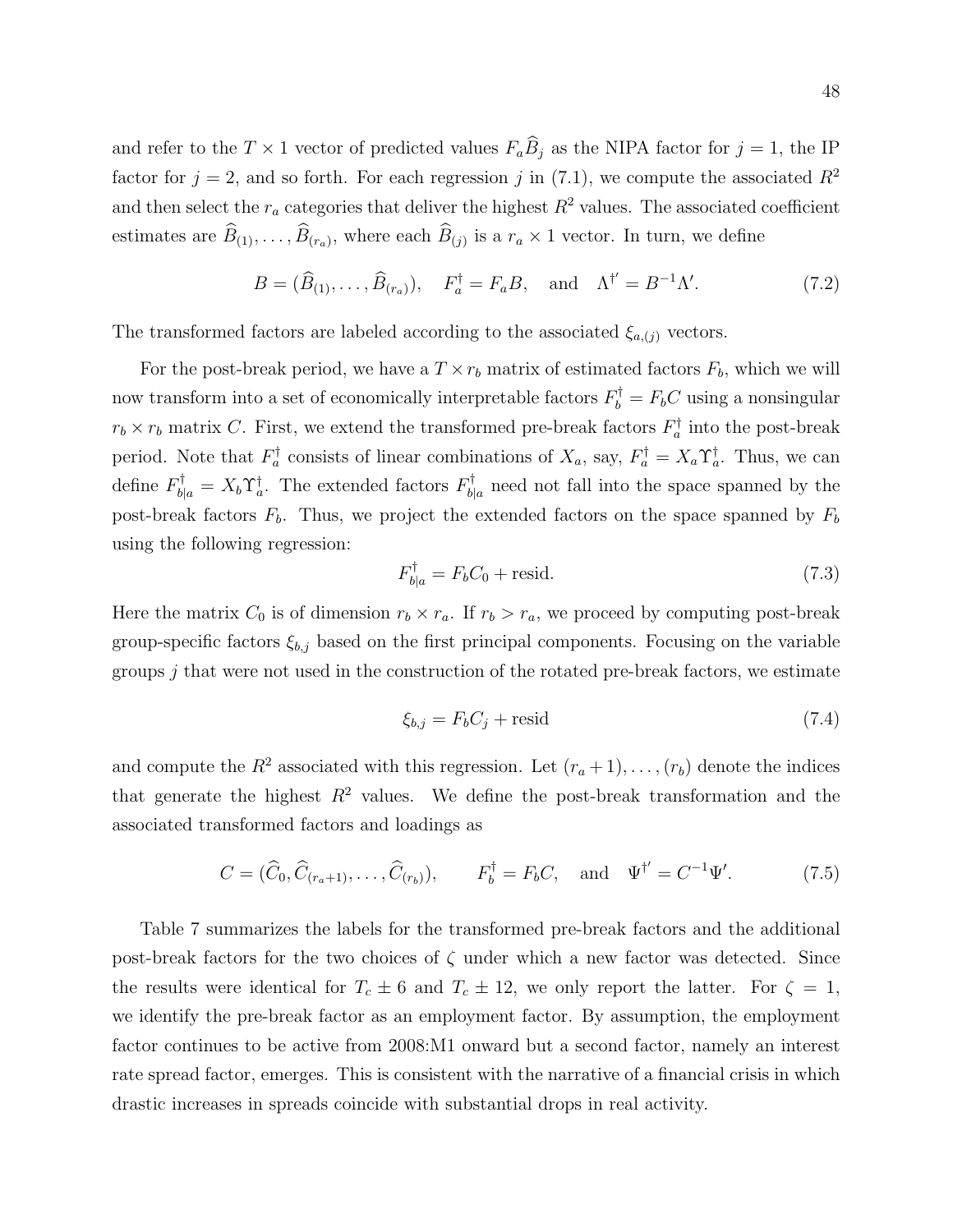| Penalty      |                                  |  | Pre-Break Factors | New Post-Break                                                 |
|--------------|----------------------------------|--|-------------------|----------------------------------------------------------------|
|              |                                  |  |                   | Scaling $\zeta$ Interval $F_1$ $F_2$ $F_3$ $F_4$ $F_5$ $F_1^*$ |
| $\mathbf{1}$ | $T_c \pm 12$ Emp                 |  |                   | IntS                                                           |
| 6            | $T_c \pm 12$ Emp IP IntS ExR Pri |  |                   | Mon                                                            |

Table 7: ROTATED FACTORS, UNKNOWN BREAK DATE,  $T_c$  is 2007:12

For  $\zeta = 6$ , our identification scheme labels the five pre-break factors as employment, industrial production, interest rates, exchange rates, and prices. We verified that the transformed factors track the group-specific factors well. For the categories employment, industrial production, and money and credit, the correlation with the group-specific factors is above 0.9. The new post-break factor is money and credit, which is also broadly consistent with the narrative of the Great Recession. Overall, our analysis suggests that one can construct a plausible identification scheme for the factors under which the new factor that emerged during the Great Recession can be broadly interpreted as a financial factor. This conclusion is consistent with the findings in Figure 1, in which the financial variables are associated with the largest  $R^2$  gains from the new factor.

## 8 Conclusion

We develop a shrinkage estimation procedure for high-dimensional factor models that generates consistent estimates of the number of pre- and post-break factors. The estimator is appealing because it is robust to instabilities at an unknown break date. Moreover, in situations in which the number of factors is constant throughout the sample, the procedure can consistently detect changes in the matrix of factor loadings. While our procedure allows for an unknown break date, it does not generate a consistent estimate of the break date itself. However, once the numbers of pre- and post-break factors have been consistently estimated, conventional methods can be used to determine the break date consistently. Our Monte Carlo analysis demonstrates that the procedure has good finite sample properties. In an application to U.S. data, our procedure detects an increase in the number of factors for a large macroeconomic and financial data set at the onset of the Great Recession and a substantial change in the factor loadings. After imposing some identification conditions, we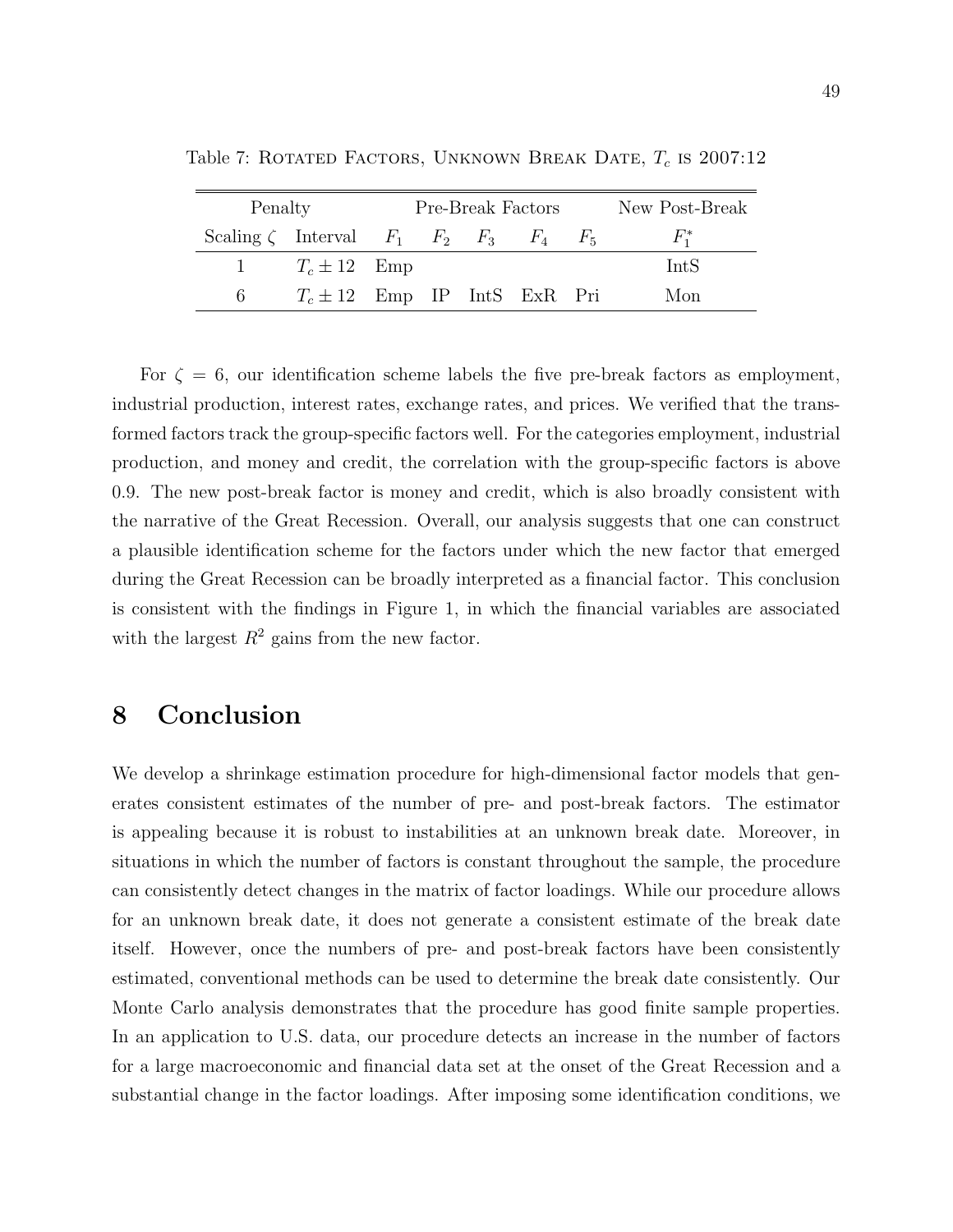show that the new factor can be interpreted as a financial factor, which is consistent with the narratives of the 2007-2009 recession.

## References

- Ahn, S. C., and A. R. Horenstein (2013): "Eigenvalue Ratio Test for the Number of Factors," Econometrica, 81(3), 1203–1227.
- Alessi, L., M. Barigozzi, and M. Capasso (2010): "Improved Penalization for Determining the Number of Factors in Approximate Factor Models," Statistics  $\mathcal{B}'$  Probability Letters, 80(23-24), 1806–1813.
- Amengual, D., and M. W. Watson (2007): "Consistent Estimation of the Number of Dynamic Factors in a Large N and T Panel," Journal of Business  $\mathcal C$  Economic Statistics,  $25(1), 91-96.$
- ANDO, T., AND J. BAI (2013): "Panel Data Models with Grouped Factor Structure Under Unknown Group Membership," Discussion paper, Keio University and Columbia University.
- Andrews, D. W. K. (1993): "Tests for Parameter Instability and Structural Change with Unknown Change Point," Econometrica, 61(4), 821–56.
- BAI, J. (1997): "Estimation of a Change Point in Multiple Regression Models," Review of Economics and Statistics, 79(4), 551–563.
- (2003): "Inferential Theory for Factor Models of Large Dimensions," *Econometrica*, 71(1), 135–171.
- Bai, J., and Y. Liao (2012): "Efficient Estimation of Approximate Factor Models via Regularized Maximum Likelihood," Manuscript, Columbia University and University of Maryland.
- BAI, J., AND S. NG (2002): "Determining the Number of Factors in Approximate Factor Models," Econometrica, 70(1), 191–221.

- (2007): "Determining the Number of Primitive Shocks in Factor Models," *Journal* of Business & Economic Statistics, 25, 52–60.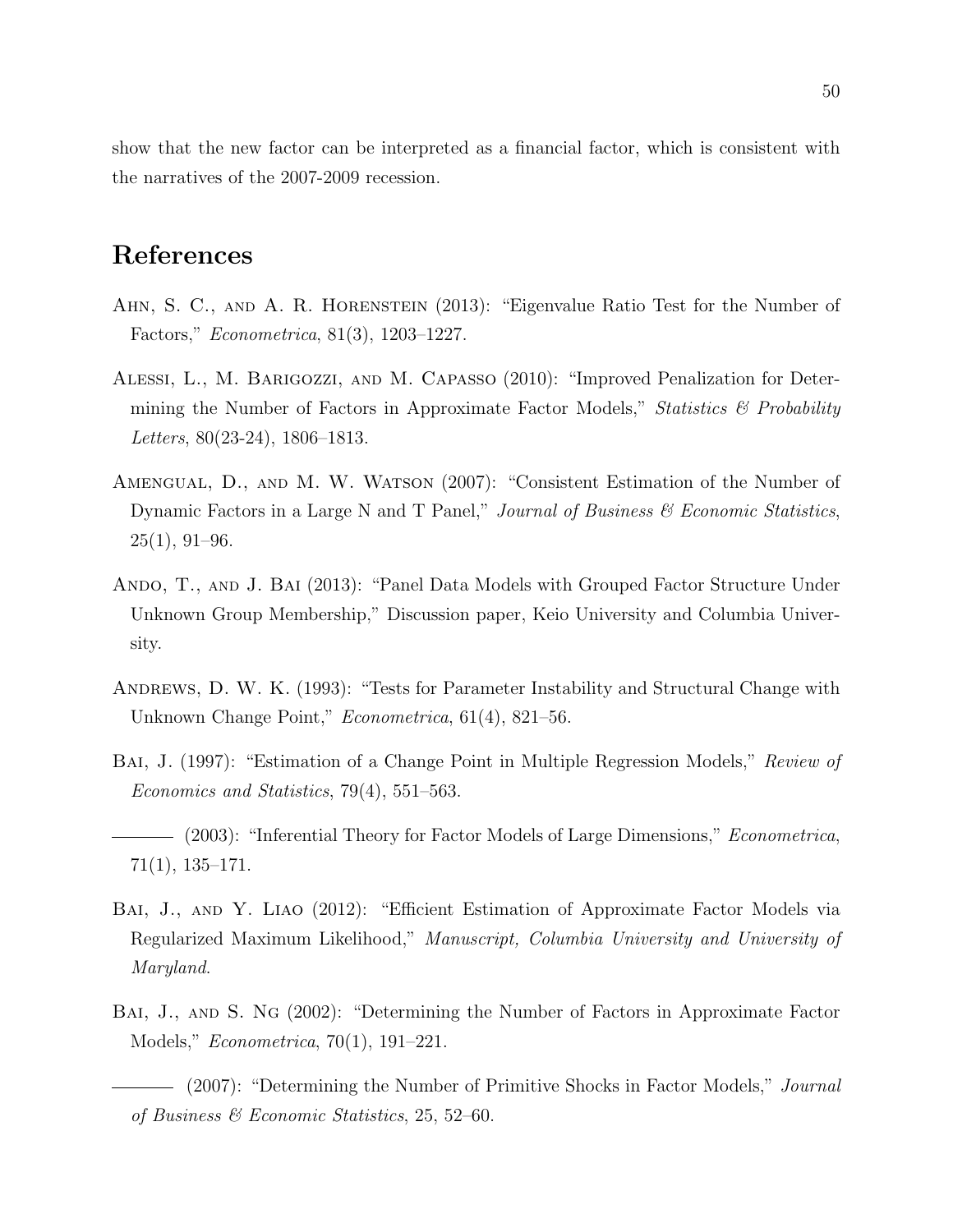(2013): "Principal Components Estimation and Identification of Static Factors," Journal of Econometrics, 176(1), 18–29.

- Bates, B. J., M. Plagborg-Møller, J. H. Stock, and M. W. Watson (2013): "Consistent Factor Estimation in Dynamic Factor Models with Structural Instability," Journal of Econometrics, 177(2), 289–304.
- Bonhomme, S., and E. Manresa (2012): "Grouped patterns of heterogeneity in panel data," Discussion paper, CEMFI.
- BREITUNG, J., AND S. EICKMEIER (2011): "Testing for Structural Breaks in Dynamic Factor Models," Journal of Econometrics, 163(1), 71–84.
- BREITUNG, J., AND U. PIGORSCH (2013): "A Canonical Correlation Approach for Selecting the Number of Dynamic Factors," Oxford Bulletin of Economics and Statistics, 75(1), 23– 36.
- BÜHLMANN, P., AND S. VAN DE GEER (2011): Statistics for High-Dimensional Data: Methods, Theory and Applications. New York: Springer.
- CANER, M., AND X. HAN (2012): "Selecting the Correct Number of Factors in Approximate Factor Models: The Large Panel Case with Group Bridge Estimators," Manuscript, North Carolina State University.
- Chen, L., J. J. Dolado, and J. Gonzalo (2011): "Detecting Big Structural Breaks in Large Factor Models," Manuscript, Universidad Carlos III de Madrid.
- Cheng, X., and P. C. Phillips (2012): "Cointegrating rank selection in models with time-varying variance," *Journal of Econometrics*, 169(2), 155 – 165, Recent Advances in Nonstationary Time Series: A Festschrift in honor of Peter C.B. Phillips.
- Choi, I. (2013): "Model Selection for Factor Analysis: Some New Criteria and Performance Comparisons," Working Paper, Sogang University Research Institute for Market Economy, 1209(1209).
- Cliff, N. (1966): "Orthogonal Rotation to Congruence," Psychometrika, 31(1), 33–42.
- CORRADI, V., AND N. SWANSON (2013): "Testing for Structural Stability of Factor Augmented Forecasting Models," Journal of Econometrics, forthcoming.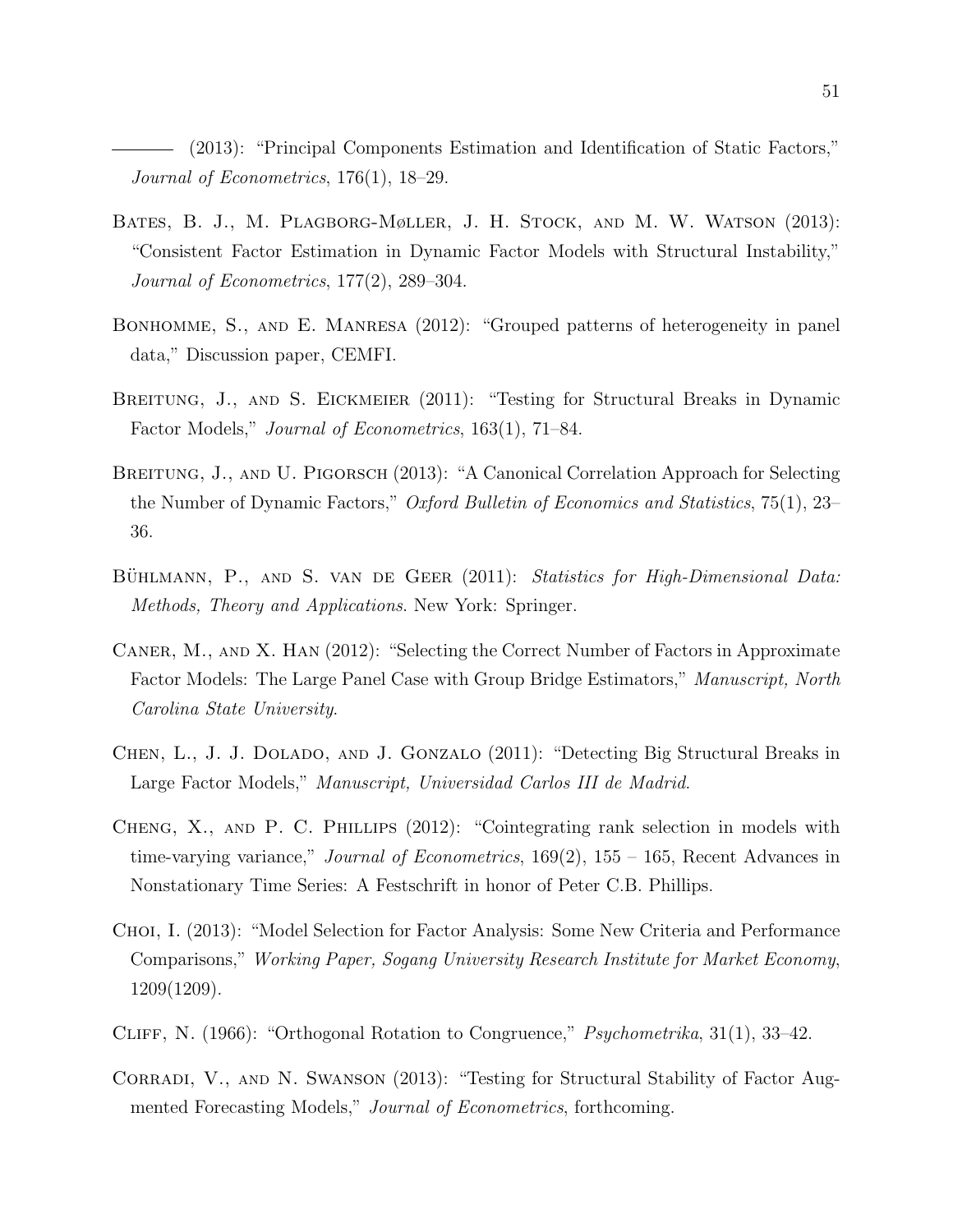- DOBREV, D., AND E. SCHAUMBURG (2013): "Robust Forecasting by Regularization," Manuscript, Board of Governors of the Federal Reserve System and Federal Reserve Bank of New York.
- Forni, M., M. Hallin, M. Lippi, and L. Reichlin (2000): "The Generalized Dynamic Factor Model: Identification and Estimation," Review of Economics and Statistics, 82(4), 540–554.
- Hallin, M., and R. Lika (2007): "Determining the Number of Factors in the General Dynamic Factor Model," Journal of the American Statistical Association, 102(478), 603– 617.
- HAN, X., AND A. INOUE (2011): "Tests for Parameter Instability in Dynamic Factor Models," Manuscript, North Carolina State University.
- Kapetanios, G. (2010): "A Testing Procedure for Determining the Number of Factors in Approximate Factor Models With Large Datasets," Journal of Business  $\mathscr B$  Economic Statistics, 28(3), 397–409.
- Lee, S., M. H. Seo, and Y. Shin (2012): "The Lasso for High-Dimensional Regression with a Possible Change-Point,"  $ArXiv$  e-prints http://arxiv.org/abs/12094875.
- LIN, C., AND S. NG (2012): "Estimation of Panel Data Models with Parameter Het- erogeneity When Group Membership is Unknown," Journal of Econometric Methods, 1, 42–55.
- Lu, X., and L. Su (2013): "Shrinkage Estimation of Dynamic Panel Data Models with Interactive Fixed Effects," Manuscript, Hong Kong University of Science & Technology and Singapore Management University.
- Onatski, A. (2009): "Testing Hypotheses About the Number of Factors in Large Factor Models," Econometrica, 77(5), 1447–1479.
- (2010): "Determining the Number of Factors from Empirical Distribution of Eigenvalues," Review of Economics and Statistics, 92(4), 1004–1016.

<sup>(2012): &</sup>quot;Asymptotics of the Principal Components Estimator of Large Factor Models with Weakly Influential Factors," Journal of Econometrics, 168(2), 244–258.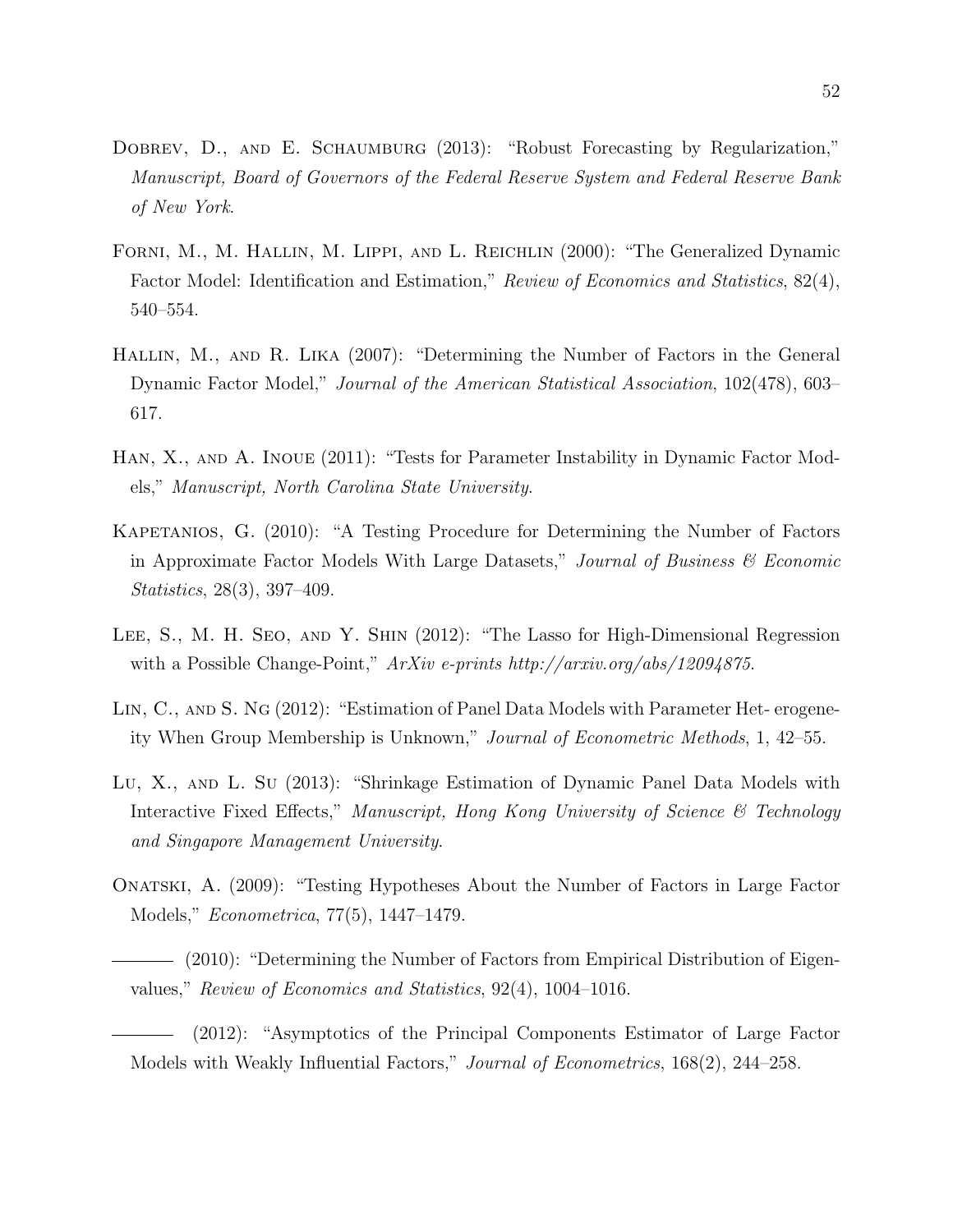- Qian, J., and L. Su (2013): "Shrinkage Estimation of Regression Models with Multiple Structural Change," Discussion paper, Shanghai Jiao Tong University and Singapore Management University.
	- (2014): "Shrinkage Estimation of Common Breaks in Panel Data Models via Adaptive Group Fused Lasso," Discussion paper, Shanghai Jiao Tong University and Singapore Management University.
- SCHÖNEMANN, P. (1966): "A Generalized Solution of the Orthogonal Procrustes Problem,"  $Psychometrika, 31(1), 1-10.$
- Stock, J. H., and W. M. Watson (2002): "Forecasting Using Principal Components From a Large Number of Predictors," Journal of the American Statistical Association, 97(460), 1167–1179.
	- (2009): "Forecasting in Dynamic Factor Models Subject to Structural Instability," in The Methodology and Practice of Econometrics: Festschrift in Honor of D.F. Hendry, ed. by N. Shephard, and J. Castle, pp. 1–57. Oxford University Press.
- (2012): "Disentangling the Channels of the 2007-09 Recession," Brookings Papers on Economic Activity, pp. 81–156.
- Su, L., Z. Shi, and P. C. B. Phillips (2014): "Identifying Latent Structures in Panel Data," Discussion paper, Singapore Management University and Yale University.
- Tibshirani, R. (1994): "Regression Shrinkage and Selection Via the Lasso," Journal of the Royal Statistical Society, Series B: Statistical Methodology, 58(1), 267–288.
- YUAN, M., AND Y. LIN (2006): "Model selection and estimation in regression with grouped variables," Journal of the Royal Statistical Society, Series B: Statistical Methodology, 68(1), 49–67.
- Zou, H. (2006): "The Adaptive Lasso and Its Oracle Properties," Journal of the American Statistical Association, 101(476), 1418–1429.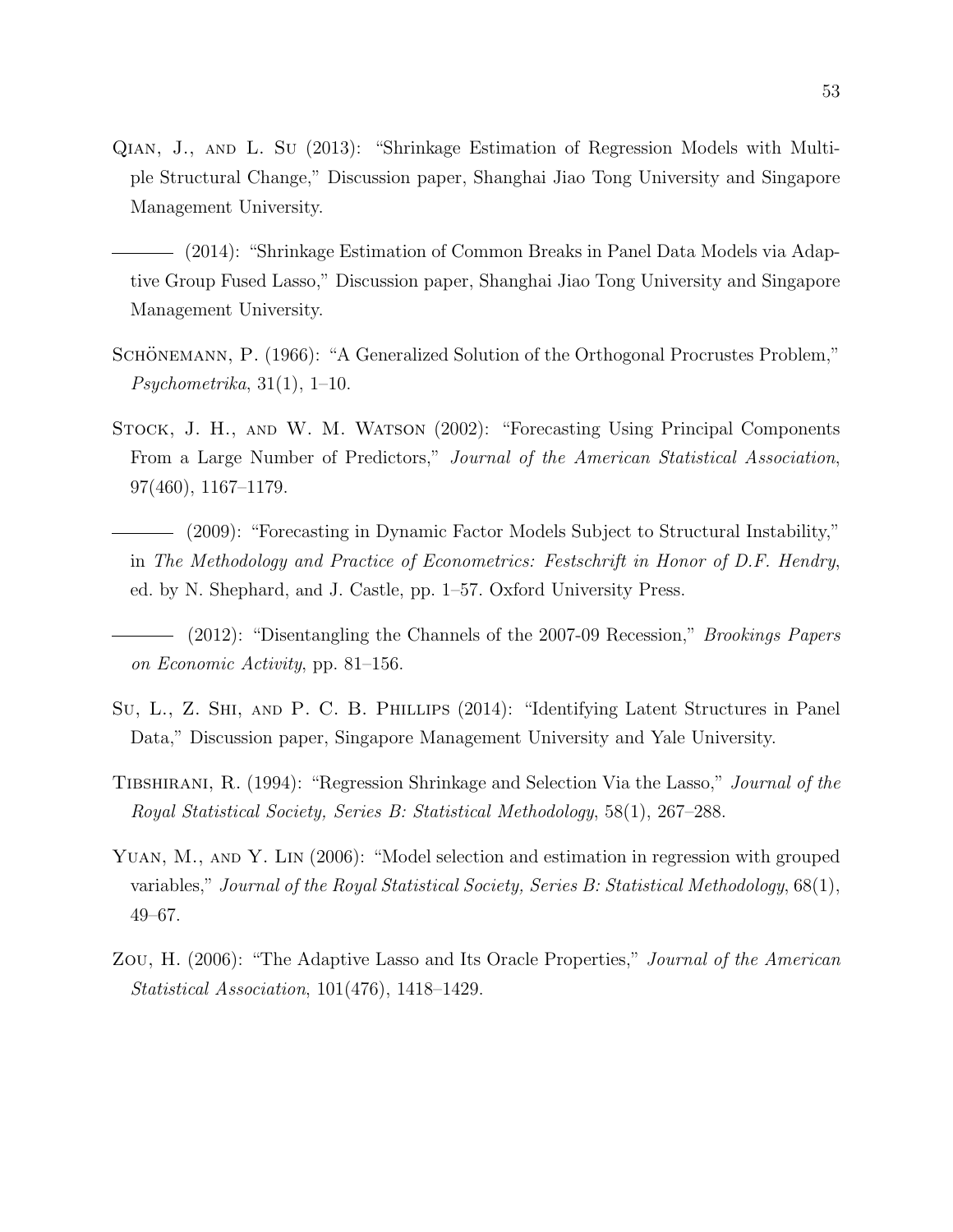# Supplemental Appendix: Shrinkage Estimation of High-Dimensional Factor Models with Structural Instabilities

Xu Cheng, Zhipeng Liao, and Frank Schorfheide

# A Supplemental Tables

Tables S-1, S-2, S-3, and S-4 provide some additional Monte Carlo results.

Tables S-5 to S-7 provide a list of variables used in the empirical application.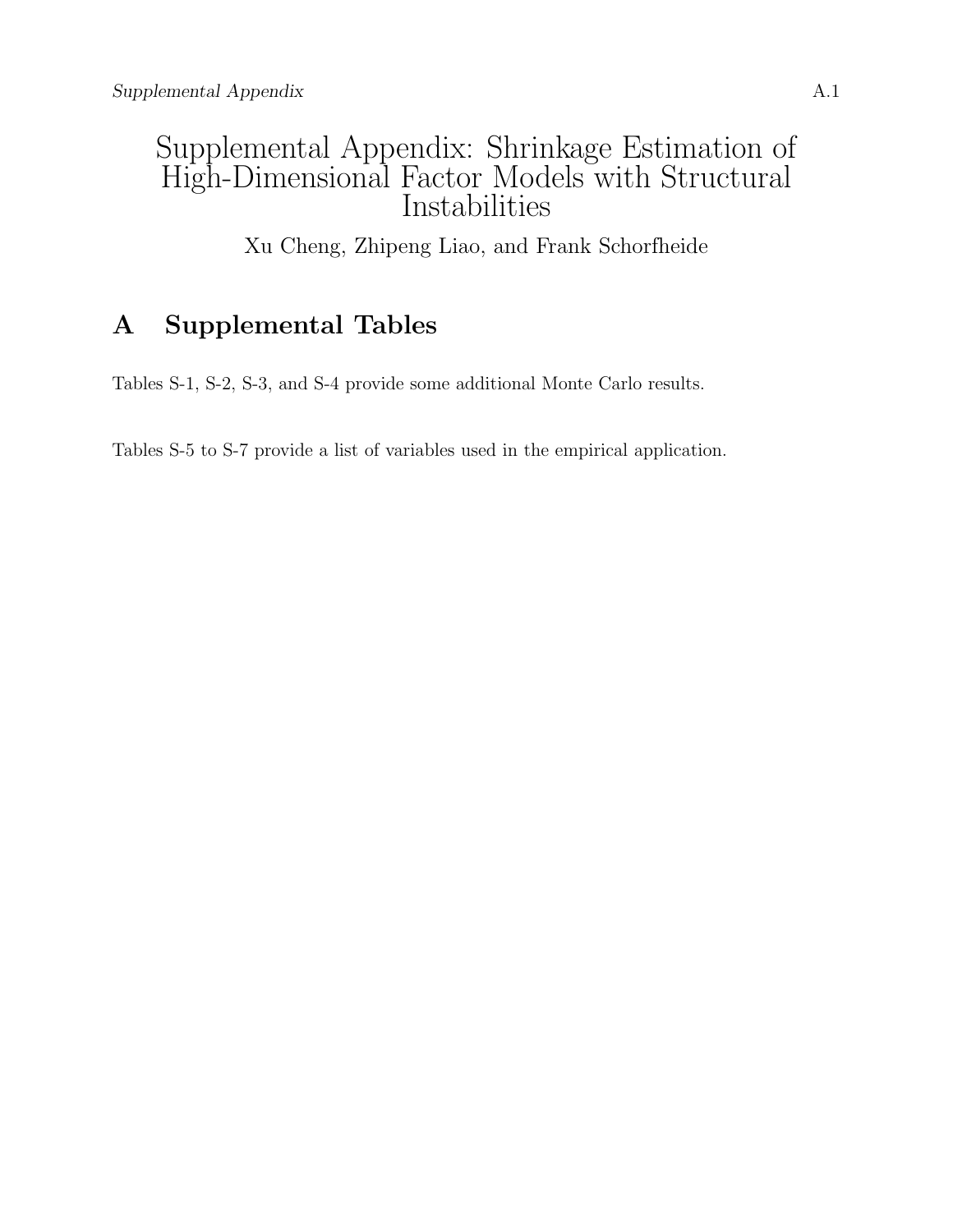|              |                |              | DGP Configuration |          |                     |                  | $\widehat{r}_a-r_a$ |                        |                  | $\widehat{r}_b-r_b$ |       |            |            | <b>MSE</b> |      |
|--------------|----------------|--------------|-------------------|----------|---------------------|------------------|---------------------|------------------------|------------------|---------------------|-------|------------|------------|------------|------|
| $r_a$        | $r_b$          | $\mathbf{W}$ | $\cal N$          | $\cal T$ | $\mathcal{\bar{M}}$ | $\boldsymbol{0}$ | $-1$                | $\mathbf{1}$           | $\boldsymbol{0}$ | $-1$                | 1     | <b>PMS</b> | <b>PLS</b> | Full       | Sub  |
|              |                |              |                   |          |                     |                  |                     | Panel A. No Change     |                  |                     |       |            |            |            |      |
| 3            | $\mathbf{3}$   |              | 100               | 100      | 0.88                | (0.88)           | 0.12                | 0.00)                  | (0.98)           | 0.02                | 0.00) | 1.00       | 1.04       | 0.90       | 1.42 |
| 3            | 3              |              | 150               | 150      | 1.00                | (1.00)           | 0.00                | 0.00)                  | (1.00)           | 0.00                | 0.00) | 1.00       | 1.00       | 1.00       | 1.56 |
| $\sqrt{3}$   | 3              |              | 200               | 200      | 1.00                | (1.00)           | 0.00                | 0.00)                  | (1.00)           | 0.00                | 0.00) | 1.00       | 1.00       | 1.00       | 1.55 |
|              |                |              |                   |          |                     |                  |                     | Panel B. Type-1 Change |                  |                     |       |            |            |            |      |
| $\sqrt{3}$   | 3              | 0.2          | 100               | 100      | 0.03                | (0.94)           | 0.06                | 0.00)                  | (0.97)           | 0.03                | 0.00) | 1.00       | 1.06       | 0.94       | 1.37 |
| 3            | 3              | 0.2          | 150               | 150      | 0.02                | (1.00)           | 0.00                | 0.00)                  | (1.00)           | 0.00                | 0.00) | 1.00       | 1.06       | 0.99       | 1.26 |
| $\sqrt{3}$   | 3              | 0.2          | 200               | 200      | 0.02                | (1.00)           | 0.00                | 0.00)                  | (1.00)           | 0.00                | 0.00) | 1.00       | 1.08       | 1.00       | 1.14 |
| 3            | 3              | 0.5          | 100               | 100      | 0.96                | (0.96)           | 0.04                | 0.00)                  | (0.97)           | 0.03                | 0.00) | 1.00       | 1.31       | 1.67       | 1.17 |
| 3            | 3              | 0.5          | 150               | 150      | 1.00                | (1.00)           | 0.00                | 0.00)                  | (1.00)           | 0.00                | 0.00) | 1.00       | 1.34       | 2.44       | 1.01 |
| 3            | 3              | 0.5          | 200               | 200      | 1.00                | (1.00)           | 0.00                | 0.00)                  | (1.00)           | 0.00                | 0.00) | 1.00       | 1.25       | 3.14       | 1.00 |
| 3            | 3              | 1.0          | 100               | 100      | 0.71                | (0.71)           | 0.29                | 0.00)                  | (1.00)           | 0.00                | 0.00) | 1.00       | 0.98       | 1.45       | 1.00 |
| 3            | 3              | 1.0          | 150               | 150      | 0.99                | (0.99)           | 0.01                | 0.00)                  | (1.00)           | 0.00                | 0.00) | 1.00       | 0.97       | 1.34       | 1.00 |
| 3            | 3              | 1.0          | 200               | 200      | 1.00                | (1.00)           | 0.00                | 0.00)                  | (1.00)           | 0.00                | 0.00) | 1.00       | 0.98       | 1.33       | 1.00 |
|              |                |              |                   |          |                     |                  |                     | Panel C. Type-2 Change |                  |                     |       |            |            |            |      |
| $\mathbf{1}$ | $\overline{2}$ |              | 100               | 100      | 1.00                | (1.00)           | 0.00                | 0.00)                  | (1.00)           | 0.00                | 0.00) | 1.00       | 0.99       | 1.16       | 1.00 |
| $\mathbf{1}$ | $\overline{2}$ |              | 150               | 150      | 1.00                | (1.00)           | 0.00                | 0.00)                  | (1.00)           | 0.00                | 0.00) | 1.00       | 0.98       | 1.15       | 1.00 |
| 1            | $\overline{2}$ |              | 200               | 200      | 1.00                | (1.00)           | 0.00                | 0.00)                  | (1.00)           | 0.00                | 0.00) | 1.00       | 0.98       | 1.15       | 1.00 |
| 3            | $\overline{4}$ |              | 100               | 100      | 0.36                | (0.71)           | 0.29                | 0.00)                  | (0.53)           | 0.47                | 0.00) | 1.00       | 1.17       | 1.43       | 0.79 |
| 3            | 4              |              | 150               | 150      | 0.96                | (0.99)           | 0.01                | 0.00)                  | (0.98)           | 0.03                | 0.00) | 1.00       | 1.26       | 1.26       | 0.98 |
| 3            | $\overline{4}$ |              | 200               | 200      | 1.00                | (1.00)           | 0.00                | 0.00)                  | (1.00)           | 0.00                | 0.00) | 1.00       | 1.13       | 1.25       | 1.00 |

Table S-1: KNOWN BREAK DATE, HOMOGENEOUS  $R^2$ ,  $\pi_0 = 0.5$ , i.i.d. errors

*Notes:* Parameters  $\alpha = \beta = 0, \rho_a = \rho_b = 0.5, \eta_a = \eta_b = 1, \zeta = 1.$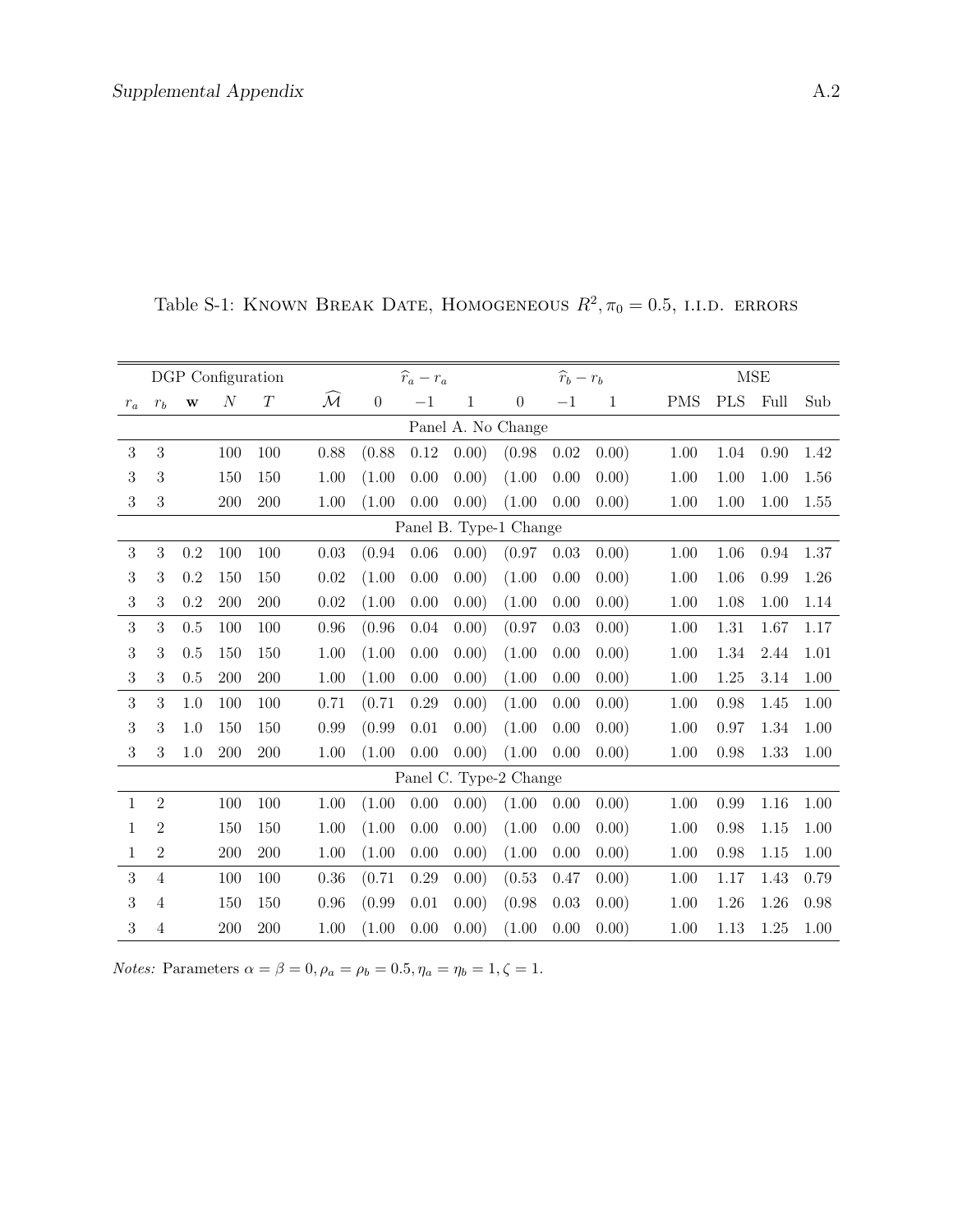|              |                |          | DGP Configuration |     |                       |          | $\widehat{r}_a-r_a$ |              |                        | $\widehat{r}_b-r_b$ |              |            |            | <b>MSE</b> |      |
|--------------|----------------|----------|-------------------|-----|-----------------------|----------|---------------------|--------------|------------------------|---------------------|--------------|------------|------------|------------|------|
| $r_a$        | $r_b\,$        | $\bf{W}$ | $\cal N$          | T   | $\mathcal{\tilde{M}}$ | $\theta$ | $-1$                | $\mathbf{1}$ | $\overline{0}$         | $-1$                | $\mathbf{1}$ | <b>PMS</b> | <b>PLS</b> | Full       | Sub  |
|              |                |          |                   |     |                       |          |                     |              | Panel A. No Change     |                     |              |            |            |            |      |
| 3            | 3              |          | 100               | 200 | 1.00                  | (1.00)   | 0.00                | 0.00)        | (1.00)                 | 0.00                | 0.00)        | 1.00       | 1.00       | 1.00       | 2.80 |
| 3            | 3              |          | 150               | 300 | 1.00                  | (1.00)   | 0.00                | 0.00)        | (1.00)                 | 0.00                | 0.00)        | 1.00       | 1.00       | 1.00       | 2.73 |
| 3            | 3              |          | 200               | 400 | 1.00                  | (1.00)   | 0.00                | 0.00)        | (1.00)                 | 0.00                | 0.00)        | 1.00       | 1.00       | 1.00       | 2.72 |
|              |                |          |                   |     |                       |          |                     |              | Panel B. Type-1 Change |                     |              |            |            |            |      |
| 3            | $\sqrt{3}$     | 0.2      | 100               | 200 | 0.00                  | (1.00)   | 0.00                | (0.00)       | (1.00)                 | 0.00                | 0.00)        | 1.00       | 1.00       | 1.00       | 2.08 |
| 3            | 3              | 0.2      | 150               | 300 | 0.00                  | (1.00)   | 0.00                | 0.00)        | (1.00)                 | 0.00                | 0.00)        | 1.00       | 1.00       | 1.00       | 1.57 |
| 3            | 3              | 0.2      | 200               | 400 | 0.00                  | (1.00)   | 0.00                | 0.00)        | (1.00)                 | 0.00                | 0.00)        | 1.00       | 1.00       | 1.00       | 1.30 |
| 3            | 3              | 0.5      | 100               | 200 | 0.50                  | (1.00)   | 0.00                | 0.00)        | (1.00)                 | 0.00                | (0.00)       | 1.00       | 1.80       | 1.26       | 0.90 |
| 3            | 3              | 0.5      | 150               | 300 | 0.90                  | (1.00)   | 0.00                | 0.00)        | (1.00)                 | 0.00                | 0.00)        | 1.00       | 3.61       | 2.25       | 0.91 |
| 3            | 3              | 0.5      | 200               | 400 | 1.00                  | (1.00)   | 0.00                | 0.00)        | (1.00)                 | 0.00                | 0.00)        | 1.00       | 4.49       | 3.41       | 0.99 |
| 3            | 3              | 1.0      | 100               | 200 | 1.00                  | (1.00)   | 0.00                | 0.00)        | (1.00)                 | 0.00                | 0.00)        | 1.00       | 1.06       | 2.84       | 1.01 |
| 3            | 3              | 1.0      | 150               | 300 | 1.00                  | (1.00)   | 0.00                | 0.00)        | (1.00)                 | 0.00                | 0.00)        | 1.00       | 1.00       | 2.03       | 1.00 |
| 3            | 3              | 1.0      | 200               | 400 | 1.00                  | (1.00)   | 0.00                | 0.00)        | (1.00)                 | 0.00                | 0.00)        | 1.00       | 0.98       | 1.38       | 1.00 |
|              |                |          |                   |     |                       |          |                     |              | Panel C. Type-2 Change |                     |              |            |            |            |      |
| $\mathbf{1}$ | $\overline{2}$ |          | 100               | 200 | 0.97                  | (1.00)   | 0.00                | 0.00)        | (0.97)                 | 0.03                | 0.00)        | 1.00       | 1.27       | 1.61       | 0.95 |
| 1            | $\overline{2}$ |          | 150               | 300 | 1.00                  | (1.00)   | 0.00                | 0.00)        | (1.00)                 | 0.00                | 0.00)        | 1.00       | 1.10       | 1.19       | 1.00 |
| 1            | $\overline{2}$ |          | 200               | 400 | 1.00                  | (1.00)   | 0.00                | 0.00)        | (1.00)                 | 0.00                | 0.00)        | 1.00       | 1.02       | 1.14       | 1.00 |
| 3            | $\overline{4}$ |          | 100               | 200 | 0.00                  | (1.00)   | 0.00                | 0.00)        | (0.00)                 | 1.00                | 0.00)        | 1.00       | 1.05       | 2.22       | 0.75 |
| 3            | 4              |          | 150               | 300 | 0.07                  | (1.00)   | 0.00                | 0.00)        | (0.07)                 | 0.93                | 0.00)        | 1.00       | 1.04       | 1.63       | 0.55 |
| 3            | $\overline{4}$ |          | 200               | 400 | 0.40                  | (1.00)   | 0.00                | 0.00)        | (0.40)                 | 0.60                | (0.00)       | 1.00       | 1.22       | 1.29       | 0.57 |

Table S-2: KNOWN BREAK DATE, HOMOGENEOUS  $R^2$ ,  $\pi_0 = 0.8$ ,  $\zeta = 1$ 

*Notes:* Parameters  $\alpha = \beta = 0.2, \rho_a = \rho_b = 0.5, \eta_a = \eta_b = 1, \zeta = 1.$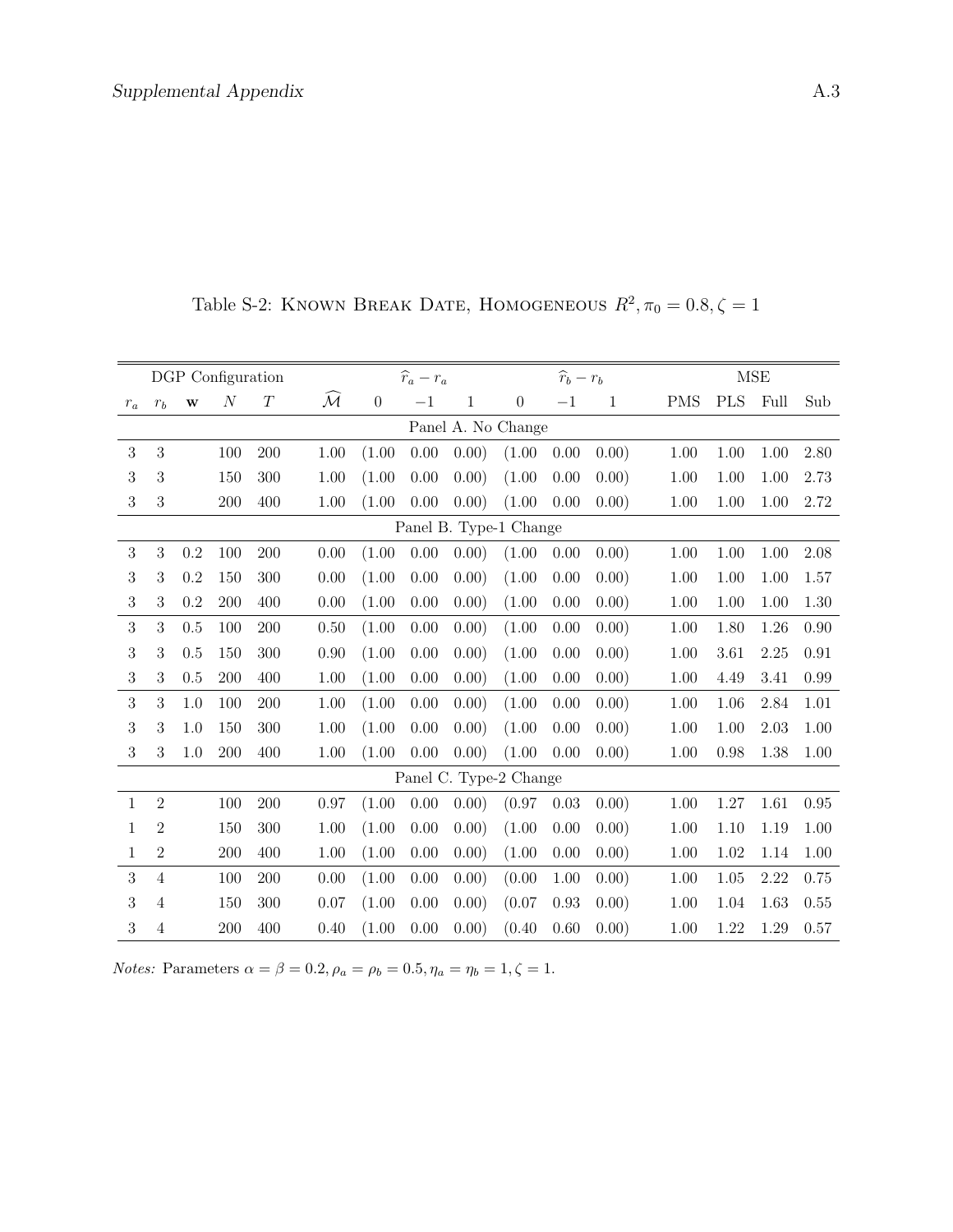|                  |                  |              |                | DGP Configuration |          |                         |                | $\widehat{r}_a-r_a$ |                          |                  | $\widehat{r}_b-r_b$ |       |            |            | $\operatorname{MSE}$ |      |
|------------------|------------------|--------------|----------------|-------------------|----------|-------------------------|----------------|---------------------|--------------------------|------------------|---------------------|-------|------------|------------|----------------------|------|
| $\rho_a$         | $\rho_b$         | $\eta_a$     | $\eta_b$       | $\boldsymbol{N}$  | $\cal T$ | $\widehat{\mathcal{M}}$ | $\overline{0}$ | $-1$                | 1                        | $\boldsymbol{0}$ | $-1$                | 1     | <b>PMS</b> | <b>PLS</b> | Full                 | Sub  |
|                  |                  |              |                |                   |          |                         |                |                     | Panel A. $\pi_0 - 0.5$ . |                  |                     |       |            |            |                      |      |
| $\theta$         | $\theta$         | 1            | $\overline{2}$ | 100               | 100      | 0.95                    | (1.00)         | 0.00                | 0.00)                    | (1.00)           | 0.00                | 0.00) | 1.00       | 1.13       | 0.86                 | 1.01 |
| $\boldsymbol{0}$ | $\boldsymbol{0}$ | $\mathbf{1}$ | 2              | 150               | 150      | 0.99                    | (1.00)         | 0.00                | 0.00)                    | (1.00)           | 0.00                | 0.00) | 1.00       | 1.06       | 0.85                 | 1.00 |
| $\theta$         | $\theta$         | $\mathbf{1}$ | $\overline{2}$ | 200               | 200      | 1.00                    | (1.00)         | 0.00                | 0.00)                    | (1.00)           | 0.00                | 0.00) | 1.00       | 1.02       | 0.85                 | 1.00 |
| $\theta$         | 0.8              | $\mathbf{1}$ | 1              | 100               | 100      | 0.53                    | (1.00)         | 0.00                | 0.00)                    | (1.00)           | 0.00                | 0.00) | 1.00       | 1.18       | 0.90                 | 1.16 |
| $\theta$         | 0.8              | $\mathbf{1}$ | 1              | 150               | 150      | $0.62\,$                | (1.00)         | 0.00                | 0.00)                    | (1.00)           | 0.00                | 0.00) | 1.00       | 1.22       | 0.88                 | 1.12 |
| $\theta$         | 0.8              | 1            | 1              | 200               | 200      | 0.72                    | (1.00)         | 0.00                | 0.00)                    | (1.00)           | 0.00                | 0.00) | 1.00       | 1.23       | 0.86                 | 1.09 |
| $\theta$         | 0.8              | $\mathbf{1}$ | 0.6            | 100               | 100      | 0.02                    | (1.00)         | 0.00                | 0.00)                    | (1.00)           | 0.00                | 0.00) | 1.00       | 1.02       | 0.99                 | 1.64 |
| $\theta$         | 0.8              | $\mathbf{1}$ | 0.6            | 150               | 150      | 0.01                    | (1.00)         | 0.00                | 0.00)                    | (1.00)           | 0.00                | 0.00) | 1.00       | 1.01       | 1.00                 | 1.63 |
| $\theta$         | 0.8              | $\mathbf{1}$ | 0.6            | 200               | 200      | 0.01                    | (1.00)         | 0.00                | 0.00)                    | (1.00)           | 0.00                | 0.00) | 1.00       | 1.01       | 0.99                 | 1.61 |
|                  |                  |              |                |                   |          |                         |                |                     | Panel B. $\pi_0 = 0.8$   |                  |                     |       |            |            |                      |      |
| $\overline{0}$   | $\overline{0}$   | $\mathbf{1}$ | $\overline{2}$ | 100               | 200      | 0.90                    | (1.00)         | 0.00                | 0.00)                    | (1.00)           | 0.00                | 0.00) | 1.00       | 1.54       | 0.63                 | 1.06 |
| $\theta$         | $\theta$         | 1            | $\overline{2}$ | 150               | 300      | 0.98                    | (1.00)         | 0.00                | 0.00)                    | (1.00)           | 0.00                | 0.00) | 1.00       | 1.35       | 0.61                 | 1.01 |
| $\theta$         | $\overline{0}$   | $\mathbf{1}$ | $\overline{2}$ | 200               | 400      | 1.00                    | (1.00)         | 0.00                | 0.00)                    | (1.00)           | 0.00                | 0.00) | 1.00       | 1.17       | 0.61                 | 1.00 |
| $\theta$         | 0.8              | $\mathbf{1}$ | 1              | 100               | 200      | 0.38                    | (1.00)         | 0.00                | 0.00)                    | (1.00)           | 0.00                | 0.00) | 1.00       | 1.49       | 0.78                 | 1.53 |
| $\theta$         | 0.8              | 1            | 1              | 150               | 300      | 0.49                    | (1.00)         | 0.00                | 0.00)                    | (1.00)           | 0.00                | 0.00) | 1.00       | 1.70       | 0.72                 | 1.39 |
| $\boldsymbol{0}$ | 0.8              | $\mathbf{1}$ | 1              | 200               | 400      | 0.58                    | (1.00)         | 0.00                | 0.00)                    | (1.00)           | 0.00                | 0.00) | 1.00       | 1.79       | 0.68                 | 1.30 |
| $\theta$         | 0.8              | $\mathbf{1}$ | 0.6            | 100               | 200      | $0.01\,$                | (1.00)         | 0.00                | 0.00)                    | (1.00)           | 0.00                | 0.00) | 1.00       | 1.04       | 0.99                 | 2.79 |
| $\theta$         | 0.8              | $\mathbf{1}$ | 0.6            | 150               | 300      | 0.00                    | (1.00)         | 0.00                | 0.00)                    | (1.00)           | 0.00                | 0.00) | 1.00       | 1.02       | 1.00                 | 2.74 |
| $\theta$         | 0.8              | $\mathbf{1}$ | 0.6            | <b>200</b>        | 400      | 0.00                    | (1.00)         | 0.00                | 0.00)                    | (1.00)           | 0.00                | 0.00) | 1.00       | 1.01       | 1.00                 | 2.72 |

Table S-3: KNOWN BREAK DATE, HOMOGENEOUS  $R^2$ , CHANGE IN FACTOR DYNAMICS

*Notes:* Parameters:  $\psi_i = \lambda_i$ ,  $r_a = r_b = 1$ ,  $\alpha = \beta = 0$ ,  $\zeta = 1$ . In the last three rows of each panel, the change from  $(\rho_a, \eta_a)$  to  $(\rho_b, \eta_b)$  does not result in a change in the factor variance, and such a change cannot be identified.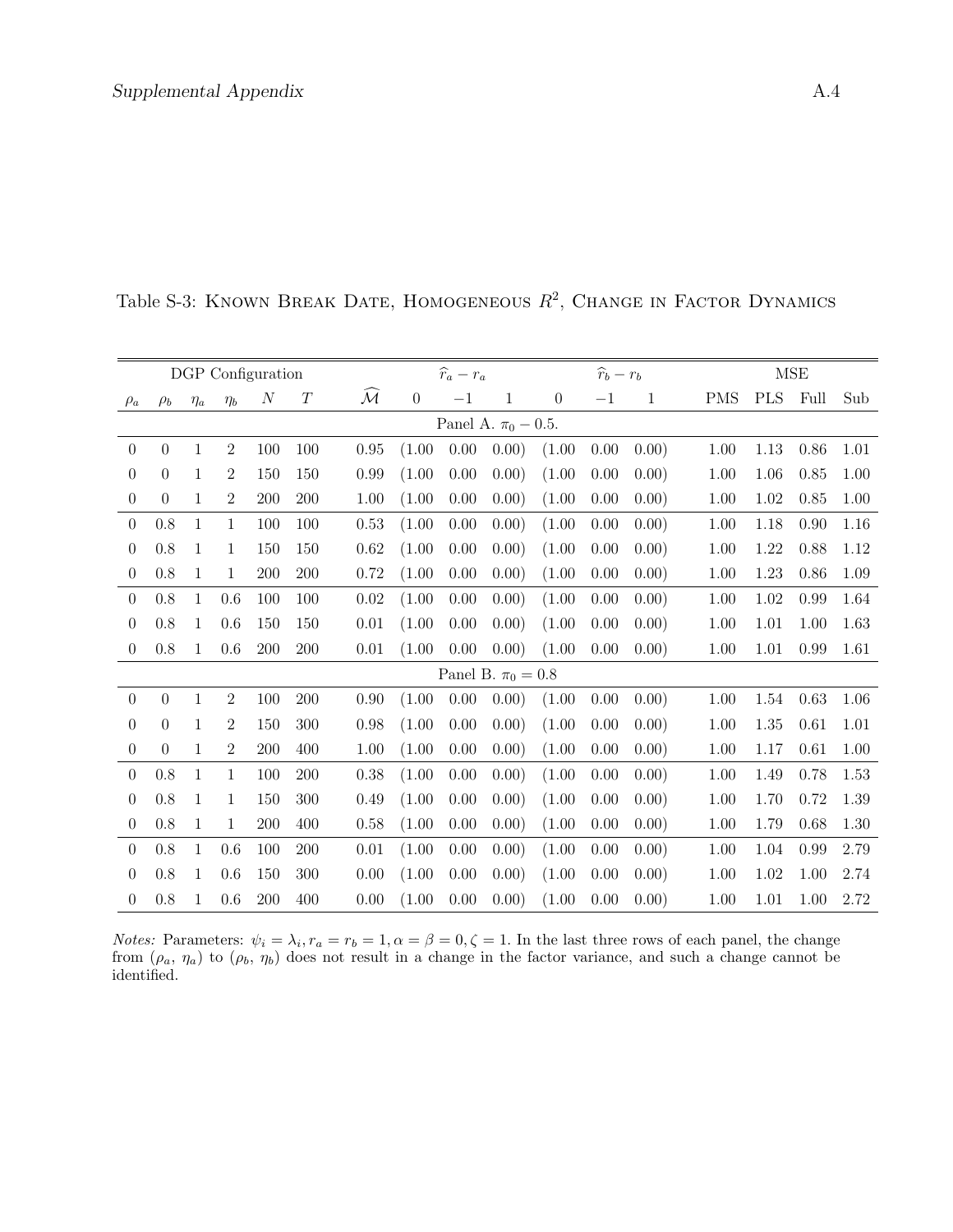|                  |                |              | DGP Configuration |          |                       |                  | $\widehat{r}_a-r_a$ |              |                        | $\widehat{r}_b-r_b$ |              |            |            | MSE  |          |
|------------------|----------------|--------------|-------------------|----------|-----------------------|------------------|---------------------|--------------|------------------------|---------------------|--------------|------------|------------|------|----------|
| $r_a$            | $r_b$          | $\mathbf{W}$ | $\cal N$          | $\cal T$ | $\mathcal{\tilde{M}}$ | $\boldsymbol{0}$ | $-1$                | $\mathbf{1}$ | $\boldsymbol{0}$       | $-1$                | $\mathbf{1}$ | <b>PMS</b> | <b>PLS</b> | Full | Sub      |
|                  |                |              |                   |          |                       |                  |                     |              | Panel A. No Change     |                     |              |            |            |      |          |
| $\sqrt{3}$       | $\mathbf{3}$   |              | 100               | 200      | 1.00                  | (1.00)           | 0.00                | 0.00)        | (1.00)                 | 0.00                | (0.00)       | 1.00       | 1.01       | 1.01 | 3.91     |
| 3                | 3              |              | 150               | 300      | 1.00                  | (1.00)           | 0.00                | 0.00)        | (1.00)                 | 0.00                | 0.00)        | 1.00       | 1.00       | 1.00 | 3.49     |
| $\,3$            | $\sqrt{3}$     |              | 200               | 400      | 1.00                  | (1.00)           | 0.00                | 0.00)        | (1.00)                 | 0.00                | 0.00)        | 1.00       | 1.00       | 1.00 | $3.10\,$ |
|                  |                |              |                   |          |                       |                  |                     |              | Panel B. Type-1 Change |                     |              |            |            |      |          |
| 3                | 3              | 0.2          | $100\,$           | 200      | $0.02\,$              | (1.00)           | 0.00                | 0.00)        | (1.00)                 | 0.00                | 0.00)        | 1.00       | $1.03\,$   | 0.97 | 3.29     |
| 3                | 3              | 0.2          | 150               | 300      | 0.01                  | (1.00)           | 0.00                | 0.00)        | (1.00)                 | 0.00                | 0.00)        | 1.00       | 1.02       | 0.99 | 3.15     |
| $\sqrt{3}$       | 3              | 0.2          | 200               | 400      | 0.00                  | (1.00)           | 0.00                | 0.00)        | (1.00)                 | 0.00                | 0.00)        | 1.00       | $1.01\,$   | 1.00 | 2.54     |
| 3                | 3              | 0.5          | 100               | 200      | 0.70                  | (1.00)           | 0.00                | 0.00)        | (1.00)                 | 0.00                | 0.00)        | 1.00       | 1.24       | 0.79 | 1.11     |
| $\sqrt{3}$       | 3              | 0.5          | 150               | 300      | 0.93                  | (1.00)           | 0.00                | 0.00)        | (1.00)                 | 0.00                | 0.00)        | 1.00       | 1.93       | 1.13 | 1.36     |
| $\boldsymbol{3}$ | 3              | 0.5          | 200               | 400      | 0.99                  | (1.00)           | 0.00                | 0.00)        | (1.00)                 | 0.00                | 0.00)        | 1.00       | $2.35\,$   | 1.50 | 1.39     |
| 3                | 3              | 1.0          | 100               | 200      | 1.00                  | (1.00)           | 0.00                | 0.00)        | (1.00)                 | 0.00                | 0.00)        | 1.00       | 1.19       | 2.63 | 1.40     |
| $\boldsymbol{3}$ | 3              | 1.0          | 150               | 300      | 1.00                  | (1.00)           | 0.00                | 0.00)        | (1.00)                 | 0.00                | 0.00)        | 1.00       | 1.14       | 4.13 | 1.18     |
| $\boldsymbol{3}$ | 3              | 1.0          | 200               | 400      | 1.00                  | (1.00)           | 0.00                | 0.00)        | (1.00)                 | 0.00                | 0.00)        | 1.00       | 1.09       | 4.71 | 1.03     |
|                  |                |              |                   |          |                       |                  |                     |              | Panel C. Type-2 Change |                     |              |            |            |      |          |
| $\mathbf{1}$     | $\overline{2}$ |              | 100               | 200      | 1.00                  | (1.00)           | 0.00                | 0.00)        | (1.00)                 | 0.00                | 0.00)        | 1.00       | 0.94       | 2.78 | 1.01     |
| 1                | $\overline{2}$ |              | 150               | 300      | 1.00                  | (1.00)           | 0.00                | 0.00)        | (1.00)                 | 0.00                | 0.00)        | 1.00       | 0.96       | 1.57 | 1.00     |
| 1                | $\sqrt{2}$     |              | 200               | 400      | 1.00                  | (1.00)           | 0.00                | 0.00)        | (1.00)                 | 0.00                | 0.00)        | 1.00       | 0.97       | 1.18 | 1.00     |
| 3                | $\overline{4}$ |              | 100               | 200      | 0.21                  | (1.00)           | 0.00                | 0.00)        | (0.21)                 | 0.79                | 0.00)        | 1.00       | 0.98       | 2.88 | 1.31     |
| 3                | 4              |              | 150               | 300      | 0.71                  | (1.00)           | 0.00                | 0.00)        | (0.71)                 | 0.29                | 0.00)        | 1.00       | 1.05       | 3.47 | 1.04     |
| 3                | 4              |              | 200               | 400      | 0.97                  | (1.00)           | 0.00                | 0.00)        | (0.97)                 | 0.03                | 0.00)        | 1.00       | 1.03       | 3.45 | 1.00     |

Table S-4: UNKNOWN BREAK DATE, HETEROGENEOUS  $R^2$ ,  $\pi_0 = 0.8$ 

*Notes:* Parameters  $\alpha = \beta = 0.2$ ,  $\rho_a = \rho_b = 0.5$ ,  $\eta_a = \eta_b = 1$ ,  $\zeta = 4$ . The conjecture break date  $\pi_c$  is correctly specified.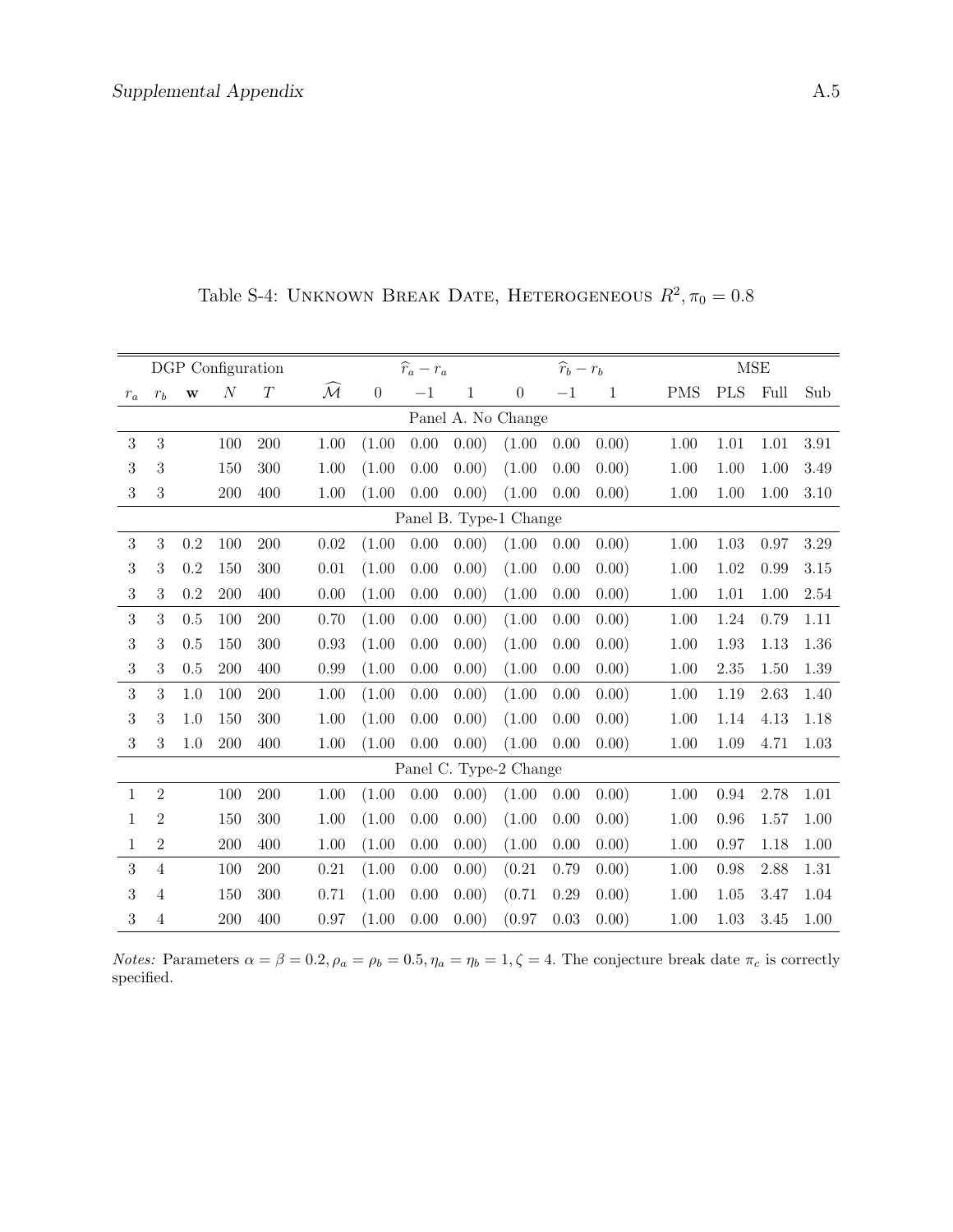| Category<br>Long Description<br>Name<br>TC<br>Cons: Dur<br><b>NIPA</b><br>Real Personal Consumption Expenditures: Durable Goods<br>$\overline{5}$<br>Cons: Svc<br><b>NIPA</b><br>Real Personal Consumption Expenditures: Services<br>5<br>Cons: NonDur<br><b>NIPA</b><br>Real Personal Consumption Expenditures: Nondurable Goods<br>5<br>Real InvtCh<br><b>NIPA</b><br>Component for Change in Private Inventories, deflated by JCXFE<br>1<br>Real WageG<br><b>NIPA</b><br>5<br>Component for Government GDP: Wage and Salary Disbursements by Industry, Government,<br>NIPA Tables 2.7A and 2.7B, deflated by JCXFE<br>IP<br>IP: DurGds materials<br>Industrial Production: Durable Materials<br>5<br>IP: NondurGds materials<br>IP<br>Industrial Production: Nondurable Materials<br>5<br>IP: DurConsGoods<br>IP<br>Industrial Production: Durable Consumer Goods<br>5<br>IP: Auto<br>IP<br>5<br>IP: Automotive products<br>$\rm IP$<br>IP: NonDurConsGoods<br>Industrial Production: Nondurable Consumer Goods<br>5<br>IP: BusEquip<br>IP<br>Industrial Production: Business Equipment<br>5<br>IP: EnergyProds<br>IP<br>IP: Consumer Energy Products<br>5<br>$\rm IP$<br>CapU Tot<br>1<br>Capacity Utilization: Total Industry<br>$\rm IP$<br>CapU Man<br>Capacity Utilization: Manufacturing (FRED past 1972)<br>1<br>Emp: DurGoods<br>All Employees: Durable Goods Manufacturing<br>5<br>Emp<br>Emp: Const<br>All Employees: Construction<br>Emp<br>5<br>Emp: Edu&Health<br>All Employees: Education & Health Services<br>Emp<br>5<br>Emp: Finance<br>All Employees: Financial Activities<br>Emp<br>5<br>Emp: Infor<br>5<br>All Employees: Information Services<br>Emp<br>Emp: Bus Serv<br>All Employees: Professional & Business Services<br>Emp<br>5<br>Emp: Leisure<br>Emp<br>5<br>All Employees: Leisure & Hospitality<br>Emp: OtherSvcs<br>Emp<br>5<br>All Employees: Other Services<br>Emp: Mining/NatRes<br>Emp<br>5<br>All Employees: Natural Resources & Mining<br>Emp: Trade&Trans<br>All Employees: Trade, Transportation & Utilities<br>5<br>Emp<br>Emp: Retail<br>All Employees: Retail Trade<br>Emp<br>5<br>Emp: Wholesal<br>All Employees: Wholesale Trade<br>Emp<br>5<br>Emp: Gov(Fed)<br>All Employees: Government: Federal<br>Emp<br>5<br>Emp: Gov (State)<br>All Employees: Government: State Government<br>Emp<br>5 |
|-----------------------------------------------------------------------------------------------------------------------------------------------------------------------------------------------------------------------------------------------------------------------------------------------------------------------------------------------------------------------------------------------------------------------------------------------------------------------------------------------------------------------------------------------------------------------------------------------------------------------------------------------------------------------------------------------------------------------------------------------------------------------------------------------------------------------------------------------------------------------------------------------------------------------------------------------------------------------------------------------------------------------------------------------------------------------------------------------------------------------------------------------------------------------------------------------------------------------------------------------------------------------------------------------------------------------------------------------------------------------------------------------------------------------------------------------------------------------------------------------------------------------------------------------------------------------------------------------------------------------------------------------------------------------------------------------------------------------------------------------------------------------------------------------------------------------------------------------------------------------------------------------------------------------------------------------------------------------------------------------------------------------------------------------------------------------------------------------------------------------------------------------------------------------------------------------------------------------------------------------------------------------------------------------------------------------------------------------|
|                                                                                                                                                                                                                                                                                                                                                                                                                                                                                                                                                                                                                                                                                                                                                                                                                                                                                                                                                                                                                                                                                                                                                                                                                                                                                                                                                                                                                                                                                                                                                                                                                                                                                                                                                                                                                                                                                                                                                                                                                                                                                                                                                                                                                                                                                                                                               |
|                                                                                                                                                                                                                                                                                                                                                                                                                                                                                                                                                                                                                                                                                                                                                                                                                                                                                                                                                                                                                                                                                                                                                                                                                                                                                                                                                                                                                                                                                                                                                                                                                                                                                                                                                                                                                                                                                                                                                                                                                                                                                                                                                                                                                                                                                                                                               |
|                                                                                                                                                                                                                                                                                                                                                                                                                                                                                                                                                                                                                                                                                                                                                                                                                                                                                                                                                                                                                                                                                                                                                                                                                                                                                                                                                                                                                                                                                                                                                                                                                                                                                                                                                                                                                                                                                                                                                                                                                                                                                                                                                                                                                                                                                                                                               |
|                                                                                                                                                                                                                                                                                                                                                                                                                                                                                                                                                                                                                                                                                                                                                                                                                                                                                                                                                                                                                                                                                                                                                                                                                                                                                                                                                                                                                                                                                                                                                                                                                                                                                                                                                                                                                                                                                                                                                                                                                                                                                                                                                                                                                                                                                                                                               |
|                                                                                                                                                                                                                                                                                                                                                                                                                                                                                                                                                                                                                                                                                                                                                                                                                                                                                                                                                                                                                                                                                                                                                                                                                                                                                                                                                                                                                                                                                                                                                                                                                                                                                                                                                                                                                                                                                                                                                                                                                                                                                                                                                                                                                                                                                                                                               |
|                                                                                                                                                                                                                                                                                                                                                                                                                                                                                                                                                                                                                                                                                                                                                                                                                                                                                                                                                                                                                                                                                                                                                                                                                                                                                                                                                                                                                                                                                                                                                                                                                                                                                                                                                                                                                                                                                                                                                                                                                                                                                                                                                                                                                                                                                                                                               |
|                                                                                                                                                                                                                                                                                                                                                                                                                                                                                                                                                                                                                                                                                                                                                                                                                                                                                                                                                                                                                                                                                                                                                                                                                                                                                                                                                                                                                                                                                                                                                                                                                                                                                                                                                                                                                                                                                                                                                                                                                                                                                                                                                                                                                                                                                                                                               |
|                                                                                                                                                                                                                                                                                                                                                                                                                                                                                                                                                                                                                                                                                                                                                                                                                                                                                                                                                                                                                                                                                                                                                                                                                                                                                                                                                                                                                                                                                                                                                                                                                                                                                                                                                                                                                                                                                                                                                                                                                                                                                                                                                                                                                                                                                                                                               |
|                                                                                                                                                                                                                                                                                                                                                                                                                                                                                                                                                                                                                                                                                                                                                                                                                                                                                                                                                                                                                                                                                                                                                                                                                                                                                                                                                                                                                                                                                                                                                                                                                                                                                                                                                                                                                                                                                                                                                                                                                                                                                                                                                                                                                                                                                                                                               |
|                                                                                                                                                                                                                                                                                                                                                                                                                                                                                                                                                                                                                                                                                                                                                                                                                                                                                                                                                                                                                                                                                                                                                                                                                                                                                                                                                                                                                                                                                                                                                                                                                                                                                                                                                                                                                                                                                                                                                                                                                                                                                                                                                                                                                                                                                                                                               |
|                                                                                                                                                                                                                                                                                                                                                                                                                                                                                                                                                                                                                                                                                                                                                                                                                                                                                                                                                                                                                                                                                                                                                                                                                                                                                                                                                                                                                                                                                                                                                                                                                                                                                                                                                                                                                                                                                                                                                                                                                                                                                                                                                                                                                                                                                                                                               |
|                                                                                                                                                                                                                                                                                                                                                                                                                                                                                                                                                                                                                                                                                                                                                                                                                                                                                                                                                                                                                                                                                                                                                                                                                                                                                                                                                                                                                                                                                                                                                                                                                                                                                                                                                                                                                                                                                                                                                                                                                                                                                                                                                                                                                                                                                                                                               |
|                                                                                                                                                                                                                                                                                                                                                                                                                                                                                                                                                                                                                                                                                                                                                                                                                                                                                                                                                                                                                                                                                                                                                                                                                                                                                                                                                                                                                                                                                                                                                                                                                                                                                                                                                                                                                                                                                                                                                                                                                                                                                                                                                                                                                                                                                                                                               |
|                                                                                                                                                                                                                                                                                                                                                                                                                                                                                                                                                                                                                                                                                                                                                                                                                                                                                                                                                                                                                                                                                                                                                                                                                                                                                                                                                                                                                                                                                                                                                                                                                                                                                                                                                                                                                                                                                                                                                                                                                                                                                                                                                                                                                                                                                                                                               |
|                                                                                                                                                                                                                                                                                                                                                                                                                                                                                                                                                                                                                                                                                                                                                                                                                                                                                                                                                                                                                                                                                                                                                                                                                                                                                                                                                                                                                                                                                                                                                                                                                                                                                                                                                                                                                                                                                                                                                                                                                                                                                                                                                                                                                                                                                                                                               |
|                                                                                                                                                                                                                                                                                                                                                                                                                                                                                                                                                                                                                                                                                                                                                                                                                                                                                                                                                                                                                                                                                                                                                                                                                                                                                                                                                                                                                                                                                                                                                                                                                                                                                                                                                                                                                                                                                                                                                                                                                                                                                                                                                                                                                                                                                                                                               |
|                                                                                                                                                                                                                                                                                                                                                                                                                                                                                                                                                                                                                                                                                                                                                                                                                                                                                                                                                                                                                                                                                                                                                                                                                                                                                                                                                                                                                                                                                                                                                                                                                                                                                                                                                                                                                                                                                                                                                                                                                                                                                                                                                                                                                                                                                                                                               |
|                                                                                                                                                                                                                                                                                                                                                                                                                                                                                                                                                                                                                                                                                                                                                                                                                                                                                                                                                                                                                                                                                                                                                                                                                                                                                                                                                                                                                                                                                                                                                                                                                                                                                                                                                                                                                                                                                                                                                                                                                                                                                                                                                                                                                                                                                                                                               |
|                                                                                                                                                                                                                                                                                                                                                                                                                                                                                                                                                                                                                                                                                                                                                                                                                                                                                                                                                                                                                                                                                                                                                                                                                                                                                                                                                                                                                                                                                                                                                                                                                                                                                                                                                                                                                                                                                                                                                                                                                                                                                                                                                                                                                                                                                                                                               |
|                                                                                                                                                                                                                                                                                                                                                                                                                                                                                                                                                                                                                                                                                                                                                                                                                                                                                                                                                                                                                                                                                                                                                                                                                                                                                                                                                                                                                                                                                                                                                                                                                                                                                                                                                                                                                                                                                                                                                                                                                                                                                                                                                                                                                                                                                                                                               |
|                                                                                                                                                                                                                                                                                                                                                                                                                                                                                                                                                                                                                                                                                                                                                                                                                                                                                                                                                                                                                                                                                                                                                                                                                                                                                                                                                                                                                                                                                                                                                                                                                                                                                                                                                                                                                                                                                                                                                                                                                                                                                                                                                                                                                                                                                                                                               |
|                                                                                                                                                                                                                                                                                                                                                                                                                                                                                                                                                                                                                                                                                                                                                                                                                                                                                                                                                                                                                                                                                                                                                                                                                                                                                                                                                                                                                                                                                                                                                                                                                                                                                                                                                                                                                                                                                                                                                                                                                                                                                                                                                                                                                                                                                                                                               |
|                                                                                                                                                                                                                                                                                                                                                                                                                                                                                                                                                                                                                                                                                                                                                                                                                                                                                                                                                                                                                                                                                                                                                                                                                                                                                                                                                                                                                                                                                                                                                                                                                                                                                                                                                                                                                                                                                                                                                                                                                                                                                                                                                                                                                                                                                                                                               |
|                                                                                                                                                                                                                                                                                                                                                                                                                                                                                                                                                                                                                                                                                                                                                                                                                                                                                                                                                                                                                                                                                                                                                                                                                                                                                                                                                                                                                                                                                                                                                                                                                                                                                                                                                                                                                                                                                                                                                                                                                                                                                                                                                                                                                                                                                                                                               |
|                                                                                                                                                                                                                                                                                                                                                                                                                                                                                                                                                                                                                                                                                                                                                                                                                                                                                                                                                                                                                                                                                                                                                                                                                                                                                                                                                                                                                                                                                                                                                                                                                                                                                                                                                                                                                                                                                                                                                                                                                                                                                                                                                                                                                                                                                                                                               |
|                                                                                                                                                                                                                                                                                                                                                                                                                                                                                                                                                                                                                                                                                                                                                                                                                                                                                                                                                                                                                                                                                                                                                                                                                                                                                                                                                                                                                                                                                                                                                                                                                                                                                                                                                                                                                                                                                                                                                                                                                                                                                                                                                                                                                                                                                                                                               |
|                                                                                                                                                                                                                                                                                                                                                                                                                                                                                                                                                                                                                                                                                                                                                                                                                                                                                                                                                                                                                                                                                                                                                                                                                                                                                                                                                                                                                                                                                                                                                                                                                                                                                                                                                                                                                                                                                                                                                                                                                                                                                                                                                                                                                                                                                                                                               |
|                                                                                                                                                                                                                                                                                                                                                                                                                                                                                                                                                                                                                                                                                                                                                                                                                                                                                                                                                                                                                                                                                                                                                                                                                                                                                                                                                                                                                                                                                                                                                                                                                                                                                                                                                                                                                                                                                                                                                                                                                                                                                                                                                                                                                                                                                                                                               |
|                                                                                                                                                                                                                                                                                                                                                                                                                                                                                                                                                                                                                                                                                                                                                                                                                                                                                                                                                                                                                                                                                                                                                                                                                                                                                                                                                                                                                                                                                                                                                                                                                                                                                                                                                                                                                                                                                                                                                                                                                                                                                                                                                                                                                                                                                                                                               |
|                                                                                                                                                                                                                                                                                                                                                                                                                                                                                                                                                                                                                                                                                                                                                                                                                                                                                                                                                                                                                                                                                                                                                                                                                                                                                                                                                                                                                                                                                                                                                                                                                                                                                                                                                                                                                                                                                                                                                                                                                                                                                                                                                                                                                                                                                                                                               |
| Emp: Gov (Local)<br>All Employees: Government: Local Government<br>Emp<br>5                                                                                                                                                                                                                                                                                                                                                                                                                                                                                                                                                                                                                                                                                                                                                                                                                                                                                                                                                                                                                                                                                                                                                                                                                                                                                                                                                                                                                                                                                                                                                                                                                                                                                                                                                                                                                                                                                                                                                                                                                                                                                                                                                                                                                                                                   |
| URate: Age16-19<br>$\boldsymbol{2}$<br>Unemployment Rate - 16-19 yrs<br>Emp                                                                                                                                                                                                                                                                                                                                                                                                                                                                                                                                                                                                                                                                                                                                                                                                                                                                                                                                                                                                                                                                                                                                                                                                                                                                                                                                                                                                                                                                                                                                                                                                                                                                                                                                                                                                                                                                                                                                                                                                                                                                                                                                                                                                                                                                   |
| URate: $Age > 20$ Men<br>$\boldsymbol{2}$<br>Unemployment Rate - 20 yrs. & over, Men<br>Emp                                                                                                                                                                                                                                                                                                                                                                                                                                                                                                                                                                                                                                                                                                                                                                                                                                                                                                                                                                                                                                                                                                                                                                                                                                                                                                                                                                                                                                                                                                                                                                                                                                                                                                                                                                                                                                                                                                                                                                                                                                                                                                                                                                                                                                                   |
| $\overline{2}$<br>URate: $Age > 20$ Women<br>Emp<br>Unemployment Rate - 20 yrs. & over, Women                                                                                                                                                                                                                                                                                                                                                                                                                                                                                                                                                                                                                                                                                                                                                                                                                                                                                                                                                                                                                                                                                                                                                                                                                                                                                                                                                                                                                                                                                                                                                                                                                                                                                                                                                                                                                                                                                                                                                                                                                                                                                                                                                                                                                                                 |
| U: $Dur < 5wks$<br>Number Unemployed for Less than 5 Weeks<br>Emp<br>5                                                                                                                                                                                                                                                                                                                                                                                                                                                                                                                                                                                                                                                                                                                                                                                                                                                                                                                                                                                                                                                                                                                                                                                                                                                                                                                                                                                                                                                                                                                                                                                                                                                                                                                                                                                                                                                                                                                                                                                                                                                                                                                                                                                                                                                                        |
| U: Dur $5-14wks$<br>Emp<br>5<br>Number Unemployed for 5-14 Weeks                                                                                                                                                                                                                                                                                                                                                                                                                                                                                                                                                                                                                                                                                                                                                                                                                                                                                                                                                                                                                                                                                                                                                                                                                                                                                                                                                                                                                                                                                                                                                                                                                                                                                                                                                                                                                                                                                                                                                                                                                                                                                                                                                                                                                                                                              |
| U: $Dur > 15-26wks$<br>Civilians Unemployed for 15-26 Weeks<br>5<br>Emp                                                                                                                                                                                                                                                                                                                                                                                                                                                                                                                                                                                                                                                                                                                                                                                                                                                                                                                                                                                                                                                                                                                                                                                                                                                                                                                                                                                                                                                                                                                                                                                                                                                                                                                                                                                                                                                                                                                                                                                                                                                                                                                                                                                                                                                                       |
| U: $Dur > 27wks$<br>Number Unemployed for 27 Weeks & over<br>Emp<br>5                                                                                                                                                                                                                                                                                                                                                                                                                                                                                                                                                                                                                                                                                                                                                                                                                                                                                                                                                                                                                                                                                                                                                                                                                                                                                                                                                                                                                                                                                                                                                                                                                                                                                                                                                                                                                                                                                                                                                                                                                                                                                                                                                                                                                                                                         |
| U: Job Losers<br>Unemployment Level - Job Losers<br>Emp<br>5                                                                                                                                                                                                                                                                                                                                                                                                                                                                                                                                                                                                                                                                                                                                                                                                                                                                                                                                                                                                                                                                                                                                                                                                                                                                                                                                                                                                                                                                                                                                                                                                                                                                                                                                                                                                                                                                                                                                                                                                                                                                                                                                                                                                                                                                                  |
| U: LF Reentry<br>Emp<br>5<br>Unemployment Level - Reentrants to Labor Force                                                                                                                                                                                                                                                                                                                                                                                                                                                                                                                                                                                                                                                                                                                                                                                                                                                                                                                                                                                                                                                                                                                                                                                                                                                                                                                                                                                                                                                                                                                                                                                                                                                                                                                                                                                                                                                                                                                                                                                                                                                                                                                                                                                                                                                                   |
| U: Job Leavers<br>Emp<br>5<br>Unemployment Level - Job Leavers                                                                                                                                                                                                                                                                                                                                                                                                                                                                                                                                                                                                                                                                                                                                                                                                                                                                                                                                                                                                                                                                                                                                                                                                                                                                                                                                                                                                                                                                                                                                                                                                                                                                                                                                                                                                                                                                                                                                                                                                                                                                                                                                                                                                                                                                                |
| U: New Entrants<br>5<br>Emp<br>Unemployment Level - New Entrants                                                                                                                                                                                                                                                                                                                                                                                                                                                                                                                                                                                                                                                                                                                                                                                                                                                                                                                                                                                                                                                                                                                                                                                                                                                                                                                                                                                                                                                                                                                                                                                                                                                                                                                                                                                                                                                                                                                                                                                                                                                                                                                                                                                                                                                                              |

Table S-5: LIST OF VARIABLES - PART 1

Notes: TC is transformation code; see Stock and Watson (2012).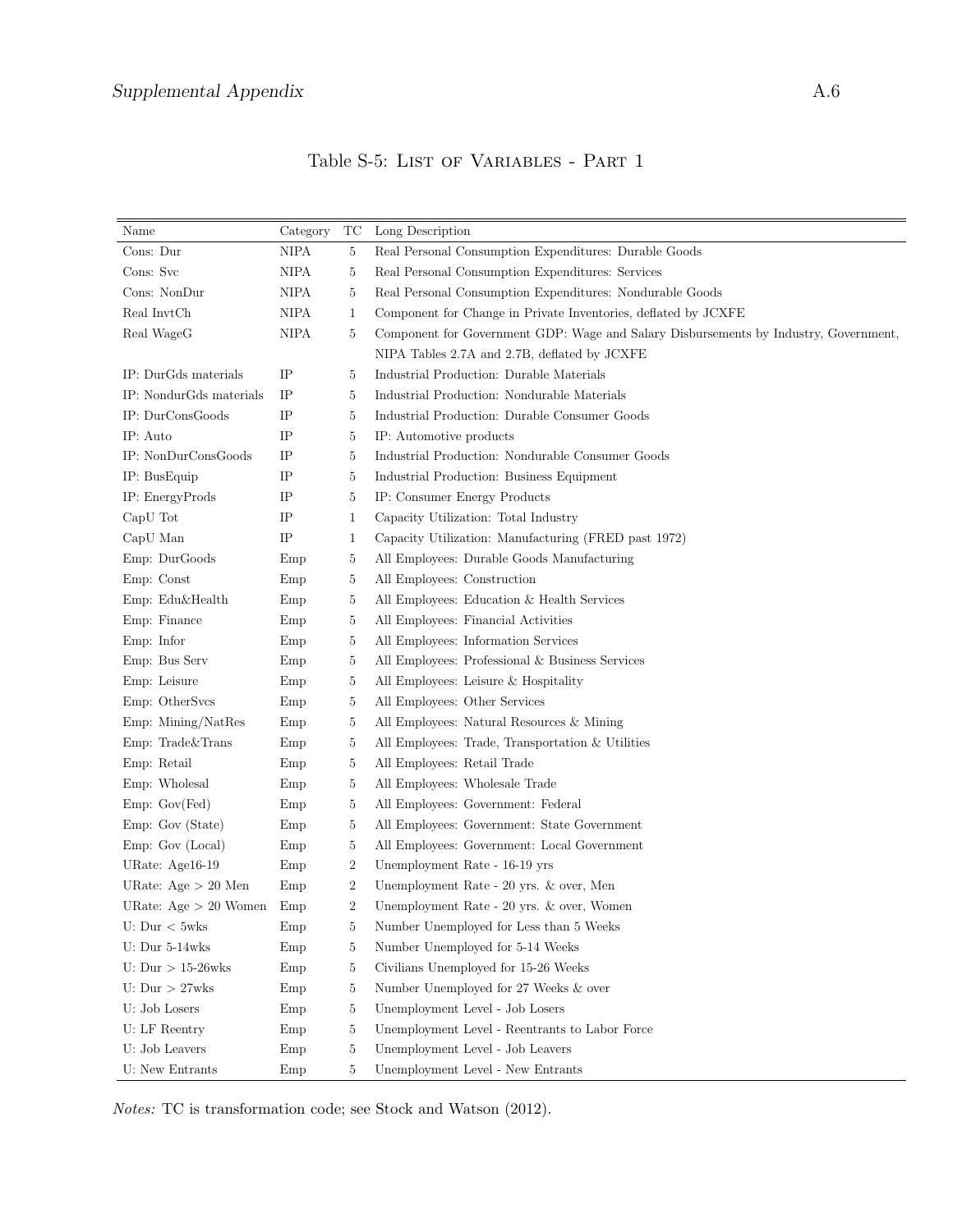| Name                        | Category   | TC             | Long Description                                                    |
|-----------------------------|------------|----------------|---------------------------------------------------------------------|
| Emp: SlackWk                | Emp        | 5              | Employment Level - Part-Time for Economic Reasons, All Industries   |
| AWH Man                     | Emp        | $\mathbf{1}$   | Average Weekly Hours: Manufacturing                                 |
| <b>AWH</b> Privat           | Emp        | $\overline{2}$ | Average Weekly Hours: Total Private Industrie                       |
| <b>AWH</b> Overtime         | Emp        | 2              | Average Weekly Hours: Overtime: Manufacturing                       |
| <b>HPermits</b>             | <b>HSS</b> | 5              | New Private Housing Units Authorized by Building Permit             |
| Hstarts: MW                 | <b>HSS</b> | 5              | Housing Starts in Midwest Census Region                             |
| Hstarts: NE                 | <b>HSS</b> | 5              | Housing Starts in Northeast Census Region                           |
| Hstarts: S                  | <b>HSS</b> | 5              | Housing Starts in South Census Region                               |
| Hstarts: W                  | <b>HSS</b> | 5              | Housing Starts in West Census Region                                |
| Constr. Contracts           | <b>HSS</b> | 4              | Construction contracts (mil. sq. ft.) (Copyright, McGraw-Hill)      |
| Ret. Sale                   | Ord        | 5              | Sales of retail stores (mil. Chain $2000$ \$)                       |
| Orders (DurMfg)             | Ord        | 5              | Mfrs' new orders durable goods industries (bil. chain 2000 \$)      |
| Orders (ConsumerGoods/Mat.) | Ord        | 5              | Mfrs' new orders, consumer goods and materials (mil. 1982 \$)       |
| UnfOrders (DurGds)          | Ord        | 5              | Mfrs' unfilled orders durable goods indus. (bil. chain 2000 \$)     |
| Orders (NonDefCap)          | Ord        | 5              | Mfrs' new orders, nondefense capital goods (mil. 1982 \$)           |
| VendPerf                    | Ord        | 1              | Index of supplier deliveries – vendor performance $(pct.)$          |
| MT Invent                   | Ord        | 5              | Manufacturing and trade inventories (bil. Chain 2005 \$)            |
| PCED-MotorVec               | Pri        | 6              | Motor vehicles and parts                                            |
| PCED-DurHousehold           | Pri        | 6              | Furnishings and durable household equipment                         |
| PCED-Recreation             | Pri        | 6              | Recreational goods and vehicles                                     |
| PCED-OthDurGds              | Pri        | 6              | Other durable goods                                                 |
| PCED-Food-Bev               | Pri        | 6              | Food and beverages purchased for off-premises consumption           |
| PCED-Clothing               | Pri        | 6              | Clothing and footwear                                               |
| PCED-Gas-Enrgy              | Pri        | 6              | Gasoline and other energy goods                                     |
| PCED-OthNDurGds             | Pri        | 6              | Other nondurable goods                                              |
| PCED-Housing-Utilities      | Pri        | 6              | Housing and utilities                                               |
| PCED-HealthCare             | Pri        | 6              | Health care                                                         |
| PCED-TransSvg               | Pri        | 6              | Transportation services                                             |
| PCED-RecServices            | Pri        | 6              | Recreation services                                                 |
| PCED-FoodServ-Acc.          | Pri        | 6              | Food services and accommodations                                    |
| PCED-FIRE                   | Pri        | 6              | Financial services and insurance                                    |
| PCED-OtherServices          | Pri        | 6              | Other services                                                      |
| PPI: FinConsGds             | Pri        | 6              | Producer Price Index: Finished Consumer Goods                       |
| PPI: FinConsGds(Food)       | Pri        | 6              | Producer Price Index: Finished Consumer Foods                       |
| PPI: IndCom                 | Pri        | 6              | Producer Price Index: Industrial Commodities                        |
| PPI: IntMat                 | Pri        | 6              | Producer Price Index: Intermediate Materials: Supplies & Components |
| <b>NAPM</b> ComPrice        | Pri        | 1              | NAPM COMMODITY PRICES INDEX (PERCENT)                               |
| Real Price: NatGas          | Pri        | 5              | PPI: Natural Gas, deflated by PCEPILFE                              |
| Real Price: Oil             | Pri        | $\overline{5}$ | PPI: Crude Petroleum, deflated by PCEPILFE                          |

Table S-6: LIST OF VARIABLES - PART  $2$ 

Notes: TC is transformation code; see Stock and Watson (2012).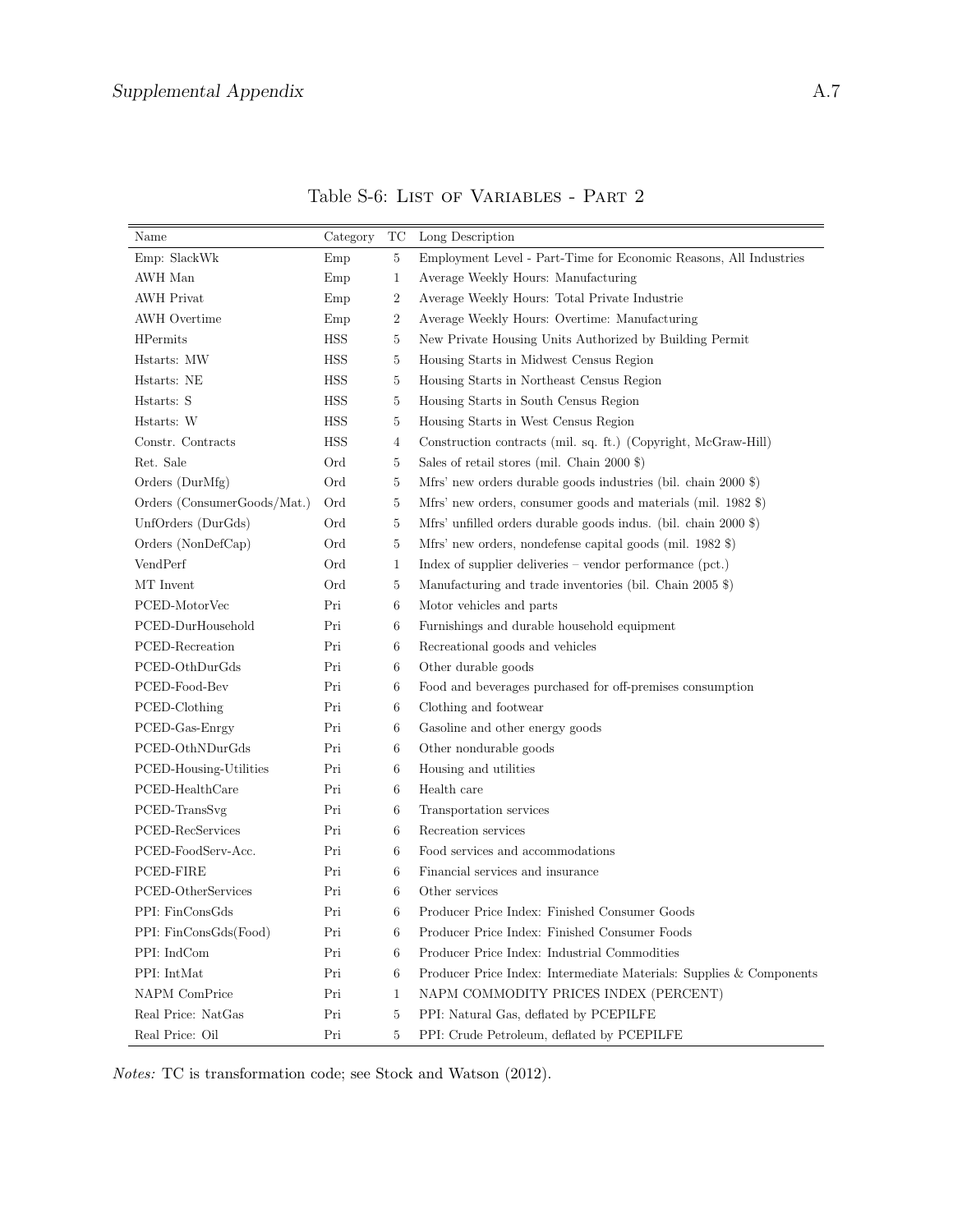Table S-7: LIST OF VARIABLES - PART 3

| Name               | Category | TC             | Long Description                                                                       |  |
|--------------------|----------|----------------|----------------------------------------------------------------------------------------|--|
| FedFunds           | IntL     | $\overline{2}$ | Effective Federal Funds Rate                                                           |  |
| TB-3Mth            | IntL     | $\overline{2}$ | 3-Month Treasury Bill: Secondary Market Rate                                           |  |
| BAA-GS10           | IntS     | 1              | BAA-GS10 Spread                                                                        |  |
| MRTG-GS10          | IntS     | 1              | Mortg-GS10 Spread                                                                      |  |
| TB6m-TB3m          | IntS     | 1              | $tb6m-tb3m$                                                                            |  |
| $GS1-TB3m$         | IntS     | 1              | $GS1-Tb3m$                                                                             |  |
| $GS10-TB3m$        | IntS     | 1              | $GS10-Tb3m$                                                                            |  |
| CP-TB Spread       | IntS     | 1              | CP-Tbill Spread: CP3FM-TB3MS                                                           |  |
| Ted-Spread         | IntS     | 1              | MED3-TB3MS (Version of TED Spread)                                                     |  |
| Real C&I Loan      | Mon      | 5              | Commercial and Industrial Loans at All Commercial BanksDefl by PCEPILFE                |  |
| Real ConsLoans     | Mon      | $\overline{5}$ | Consumer (Individual) Loans at All Commercial Banks                                    |  |
|                    |          |                | Outlier Code because of change in data in April 2010 see FRB H8 ReleasDefl by PCEPILFE |  |
| Real NonRevCredit  | Mon      | 5              | Total Nonrevolving Credit Owned and Securitized, Outstanding Defl by PCEPILFE          |  |
| Real LoansRealEst  | Mon      | 5              | Real Estate Loans at All Commercial BanksDefl by PCEPILFE                              |  |
| Real RevolvCredit  | Mon      | 5              | Total Revolving Credit Outstanding Defl by PCEPILFE                                    |  |
| S&P500             | StPr     | 5              | S&P'S COMMON STOCK PRICE INDEX: COMPOSITE (1941-43=10)                                 |  |
| <b>DJIA</b>        | StPr     | 5              | COMMON STOCK PRICES: DOW JONES INDUSTRIAL AVERAGE                                      |  |
| <b>VXO</b>         | StPr     | $\mathbf{1}$   | VXO (Linked by N. Bloom). Average daily VIX from 2009                                  |  |
| Ex rate: Major     | ExR      | 5              | FRB Nominal Major Currencies Dollar Index (Linked to EXRUS in 1973:1)                  |  |
| Ex rate: Switz     | ExR      | 5              | FOREIGN EXCHANGE RATE: SWITZERLAND (SWISS FRANC PER USD)                               |  |
| Ex rate: Japan     | ExR      | 5              | FOREIGN EXCHANGE RATE: JAPAN (YEN PER USD)                                             |  |
| Ex rate: UK        | ExR      | 5              | FOREIGN EXCHANGE RATE: UNITED KINGDOM (CENTS PER POUND)                                |  |
| EX rate: Canada    | ExR      | 5              | FOREIGN EXCHANGE RATE: CANADA (CAD PER USD)                                            |  |
| Cons. Expectations | Others   | $\mathbf{1}$   | Consumer expectations NSA (Copyright, University of Michigan)                          |  |

Notes: TC is transformation code; see Stock and Watson (2012).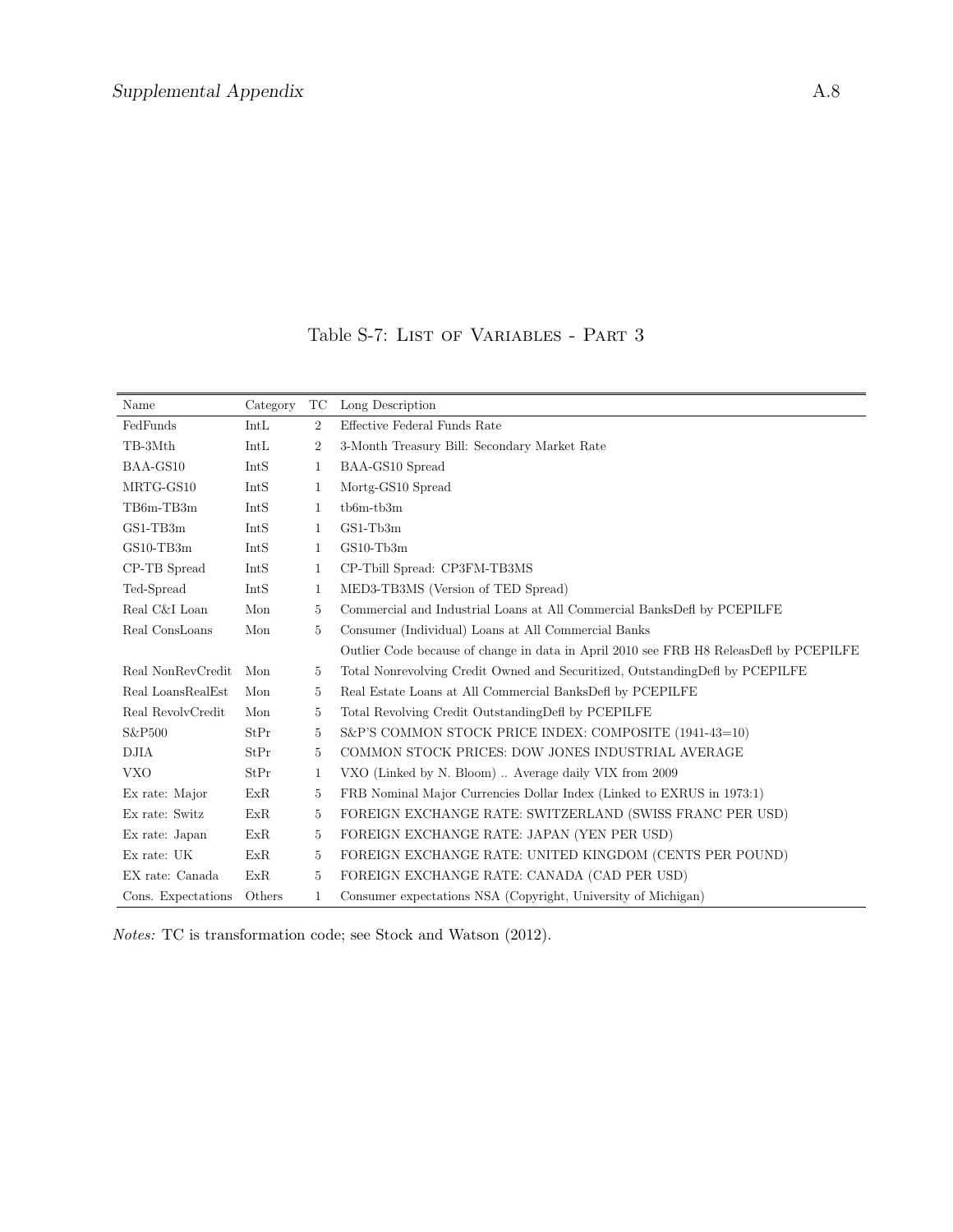### B Some Auxiliary Results

We first present a lemma on the transformation matrices  $R_a$  and  $R_b$  defined in (2.8) and  $(2.10)$  of the main text. This lemma is used in the proof of Theorem 1. Let  $\tilde{F}_a^r \in R^{T_0 \times r_a}$ and  $\tilde{F}_b^r \in R^{(T-T_0)\times r_b}$  denote the first  $r_a$  and  $r_b$  columns of  $\tilde{F}_a$  and  $\tilde{F}_b$ , respectively. The  $r_a \times r_a$  diagonal matrix  $V_a$  consists of the first  $r_a$  largest eigenvalues of  $(T_0N)^{-1}X_aX'_a$  in a decreasing order, and the  $r_b \times r_b$  diagonal matrix  $V_b$  consists of the first  $r_b$  largest eigenvalues of  $(T_1N)^{-1}X_bX_b'$  in a decreasing order. Under Assumptions A-D, Theorem 1 of Bai and Ng (2002) shows that

$$
T_0^{-1}||\widetilde{F}_a^r - F_a H_a||^2 = O_p(C_{NT_0}^{-2}) \text{ and } T_1^{-1}||\widetilde{F}_b^r - F_b H_b||^2 = O_p(C_{NT_1}^{-2}),\tag{B.1}
$$

where

$$
H_a = \sum_a \frac{F_a' \tilde{F}_a^r}{T_0} \tilde{V}_a^{-1} \text{ and } H_b = \sum_b \frac{F_b' \tilde{F}_b^r}{T_1} \tilde{V}_b^{-1}.
$$
 (B.2)

Lemma 2 Suppose that Assumptions A-D hold. Then,

$$
H_a - R_a = O_p(C_{NT}^{-1}) \text{ and } H_b - R_b = O_p(C_{NT}^{-1}).
$$

**Proof of Lemma 2.** Note that  $R_a$  is invertible w.p.a.1. Hence, we can write

$$
F_a \Lambda^{0'} = F_a R_a R_a^{-1} \Lambda^{0'} = F_a^R \Lambda^{R'}, \text{ where } F_a^R = F_a R_a \text{ and } \Lambda^{R'} = R_a^{-1} \Lambda^{0'}.
$$
 (B.3)

The transformed factors satisfy

$$
\frac{F_a^R F_a^R}{T_0} = V_a^{-1/2} \Upsilon_a' \Sigma_a^{1/2} \frac{F_a' F_a}{T_0} \Sigma_a^{1/2} \Upsilon_a V_a^{-1/2}
$$
\n
$$
= V_a^{-1/2} \left( \Upsilon_a' \Sigma_a^{1/2} \Sigma_F \Sigma_a^{1/2} \Upsilon_a \right) V_a^{-1/2} + O_p(T_0^{-1/2})
$$
\n
$$
= V_a^{-1/2} \left( V_a \right) V_a^{-1/2} + O_p(T_0^{-1/2}) = I_{r_a} + O_p(T_0^{-1/2}), \tag{B.4}
$$

where the first equality follows from  $F_a^R = F_a R_a$  and  $R_a = \sum_a^{1/2} \Upsilon_a V_a^{-1/2}$ , the second equality follows from  $F_a'F_a/T_0 - \Sigma_F = O_p(T_0^{-1/2})$  $\binom{1}{0}$  in Assumption A, and the third equality follows from (2.7). The transformed loadings satisfy

$$
\frac{\Lambda^R \Lambda^R}{N} = V_a^{1/2} \Upsilon_a^{-1} \Sigma_a^{-1/2} \frac{\Lambda^{0'} \Lambda^0}{N} \Sigma_a^{-1/2} \Upsilon_a'^{-1} V_a^{1/2} = V_a^{1/2} \Upsilon_a^{-1} \Upsilon_a'^{-1} V_a^{1/2} = V_a,\tag{B.5}
$$

where the first equality follows from  $\Lambda^{R} = R_a^{-1} \Lambda^{0}$  and  $R_a = \Sigma_a^{1/2} \Upsilon_a V_a^{-1/2}$ , the second equality follows from  $\Sigma_a = \Lambda^{0'}\Lambda^0/N$  by definition, the third equality holds because  $\Upsilon_a' \Upsilon_a =$  $I_{r_a}$ .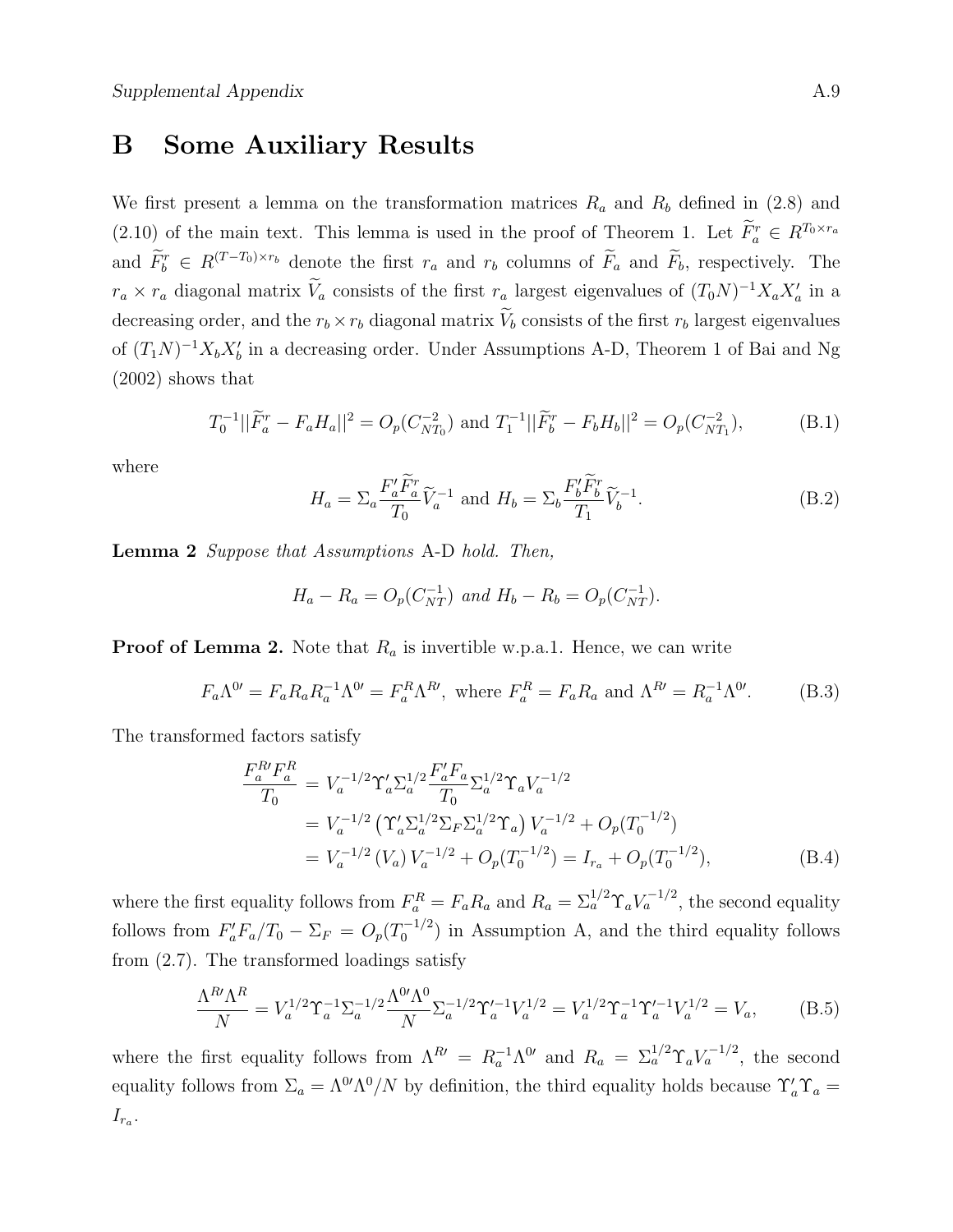Let  $L_a$  be a  $r_a \times r_a$  matrix defined as

$$
L_a = \frac{\Lambda^R \Lambda^R}{N} \frac{F_a^R \tilde{F}_a^r}{T_0} \tilde{V}_a^{-1},\tag{B.6}
$$

which is a transformation matrix analogous to  $H_a$  but with  $F_a$  and  $\Lambda^0$  replaced by  $F_a^R$  and  $\Lambda^R$ , respectively. Stock and Watson (2002) and Bai and Ng (2002) show that  $L_a$  is invertible w.p.a.1 and  $\overline{F}_a^r$  is a consistent estimator of  $F_a^R L_a$ . The transformation matrix  $H_a$  and the new transformation matrix  $L_a$  satisfy

$$
H_a = R_a \frac{R_a^{-1} \Lambda^{0'} \Lambda^0 R_a^{\prime -1}}{N} \frac{R_a' F_a' \tilde{F}_a^r}{T_0} \tilde{V}_a^{-1}
$$
  
= 
$$
R_a \frac{\Lambda^R \Lambda^R}{N} \frac{F_a^R \tilde{F}_a^r}{T_0} \tilde{V}_a^{-1} = R_a L_a,
$$
 (B.7)

where the first equality follows from the definition of  $H_a$  in  $(B.2)$ , the second equality follows from  $F_a^R = F_a R_a$  and  $\Lambda^{R'} = R_a^{-1} \Lambda^{0'}$ , the third equality follows from the definition of  $L_a$  in (B.6).

Equation (2) of Bai and Ng (2013) shows that  $L_a = I_{r_a}$  if the underlying factor matrix  $F_a^R$  satisfies  $F_a^R F_a^R / T_0 = I_r$ , and the underlying loading matrix  $\Lambda^R$  satisfies that  $\Lambda^R \Lambda^R$  is a diagonal matrix with distinct elements. By (B.4) and (B.5), we know that these conditions are satisfied asymptotically by the transformation above. Following the arguments for equation (2) of Bai and Ng (2013), we obtain

$$
L_a = I_{r_a} + O_p(C_{NT_0}^{-1}),
$$
\n(B.8)

with two modifications to the proof in Bai and Ng (2013): (i)  $T_0^{-1}(\tilde{F}_a^r - F_a^R L_a)' F_a^R =$  $O_p(C_{NT}^{-2})$  $\frac{N-T_0}{NT_0}$ ) in Bai and Ng (2013) is changed to  $T_0^{-1}(\tilde{F}_a^r - F_a^R L_a)' F_a^R = O_p(C_{NT}^{-1})$  $\binom{-1}{NT_0}$ , which follows from  $F_a^R L_a = F_a H_a$ , (B.1), and the Cauchy-Schwarz inequality, and (ii)  $F_a^R F_a^R / T_0 = I_{r_a}$  is changed to  $F_a^{R'} F_a^{R}/T_0 = I_{r_a} + O_p(T_0^{-1/2})$  $O_p(T_0^{-1/2})$  and the  $O_p(T_0^{-1/2})$  $O_p^{-1/2}$  term is absorbed in  $O_p(C_{NT}^{-1})$  $\binom{-1}{NT_0}$  in (B.8). The reason for the first change is that Assumptions A-D in this paper are comparable to Assumptions  $A - D$  of Bai and Ng (2002), which are weaker than similar assumptions in Bai and Ng (2013). The Assumptions in Bai and Ng (2013) are needed to obtain asymptotic distributions of the estimated factors and loadings, which is not the purpose here. After making these two modifications above, the rest of the arguments for equation (2) of Bai and Ng (2013) follow directly to yield the result in (B.8).

Combining the results in (B.7) and (B.8), we obtain  $H_a - R_a = O_p(C_{NT}^{-1})$  because  $T_0/T \rightarrow$  $\pi_0 \in (0, 1)$ . Similar arguments give  $H_b - R_b = O_p(C_{NT}^{-1})$ .  $\Box$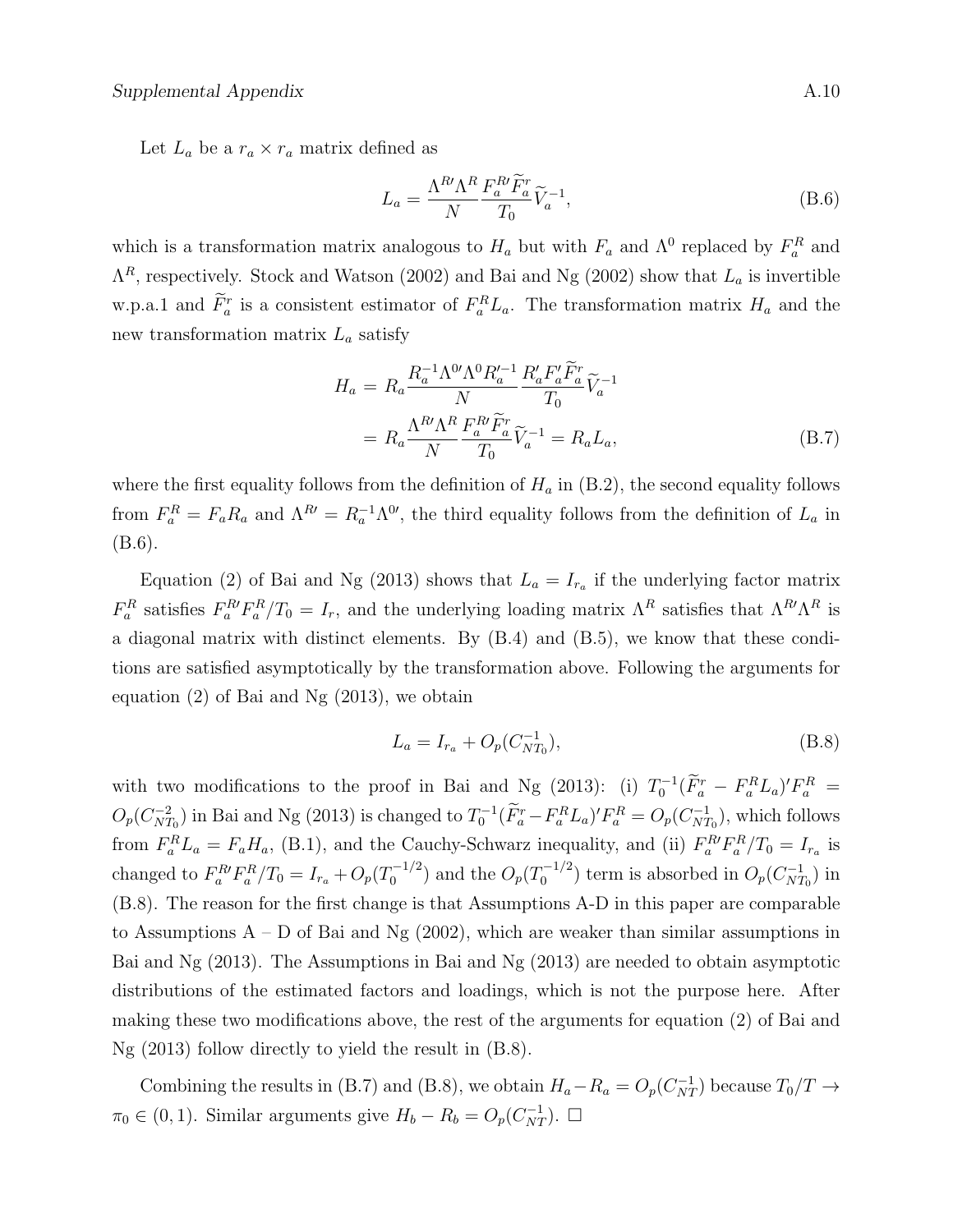## C Proof of Results in Section 5

Recall that we have defined

$$
\Lambda^R = \Lambda^0(R_a^{-1})' \in R^{N \times r_a}, \Psi^R = \Psi^0(R_b^{-1})' \in R^{N \times r_b} \text{ and } \Gamma^R = (\Psi_1^R - \Lambda^R, \Psi_2^R) \tag{C.1}
$$

in  $(2.9)$ ,  $(2.11)$ , and  $(2.12)$ , respectively. For the ease of notation, we also define

$$
\Lambda^* = \left(\Lambda^R, \mathbf{0}_{N \times (k - r_a)}\right), \Psi^* = \left(\Psi^R, \mathbf{0}_{N \times (k - r_b)}\right) \text{ and } \Gamma^* = \Psi^* - \Lambda^*.
$$
 (C.2)

If  $N^{-1}||\Psi_{\ell}^R - \Lambda_{\ell}^R||^2 \to 0$  as  $N \to \infty$  for some  $\ell$ , we replace the definition of  $\Gamma_{\ell}^R$  and  $\Gamma_{\ell}^*$  above with 0. The augmented matrices  $\Lambda^*$  and  $\Psi^*$  are transformed from  $\Lambda^+$  and  $\Psi^+ = \Lambda^+ + \Gamma^+$ defined in (3.1). Generally speaking, for the rest of the proof, the superscript 0 represents the true factor loadings, the superscript  $R$  represents transformed factor loadings, and the superscript asterisk represents augmented transformed factor loadings.

Following the definition of  $\mathcal Z$  in (5.1) and the definition of  $\Gamma^*$ ,

$$
\mathcal{Z} = \{ \ell \in \{1, ..., k\} : \Gamma_{\ell}^* \neq 0 \} \text{ and } \mathcal{Z}^C = \{ \ell \in \{1, ..., k\} : \Gamma_{\ell}^* = 0 \}. \tag{C.3}
$$

By the definition of  $\Gamma^*$ ,  $\{r_b + 1, ..., k\} \subseteq \mathcal{Z}^C$  and  $\mathcal{Z} \subseteq \{1, ..., r_b\}$ . We allow  $\ell \in \mathcal{Z}^C$  for some  $\ell \leq r_b$  in the proofs below.

Recall  $\widehat{\Lambda}$  and  $\widehat{\Gamma}$  are the PLS estimators. Write  $\widehat{\Psi} = \widehat{\Lambda} + \widehat{\Gamma}$ . Define

$$
Z_{\lambda}^{2} = N^{-1} \left\| \widehat{\Lambda} - \Lambda^{*} \right\|^{2}, Z_{\psi}^{2} = N^{-1} \left\| \widehat{\Psi} - \Psi^{*} \right\|^{2}, Z_{\gamma}^{2} = N^{-1} \left\| \widehat{\Gamma} - \Gamma^{*} \right\|^{2}.
$$
 (C.4)

**Proof of Theorem 1.** The criterion function for the shrinkage estimator can be written as

$$
Q(\Lambda, \Gamma) = M_a(\Lambda, \widetilde{F}_a) + M_b(\Psi, \widetilde{F}_b) + P_1(\Lambda) + P_2(\Gamma), \text{ where}
$$
  
\n
$$
M_a(\Lambda, F_a) = (NT)^{-1} ||X_a - F_a\Lambda'||^2,
$$
  
\n
$$
M_b(\Psi, F_b) = (NT)^{-1} ||X_b - F_b(\Lambda + \Gamma)'||^2,
$$
  
\n
$$
P_1(\Lambda) = \alpha_{NT} \sum_{\ell=1}^k \omega_\ell^{\lambda} ||\Lambda_\ell|| \text{ and } P_1(\Gamma) = \beta_{NT} \sum_{\ell=1}^k \omega_\ell^{\gamma} ||\Gamma_\ell||,
$$
 (C.5)

with  $\Psi = \Lambda + \Gamma$ . For notational simplicity, the dependence on N and T is suppressed. Because the shrinkage estimators  $\widehat{\Lambda}$  and  $\widehat{\Gamma}$  minimize the criterion function  $Q(\Lambda, \Gamma)$ , we have  $Q(\widehat{\Lambda}, \widehat{\Gamma}) \leq Q(\Lambda^*, \Gamma^*),$  i.e.,

$$
\[M_a(\widehat{\Lambda}, \widetilde{F}_a) - M_a(\Lambda^*, \widetilde{F}_a)\] + \left[M_b(\widehat{\Psi}, \widetilde{F}_b) - M_b(\Psi^*, \widetilde{F}_b)\right] \le \left[P_1(\Lambda^*) - P_1(\widehat{\Lambda})\right] + \left[P_2(\Gamma^*) - P_2(\widehat{\Gamma})\right],\tag{C.6}
$$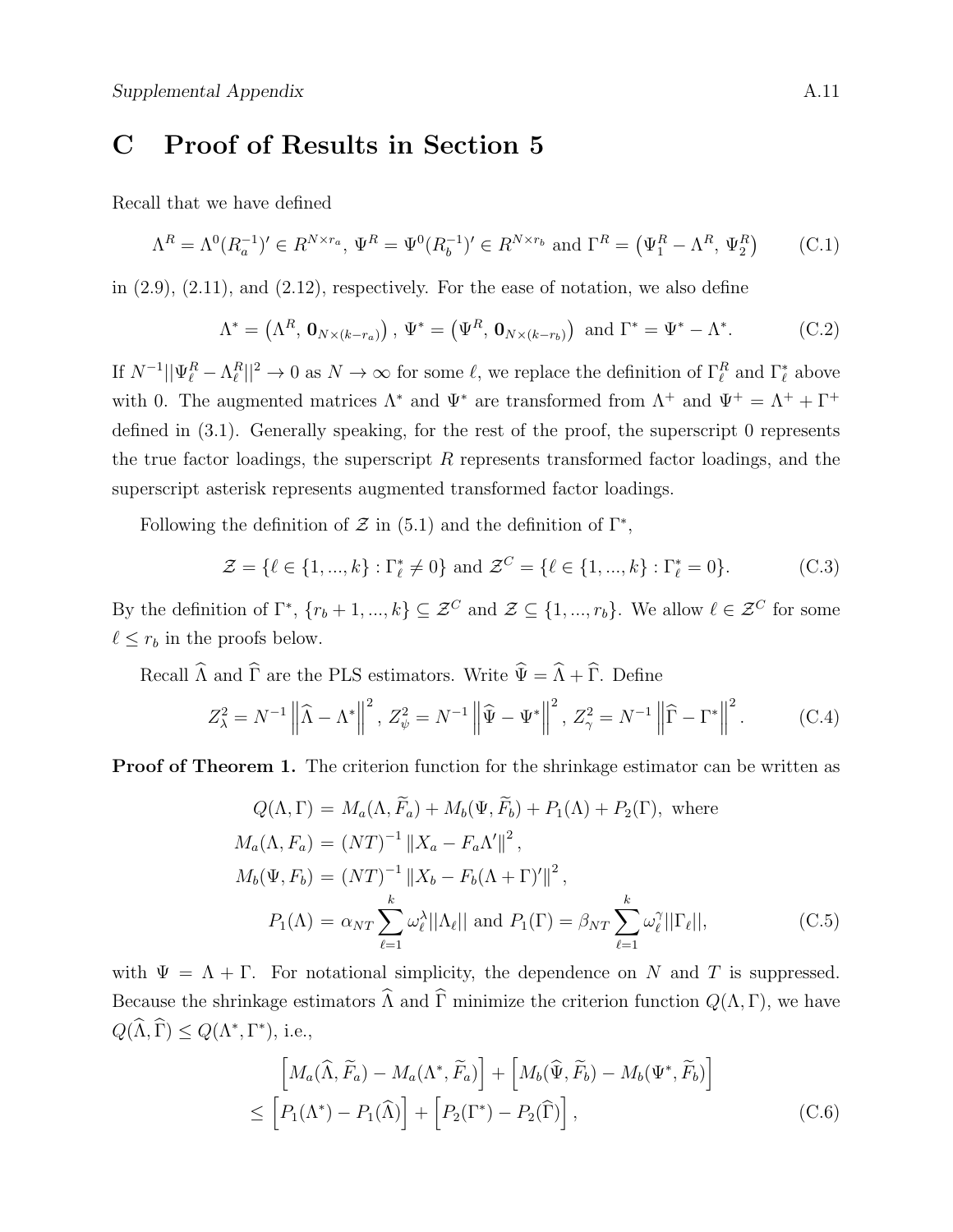where  $\widehat{\Psi} = \widehat{\Lambda} + \widehat{\Gamma}$ .

We start with the right-hand side of (C.6). Define

$$
p_1 = P_1(\Lambda^*) - P_1^r(\widehat{\Lambda}) \text{ and } p_2 = \begin{cases} P_2(\Gamma^*) - P_2^r(\widehat{\Gamma}) & \text{if } \Gamma^0 \neq 0 \\ 0 & \text{if } \Gamma^0 = 0 \end{cases}, \text{ where}
$$
  

$$
P_1^r(\widehat{\Lambda}) = \alpha_{NT} \sum_{\ell=1}^{r_a} \omega_\ell^{\lambda} ||\widehat{\Lambda}_{\ell}|| \leq \alpha_{NT} \sum_{\ell=1}^k \omega_\ell^{\lambda} ||\widehat{\Lambda}_{\ell}|| = P_1(\widehat{\Lambda}),
$$
  

$$
P_2^r(\widehat{\Gamma}) = \beta_{NT} \sum_{\ell \in \mathcal{Z}} \omega_\ell^{\gamma} ||\widehat{\Gamma}_{\ell}|| \leq \beta_{NT} \sum_{\ell=1}^k \omega_\ell^{\gamma} ||\widehat{\Gamma}_{\ell}|| = P_2(\widehat{\Gamma}). \tag{C.7}
$$

If  $\Gamma^0 = 0$ , we have  $\Gamma^* = 0$  and  $P_2(\Gamma^*) - P_2^r(\hat{\Gamma}) \le 0$  because  $P_2(\Gamma^*) = 0$  and  $P_2^r(\Gamma) \ge 0$ . The penalty terms on the right-hand side of (C.6) satisfy

$$
P_1(\Lambda^*) - P_1(\widehat{\Lambda}) \le p_1 \text{ and } P_2(\Gamma^*) - P_2(\widehat{\Gamma}) \le p_2 \tag{C.8}
$$

following the inequalities in (C.7).

We have  $\Lambda_{\ell}^* = 0$  for  $\ell = r_a + 1, \ldots, k$  and  $\Gamma_{\ell}^* = 0$  for  $\ell \in \mathcal{Z}^C$ , which implies that

$$
P_1(\Lambda^*) = \alpha_{NT} \sum_{\ell=1}^{r_a} \omega_\ell^{\lambda} ||\Lambda_\ell^*|| \text{ and } P_2(\Gamma^*) = \beta_{NT} \sum_{\ell \in \mathcal{Z}} \omega_\ell^{\gamma} ||\Gamma_\ell^*||. \tag{C.9}
$$

Following (C.7), (C.9), the triangle inequality, and the Cauchy-Schwarz inequality, we have

$$
p_1 \le \alpha_{NT} \sum_{\ell=1}^{r_a} \omega_\ell^{\lambda} \left\| \widehat{\Lambda}_\ell - \Lambda_\ell^* \right\| \le b_\Lambda Z_\lambda, \text{ where } b_\Lambda = N^{1/2} \alpha_{NT} \left[ \sum_{\ell=1}^{r_a} (\omega_\ell^{\lambda})^2 \right]^{1/2} \tag{C.10}
$$

and  $Z_{\lambda}$  is defined in (C.4). By the same arguments,

$$
p_2 \le b_\Gamma Z_\gamma, \text{ where } b_\Gamma = \begin{cases} N^{1/2} \beta_{NT} \left[ \sum_{\ell \in \mathcal{Z}} (\omega_\ell^\gamma)^2 \right]^{1/2} & \text{if } \Gamma^0 \neq 0 \\ 0 & \text{if } \Gamma^0 = 0 \end{cases}
$$
 (C.11)

and  $Z_{\gamma}$  is in (C.4). Combining (C.6) and (C.8)-(C.11), we obtain

$$
\left[M_a(\widehat{\Lambda}, \widetilde{F}_a) - M_a(\Lambda^*, \widetilde{F}_a)\right] + \left[M_b(\widehat{\Psi}, \widetilde{F}_b) - M_b(\Psi^*, \widetilde{F}_b)\right] \le b_{\Lambda} Z_{\lambda} + b_{\Gamma} Z_{\gamma}.
$$
 (C.12)

Next, we consider the left-hand side of (C.12). To this end, we first show some useful equalities. Write  $\tilde{F}_a = (\tilde{F}_a^r, \tilde{F}_a^{\perp}) \in R^{T_0 \times k}$ , where  $\tilde{F}_a$  is partitioned into a  $T_0 \times r_a$  submatrix  $\tilde{F}_a^r$  and a  $T_0 \times (k - r_a)$  submatrix  $\tilde{F}_a^{\perp}$ . Replacing  $\tilde{F}_a^r$  with  $F_a^R = F_a R_a$ , we define

$$
F_a^* = (F_a^R, \widetilde{F}_a^{\perp}) = (F_a R_a, \widetilde{F}_a^{\perp}) \in R^{T_0 \times k}.
$$
\n(C.13)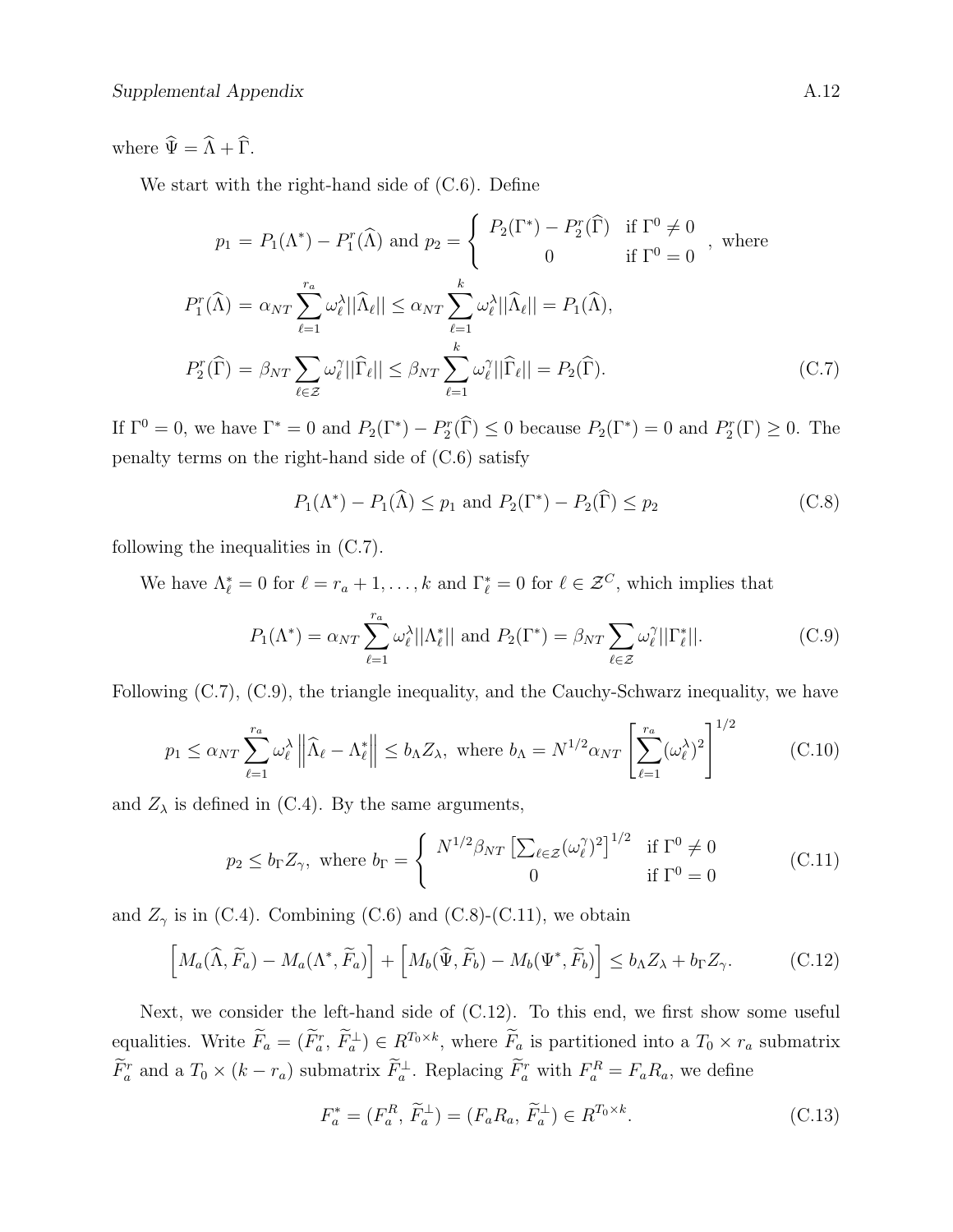Some equivalent relationships are useful in the calculation below

$$
F_a^* \Lambda^{*'} = F_a^R \Lambda^{R'} = F_a \Lambda^{0'} \text{ and } \widetilde{F}_a \Lambda^{*'} = \widetilde{F}_a^r \Lambda^{R'}, \tag{C.14}
$$

because  $\Lambda^* = (\Lambda^R, \mathbf{0}_{N \times (k-r_a)})$ . It follows that

$$
F_a \Lambda^{0'} - \widetilde{F}_a \widehat{\Lambda}' = F_a^* \Lambda^{*'} - \widetilde{F}_a \widehat{\Lambda}'
$$
  
=  $(F_a^* - \widetilde{F}_a) \Lambda^{*'} - \widetilde{F}_a (\widehat{\Lambda} - \Lambda^*)'$   
=  $(F_a R_a - \widetilde{F}_a^r) \Lambda^{R'} - \widetilde{F}_a (\widehat{\Lambda} - \Lambda^*)',$  (C.15)

where the first equality follows from  $(C.14)$ , the second equality follows from adding and subtracting  $F_a \Lambda^*$ , and the third equality follows from (C.14). The difference between the true common component  $F_a \Lambda^{0'}$  and the estimated common component  $\tilde{F}_a \tilde{\Lambda}'$  are decomposed into two pieces by the calculation in (C.15), where the first piece focuses on the factor estimation error and the second piece focuses on the factor loading estimation error.

The first term on the left-hand side of (C.12) satisfies

$$
M_a(\widehat{\Lambda}, \widetilde{F}_a) = (NT)^{-1} \|X_a - \widetilde{F}_a \widehat{\Lambda}'\|^2
$$
  
=  $(NT)^{-1} \|e_a + (F_a \Lambda^0 - \widetilde{F}_a \widehat{\Lambda}')\|^2$   
=  $(NT)^{-1} \| (e_a + (F_a R_a - \widetilde{F}_a^r) \Lambda^R) - \widetilde{F}_a (\widehat{\Lambda} - \Lambda^*)' \|^2$   
=  $M_1 + M_2 + M_3 + M_4,$  (C.16)

where the first equality follows from the definition of  $M_a(\Lambda, F_a)$  in (C.5), the second equality follows from  $X_a = e_a + F_a \Lambda^{0'}$ , the third equality holds by the decomposition in (C.15), and  $M_1, M_2, M_3$  and  $M_4$  are defined as follows. The first term  $M_1$  is

$$
M_1 = (NT)^{-1} \left\| e_a + (F_a R_a - \widetilde{F}_a^r) \Lambda^{R'} \right\|^2
$$
  
= 
$$
(NT)^{-1} \left\| X_a - \widetilde{F}_a \Lambda^{*'} \right\|^2 = M_a(\Lambda^*, \widetilde{F}_a),
$$
 (C.17)

following  $X_a = e_a + F_a^R \Lambda^R$ ,  $F_a^r \Lambda^R = F_a \Lambda^{*}$  in (C.14) and the definition of  $M_a(\Lambda, F)$  in (C.5). The second term  $M_2$  is

$$
M_2 = (NT)^{-1} \left\| \widetilde{F}_a (\widehat{\Lambda} - \Lambda^*)' \right\|^2
$$
  
=  $(NT)^{-1} tr \left( (\widehat{\Lambda} - \Lambda^*) \widetilde{F}_a' \widetilde{F}_a (\widehat{\Lambda} - \Lambda^*)' \right)$   
=  $\frac{T_0}{T} N^{-1} \left\| \widehat{\Lambda} - \Lambda^* \right\|^2 = \frac{T_0}{T} Z_\lambda^2,$  (C.18)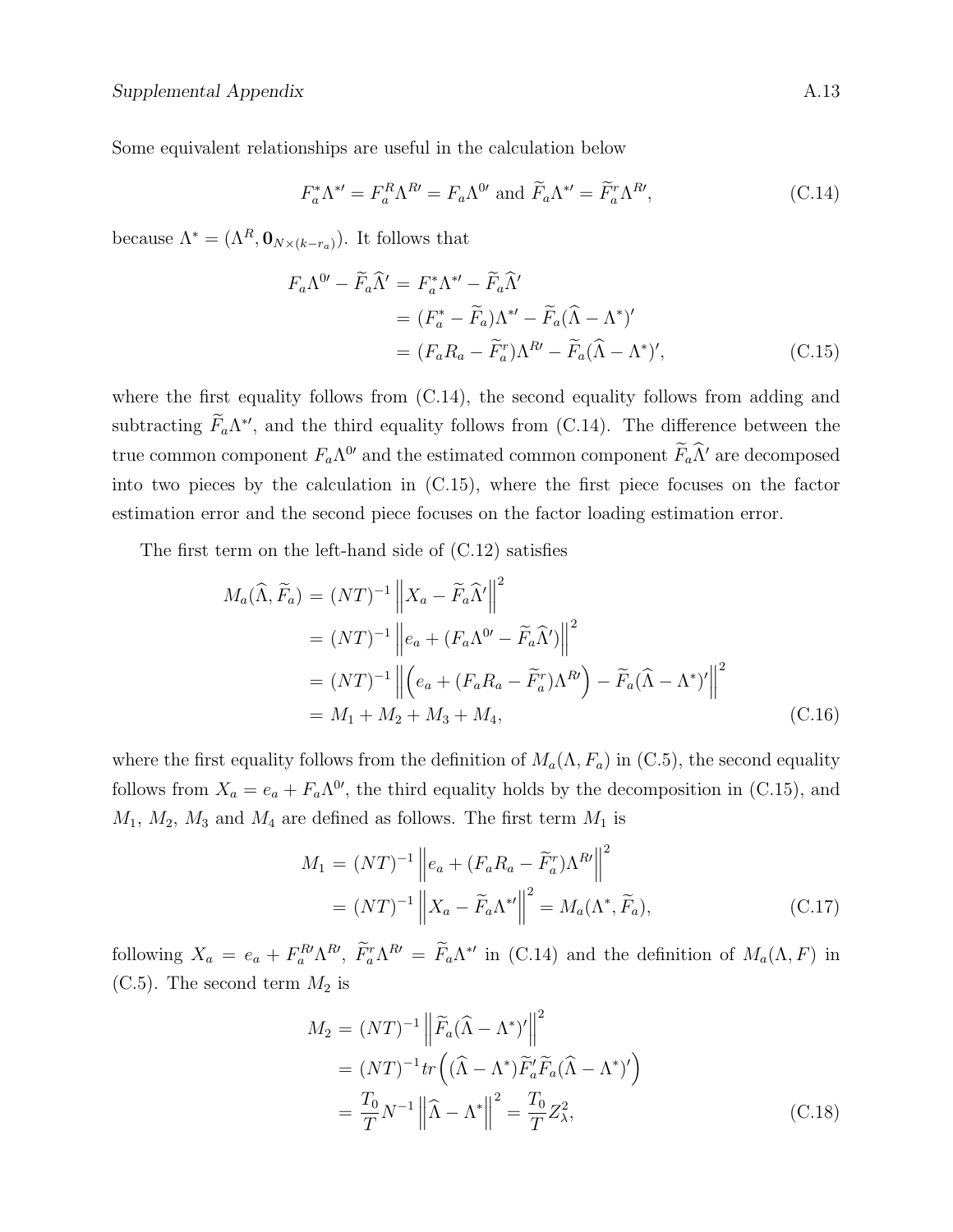following  $\tilde{F}'_a \tilde{F}_a/T_0 = I_{r_a}$  and the definition of  $Z_\lambda$ . The third term  $M_3$  is

$$
M_3 = -2(NT)^{-1} \operatorname{tr} \left( e_a' \widetilde{F}_a (\widehat{\Lambda} - \Lambda^*)' \right). \tag{C.19}
$$

By the Cauchy-Schwarz inequality,

$$
(NT)^{-1} \left| tr \left( e_a' \widetilde{F}_a (\widehat{\Lambda} - \Lambda^*)' \right) \right| \leq (NT)^{-1} \left| tr \left( e_a' \widetilde{F}_a \widetilde{F}_a' e_a \right) \right|^{1/2} \left\| \widehat{\Lambda} - \Lambda^* \right\|
$$
  

$$
= N^{-1/2} T^{-1} \left| T_0 tr \left( P_{\widetilde{F}_a} e_a e_a' \right) \right|^{1/2} Z_{\lambda}
$$
  

$$
\leq N^{-1/2} T^{-1} \left| N T_0^2 k \rho_1 ((NT_0)^{-1} e_a e_a') \right|^{1/2} Z_{\lambda}
$$
  

$$
= \frac{C_{3,n} Z_{\lambda}}{2}.
$$
 (C.20)

The first equality holds because  $P_{\tilde{F}_a} = T_0^{-1} \tilde{F}_a \tilde{F}'_a$ ,  $tr(AB) = tr(BA)$  for two matrices, and because of the definition of  $Z_{\lambda}$ . The second inequality follows from von Neumann's trace inequality and the fact that the eigenvalues of  $P_{\tilde{F}_a}$  consist of k ones and  $T - k$  zeros. By Assumption C(vi) and simple calculations,

$$
C_{3,n} = 2N^{-1/2}T^{-1} \left| NT_0^2 k \rho_1 ((NT_0)^{-1} e_a e'_a) \right|^{1/2}
$$
  
=  $2N^{-1/2}T^{-1} \left| NT_0^2 O_p(C_{NT}^{-2}) \right|^{1/2}$   
=  $\frac{T_0}{T} O_p(C_{NT}^{-1}) = O_p(C_{NT}^{-1}),$  (C.21)

which together with  $(C.19)$  and  $(C.20)$  implies

$$
|M_3| \le C_{3,n} Z_\lambda, \text{ where } C_{3,n} = O_p(C_{NT}^{-1}). \tag{C.22}
$$

The fourth term  $M_4$  is

$$
M_4 = -2(NT)^{-1} tr \left( \Lambda^R (F_a R_a - \widetilde{F}_a^r)' \widetilde{F}_a (\widehat{\Lambda} - \Lambda^*)' \right).
$$
 (C.23)

To investigate  $M_4$ , we note that

$$
\frac{(F_a R_a - \widetilde{F}_a^r)'\widetilde{F}_a}{T_0} = \frac{(F_a H_a - \widetilde{F}_a^r)'\widetilde{F}_a}{T_0} + \frac{(F_a (R_a - H_a))'\widetilde{F}_a}{T_0} = O_p(C_{NT}^{-1})
$$
(C.24)

by the Cauchy-Schwarz inequality, (B.1), and Lemma 2. Applying the Cauchy-Schwarz inequality, we have

$$
(NT)^{-1} \left| tr \left( \Lambda^R (F_a R_a - \tilde{F}_a^r)' \tilde{F}_a (\tilde{\Lambda} - \Lambda^*)' \right) \right|
$$
  
\n
$$
\leq (NT)^{-1} \left\| \Lambda^R \right\| \left\| (F_a R_a - \tilde{F}_a^r)' \tilde{F}_a \right\| \left\| \tilde{\Lambda} - \Lambda^* \right\|
$$
  
\n
$$
= \frac{T_0}{T} \left( N^{-1} \left\| \Lambda^R \right\|^2 \right)^{1/2} \left\| \frac{(F_a R_a - \tilde{F}_a^r)' \tilde{F}_a}{T_0} \right\| \left( N^{-1} \left\| \tilde{\Lambda} - \Lambda^* \right\|^2 \right)^{1/2} = \frac{C_{4,n} Z_\lambda}{2}.
$$
 (C.25)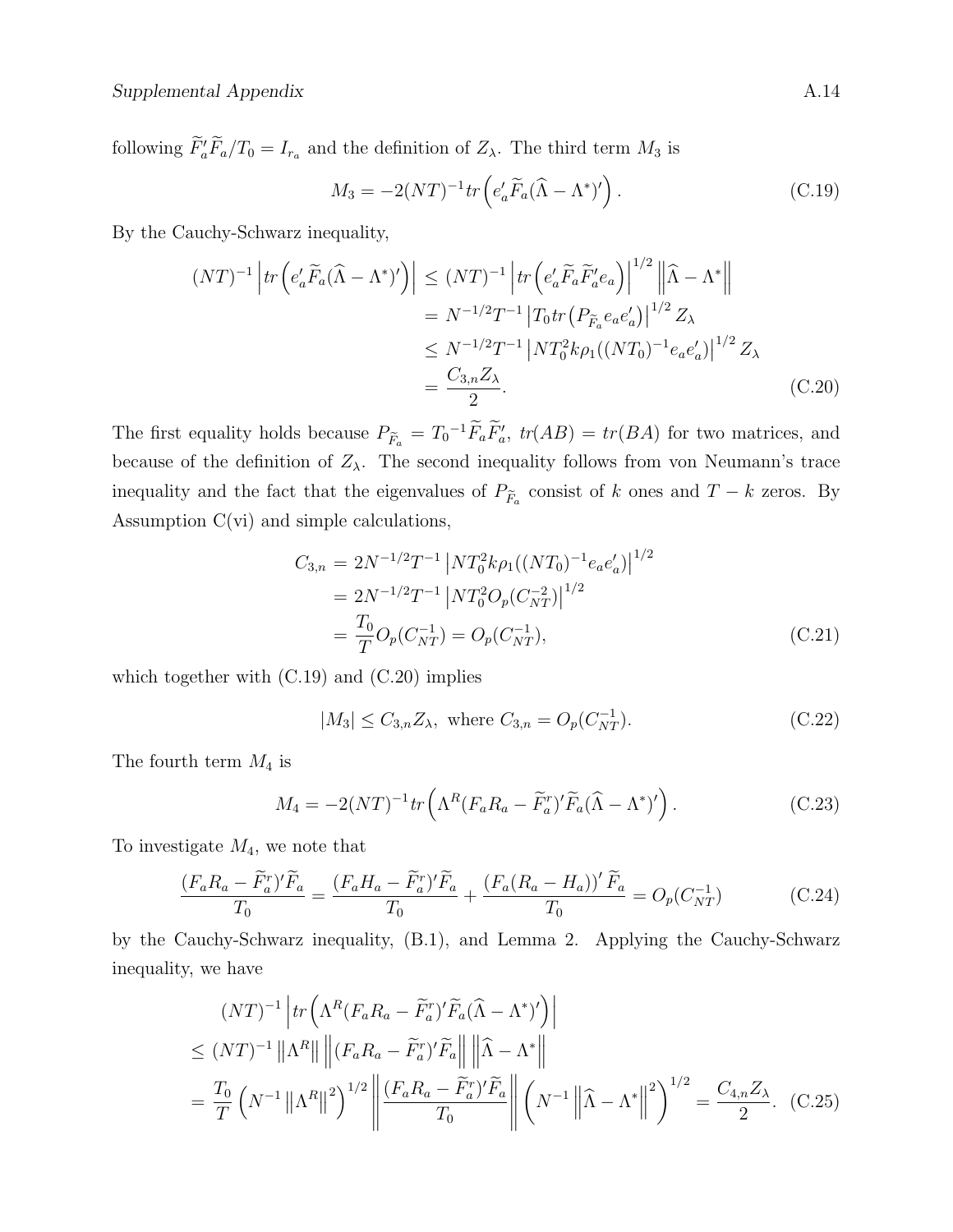Using  $\Lambda^{R'} = R_a^{-1} \Lambda', R_a^{-1} = O_p(1), ||N^{-1} \Lambda' \Lambda - \Sigma_{\Lambda}|| \to 0$  and (C.24), we deduce that

$$
C_{4,n} = \frac{2T_0}{T} \left( N^{-1} \left\| \Lambda^R \right\|^2 \right)^{1/2} \left\| \frac{(F_a R_a - \widetilde{F}_a^r)'\widetilde{F}_a}{T_0} \right\| = \frac{T_0}{T} O_p(C_{NT}^{-1}) = O_p(C_{NT}^{-1}), \tag{C.26}
$$

which together with (C.23) and (C.25) yields

$$
|M_4| \le C_{4,n} Z_\lambda, \text{ where } C_{4,n} = O_p(C_{NT}^{-1}). \tag{C.27}
$$

Putting the four terms in  $(C.17)$ ,  $(C.18)$ ,  $(C.22)$ , and  $(C.27)$  into  $(C.16)$ , we obtain

$$
M_a(\widehat{\Lambda}, \widetilde{F}_a) - M_a(\Lambda^*, \widetilde{F}_a) \ge \frac{T_0}{T} Z_{\lambda}^2 - C_{a,n} Z_{\lambda}, \text{ where } C_{a,n} = C_{3,n} + C_{4,n} = O_p(C_{NT}^{-1}). \quad (C.28)
$$

Replacing the first subsample with the second subsample and the factor loadings  $\Lambda$  with  $\Psi$ , we also have

$$
M_b(\hat{\Psi}, \tilde{F}_b) - M_b(\Psi^*, \tilde{F}_b) \ge \frac{T_1}{T} Z_{\psi}^2 - C_{b,n} Z_{\psi}, \text{ where } C_{b,n} = O_p(C_{NT}^{-1}).
$$
 (C.29)

Plugging  $(C.28)$  and  $(C.29)$  into the left-hand side of  $(C.12)$ , we obtain

$$
\frac{T_0}{T}Z_{\lambda}^2 - C_{a,n}Z_{\lambda} + \frac{T_1}{T}Z_{\psi}^2 - C_{b,n}Z_{\psi} \le b_{\Lambda}Z_{\lambda} + b_{\Gamma}Z_{\gamma} \le (b_{\Lambda} + b_{\Gamma})Z_{\lambda} + b_{\Gamma}Z_{\psi},\tag{C.30}
$$

following the triangle inequality. Rearranging (C.30) gives

$$
\pi_0 \left( Z_{\lambda} - \frac{C_{a,n} + b_{\Lambda} + b_{\Gamma}}{2\pi_0} \right)^2 + \pi_1 \left( Z_{\psi} - \frac{C_{b,n} + b_{\Gamma}}{2\pi_1} \right)^2
$$
\n
$$
\leq \pi_0 \left( \frac{C_{a,n} + b_{\Lambda} + b_{\Gamma}}{2\pi_0} \right)^2 + \pi_1 \left( \frac{C_{b,n} + b_{\Gamma}}{2\pi_1} \right)^2, \tag{C.31}
$$

where  $\pi_0 = T_0/T \in (0,1)$  and  $\pi_1 = 1 - \pi_0$ . It follows from (C.31),  $C_{a,n} = O_p(C_{NT}^{-1})$ ,  $C_{b,n} = O_p(C_{NT}^{-1})$ , and the triangle inequality that

$$
Z_{\lambda} = O_p(b_{\Lambda} + b_{\Gamma} + C_{NT}^{-1}),
$$
  
\n
$$
Z_{\psi} = O_p(b_{\Lambda} + b_{\Gamma} + C_{NT}^{-1}),
$$
  
\n
$$
Z_{\gamma} = O_p(b_{\Lambda} + b_{\Gamma} + C_{NT}^{-1}).
$$
\n(C.32)

Assumptions P1 and P2 imply that

$$
\omega_{\ell}^{\lambda} = O_p(1) \text{ for } \ell = 1, \dots, r_a, \ \omega_{\ell}^{\gamma} = O_p(1) \text{ for } \ell \in \mathcal{Z}.
$$
 (C.33)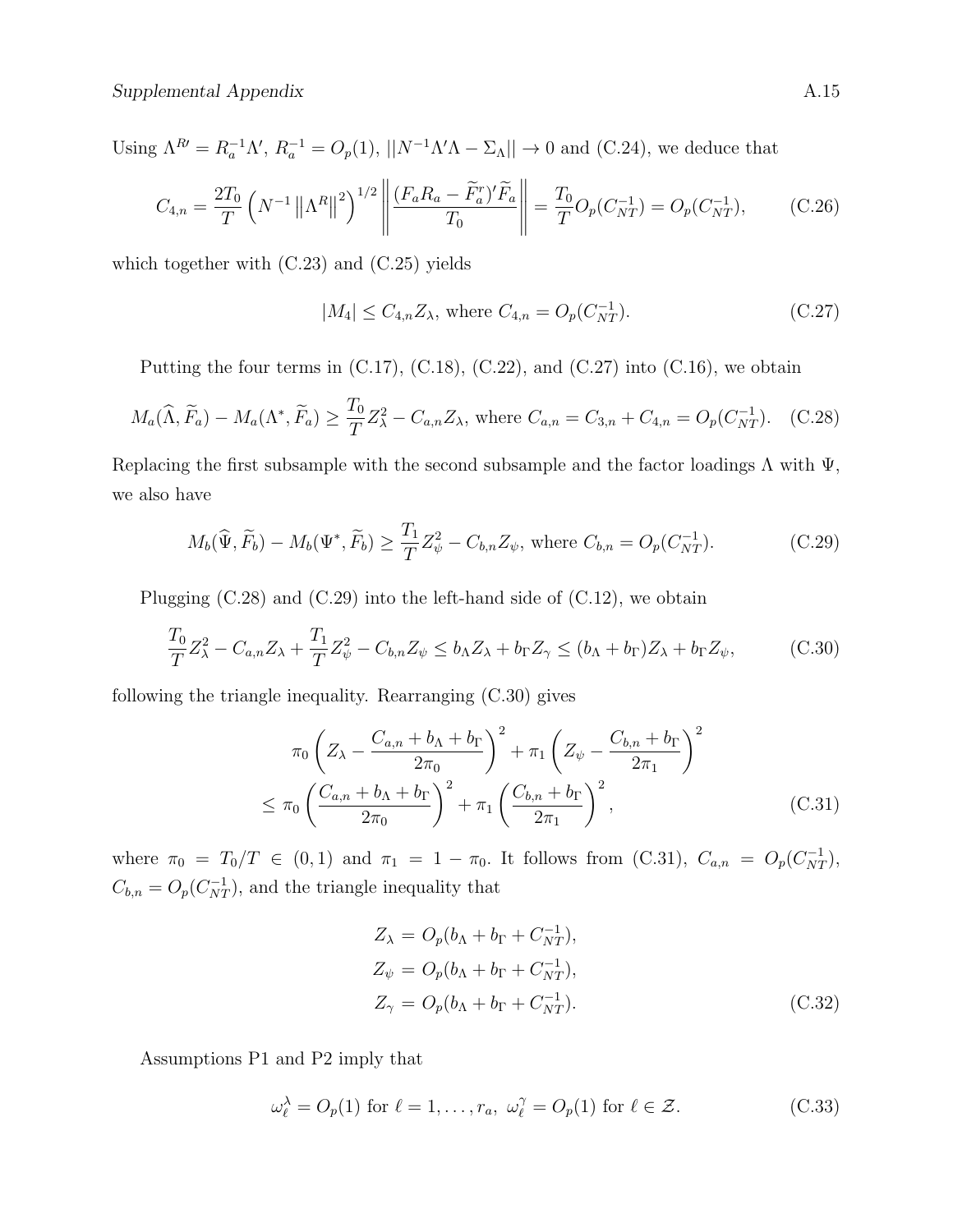Assumption T(i) implies that  $b_{\Lambda} = O_p(C_{NT}^{-1})$  and  $b_{\Gamma} = O_p(C_{NT}^{-1})$ , following (C.33). It follows from (C.32) that

$$
Z_{\lambda} = O_p(C_{NT}^{-1}) \text{ and } Z_{\gamma} = O_p(C_{NT}^{-1}).
$$
 (C.34)

Theorems 1(a) and 1(c) follow from the definitions of  $Z_{\lambda}$  and  $Z_{\gamma}$  in (C.4) and the results in  $(C.34)$ .

Next, we show the superefficiency results in Theorems  $1(b)$ ,  $1(d)$ , and  $1(e)$ . To this end, first define

$$
\mathcal{L}_a = \{ \ell : (\omega_\ell^{\lambda})^{-1} = O_p(C_{NT}^{-2d}) \} \text{ and } \mathcal{L}_b = \{ \ell : (\omega_\ell^{\gamma})^{-1} = O_p(C_{NT}^{-2d}) \}. \tag{C.35}
$$

Under Assumptions P1 and P2,

 ${r_a + 1, ..., k} \subseteq \mathcal{L}_a, {r_b + 1, ..., k} \subseteq \mathcal{L}_b,$  and if  $\Gamma^0 = 0, {1, ..., k} = \mathcal{L}_b.$  (C.36)

Define the residual matrices

$$
e_a(\widehat{\Lambda}) = X_a - \widetilde{F}_a \widehat{\Lambda}' \in R^{T_0 \times N} \text{ and } e_b(\widehat{\Lambda} + \widehat{\Gamma}) = X_b - \widetilde{F}_b(\widehat{\Lambda} + \widehat{\Gamma})' \in R^{T_1 \times N}.
$$
 (C.37)

Let  $e_t^a(\widehat{\Lambda})$  for  $t = 1, \ldots, T_0$  be the rows of  $e_a(\widehat{\Lambda})$  and  $e_t^b(\widehat{\Lambda} + \widehat{\Gamma})$  for  $t = T_0 + 1, \ldots, T$  be the rows of  $e_b(\hat{\Lambda} + \hat{\Gamma})$ . Let  $\tilde{F}_{\ell} = (\tilde{F}_{a,\ell}', \tilde{F}_{b,\ell}') \in R^{T \times 1}$ , where  $\tilde{F}_{a,\ell}$  and  $\tilde{F}_{b,\ell}$  are the  $\ell$ -th columns of  $F_a$  and  $F_b$ , respectively, and let  $F_{t,\ell}$  denote the t-th row of  $F_{\ell}$ . By Lemma 4.2 of Bühlmann and van de Geer (2011), a sufficient condition for  $\widehat{\Lambda}_{\ell} = 0$  is

$$
2\left(NT\right)^{-1}\left\|\sum_{t=1}^{T_0}e_t^a(\widehat{\Lambda})\widetilde{F}_{t,\ell}+\sum_{t=T_0+1}^{T}e_t^b(\widehat{\Lambda}+\widehat{\Gamma})\widetilde{F}_{t,\ell}\right\|<\alpha_{NT}\omega_{\ell}^{\lambda},\tag{C.38}
$$

where the left-hand side is associated with the partial derivative of  $M_a(\Lambda, \widetilde{F}_a) + M_b(\Psi, \widetilde{F}_b)$ , with respect to  $\Lambda_{\ell}$  evaluated at the PLS estimators, and the right-hand side is the marginal penalty once  $\widehat{\Lambda}_{\ell}$  deviates from 0. Intuitively, the optimal solution is  $\widehat{\Lambda}_{\ell} = 0$  when the marginal penalty on the right-hand side of (C.38) is larger than the marginal gain on the left-hand side of  $(C.38)$ . The inequality in  $(C.38)$  can be equivalently written as

$$
\left\|e^{a}(\widehat{\Lambda})'\widetilde{F}_{a,\ell}+e^{b}(\widehat{\Lambda}+\widehat{\Gamma})'\widetilde{F}_{b,\ell}\right\|<\frac{NT}{2}\alpha_{NT}\omega_{\ell}^{\lambda},\tag{C.39}
$$

which holds provided that

$$
\left\|e^{a}(\widehat{\Lambda})'\widetilde{F}_{a,\ell}\right\| + \left\|e^{b}(\widehat{\Lambda} + \widehat{\Gamma})'\widetilde{F}_{b,\ell}\right\| < \frac{NT}{2}\alpha_{NT}\omega_{\ell}^{\lambda}.\tag{C.40}
$$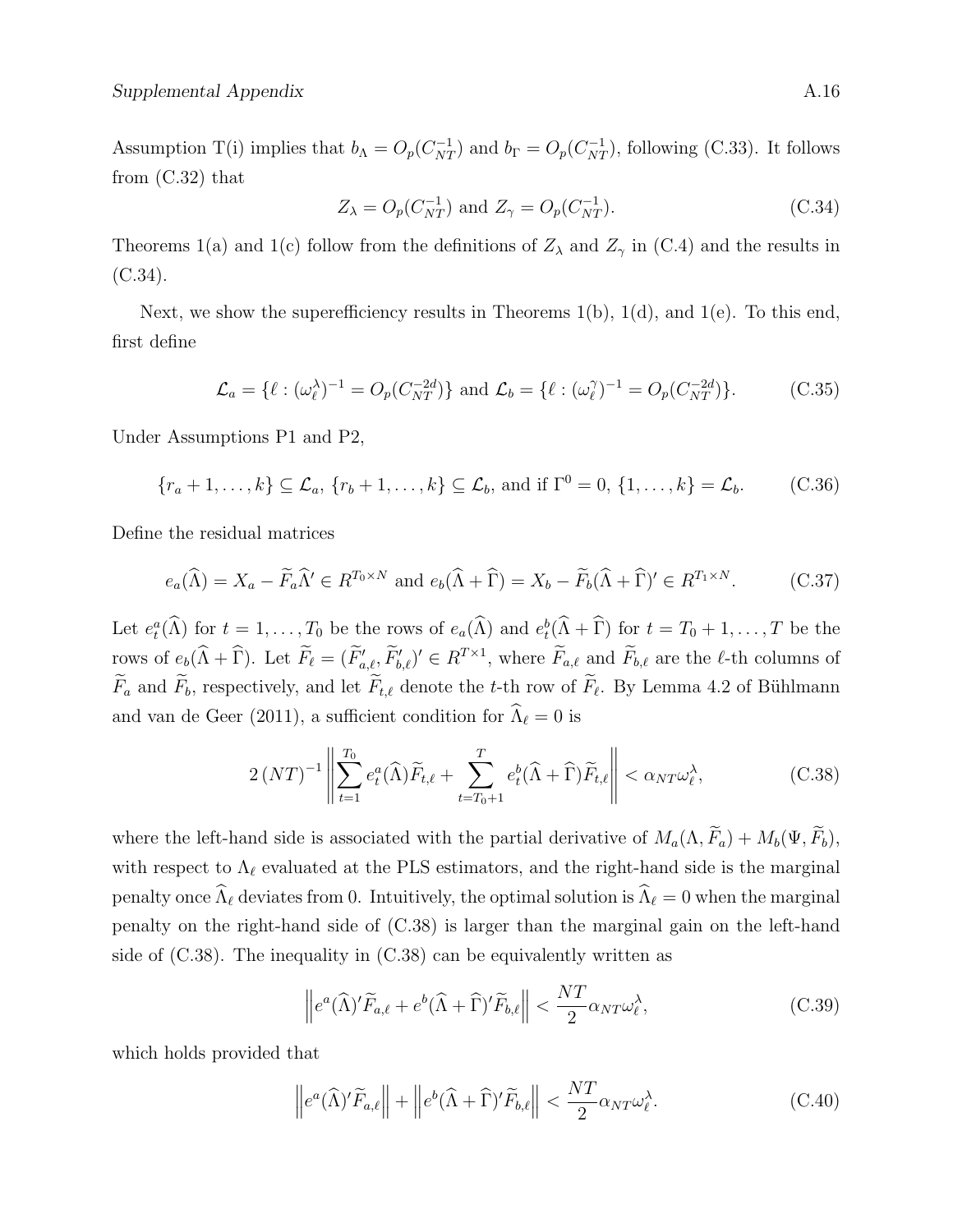Next, we study the two terms on the left-hand side of (C.40). The first term satisfies

$$
\begin{aligned}\n\left\|e^{a}(\widehat{\Lambda})'\widetilde{F}_{a,\ell}\right\| &= \left\|(e_{a} + F_{a}\Lambda^{0\prime} - \widetilde{F}_{a}\widehat{\Lambda}')'\widetilde{F}_{a,\ell}\right\| \\
&= \left\|e'_{a}\widetilde{F}_{a,\ell} + (F_{a}R_{a} - \widetilde{F}_{a}^{r})\Lambda^{R'}\widetilde{F}_{a,\ell} - \widetilde{F}_{a}(\widehat{\Lambda} - \Lambda^{*})'\widetilde{F}_{a,\ell}\right\| \\
&\leq \left\|e'_{a}\widetilde{F}_{a,\ell}\right\| + \left\|F_{a}R_{a} - \widetilde{F}_{a}^{r}\right\| \left\|\Lambda^{R}\right\| \left\|\widetilde{F}_{a,\ell}\right\| + \left\|\widetilde{F}_{a}\right\| \left\|\widehat{\Lambda} - \Lambda^{*}\right\| \left\|\widetilde{F}_{a,\ell}\right\| \end{aligned} \tag{C.41}
$$

where the second equality follows from (C.15) and the inequality follows from the Cauchy-Schwarz inequality and the triangle inequality. The terms in the last line of (C.41) are: (i)

$$
||e'_{a}\widetilde{F}_{a,\ell}|| = (NT)^{1/2}\sqrt{\widetilde{F}'_{a,\ell}\frac{e_{a}e'_{a}}{NT}\widetilde{F}_{a,\ell}}\n\leq (NT)^{1/2}T_0^{1/2}\sqrt{\rho_1((NT)^{-1}e_a e'_a)}\sqrt{\frac{\widetilde{F}'_{a,\ell}\widetilde{F}_{a,\ell}}{T_0}}\n= (NT)^{1/2}T_0^{1/2}O_p(C_{NT}^{-1}) = O_p(N^{1/2}TC_{NT}^{-1}),
$$
\n(C.42)

where the second equality is by  $T_0^{-1} \tilde{F}'_{a,\ell} \tilde{F}_{a,\ell} = 1$  and Assumption C(vi); (ii)  $||F_a R_a - \tilde{F}_a^r|| =$  $O_p(T^{1/2}C_{NT}^{-1})$  by (B.1); (iii)  $\|\Lambda^R\| = O_p(N^{1/2})$  because  $R_a = O_p(1)$  and  $\|\Lambda'\Lambda/N - \Sigma_\Lambda\| \to 0$ ; (iv)  $||\widetilde{F}_{a,\ell}|| = O(T^{1/2})$  and  $||\widetilde{F}_a|| = O(T^{1/2})$  because  $T_0^{-1} \widetilde{F}_a' \widetilde{F}_a = I_{r_a}$ ; (v)  $||\widehat{\Lambda} - \Lambda^*|| =$  $O_p(N^{1/2}C_{NT}^{-1})$  by the definition of  $Z_\lambda$  and (C.34). Putting them together with (C.41), we have

$$
\left\|e^{a}(\widehat{\Lambda})'\widetilde{F}_{a,\ell}\right\| = O_p(N^{1/2}TC_{NT}^{-1}).\tag{C.43}
$$

By the same arguments, we have

$$
\left\|e^{b}(\widehat{\Lambda}+\widehat{\Gamma})'\widetilde{F}_{b,\ell}\right\| = O_p(N^{1/2}TC_{NT}^{-1}).\tag{C.44}
$$

Equations  $(C.43)$  and  $(C.44)$  imply that for the inequality in  $(C.40)$  to hold, it suffices to have

$$
N^{-1/2}C_{NT}^{-1} = o_p(\alpha_{NT}\omega_\ell^{\lambda}),\tag{C.45}
$$

which is satisfied for all  $\ell \in \mathcal{L}_a$  under Assumption T(ii).

To prove Theorems 1(d) and 1(e), note that a sufficient condition for  $\widehat{\Gamma}_\ell = 0$  is

$$
2\left(NT\right)^{-1}\left\|\sum_{t=T_0+1}^{T}e_t^b(\widehat{\Lambda}+\widehat{\Gamma})\widetilde{F}_{t,\ell}\right\| < \beta_{NT}\omega_{\ell}^{\gamma}.
$$
 (C.46)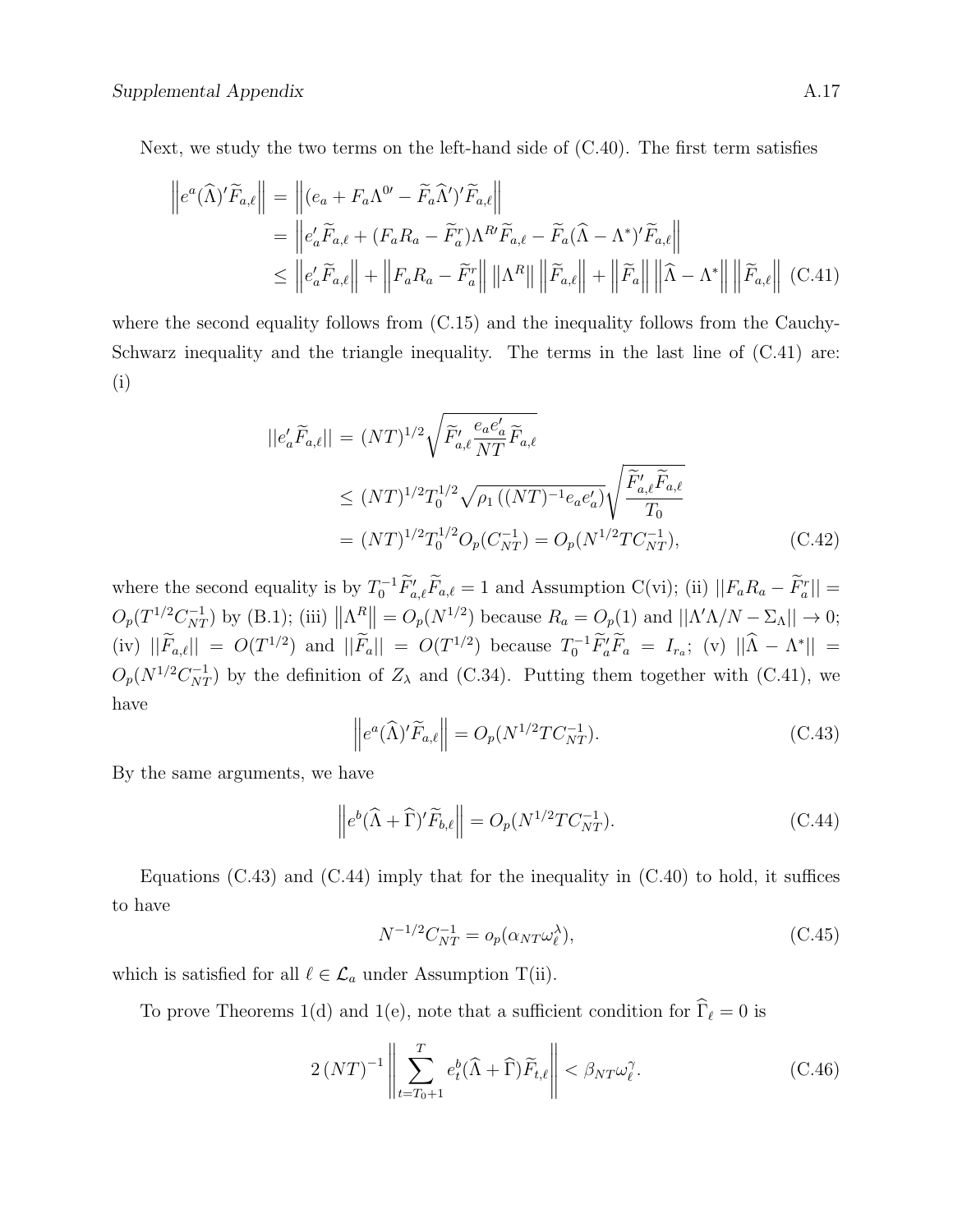Following (C.44), the inequality in (C.46) holds provided that

$$
N^{-1/2}C_{NT}^{-1} = o_p(\beta_{NT}\omega_\ell^\gamma),\tag{C.47}
$$

which is satisfied for all  $\ell \in \mathcal{L}_b$  under Assumption T(ii). Therefore, Theorems 1(b), 1(d), and  $1(e)$  follow from  $(C.36)$ .

Some remarks on the proof of Theorem 1 and its relationship to the proofs of Corollaries 1 and 2 below are in order. First, in the proof of Theorem 1, we give general definition of  $\mathcal{Z}, \mathcal{L}_a$  and  $\mathcal{L}_b$  without imposing Assumptions P1 and P2 so that the the proof can be recycled when these assumptions are relaxed. Specifically, Theorem 1 can be proved as above without Assumptions P1 and P2 as long as  $(C.33)$  and  $(C.36)$  can be verified for a given preliminary estimator, as we shall do in the proofs below. Second, Assumptions P1 and P2 are slightly stronger than needed to prove Theorem 1, however, we present them as is for the simplicity of the presentation to convey the idea. These assumptions can be relaxed as follows: Assumption P1(ii) assumes that  $Pr(N^{-1}||\tilde{\Gamma}_{\ell}||^2 \ge C) \to 1$  for  $\ell = 1, ..., r_b$ , while we only need this to hold for  $\ell \in \mathcal{Z}$  rather than for all  $\ell = 1, \ldots, r_b$  in order to verify (C.33). The set Z, associated with the nonzero columns of  $\Gamma^R$ , could be a subset of  $\{1, \ldots, r_b\}$  to identify a type-1 or type-2 change. For this reason, the proofs of Corollaries 1 and 2 do not verify Assumptions P1 and P2 but rather show Theorem 1 directly.  $\Box$ 

**Proof of Lemma 1.** Because  $\Lambda^R = \Lambda^0 R_a^{-1}$  and  $\Psi^R = \Psi^0 R_b^{-1}$  with  $R_a = \Sigma_a^{1/2} \Upsilon_a V_a^{-1/2}$  and  $R_b = \sum_b^{1/2} \Upsilon_b V_b^{-1/2}$  $b^{r-1/2}$ , we have

$$
\frac{\Lambda^R \Lambda^R}{N} = V_a^{1/2} \Upsilon_a' \Sigma_a^{-1/2} \frac{\Lambda^{0'} \Lambda^0}{N} \Sigma_a^{-1/2} \Upsilon_a V_a^{1/2} = V_a \text{ and } \frac{\Psi^R \Psi^R}{N} = V_b.
$$
 (C.48)

By definition,  $V_a$  is a diagonal matrix and its  $\ell$ -th diagonal element is the  $\ell$ -th largest eigenvalue of  $\Sigma_a^{1/2} \Sigma_F \Sigma_a^{1/2}$ , which is the same as the  $\ell$ -th largest eigenvalue of  $\Sigma_a \Sigma_F$ . Following Assumption B and the continuity of the eigenvalue (with respect to the matrix), it converges to the  $\ell$ -th largest eigenvalue of  $\Sigma_\Lambda \Sigma_F$ , denoted by  $\rho_\ell(\Sigma_\Lambda \Sigma_F)$ . Similarly, the  $\ell$ -th diagonal element of  $V_b$  converges to the  $\ell$ -th largest eigenvalue of  $\Sigma_{\Psi}\Sigma_{\overline{F}}$ , denoted by  $\rho_{\ell}(\Sigma_{\Psi}\Sigma_{\overline{F}})$ .

Let  $a_{\ell}$  be a selection vector that selects the  $\ell$ -th column of a matrix. Part (a) holds because

$$
N^{-1}\left\|\Lambda_{\ell}^{R}\right\|^{2}=a_{\ell}'\left(N^{-1}\Lambda^{R'}\Lambda^{R}\right)a_{\ell}=a_{\ell}'V_{a}a_{\ell}=\rho_{\ell}(\Sigma_{\Lambda}\Sigma_{F})+o(1). \tag{C.49}
$$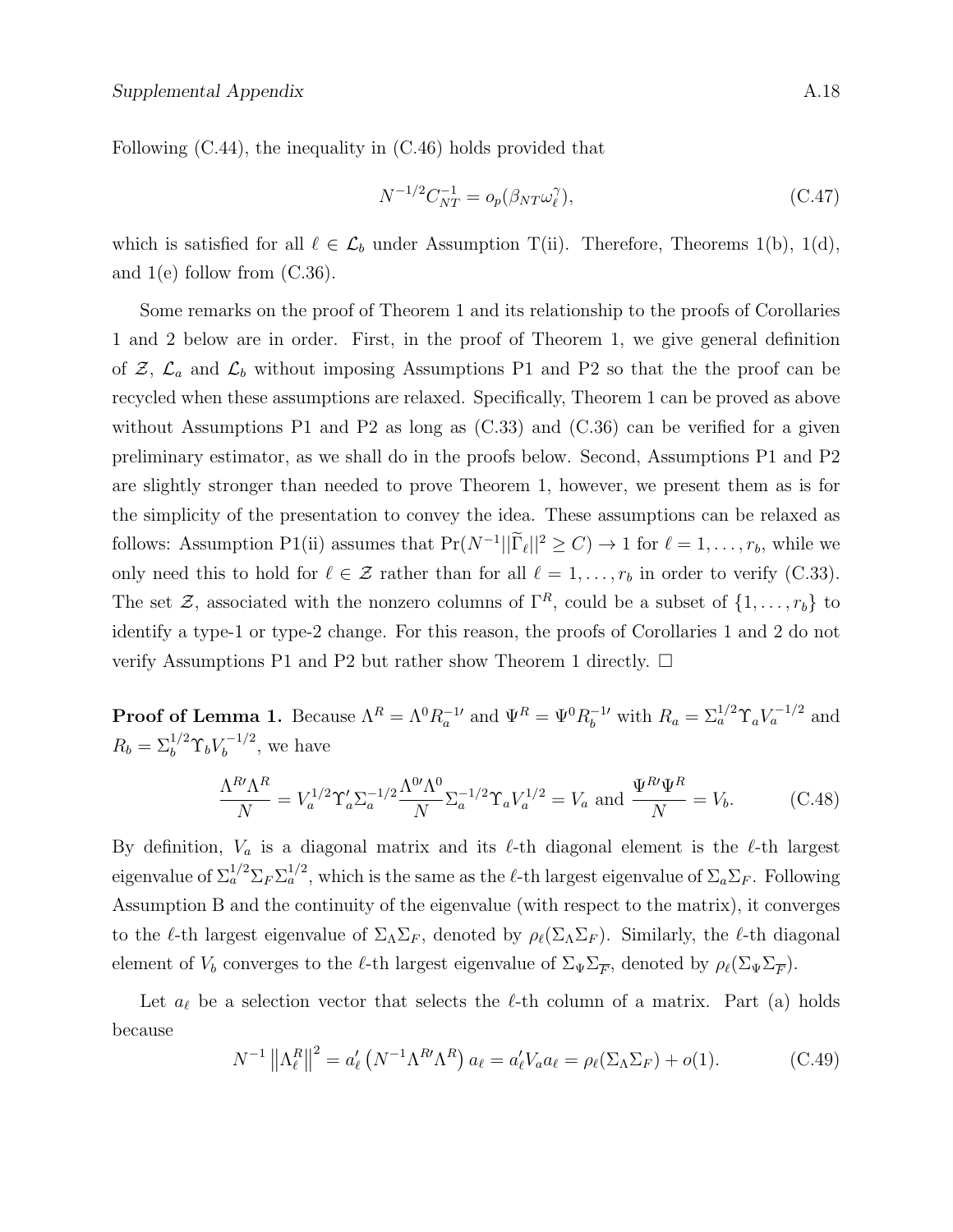$$
N^{-1}||\Gamma_{\ell}^{R}||^{2} = a'_{\ell} \left(N^{-1} \Psi^{R} \Psi^{R}\right) a_{\ell} = a'_{\ell} V_{b} a_{\ell} = \rho_{\ell} (\Sigma_{\Psi} \Sigma_{\overline{F}}) + o(1).
$$
 (C.50)

To show part (c), first note that if  $r_a = r_b$ , we have

$$
N^{-1}\Gamma^{R}\Gamma^{R} = N^{-1}(\Psi^{R} - \Lambda^{R})'(\Psi^{R} - \Lambda^{R}) = \mathbf{e}'\Sigma_{\Lambda\Psi}^{+}\mathbf{e} + o(1), \tag{C.51}
$$

where  $\mathbf{e} = \lim_{N \to \infty} (R_b^{-1})$  $\bar{b}^{-1}$ ,  $-R_a^{-1}$ )' has full rank following Assumptions A and B and  $\Sigma_{\Lambda\Psi}^+$ is defined in (2.6). By a Cholesky decomposition, write  $\Sigma_{\Lambda\Psi}^+ = (\Sigma_{\Lambda\Psi}^+)^{1/2} (\Sigma_{\Lambda\Psi}^+)^{1/2}$  with  $rank((\Sigma_{\Lambda\Psi}^+)^{1/2}) = rank(\Sigma_{\Lambda\Psi}^+) > r_a$ . For a  $2r_a \times 2r_a$  matrix  $(\Sigma_{\Lambda\Psi}^+)^{1/2}$ , the rank of the null space of  $(\Sigma_{\Lambda\Psi}^+)^{1/2}$  is smaller than  $r_a$ . It follows that  $(\Sigma_{\Lambda\Psi}^+)^{1/2}$ **e**  $\neq 0$  because  $rank(\mathbf{e}) = r_a$ , and this immediately implies that part (c) holds with  $\Sigma_{\Gamma} = e' \Sigma_{\Lambda \Psi}^+ e \neq 0$ .

To prove part (d), write

$$
N^{-1}||\Gamma_{\ell}^{R}||^{2} = N^{-1} ||\Gamma^{R}a_{\ell}||^{2} = N^{-1} ||\Psi^{R}a_{\ell} - \Lambda^{R}a_{\ell}||^{2}
$$
  
\n
$$
\geq (N^{-1/2} ||\Psi^{R}a_{\ell}|| - N^{-1/2} ||\Lambda^{R}a_{\ell}||)^{2}
$$
  
\n
$$
= [(\rho_{\ell}(\Sigma_{\Psi}\Sigma_{\overline{F}}))^{1/2} - (\rho_{\ell}(\Sigma_{\Lambda}\Sigma_{F}))^{1/2}]^{2} + o(1), \qquad (C.52)
$$

where the first two equalities follow from the definition of  $a_\ell$  and  $\Gamma^R$ , the inequality follows from the triangle inequality, and the last equality holds by  $(C.48)$ .  $\square$ 

**Proof of Theorem 2.** First, Theorem 1(a) for  $\ell = r_a$  and Lemma 1(a) imply that  $Pr(||\Lambda_{\ell}|| > 0) \rightarrow 1$  for  $\ell = r_a$  and thus  $Pr(\hat{r}_a \ge r_a) \rightarrow 1$ . Theorem 1(b) implies that  $Pr(\hat{r}_a \leq r_a) \to 1$ . Thus,  $Pr(\hat{r}_a = r_a) \to 1$ .

Second, for a type-2 change where  $r_b > r_a$ , Theorem 1(c) for  $\ell = r_b$  and Lemma 1(b) imply that  $Pr(||\Gamma_\ell|| > 0) \to 1$  for  $\ell = r_b$  and thus  $Pr(\hat{r}_b \ge r_b) \to 1$ . Theorem 1(e) implies that  $Pr(\hat{r}_b \leq r_b) \rightarrow 1$ . Hence,  $Pr(\hat{r}_b = r_b) \rightarrow 1$  for a type-2 change, which, together with part (a), also implies  $Pr(\hat{S} = 1) \rightarrow 1$  for a type-2 change because by definition,  $\hat{S} = 1$  if  $\hat{r}_b > \hat{r}_a$ .

Third, for a type-1 change where  $r_b = r_a$  and  $S_0 = 1$ , Theorem 1(c), Lemmas 1(c) and 1(d), and Assumption ID imply that  $Pr(||\Gamma_\ell|| > 0) \to 1$  for some  $\ell \leq r_a$  and thus  $Pr(\hat{S} = 1) \rightarrow 1$ . Note that by definition in (3.6), we have  $\hat{r}_b \geq \hat{r}_a$ . Thus, part (a) and  $r_a = r_b$ imply that  $Pr(\hat{r_b} \ge r_b) \to 1$ . On the other hand, Theorem 1(e) implies that  $Pr(\hat{r_b} \le r_b) \to 1$ . Hence,  $Pr(\hat{r}_b = r_b) \rightarrow 1$  for a type-1 change.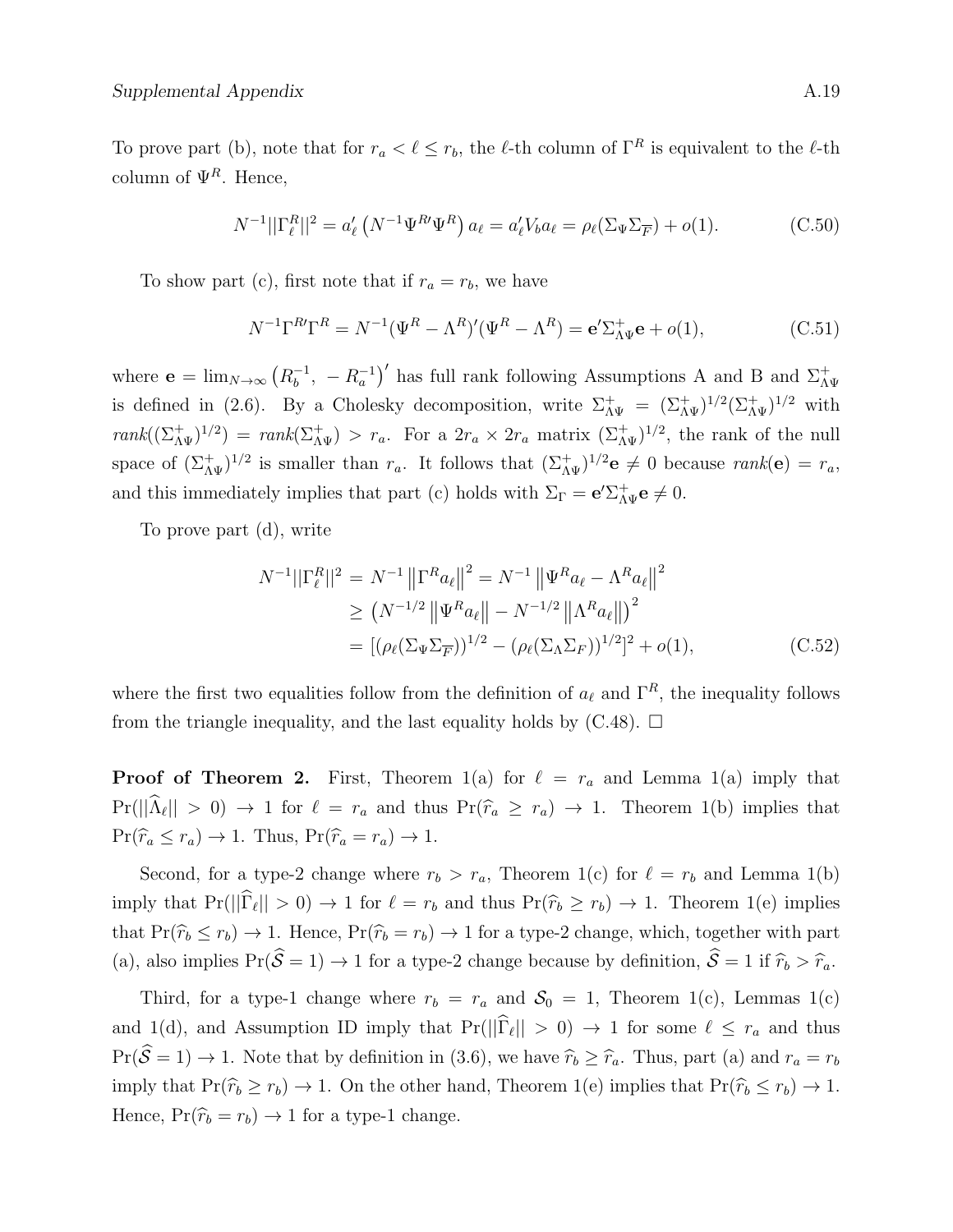Finally, for the case where there is no change, i.e.,  $r_a = r_b$  and  $S_0 = 0$ , Theorems 1(d) and 1(e) imply that  $Pr(\hat{\Gamma} = 0) \rightarrow 1$ . Thus,  $Pr(\hat{\mathcal{S}} = 0) \rightarrow 1$  by (3.7) and  $Pr(\hat{r_b} = r_b) \rightarrow 1$  by  $(3.6)$  and part (a).  $\Box$ 

**Proof of Corollary 1.** We first study the properties of the unrestricted least square estimator  $\widetilde{\Lambda}_{LS}$  and  $\widetilde{\Gamma}_{LS}$ . Note that the unrestricted least squares estimator is a special case of the PLS estimator when  $\alpha_{NT} = \beta_{NT} = 0$ . Therefore, following (C.32),

$$
N^{-1}||\widetilde{\Lambda}_{LS} - \Lambda^*||^2 = O_p(C_{NT}^{-2}) \text{ and } N^{-1}||\widetilde{\Gamma}_{LS} - \Gamma^*||^2 = O_p(C_{NT}^{-2}), \tag{C.53}
$$

which combined with the definitions of  $\Lambda^*$  and  $\Gamma^*$  and Lemma 1 imply that

$$
\Pr(N^{-1}||\widetilde{\Lambda}_{LS,\ell}||^2 \ge C) \to 1 \text{ for } \ell = 1,\dots,r_a, \ \Pr(N^{-1}||\widetilde{\Gamma}_{LS,\ell}||^2 \ge C) \to 1 \text{ for } \ell \in \mathcal{Z} \ \ (\text{C.54})
$$

and

$$
N^{-1}||\widetilde{\Lambda}_{LS,\ell}||^2 = O_p(C_{NT}^{-2}) \text{ for } \ell > r_a \text{ and } N^{-1}||\widetilde{\Gamma}_{LS,\ell}||^2 = O_p(C_{NT}^{-2}) \text{ for } \ell \in \mathcal{Z}^C.
$$
 (C.55)

Next, we show that (C.33) and (C.36) hold without imposing Assumptions P1 and P2, so that the proof of Theorem 1 follows without these two assumptions. The definition of weights in (3.4) and (C.54) imply that (C.33) holds for the case  $\tilde{\Lambda} = \tilde{\Lambda}_{LS}$  and  $\tilde{\Gamma} = \tilde{\Gamma}_{LS}$ . The definition of  $\mathcal{L}_a$  and  $\mathcal{L}_b$  together with (C.55) imply that  $\mathcal{L}_a = \{r_a + 1, \ldots, k\}$  and  $\mathcal{L}_b = \mathcal{Z}^C$ . By definition,  $\{r_b + 1, \ldots, k\} \subseteq \mathcal{Z}^C$  and, if  $\Gamma^0 = 0$ , then  $\{1, \ldots, k\} = \mathcal{Z}^C$ , which implies that (C.36) holds for the case  $\tilde{\Lambda} = \tilde{\Lambda}_{LS}$  and  $\tilde{\Gamma} = \tilde{\Gamma}_{LS}$ . Therefore, Theorem 1 holds without imposing Assumptions P1 and P2 for the one-step estimator  $\widetilde{\Lambda} = \widetilde{\Lambda}_{LS}$  and  $\widetilde{\Gamma} = \widetilde{\Gamma}_{LS}$ . Applying Theorem 1, model selection consistency follows from the proof for Theorem 2.  $\Box$ 

**Proof of Corollary 2.** We first study the preliminary estimators  $\tilde{\Lambda}^{(2)}$ ,  $\tilde{\Psi}^{(2)}$ , and  $\tilde{\Gamma}^{(2)}$ , and the weights  $\omega_{\ell}^{\lambda}$  and  $\omega_{\ell}^{\gamma}$  $\widetilde{\mathcal{N}}$  in the second step. Because  $\widetilde{\Lambda}^{(2)} = \widehat{\Lambda}_{PMS}^{(1)}$ , whose first  $\widehat{r}_a^{(1)}$  columns are the same as those of  $\widetilde{\Lambda}_{LS}$  and whose last  $k - \widehat{r}_a^{(1)}$  columns are zeros, it follows from (3.4) that

$$
\omega_{\ell}^{\lambda} = (N^{-1}||\widetilde{\Lambda}_{LS,\ell}||^2)^{-d} \text{ for } \ell = 1,\ldots,k,
$$
\n(C.56)

which is the same for the first- and second-step estimators. If there is a type-2 change,  $\hat{r}_b^{(1)} > \hat{r}_a^{(1)}$  w.p.a.1 by Corollary 1, and

$$
\omega_{\ell}^{\gamma} = (N^{-1}||\widetilde{\Gamma}_{LS,\ell}||^2)^{-d} \text{ for } \ell = 1,\ldots,k,
$$
\n(C.57)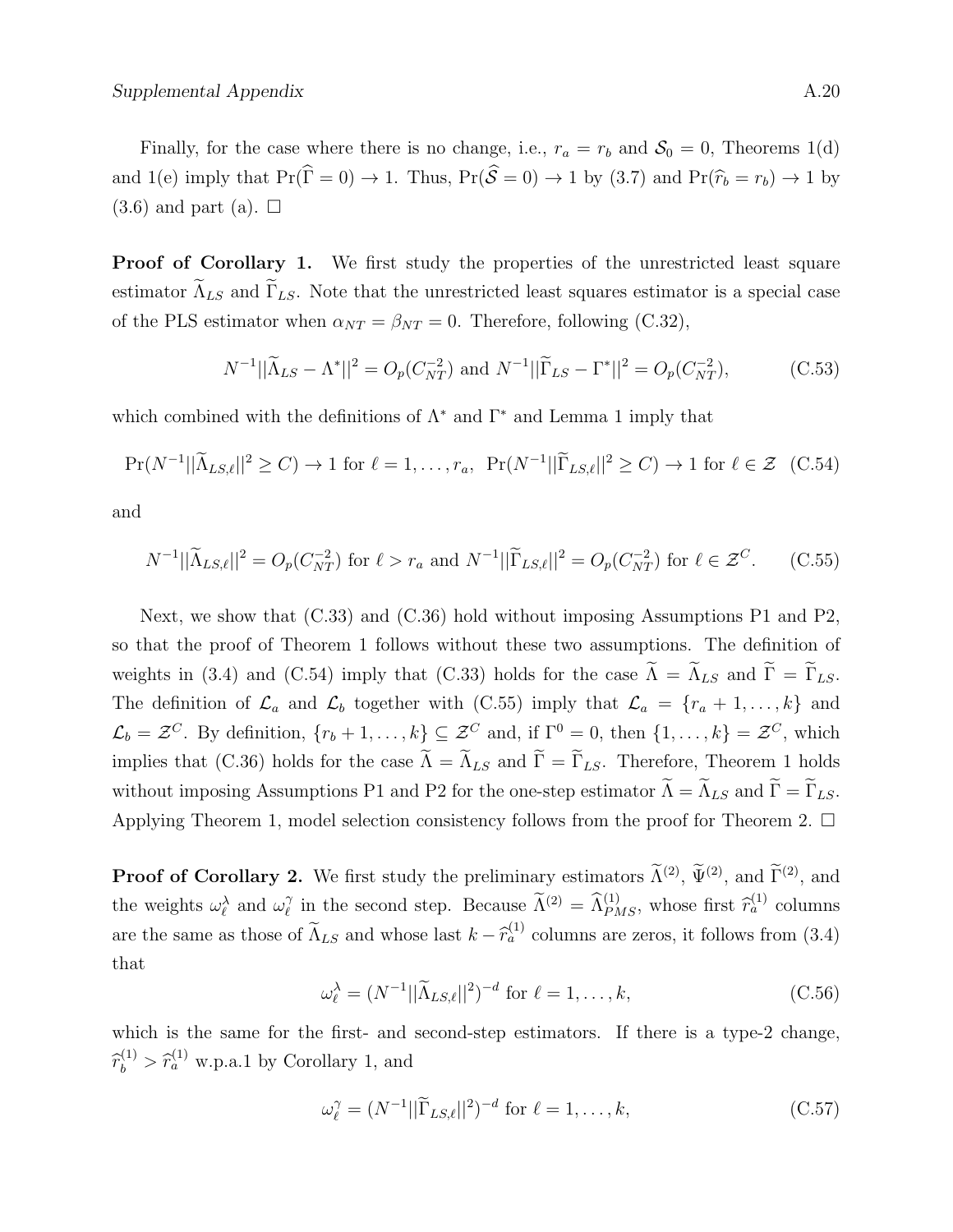which is the same for the first and second step estimations.

If there are no structural instabilities or there is a type-1 change,  $\hat{r}_b^{(1)} = \hat{r}_a^{(1)} = r_b = r_a$ w.p.a.1 by Corollary 1. Let  $\widetilde{\Psi}_{LS}^-$  and  $\widetilde{\Lambda}_{LS}^-$  denote the first  $r_a$  columns of  $\widetilde{\Psi}_{LS}$  and  $\widetilde{\Lambda}_{LS}$ , respectively. Given  $\widehat{r}_b^{(1)} = \widehat{r}_a^{(1)} = r_a = r_b$ , we have  $\overline{\Psi}^{(1)} = \widetilde{\Psi}_{LS}$ ,  $\overline{\Lambda}^{(1)} = \widetilde{\Lambda}_{LS}^-$ , and the second-step preliminary estimator  $\tilde{\Gamma}^{(2)}$  can be written as

$$
\widetilde{\Gamma}^{(2)} = \left( \widetilde{\Psi}_{LS}^- Q - \widetilde{\Lambda}_{LS}^- , 0_{N \times (k - r_a)} \right), \tag{C.58}
$$

following from  $\tilde{\Gamma}^{(2)} = \tilde{\Psi}^{(2)} - \tilde{\Lambda}^{(2)}$  and steps 1d, 1e, and 2a in the algorithm to construct the two-step estimator.

Define

$$
\Gamma^{Q} = (\Psi^{R}Q - \Lambda^{R}, 0_{N \times (k - r_{a})}).
$$
\n(C.59)

Recall that  $\Psi^R$  and  $\Lambda^R$  are the transformed factor loadings. In addition,  $\Gamma^R$  and  $\Lambda^R$  are the first  $r_a$  columns of  $\Gamma^*$  and  $\Lambda^*$ , respectively, given  $r_a = r_b$ . By (C.58) and (C.59), w.p.a.1,

$$
N^{-1}||\widetilde{\Gamma}^{(2)} - \Gamma^{Q}||^{2} = N^{-1} \left\| (\widetilde{\Psi}_{LS}^{-} - \Psi^{R})Q - (\widetilde{\Lambda}_{LS}^{-} - \Lambda^{R}) \right\|^{2}
$$
  
= 
$$
N^{-1} \left\| (\widetilde{\Gamma}_{LS}^{-} - \Gamma^{R}) Q + (\widetilde{\Lambda}_{LS}^{-} - \Lambda^{R}) (Q - I_{r_{a}}) \right\|^{2}
$$
  
= 
$$
O_{p}(C_{NT}^{-2}), \qquad (C.60)
$$

where the last equality follows from the triangle inequality and (C.53). To analyze  $\tilde{\Gamma}^{(2)}$  for the second-step estimation, we first discuss the centering term  $\Gamma^Q$  when there is a type-1 change. Assumption R implies that

$$
N^{-1}||\Gamma_{\ell}^{Q}||^2 \ge C \text{ if } \ell \in \mathcal{Z}
$$
 (C.61)

because  $\Gamma_{\ell}^Q = \Psi^R Q_{\ell} - \Lambda_{\ell}^R$  and  $||Q_{\ell}|| = 1$ . Therefore, (C.60) and (C.61) imply that

$$
\omega_{\ell}^{\gamma} = O_p(1) \text{ for } \ell \in \mathcal{Z} \text{ when there is a type-1 change.}
$$
 (C.62)

If there is no structural change, by (C.53),  $N^{-1}||\widetilde{\Lambda}_{LS}^- - \Lambda^R||^2 = O_p(C_{NT}^{-2})$  and  $N^{-1}||\widetilde{\Psi}_{LS}^- \Psi^R||^2 = O_p(C_{NT}^{-2})$ . Because  $\Lambda^R = \Psi^R$  in this case, we have  $N^{-1}||\tilde{\Lambda}_{LS}^- - \tilde{\Psi}_{LS}^-||^2 = O_p(C_{NT}^{-2})$ , which further implies that

$$
N^{-1} \left\| \widetilde{\Psi}_{LS}^{-} Q - \widetilde{\Lambda}_{LS}^{-} \right\|^{2} \leq N^{-1} \left\| \widetilde{\Psi}_{LS}^{-} - \widetilde{\Lambda}_{LS}^{-} \right\|^{2} = O_{p}(C_{NT}^{-2}), \tag{C.63}
$$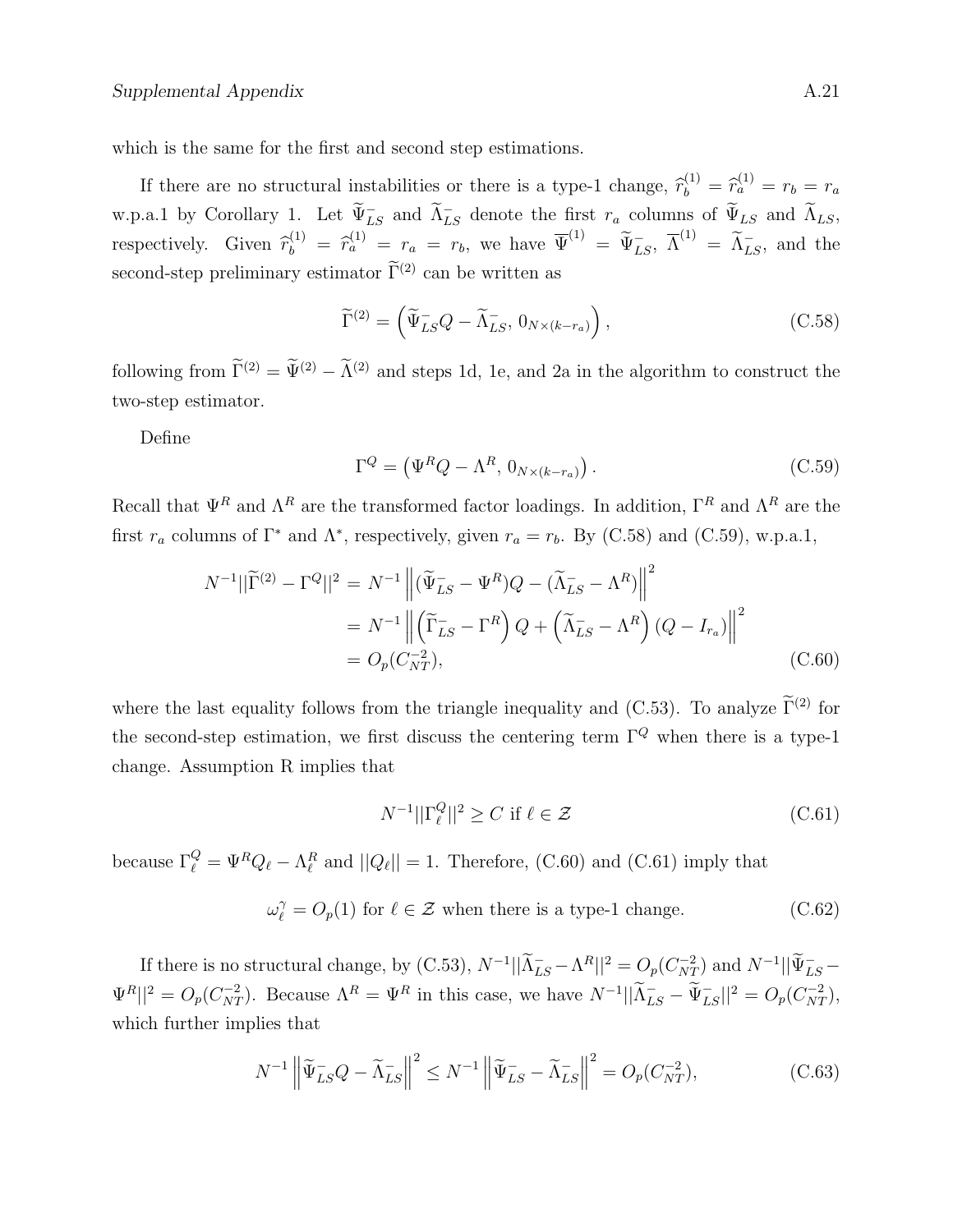where the inequality holds because the choice of Q solves the orthogonal procrustes problem by minimizing  $||\widetilde{\Psi}_{LS}^{-}Q - \widetilde{\Lambda}_{LS}^{-}||^2$  among all orthogonal matrices (Schönemann (1966)). Combining (C.58) and (C.63), we obtain

$$
N^{-1}||\widetilde{\Gamma}^{(2)}||^2 = O_p(C_{NT}^{-2}) \text{ when } \Gamma^0 = 0,
$$
 (C.64)

which together with  $(C.53)$  and  $\Gamma^* = 0$  implies that

$$
(\omega_{\ell}^{\gamma})^{-1} = O_p(C_{NT}^{-2d})
$$
 for  $\ell = 1, ..., k$  when there is no structural change. (C.65)

Next, we show that (C.33) and (C.36) hold without imposing Assumptions P1 and P2, so that the proof of Theorem 1 follows without these two assumptions. To show (C.33), note that  $\omega_{\ell}^{\lambda} = O_p(1)$  for  $\ell = 1, \ldots, r_a$  is implied by (C.54) and (C.56),  $\omega_{\ell}^{\gamma} = O_p(1)$  for  $\ell \in \mathcal{Z}$  is implied by (C.54) and (C.57) for a type-2 change, and  $\omega_{\ell}^{\gamma} = O_p(1)$  for  $\ell \in \mathcal{Z}$  is proved in (C.62) for a type-1 change.

To show (C.36), note that: (i)  $\{r_a + 1, \ldots, k\} \subseteq \mathcal{L}_a$  holds by (C.55) and (C.56); (ii)  $\{r_b+1,\ldots,k\}\subseteq \mathcal{L}_b$  holds by (C.55) and (C.57); and (iii) if  $\Gamma^0=0$ ,  $\{1,\ldots,k\}=\mathcal{L}_b$  follows from  $(C.53)$  and  $(C.65)$ .

Because (C.33) and (C.36) hold without imposing Assumptions P1 and P2, Theorem 1 holds without imposing Assumptions P1 and P2 for the two-step estimator. Applying Theorem 1, model selection consistency follows from the proof for Theorem 2.  $\Box$ 

**Proof of Theorem 3.** In the proof below, we use  $o_{p\pi}(\cdot)$  and  $O_{p\pi}(\cdot)$  to represent  $o_p(\cdot)$  and  $O_p(\cdot)$  that hold uniformly over  $\pi \in \Pi$ .

Define  $r^+ = rank(\Sigma_{\Lambda \Psi}^+), T_a = [T\pi],$  and  $T_b = T - T_a$ . First, consider the second subsample  $X_b(\pi)$ . When  $\pi < \pi_0$ , following the model in (2.16), the variance of the factor loadings is

$$
\Sigma_{ab}^{+} = N^{-1} \left( \Lambda^{0}, \Psi^{0} \right)' \left( \Lambda^{0}, \Psi^{0} \right). \tag{C.66}
$$

By Assumption B and the continuous mapping theorem, we know that  $\Sigma_{ab}^+$  has rank  $r^+$ w.p.a.1, which implies that the rank of  $(\Lambda^0, \Psi^0)$  is  $r^+$  w.p.a.1. Thus, there is a  $(r_a + r_b) \times$  $(r_a+r_b)$  orthogonal matrix S such that the first  $r^+$  columns of  $(\Lambda^0, \Psi^0)$  S have full rank and the last  $(r_a + r_b - r_+)$  columns are 0 w.p.a.1. As such, the model in (2.16) can be written as an approximate factor model with  $r^+$  factors, and the factors and their loadings both have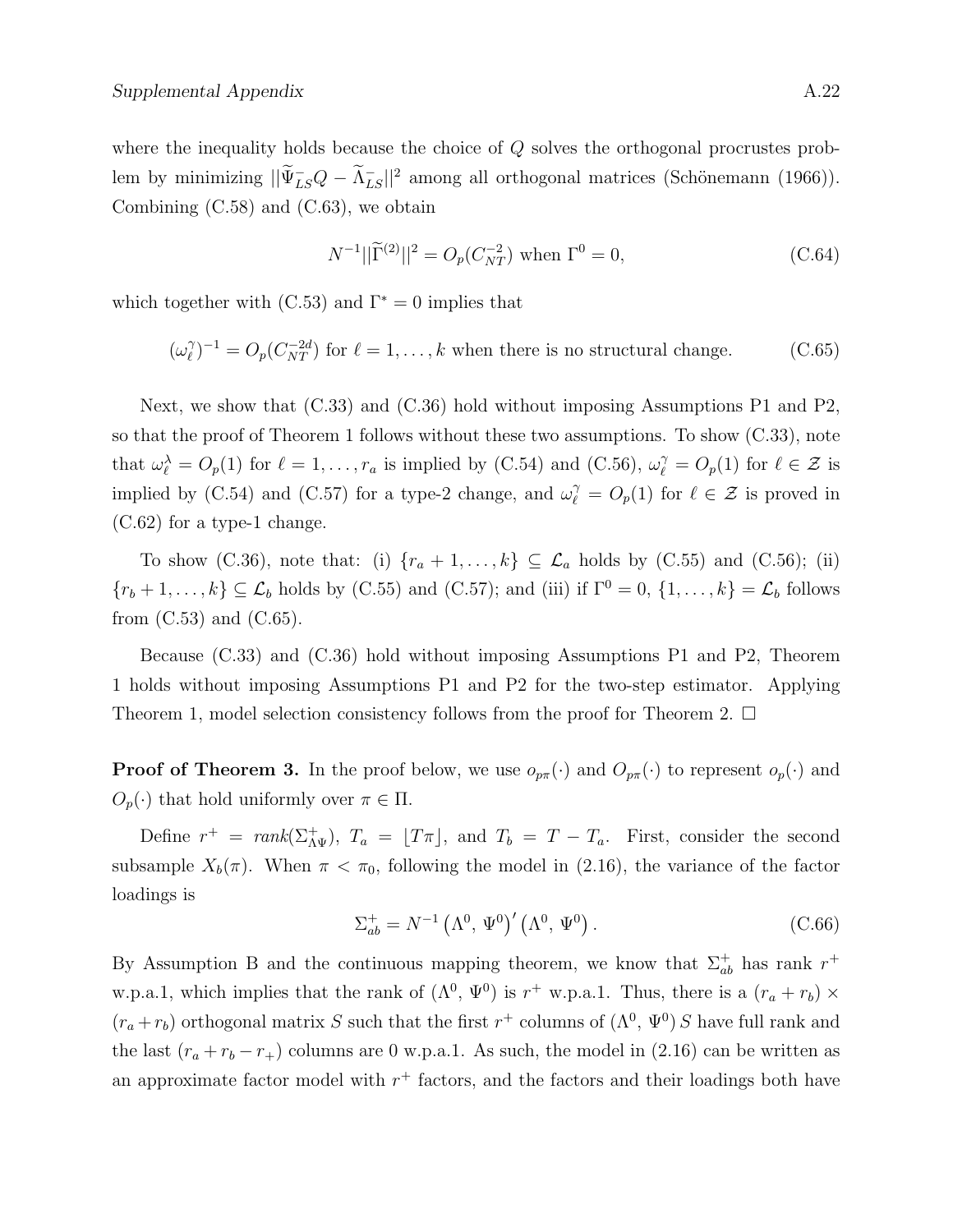full ranks asymptotically. With a transformation analogous to that in  $(2.10)$  to standardize the factors and diagonalize the loadings, the DGP in (2.16) can be written as

$$
X_b(\pi) = F_b^R(\pi)\Psi^R(\pi)' + e_b(\pi),
$$
\n(C.67)

where  $F_b^R(\pi)$  is  $T_b \times r^+$ ,  $\Psi^R(\pi)$  is  $N \times r^+$ , and

$$
T_b^{-1} F_b^R(\pi)' F_b^R(\pi) = I_{r^+} + O_{p\pi}(T^{-1/2}),
$$
  
\n
$$
N^{-1} \Psi^R(\pi)' \Psi^R(\pi) = \Lambda_b(\pi),
$$
\n(C.68)

where  $\Lambda_b(\pi)$  is a  $r^+\times r^+$  diagonal matrix whose diagonal elements are the positive eigenvalues of  $\Sigma_F^+(\pi)\Sigma_{ab}^+$  in a decreasing order. This is analogous to the transformation considered in (B.3)-(B.5) in the proof of Lemma 2 except  $\pi < \pi_0$  rather than  $\pi = \pi_0$ . When  $\pi \ge \pi_0$ , the DGP in (2.16) can be written as in (C.67) and (C.68) but with  $r^+ = r_b$  and  $\Psi^R(\pi) = \Psi^R$ , where  $\Psi^R = \Psi^0(R_h^{-1})$  $\binom{-1}{b}'$ .

Next, we consider the first subsample  $X_a(\pi)$ . Following the transformation discussed above, when  $\pi > \pi_0$ , the DGP in (2.15) can be written as

$$
X_a(\pi) = F_a^R(\pi)\Lambda^R(\pi)' + e_a(\pi),\tag{C.69}
$$

where  $F_a^R(\pi)$  is  $T_a \times r^+$ ,  $\Lambda^R(\pi)$  is  $N \times r^+$ , and

$$
T_a^{-1} F_a^R(\pi)' F_a^R(\pi) = I_{r^+} + O_{p\pi}(T^{-1/2}),
$$
  
\n
$$
N^{-1} \Lambda^R(\pi)' \Lambda^R(\pi) = \Lambda_a(\pi),
$$
\n(C.70)

where  $\Lambda_a(\pi)$  is a  $r^+ \times r^+$  diagonal matrix with positive eigenvalues. When  $\pi \leq \pi_0$ , the DGP in (2.15) can be written as that in (C.69) and (C.70) but with  $r^+ = r_a$  and  $\Lambda^R(\pi) = \Lambda^R =$  $\Lambda^{0}(R_{a}^{-1})'.$ 

For any  $\pi \in \Pi$ ,  $X_a(\pi)$  contains at least the  $r_a$  factors in  $X_a(\pi_0)$  and  $X_b(\pi)$  contains at least the  $r_b$  factors in  $X_b(\pi_0)$ . Therefore,

$$
N^{-1}||\Lambda^R_\ell(\pi)||^2 \ge C \text{ for } \ell = 1, \dots, r_a, \ N^{-1}||\Psi^R_\ell(\pi)||^2 \ge C \text{ for } \ell = 1, \dots, r_b.
$$
 (C.71)

Note that in the proof of Theorem 1 above, the magnitudes of the approximation errors are developed under Assumptions A-D. After Assumptions A and C are replaced by Assumptions A<sup>\*</sup> and C<sup>\*</sup>, Assumptions A<sup>\*</sup>, B, C<sup>\*</sup>, and D are all uniform over  $\pi \in \Pi$ . As a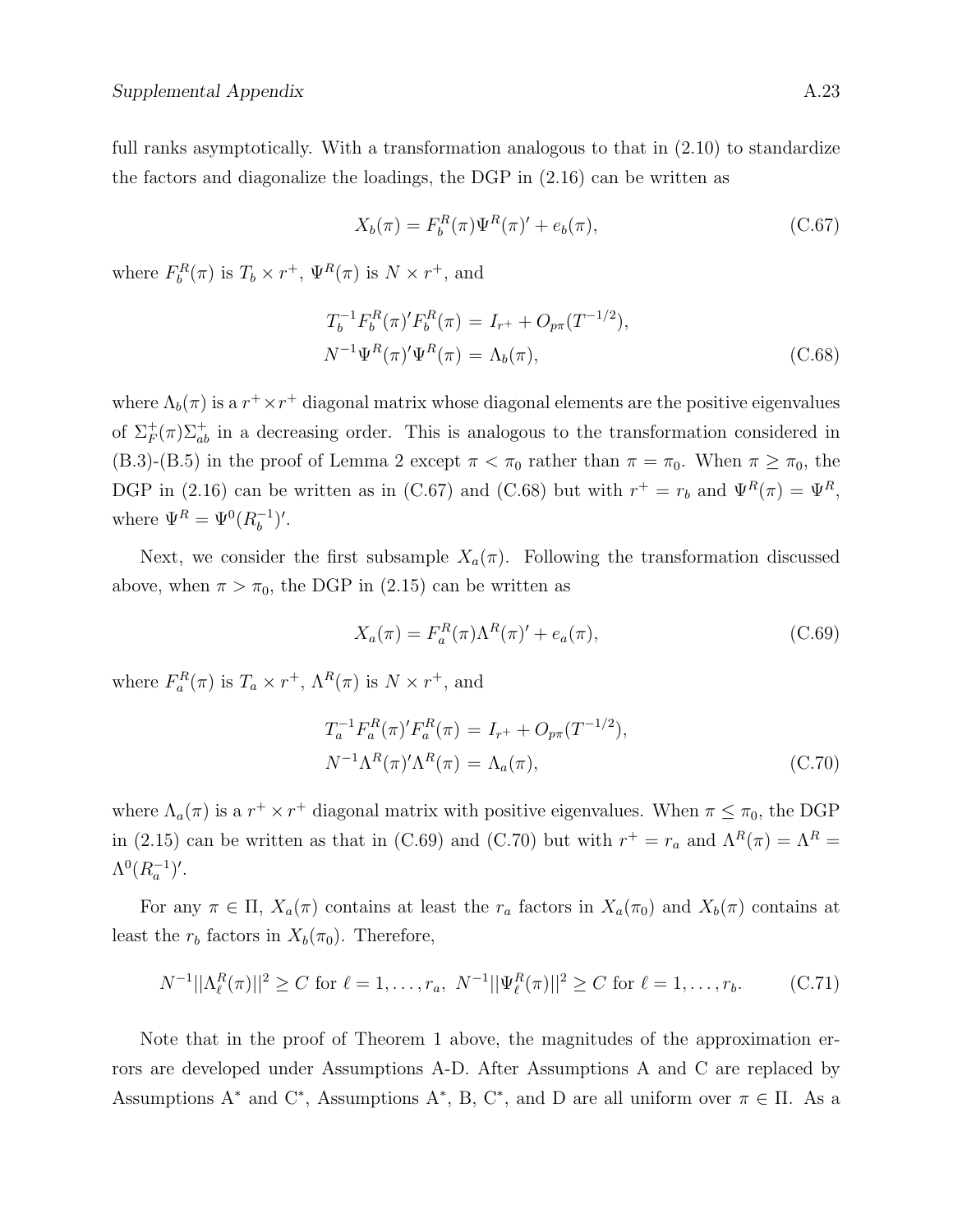result, replacing  $\pi_0$  with  $\pi$ , asymptotic results as those in Theorem 1 hold uniformly over  $\pi \in \Pi$ . We use such uniform convergence in the analysis below.

Below we analyze model selection based on the two-step procedure. Recall that  $\hat{r}_a^{(i)}(\pi)$ for  $i = 1$  and 2 denotes the estimator of  $r_a(\pi)$  by the first- and second-step PLS estimator. Let  $\omega_{\ell}^{\lambda * (i)}$  $\ell^{\lambda * (i)}(\pi)$  and  $\omega_{\ell}^{\gamma * (i)}$  $\widetilde{\Psi}_{LS}^{\gamma*(i)}(\pi)$  denote the weights in step *i*. Let  $\widetilde{\Psi}_{LS}^-(\pi)$  denote the first  $\widehat{r}_a^{(1)}$ columns of  $\widetilde{\Psi}_{LS}(\pi)$ . By construction, the adaptive weights in (3.13) satisfy

$$
\omega_{\ell}^{\lambda * (i)}(\pi) = \left(N^{-1}||\widetilde{\Lambda}_{\ell,LS}(\pi)||^2\right)^{-d} \text{ for } i = 1 \text{ and } 2,
$$
  
\n
$$
\omega_{\ell}^{\lambda * (1)}(\pi) = \max\left\{\left(N^{-1}||\widetilde{\Gamma}_{\ell,LS}(\pi)||^2\right)^{-d}, \left(N^{-1}||\widetilde{\Psi}_{\ell,LS}(\pi)||^2\right)^{-d}\right\},
$$
  
\n
$$
\omega_{\ell}^{\lambda * (2)}(\pi) = \omega_{\ell}^{\lambda * (1)}(\pi) \text{ if (i) } \widehat{r}_a^{(1)} < \widehat{r}_b^{(1)} \text{ or (ii) } \widehat{r}_a^{(1)} = \widehat{r}_b^{(1)} \text{ and } \ell > \widehat{r}_a^{(1)},
$$
  
\n
$$
\omega_{\ell}^{\lambda * (2)}(\pi) = \max\left\{\left(N^{-1}||\widetilde{\Psi}_{\ell,LS}(\pi)w(\pi) - \widetilde{\Lambda}_{\ell,LS}(\pi)||^2\right)^{-d}, \left(N^{-1}||\widetilde{\Psi}_{\ell,LS}(\pi)||^2\right)^{-d}\right\} \text{ otherwise,}
$$
\n(C.72)

where the vector  $w(\pi)$  satisfies  $\|w(\pi)\|=1$  and is obtained by the orthogonal transformation to minimize the difference between the first  $\hat{r}_a^{(1)}$  columns of  $\tilde{\Lambda}_{LS}(\pi)$  and  $\tilde{\Psi}_{LS}(\pi)$ .

In the proof below, if notations and results are not specified to be the first step or the second step, they apply to both. We typically do not distinguish between them until discussing the penalties.

Step 1. We show

$$
\Pr(\min_{\pi \in \Pi} \widehat{r}_a^{(i)}(\pi) \ge r_a) \to 1 \text{ for } i = 1 \text{ and } 2. \tag{C.73}
$$

To this end, it is sufficient to show  $N^{-1}||\hat{\Lambda}_{\ell}(\pi) - \Lambda_{\ell}^R(\pi)||^2 = o_{p\pi}(1)$  for  $\ell = r_a$  in both steps. The proof strategy is different from that in Theorem 1 because here we do not require the convergence of  $\widehat{\Lambda}_{\ell}(\pi)$  to  $\Lambda_{\ell}^R(\pi)$  for  $\ell > r_a$ . Let  $X_{a:b}$  denote a submatrix of X that contains the columns from a to b. For any  $\pi \in \Pi$ , define

$$
\Lambda^{\dagger}(\pi) = \left(\Lambda^{R}_{1:r_{a}}(\pi), \widehat{\Lambda}(\pi)_{r_{a}+1:k}\right), \Gamma^{\dagger}(\pi) = \widehat{\Gamma}(\pi), \text{ and } \Psi^{\dagger}(\pi) = \Lambda^{\dagger}(\pi) + \Gamma^{\dagger}(\pi). \tag{C.74}
$$

For notational simplicity, define  $\Lambda^r(\pi) = \Lambda^R_{1:r_a}(\pi)$ . Note that the definition of  $\Lambda^{\dagger}(\pi)$  is different from that of  $\Lambda^*$  used in the proof of Theorem 1 even when  $\pi = \pi_0$ , because the former involves the PLS estimator but the latter does not. Define

$$
Z_{\lambda}^{2}(\pi) = N^{-1} \left\| \widehat{\Lambda}(\pi) - \Lambda^{\dagger}(\pi) \right\|^{2}, Z_{\psi}^{2}(\pi) = N^{-1} \left\| \widehat{\Psi}(\pi) - \Psi^{\dagger}(\pi) \right\|^{2}, Z_{\gamma}^{2}(\pi) = N^{-1} \left\| \widehat{\Gamma}(\pi) - \Gamma^{\dagger}(\pi) \right\|^{2}
$$
\n(C.75)

.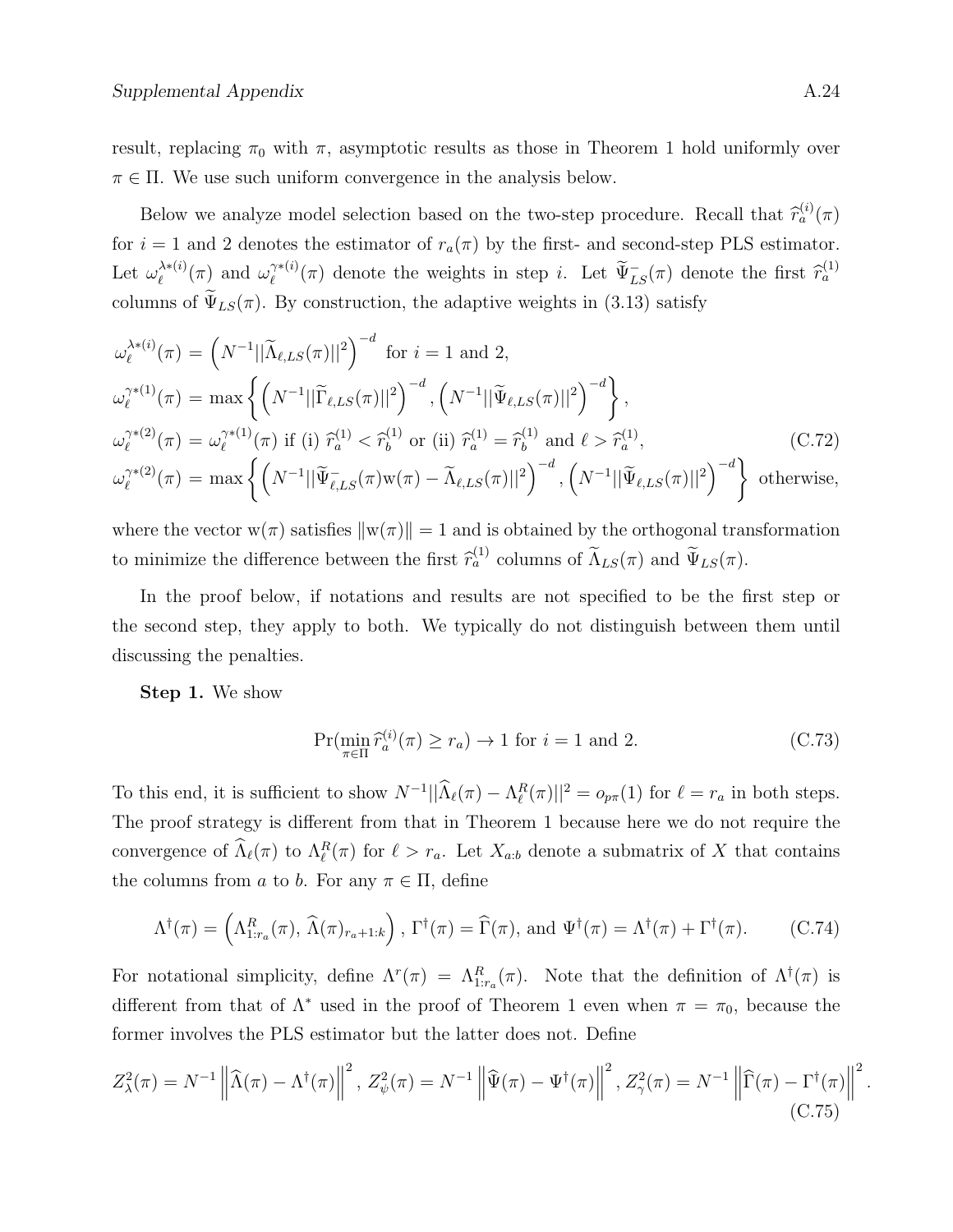The criterion function for the shrinkage estimator can be written as

$$
Q(\Lambda, \Gamma; \pi) = M_a(\Lambda, \widetilde{F}_a(\pi)) + M_b(\Psi, \widetilde{F}_b(\pi)) + P_1^*(\Lambda) + P_2^*(\Gamma), \tag{C.76}
$$

where  $\Psi = \Lambda + \Gamma$ ,

$$
M_a(\Lambda, F_a) = (NT)^{-1} ||X_a(\pi) - F_a \Lambda' ||^2, \text{ and}
$$
  
\n
$$
M_b(\Psi, F_b) = (NT)^{-1} ||X_b(\pi) - F_b(\Lambda + \Gamma)'||^2.
$$
\n(C.77)

For notational simplicity, we do not write  $M_a(\Lambda, F_a)$  and  $M_b(\Psi, F_b)$  indexed by  $\pi$ , although they are by definition. Define

$$
\phi_{\ell}^{\lambda} = \mathbb{E}_{\xi}[\alpha_{NT}(\xi)\omega_{\ell}^{\lambda*}(\xi)] \text{ and } \phi_{\ell}^{\gamma} = \mathbb{E}_{\xi}[\beta_{NT}(\xi)\omega_{\ell}^{\gamma*}(\xi)], \tag{C.78}
$$

where  $\xi$  has a uniform distribution on  $\Pi$  and  $\mathbb{E}_{\xi}[\cdot]$  is taken w.r.t.  $\xi$ . As such,  $P_1^*(\Lambda)$  =  $\sum_{\ell=1}^k \phi_\ell^\lambda \|\Lambda_\ell\|$  and  $P_2^*(\Gamma) = \sum_{\ell=1}^k \phi_\ell^\gamma$  $\int\limits_{\ell}^{\gamma} \| \Gamma_{\ell} \|$ .

Because the shrinkage estimators  $\widehat{\Lambda}(\pi)$  and  $\widehat{\Gamma}(\pi)$  minimize the criterion function  $Q(\Lambda,\Gamma;\pi)$ , we have  $Q(\widehat{\Lambda}(\pi), \widehat{\Gamma}(\pi)) \leq Q(\Lambda^{\dagger}(\pi), \Gamma^{\dagger}(\pi))$ , i.e.,

$$
\begin{aligned}\n\left[M_a(\widehat{\Lambda}(\pi), \widetilde{F}_a(\pi)) - M_a(\Lambda^\dagger(\pi), \widetilde{F}_a(\pi))\right] + \left[M_b(\widehat{\Psi}(\pi), \widetilde{F}_b(\pi)) - M_b(\Psi^\dagger(\pi), \widetilde{F}_b(\pi))\right] \\
\leq \left[P_1^*(\Lambda^\dagger(\pi)) - P_1^*(\widehat{\Lambda}(\pi))\right] + \left[P_2^*(\Gamma^\dagger(\pi)) - P_2^*(\widehat{\Gamma}(\pi))\right],\n\end{aligned} \tag{C.79}
$$

where  $\hat{\Psi}(\pi) = \hat{\Lambda}(\pi) + \hat{\Gamma}(\pi)$ . We start with the right-hand side of (C.79). Because the last  $(k - r_a)$  columns of  $\Lambda^{\dagger}(\pi)$  and  $\widehat{\Lambda}(\pi)$  are the same, by the triangle inequality and the Cauchy-Schwarz inequality, we have

$$
P_1^*(\Lambda^\dagger(\pi)) - P_1^*(\widehat{\Lambda}(\pi)) = \sum_{\ell=1}^{r_a} \phi_\ell^\lambda \left( |\Lambda_\ell^\dagger(\pi)| - |\widehat{\Lambda}_\ell(\pi)| \right) \le \overline{b}_\Lambda Z_\lambda(\pi), \text{ where } \overline{b}_\Lambda = N^{1/2} \left( \sum_{\ell=1}^{r_a} (\phi_\ell^\lambda)^2 \right)^{1/2}.
$$
\n(C.80)

Because  $\Gamma^{\dagger}(\pi) = \widehat{\Gamma}(\pi)$ , the second term on the right-hand side of (C.79) is 0.

Next, we consider the left-hand side of (C.79). Write  $\tilde{F}_a(\pi) = (\tilde{F}_a^r(\pi), \tilde{F}_a^{\perp}(\pi)) \in R^{T_a \times k}$ , where  $\tilde{F}_a(\pi)$  is partitioned into the  $T_a \times r_a$  and  $T_a \times (k - r_a)$  submatrices  $\tilde{F}_a^r(\pi)$  and  $\tilde{F}_a^{\perp}(\pi)$ . Similarly, write  $\widehat{\Lambda}(\pi) = (\widehat{\Lambda}^r(\pi), \widehat{\Lambda}^{\perp}(\pi))$ , where  $\widehat{\Lambda}(\pi)$  is partitioned into the  $N \times r_a$  and  $N \times (k - r_a)$  submatrices  $\widehat{\Lambda}^r(\pi)$  and  $\widehat{\Lambda}^{\perp}(\pi)$ . With this partition, we can write  $\Lambda^{\dagger}(\pi) = (\Lambda^r(\pi),$  $\widehat{\Lambda}^{\perp}(\pi)$ . Define  $e_a(\Lambda(\pi), F(\pi)) = X_a(\pi) - F(\pi)\Lambda(\pi)'$ . For the calculation below, we first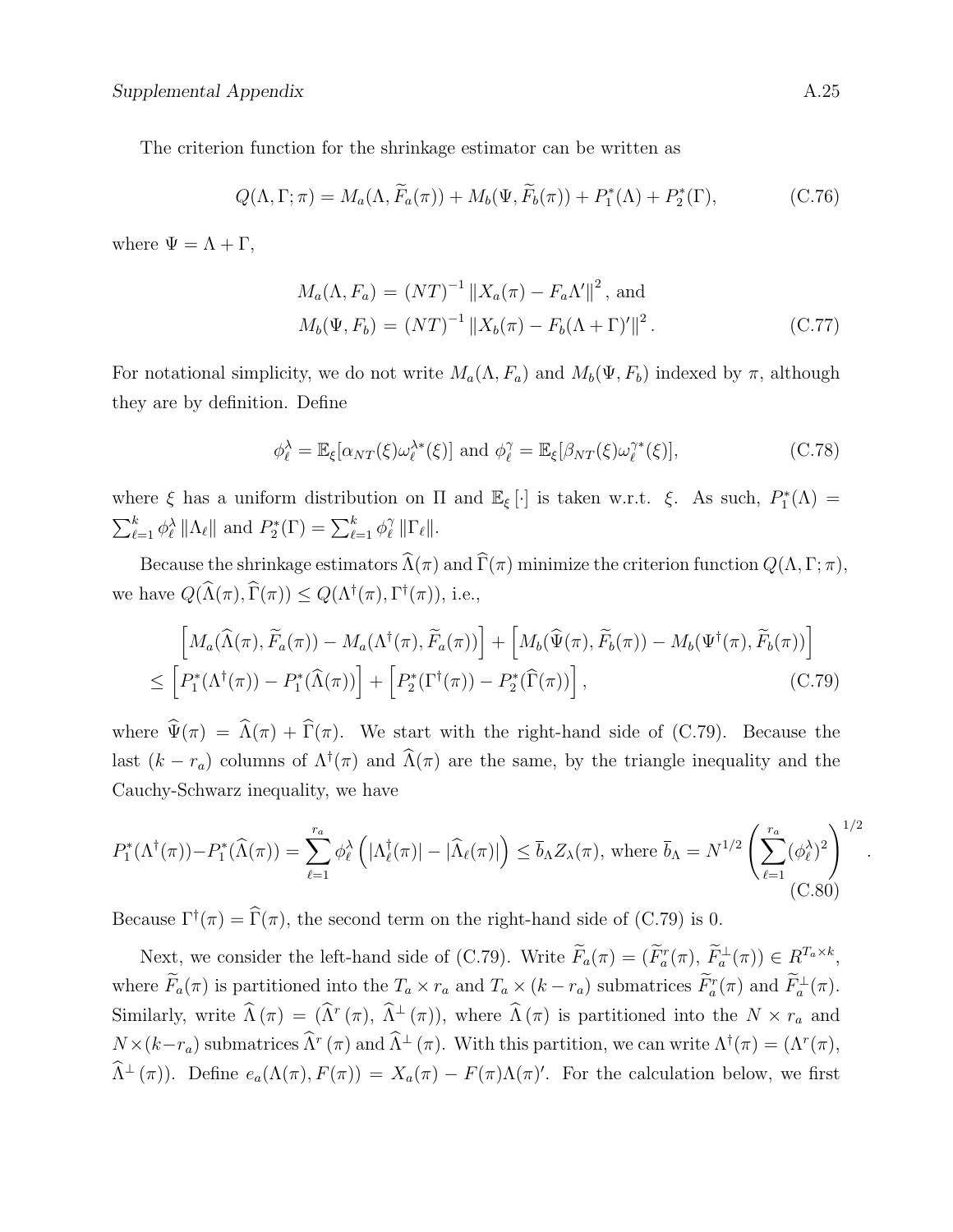show two expansions. The first is

$$
e_a(\widehat{\Lambda}(\pi), \widetilde{F}_a(\pi)) = X_a(\pi) - \widetilde{F}_a(\pi) \widehat{\Lambda}(\pi)'
$$
  
\n
$$
= X_a(\pi) - \widetilde{F}_a^r(\pi) \widehat{\Lambda}^r(\pi) - \widetilde{F}_a^{\perp}(\pi) \widehat{\Lambda}^{\perp}(\pi)'
$$
  
\n
$$
= \left(X_a(\pi) - \widetilde{F}_a^r(\pi) \Lambda^r(\pi) - \widetilde{F}_a^{\perp}(\pi) \widehat{\Lambda}^{\perp}(\pi) \right) - \widetilde{F}_a^r(\pi) \left(\widehat{\Lambda}^r(\pi) - \Lambda^r(\pi)\right)'
$$
  
\n
$$
= e_a(\Lambda^{\dagger}(\pi), \widetilde{F}_a(\pi)) - \widetilde{F}_a^r(\pi) \left(\widehat{\Lambda}^r(\pi) - \Lambda^r(\pi)\right)', \qquad (C.81)
$$

where the first and last equalities hold by definition, the second equality follows from the partition of  $\widetilde{F}_a(\pi)$  and  $\widehat{\Lambda}(\pi)$ , and the third equality follows from subtracting and adding  $\tilde{F}_a^r(\pi)\Lambda^r(\pi)'$ . Because  $r_a(\pi) \ge r_a$ , we write  $F_a^R(\pi) = (F_a^r(\pi), F_a^{r+}(\pi))$ , where  $F_a^R(\pi)$  is partitioned into the  $T_a \times r_a$  and  $T_a \times (r_a(\pi) - r_a)$  submatrices  $F_a^r(\pi)$  and  $F_a^{r+}(\pi)$ . Similarly, write  $\Lambda^R(\pi) = (\Lambda^r(\pi), \Lambda^{r+}(\pi))$ , where  $\Lambda^R(\pi)$  is partitioned into the  $N \times r_a$  and  $N \times (r_a(\pi)$  $r_a$ ) submatrices  $\Lambda^r(\pi)$  and  $\Lambda^{r+}(\pi)$ . Following the partition, we can write

$$
X_a(\pi) = e_a(\pi) + F_a^r(\pi)\Lambda^r(\pi)' + F_a^{r+}(\pi)\Lambda^{r+}(\pi').
$$
 (C.82)

The second expansion is

$$
e_a(\Lambda^\dagger(\pi), \widetilde{F}_a(\pi)) = X_a(\pi) - \widetilde{F}_a^r(\pi) \Lambda^r(\pi)' - \widetilde{F}_a^\perp(\pi) \widehat{\Lambda}^\perp(\pi)'
$$
(C.83)  

$$
= e_a(\pi) + \left( F_a^r(\pi) - \widetilde{F}_a^r(\pi) \right) \Lambda^r(\pi)' + F_a^{r+}(\pi) \Lambda^{r+}(\pi)' - \widetilde{F}_a^\perp(\pi) \widehat{\Lambda}^\perp(\pi)',
$$

where first equality holds by definition and the second equality follows from  $(C.82)$ . With the first expansion in  $(C.81)$ , we have

$$
M_a(\widehat{\Lambda}(\pi), \widetilde{F}_a(\pi)) = (NT)^{-1} \left\| e_a(\widehat{\Lambda}(\pi), \widetilde{F}_a(\pi)) \right\|^2
$$
  
\n
$$
= (NT)^{-1} \left\| e_a(\Lambda^\dagger(\pi), \widetilde{F}_a(\pi)) \right\|^2 + (NT)^{-1} \left\| \widetilde{F}_a^r \left( \widehat{\Lambda}^r(\pi) - \Lambda^r(\pi) \right)' \right\|^2
$$
  
\n
$$
-2(NT)^{-1} tr \left[ e_a(\Lambda^\dagger(\pi), \widetilde{F}_a(\pi))' \widetilde{F}_a^r(\pi) \left( \widehat{\Lambda}^r(\pi) - \Lambda^r(\pi) \right) \right]
$$
  
\n
$$
= M_a(\Lambda^\dagger(\pi), \widetilde{F}_a(\pi)) + K_0 + K_1 + K_2 + K_3 + K_4,
$$
 (C.84)

where

$$
K_0 = (NT)^{-1} \left\| \widetilde{F}_a^r \left( \widehat{\Lambda}^r(\pi) - \Lambda^r(\pi) \right)' \right\|^2
$$
  

$$
= \frac{T_a}{T} \frac{1}{N} tr \left[ \left( \widehat{\Lambda}^r(\pi) - \Lambda^r(\pi) \right) \frac{\widetilde{F}_a^{r \prime} \widetilde{F}_a^r}{T_a} \left( \widehat{\Lambda}^r(\pi) - \Lambda^r(\pi) \right)' \right]
$$
  

$$
= \frac{T_a}{T} Z_\lambda^2(\pi) \qquad (C.85)
$$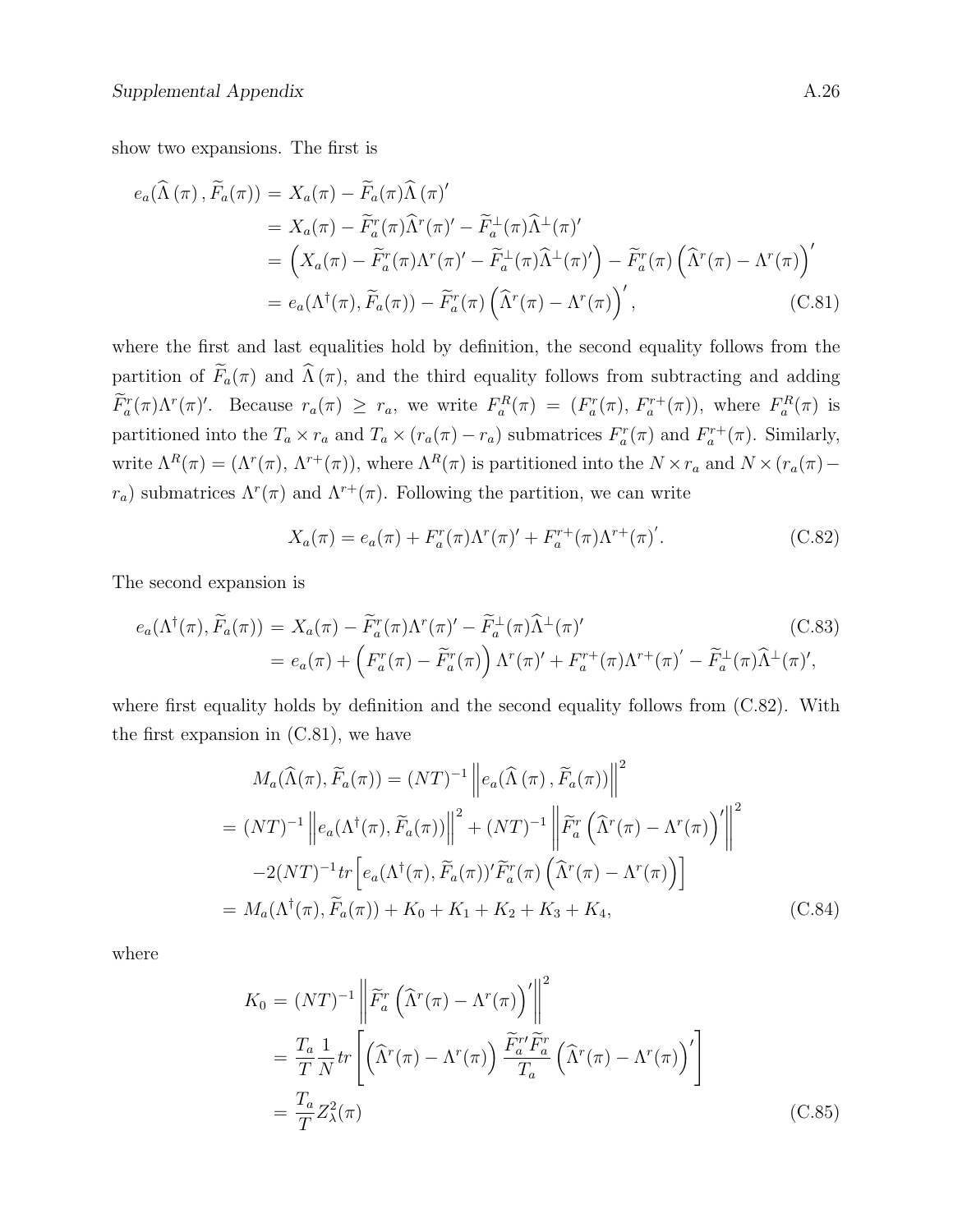by definition and the fact that  $T_a^{-1}(\tilde{F}_a^{r} \tilde{F}_a^r) = I_{r_a \times r_a}$ . The terms  $K_1$  to  $K_4$  follow from the second expansion in  $(C.83)$ , and they are specified below. The first term is

$$
K_1 = -2(NT)^{-1}tr\left[e_a(\pi)'\widetilde{F}_a^r(\pi)\left(\widehat{\Lambda}^r(\pi) - \Lambda^r(\pi)\right)\right] = \frac{T_a}{T}O_{p\pi}(C_{NT}^{-1})Z_{\lambda}(\pi),\tag{C.86}
$$

following calculations analogous to those in (C.20) and (C.21). The second term is

$$
K_2 = -2(NT)^{-1} tr\left(\Lambda^r(\pi) (F_a^r(\pi) - \widetilde{F}_a^r(\pi))'\widetilde{F}_a^r(\pi) (\widehat{\Lambda}^r(\pi) - \Lambda^r(\pi))'\right)
$$
  
= 
$$
\frac{T_a}{T} O_{p\pi}(C_{NT}^{-1}) Z_\lambda(\pi)
$$
(C.87)

following calculations analogous to those in (C.25) and (C.26). The third term is

$$
K_3 = -2(NT)^{-1} tr\left(\Lambda^{r+}(\pi) F_a^{r+}(\pi)' \widetilde{F}_a^r(\pi) (\widehat{\Lambda}^r(\pi) - \Lambda^r(\pi))'\right)
$$
  
=  $-2(NT)^{-1} tr\left(\Lambda^{r+}(\pi) \left(F_a^{r+}(\pi) - \widetilde{F}_a^{r+}(\pi)\right)' \widetilde{F}_a^r(\pi) (\widehat{\Lambda}^r(\pi) - \Lambda^r(\pi))'\right)$   
=  $\frac{T_a}{T} O_{p\pi}(C_{NT}^{-1}) Z_\lambda(\pi),$  (C.88)

where  $\hat{F}_a^{r+}(\pi)$  is a submatrix of  $\hat{F}_a(\pi)$  with columns associated with those in  $F_a^{r+}(\pi)$ , the second equality holds because  $\tilde{F}_a^{r+}(\pi)$  and  $\tilde{F}_a^{r}(\pi)$  are orthogonal by construction, and the third equality holds by arguments analogous to those in (C.25) and (C.26). The forth term is

$$
K_4 = 2(NT)^{-1} tr \left[ \widehat{\Lambda}^{\perp}(\pi) \widetilde{F}_a^{\perp}(\pi)' \widetilde{F}_a^r(\pi) \left( \widehat{\Lambda}^r(\pi) - \Lambda^r(\pi) \right) \right] = 0 \tag{C.89}
$$

because  $\overline{F}_a^{\perp}(\pi)' \overline{F}_a^r(\pi) = 0$  by construction. Combining (C.84)-(C.89), we obtain

$$
M_a(\widehat{\Lambda}(\pi), \widetilde{F}_a(\pi)) - M_a(\Lambda^\dagger(\pi), \widetilde{F}_a(\pi)) = \frac{T_a}{T} Z_\lambda^2(\pi) + O_{p\pi}(C_{NT}^{-1}) Z_\lambda(\pi).
$$
 (C.90)

Replacing the first subsample with the second subsample and applying similar arguments, we also have

$$
M_b(\widehat{\Psi}(\pi), \widetilde{F}_b(\pi)) - M_b(\Psi^{\dagger}(\pi), \widetilde{F}_b(\pi)) = \frac{T_b}{T} Z_{\psi}^2(\pi) + O_{p\pi}(C_{NT}^{-1}) Z_{\psi}(\pi).
$$
 (C.91)

Plugging  $(C.90)$  and  $(C.91)$  into the left-hand side of  $(C.79)$ , we obtain

$$
\frac{T_a}{T} Z^2_{\lambda}(\pi) + O_{p\pi}(C_{NT}^{-1}) Z_{\lambda}(\pi) + \frac{T_b}{T} Z^2_{\psi}(\pi) + O_{p\pi}(C_{NT}^{-1}) Z_{\psi} \le \bar{b}_{\Lambda} Z_{\lambda}(\pi),
$$
\n(C.92)

which further implies that

$$
Z_{\lambda}(\pi) = O_{p\pi}(\bar{b}_{\Lambda} + C_{NT}^{-1}).
$$
\n(C.93)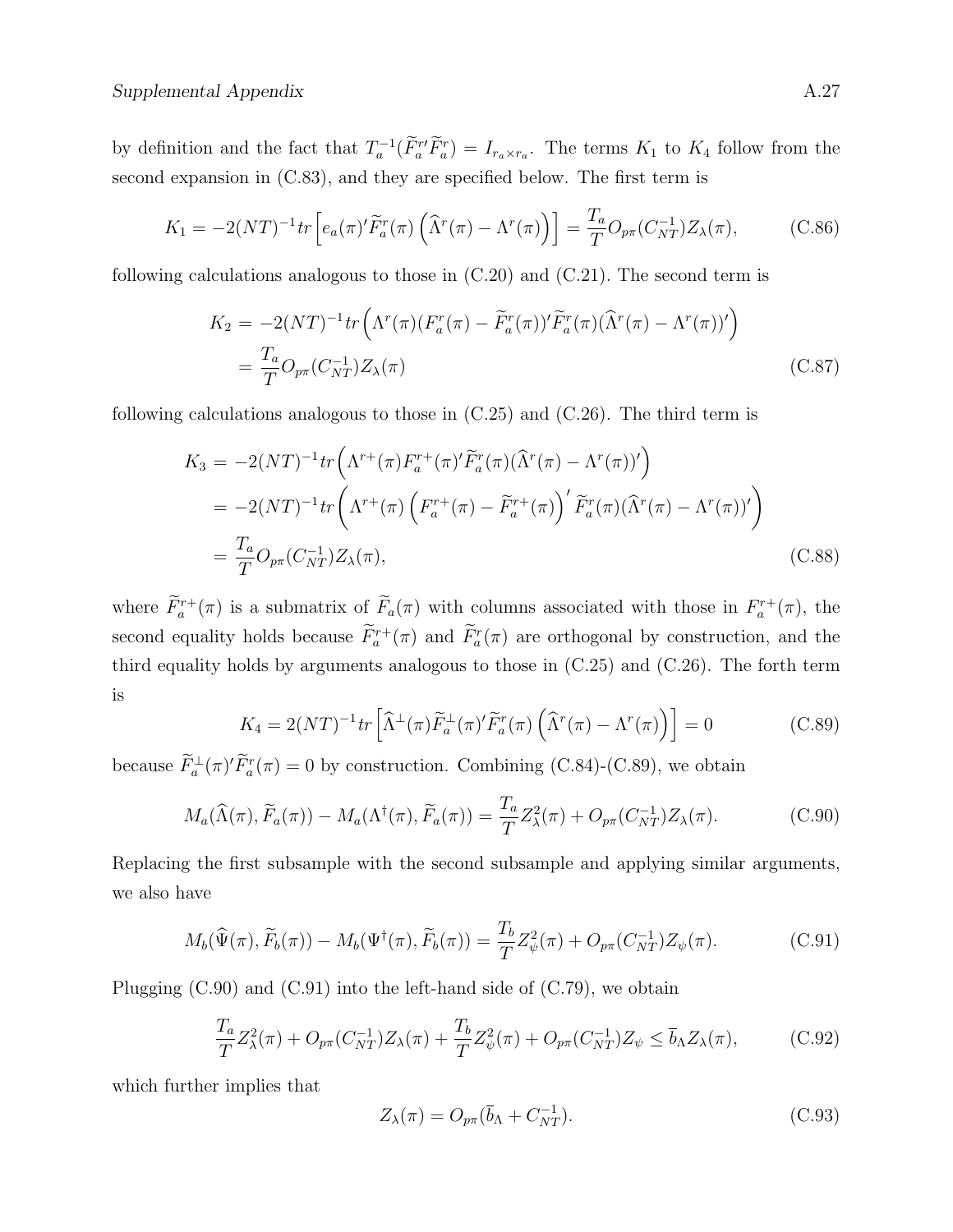The unrestricted least square estimator for any  $\pi \in \Pi$  can be viewed as a PLS estimator with 0 penalty. Therefore,  $N^{-1}||\widetilde{\Lambda}_{LS,\ell}(\pi) - \Lambda_{\ell}^R(\pi)||^2 = O_{p\pi}(C_{NT}^{-2})$  for  $\ell = 1, \ldots, r_a$  by (C.93), which together with  $(C.71)$  implies that  $N^{-1} || \tilde{\Lambda}_{LS,\ell}(\pi) ||^2 \geq C^{-1}$  w.p.a.1. for  $\ell = 1, \ldots, r_a$ . For  $i = 1$  and 2, we have  $\omega_{\ell}^{\lambda * (i)}$  $\mathcal{L}_{\ell}^{\lambda * (i)}(\pi) = (N^{-1}||\tilde{\Lambda}_{LS,\ell}(\pi)||^2)^{-d} \leq C^d$  w.p.a.1 for  $\ell = 1, ..., r_a$ . Following the specification in (4.12),  $\alpha_{NT}(\pi) = \kappa_1(\pi) N^{-1/2} C_{NT_a}^{-d-1}$  $\frac{n-d-1}{NT_a}$ , where  $\kappa_1(\pi) \leq \overline{\kappa}_1$ . Thus, we have

$$
N^{1/2}\phi_{\ell}^{\lambda} = N^{1/2} \mathbb{E}_{\xi} [\alpha_{NT}(\xi)\omega_{\ell}^{\lambda*}(\xi)] = O_p(C_{NT}^{-1})
$$
\n(C.94)

for  $\ell = 1, \ldots, r_a$ , which implies

$$
\overline{b}_{\Lambda} = O_p(C_{NT}^{-1}) \tag{C.95}
$$

for both the first- and second-step PLS estimation. It follows from (C.93) that  $Z_{\lambda}(\pi)$  =  $O_{p\pi}(C_{NT}^{-1})$ . This completes the proof of  $Pr(\min_{\pi \in \Pi} \widehat{r}_a^{(i)}(\pi) \ge r_a) \to 1$  for  $i = 1, 2$ .

**Step 2.** We show for  $i = 1$  and 2,

$$
\Pr(\min_{\pi \in \Pi} \widehat{r}_b^{(i)}(\pi) \ge r_b) \to 1 \text{ if } r_b > r_a. \tag{C.96}
$$

In this case,  $N^{-1}||\Gamma_{\ell}^R(\pi)||^2 \geq C$  by Assumption  $\mathrm{R}^*$ (ii) and  $N^{-1}||\Psi_{\ell}^R(\pi)||^2 \geq C$  by (C.71) for  $\ell = r_b$ . To show (C.96), it is sufficient to prove  $N^{-1} || \widehat{\Gamma}_{\ell}(\pi) - \Gamma_{\ell}^R(\pi) ||^2 = o_{p\pi}(1)$  for  $\ell = r_b$ for both the first and second step estimators. To this end, we redefine  $\Lambda^{\dagger}(\pi)$  and  $\Gamma^{\dagger}(\pi)$  in (C.74) as

$$
\Lambda^{\dagger}(\pi) = \widehat{\Lambda}(\pi), \Gamma^{\dagger}(\pi) = (\widehat{\Gamma}(\pi)_{1:r_b-1}, \Gamma^R_{r_b}(\pi), \widehat{\Gamma}(\pi)_{r_b+1:k}) \text{ and } \Psi^{\dagger}(\pi) = \Lambda^{\dagger}(\pi) + \Gamma^{\dagger}(\pi) \tag{C.97}
$$

and keep the definitions of  $Z_{\lambda}(\pi)$ ,  $Z_{\psi}(\pi)$ ,  $Z_{\gamma}(\pi)$  in (C.75) unchanged. Now consider the inequality in (C.79). Because  $\Lambda^{\dagger}(\pi) = \widehat{\Lambda}(\pi)$ , the right-hand side of (C.79) becomes for  $\ell = r_b,$ 

$$
P_2^*(\Gamma^\dagger(\pi)) - P_2^*(\widehat{\Gamma}(\pi)) = \phi_\ell^\gamma \left( |\Gamma_\ell^R(\pi)| - |\widehat{\Gamma}_\ell(\pi)| \right) \le \overline{b}_{\Gamma b} Z_\gamma(\pi), \text{ where } \overline{b}_{\Gamma b} = N^{1/2} \phi_\ell^\gamma. \tag{C.98}
$$

By arguments analogous to those used to show (C.90) and (C.91), the left-hand side of (C.79) becomes

$$
M_b(\widehat{\Psi}(\pi), \widetilde{F}_b(\pi)) - M_b(\Psi^{\dagger}(\pi), \widetilde{F}_b(\pi)) = \frac{T_b}{T} Z_{\psi}^2(\pi) + O_{p\pi}(C_{NT}^{-1}) Z_{\psi}(\pi).
$$
 (C.99)

Putting (C.98) and (C.99) together with (C.79), we get

$$
Z_{\psi}(\pi) = O_{p\pi}(\bar{b}_{\Gamma b} + C_{NT}^{-1}).
$$
\n(C.100)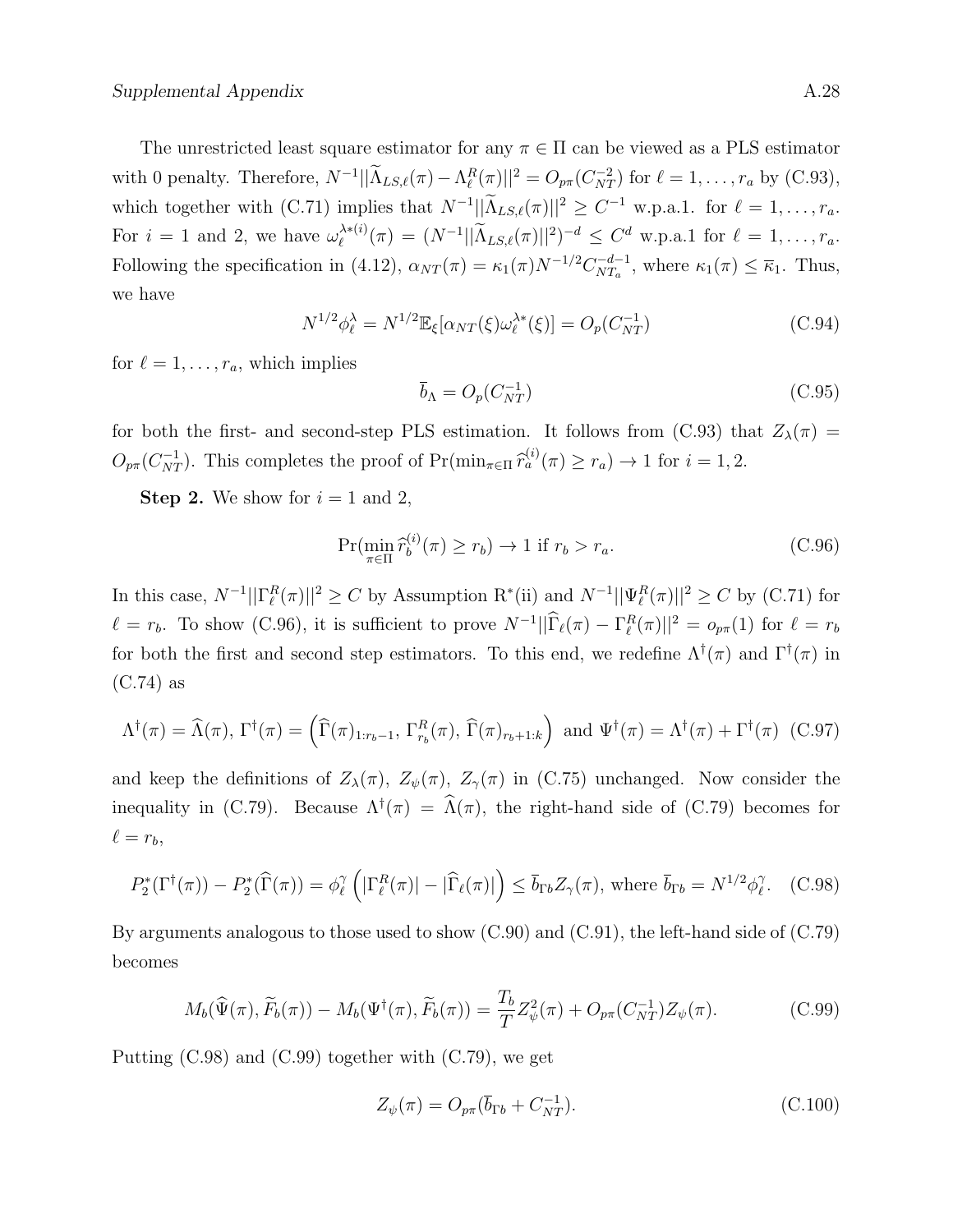Note that we can show the consistency of  $\widehat{\Lambda}(\pi)$  and  $\widehat{\Psi}(\pi)$  column by column because  $\widetilde{F}_a(\pi)$ and  $\widetilde{F}_b(\pi)$  both have orthogonal regressors by construction. Now following the arguments used to show (C.94), we have  $\bar{b}_{\Gamma b} = O_p(C_{NT}^{-1})$  for the first-step estimator, which immediately implies that  $Z_{\psi}(\pi) = O_{p\pi}(C_{NT}^{-1})$  and

$$
N^{-1}||\widehat{\Gamma}_{\ell}(\pi) - \Gamma_{\ell}^{R}(\pi)||^{2} = O_{p\pi}(C_{NT}^{-2}) \text{ for } \ell = r_{b}.
$$
 (C.101)

This proof (C.96) holds for  $i = 1$  and also implies that  $\hat{r}_b^{(1)} = \min_{\pi \in \Pi} \hat{r}_b^{(1)}$  $f_b^{(1)}(\pi) \geq r_b > r_a$ w.p.a.1. Thus, for the second-step estimator,  $\omega_{\ell}^{\gamma*(2)}$  $\ell^{\gamma*(2)}(\pi)$  takes the form in (C.72) with  $r_b > r_a$ w.p.a.1, which is the same as that for the first-step estimator. Hence,  $\bar{b}_{\Gamma b} = O_p(C_{NT}^{-1})$  for the second-step estimator and it follows that  $(C.96)$  holds for  $i = 2$  as well.

Step 3. We prove

$$
\Pr(\widehat{r}_a^{(1)} = r_a) \to 1\tag{C.102}
$$

by showing that the inequalities in (C.73) become equalities when  $\pi = \pi_0$ . To this end, it is sufficient to show  $Pr(\widehat{\Lambda}_{\ell}(\pi_0) = 0) \to 1$  for  $\ell > r_a$  in the first-step estimation. (We use generic notation below without superscript (1) for notational simplicity.) By the proof of Theorem 1, to obtain  $\Pr(\widehat{\Lambda}_{\ell}(\pi_0) = 0) \to 1$ , it is sufficient to show

$$
\left\|e^{a}(\widehat{\Lambda}(\pi_{0}))'\widetilde{F}_{a,\ell}(\pi_{0})\right\| + \left\|e^{b}(\widehat{\Lambda}(\pi_{0}) + \widehat{\Gamma}(\pi_{0}))'\widetilde{F}_{b,\ell}(\pi_{0})\right\| < \frac{NT}{2}\phi_{\ell}^{\lambda},\tag{C.103}
$$

which is similar to (C.40). Replacing  $\widehat{\Lambda}$  and  $\widehat{\Gamma}$  in the proof of Theorem 1 with  $\widehat{\Lambda}(\pi_0)$  and  $\widehat{\Gamma}(\pi_0)$ , respectively, we have

$$
N^{-1/2}||\widehat{\Lambda}(\pi_0) - \Lambda^*|| = O_p(\overline{b}_\Lambda + \overline{b}_\Gamma + C_{NT}^{-1}) \text{ and } N^{-1/2}||\widehat{\Gamma}(\pi_0) - \Gamma^*|| = O_p(\overline{b}_\Lambda + \overline{b}_\Gamma + C_{NT}^{-1}),
$$
\n(C.104)

where

$$
\bar{b}_{\Lambda} = N^{1/2} \left( \sum_{\ell=1}^{r_a} (\phi_{\ell}^{\lambda})^2 \right)^{1/2} \text{ and } \bar{b}_{\Gamma} = N^{1/2} \left( \sum_{\ell \in \mathcal{Z}} (\phi_{\ell}^{\gamma})^2 \right)^{1/2}.
$$
 (C.105)

We have shown  $\bar{b}_{\Lambda} = O_p(C_{NT}^{-1})$  in (C.95) for both the first- and second-step estimators. By similar arguments under Assumption R<sup>\*</sup>(i) and (C.71), we also have  $\bar{b}_{\Gamma} = O_p(C_{NT}^{-1})$  for the first step estimator. Because  $\bar{b}_{\Lambda} = O_p(C_{NT}^{-1})$  and  $\bar{b}_{\Gamma} = O_p(C_{NT}^{-1}),$ 

$$
N^{-1/2}||\widehat{\Lambda}^{(1)}(\pi_0) - \Lambda^*|| = O_p(C_{NT}^{-1}) \text{ and } N^{-1/2}||\widehat{\Gamma}^{(1)}(\pi_0) - \Gamma^*|| = O_p(C_{NT}^{-1}).\tag{C.106}
$$

Following the arguments used to show (C.43) and (C.44), (C.103) holds provided that

$$
N^{-1/2}C_{NT}^{-1} = o_p(\phi_\ell^{\lambda}),\tag{C.107}
$$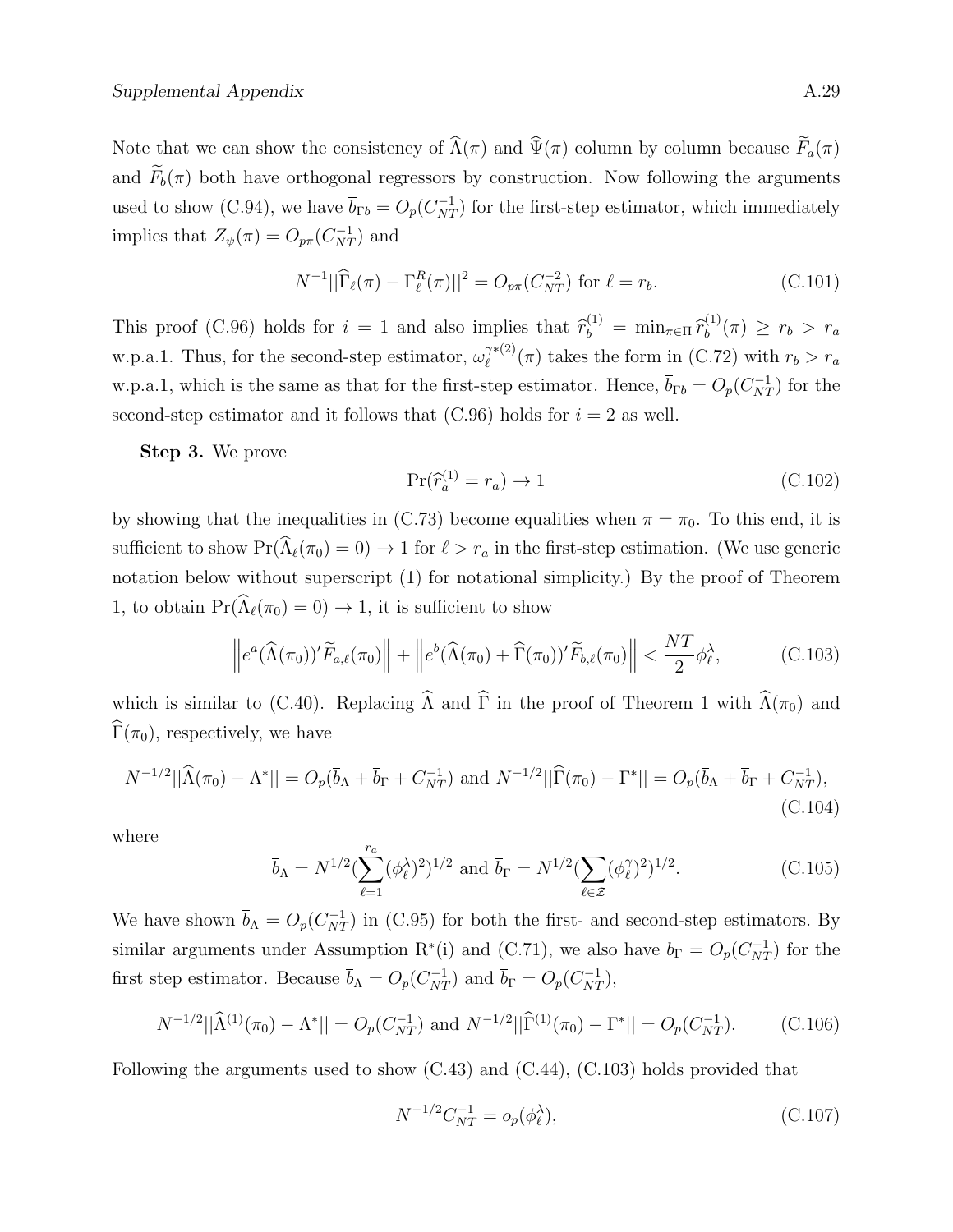where 
$$
\phi_{\ell}^{\lambda} = \mathbb{E}_{\xi}[\alpha_{NT}(\xi)\omega_{\ell}^{\lambda*(1)}(\xi)].
$$
 Using  $\alpha_{NT}(\pi) = \kappa_1(\pi)N^{-1/2}C_{NT_a}^{-d-1}$ , we have  
\n
$$
\phi_{\ell}^{\lambda} = \mathbb{E}_{\xi}[\alpha_{NT}(\xi)\omega_{\ell}^{\lambda*(1)}(\xi)] \ge \underline{\kappa}_1 N^{-1/2}C_{NT}^{-d-1}\mathbb{E}_{\xi}[\omega_{\ell}^{\lambda*(1)}(\xi)\mathcal{I}_{\{\xi \le \pi_0\}}],
$$
\n(C.108)

where  $\underline{\kappa}_1$  is the lower bound of  $\kappa_1(\pi)$ . For  $\pi \leq \pi_0$ ,  $X_a(\pi)$  has  $r_a$  factors. Thus, the unrestricted least square estimator  $N^{-1}||\tilde{\Lambda}_{LS,\ell}(\pi)||^2 = O_{p\pi}(C_{NT}^{-2})$  for  $\ell > r_a$ , by arguments analogous to (C.55). Therefore,

$$
\sup_{\pi \le \pi_0} \left( \omega_\ell^{\lambda * (1)}(\pi) \right)^{-1} = \sup_{\pi \le \pi_0} [N^{-1} || \widetilde{\Lambda}_{LS,\ell}(\pi) ||^2]^d = O_p(C_{NT}^{-2d}) \text{ for } \ell > r_a.
$$
 (C.109)

Thus, for  $\ell > r_a$ ,

$$
N^{-1/2}C_{NT}^{-1}(\phi_{\ell}^{\lambda})^{-1} \leq \underline{\kappa}_{1}^{-1}C_{NT}^{d}\left(\mathbb{E}_{\xi}[\omega_{\ell}^{\lambda*(1)}(\xi)\mathcal{I}_{\{\xi \leq \pi_{0}\}}]\right)^{-1}
$$
  

$$
\leq \underline{\kappa}_{1}^{-1}C_{NT}^{d}\left(\inf_{\pi \leq \pi_{0}}[\omega_{\ell}^{\lambda*(1)}(\pi)]\mathbb{E}_{\xi}[\mathcal{I}_{\{\xi \leq \pi_{0}\}}]\right)^{-1}
$$
  

$$
=\frac{C_{NT}^{d}\sup_{\pi \leq \pi_{0}}(\omega_{\ell}^{\lambda*(1)}(\pi))^{-1}}{\underline{\kappa}_{1}\mathbb{E}_{\xi}[\mathcal{I}_{\{\xi \leq \pi_{0}\}}]} = O_{p}(C_{NT}^{-d}), \qquad (C.110)
$$

where the last equality is by (C.109) and  $K_1 \mathbb{E}_{\xi}[\mathcal{I}_{\{\xi \leq \pi_0\}}] > C > 0$  for some fixed constant C. It follows that  $Pr(\hat{\Lambda}_{\ell}^{(1)}(\pi_0) = 0) \to 1$  for  $\ell > r_a$ , which implies that

$$
\Pr(\widehat{r}_a^{(1)}(\pi_0) \le r_a) \to 1. \tag{C.111}
$$

Combining (C.73) with the result above, we obtain  $\Pr(\min_{\pi \in \Pi} \hat{r}_a^{(1)}(\pi) = \hat{r}_a^{(1)}(\pi_0) = r_a) \to 1$ . This proves (C.102).

Step 4. We prove

$$
\Pr(\widehat{r}_b^{(1)} = r_b) \to 1\tag{C.112}
$$

by showing that the inequalities in (C.96) become equalities when  $\pi = \pi_0$ . To this end, it is sufficient to show  $Pr(\widehat{\Gamma}_{\ell}^{(1)}(\pi_0) = 0) \to 1$  for  $\ell > r_b$ . (We use generic notation below without superscript (1) for notational simplicity.) By the proof of Theorem 1, to obtain  $\Pr(\widehat{\Gamma}_{\ell}(\pi_0) = 0) \to 1$ , it is sufficient to show

$$
\left\| e^b(\widehat{\Lambda}(\pi_0) + \widehat{\Gamma}(\pi_0))'\widetilde{F}_{b,\ell}(\pi_0) \right\| < \frac{NT}{2}\phi_{\ell}^{\gamma}.\tag{C.113}
$$

To this end, it is sufficient to show  $N^{-1/2}C_{NT}^{-1} = o_p(\phi_\ell^{\gamma})$ <sup>γ</sup><sub> $\ell$ </sub>). Using  $\beta_{NT}(\pi) = \kappa_2(\pi) N^{-1/2} C_{NT_b}^{-d-1}$  $\frac{d-1}{NT_b},$ we have

$$
\phi_{\ell}^{\gamma} = \mathbb{E}_{\xi}[\beta_{NT}(\xi)\omega_{\ell}^{\gamma*(1)}(\xi)] \ge \underline{\kappa}_2 N^{-1/2} C_{NT}^{-d-1} \mathbb{E}_{\xi}[\omega_{\ell}^{\gamma*(1)}(\xi) \mathcal{I}_{\{\xi \ge \pi_0\}}],
$$
\n(C.114)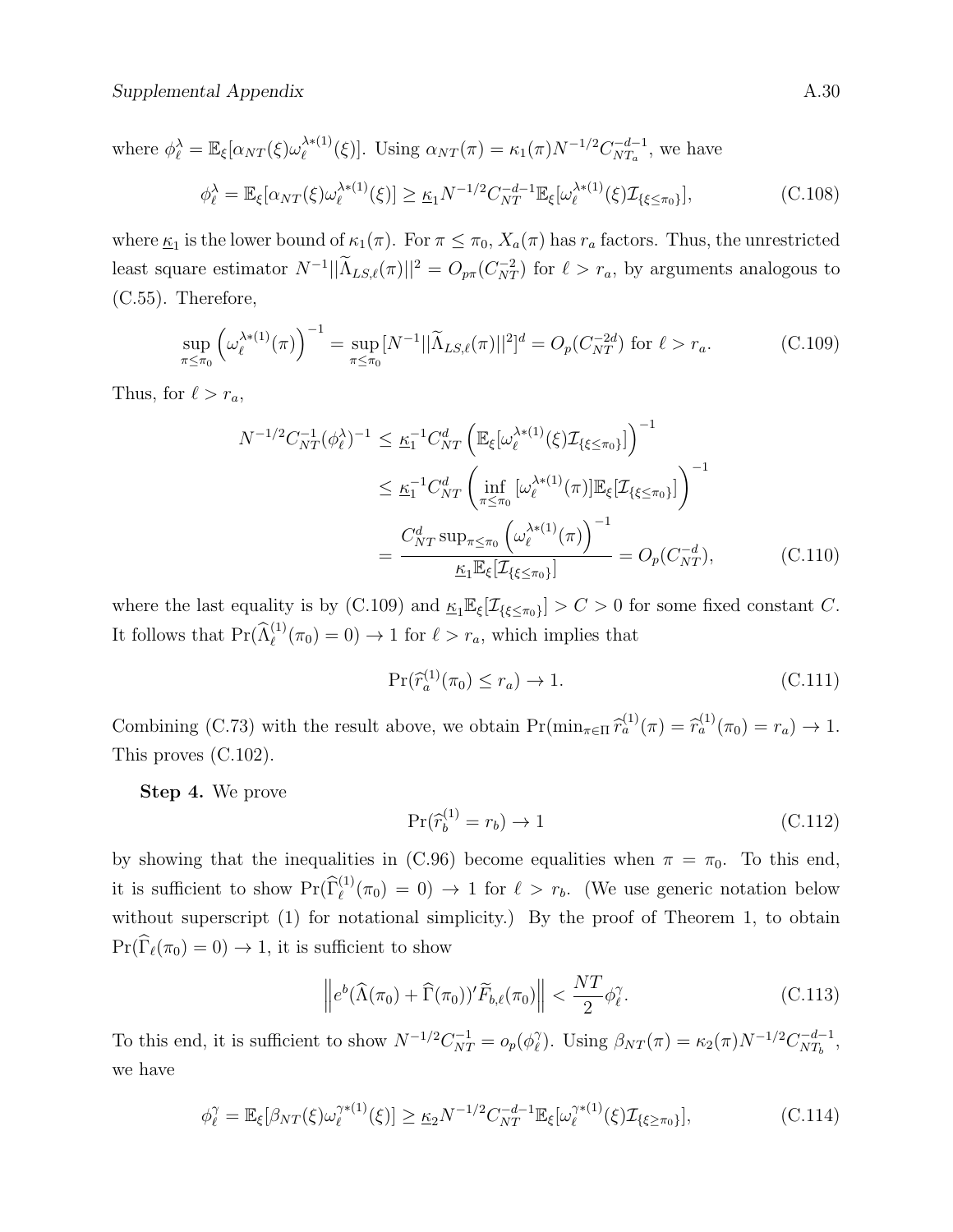where  $\underline{\kappa}_2$  is the lower bound of  $\kappa_2(\pi)$ . For  $\pi \geq \pi_0$ ,  $X_b(\pi)$  has  $r_b$  factors, thus  $N^{-1} || \tilde{\Psi}_{LS,\ell}(\pi) ||^2 =$  $O_{p\pi}(C_{NT}^{-2})$  for  $\ell > r_b$  by arguments analogous to (C.55). Therefore,

$$
\sup_{\pi > \pi_0} \left( \omega_{\ell}^{\gamma * (1)}(\pi) \right)^{-1} \leq \sup_{\pi > \pi_0} [N^{-1} || \widetilde{\Psi}_{LS,\ell}(\pi) ||^2]^d = O_p(C_{NT}^{-2d}) \text{ for } \ell > r_b.
$$
 (C.115)

Thus, for  $\ell > r_b$ ,

$$
N^{-1/2}C_{NT}^{-1}(\phi_{\ell}^{\gamma})^{-1} \leq \underline{\kappa}_{2}^{-1}C_{NT}^{d}\left(\mathbb{E}_{\xi}[\omega_{\ell}^{\gamma*(1)}(\xi)\mathcal{I}_{\{\xi \geq \pi_{0}\}}]\right)^{-1}
$$
  

$$
\leq \underline{\kappa}_{2}^{-1}C_{NT}^{d}\left(\inf_{\pi > \pi_{0}}\left(\omega_{\ell}^{\gamma*(1)}(\pi)\right)\mathbb{E}_{\xi}[\mathcal{I}_{\{\xi \geq \pi_{0}\}}]\right)^{-1}
$$
  

$$
=\frac{C_{NT}^{d}\sup_{\pi > \pi_{0}}\left(\omega_{\ell}^{\gamma*(1)}(\pi)\right)^{-1}}{\underline{\kappa}_{2}\mathbb{E}_{\xi}[\mathcal{I}_{\{\xi \geq \pi_{0}\}}]} = O_{p}(C_{NT}^{-d}), \qquad (C.116)
$$

following from (C.115) and  $\underline{\kappa}_2 \mathbb{E}_{\xi}[\mathcal{I}_{\{\xi \geq \pi_0\}}] > C > 0$  for some fixed constant C. It follows that  $\Pr(\widehat{\Gamma}_{\ell}^{(1)}(\pi_0) = 0) \to 1$  for  $\ell > r_b$ , which implies

$$
\Pr(\widehat{r}_b^{(1)}(\pi_0) \le r_b) \to 1. \tag{C.117}
$$

When  $r_b > r_a$ , (C.96) and (C.117) imply that

$$
\Pr(\hat{r}_b^{(1)} = \min_{\pi \in \Pi} \hat{r}_b^{(1)}(\pi) = r_b) \to 1.
$$
 (C.118)

On the other hand, if  $r_b = r_a$ , we can use (C.117) to deduce that

$$
\Pr(\min_{\pi \in \Pi} \widehat{r}_b^{(1)}(\pi) \le r_a) \to 1,\tag{C.119}
$$

which together with the definition of  $\hat{r}_b^{(1)}$  $b<sup>(1)</sup>$  and (C.102) implies that

$$
\Pr(\hat{r}_b^{(1)} = \hat{r}_a^{(1)} = r_b) \to 1. \tag{C.120}
$$

This completes the proof of Step 4.

Step 5. We show

$$
\Pr(\widehat{r}_a^{(2)} = r_a) \to 1 \text{ and } \Pr(\widehat{r}_b^{(2)} = r_b) \to 1. \tag{C.121}
$$

Following Steps 3 and 4, we know that the event  $\{\hat{r}_a^{(1)} = r_a \text{ and } \hat{r}_b^{(1)} = r_b\}$  has probability approaching 1. If  $r_b > r_a$ ,  $\omega_{\ell}^{\lambda * (i)}$  $\lambda^{*(i)}$  and  $\omega_{\ell}^{\gamma^{*(i)}}$  $\chi^{(i)}_{\ell}$  are the same for  $i = 1, 2$  following (C.72). Hence, all arguments in Steps 3 and 4 apply to the second-step estimator, which completes the proof immediately.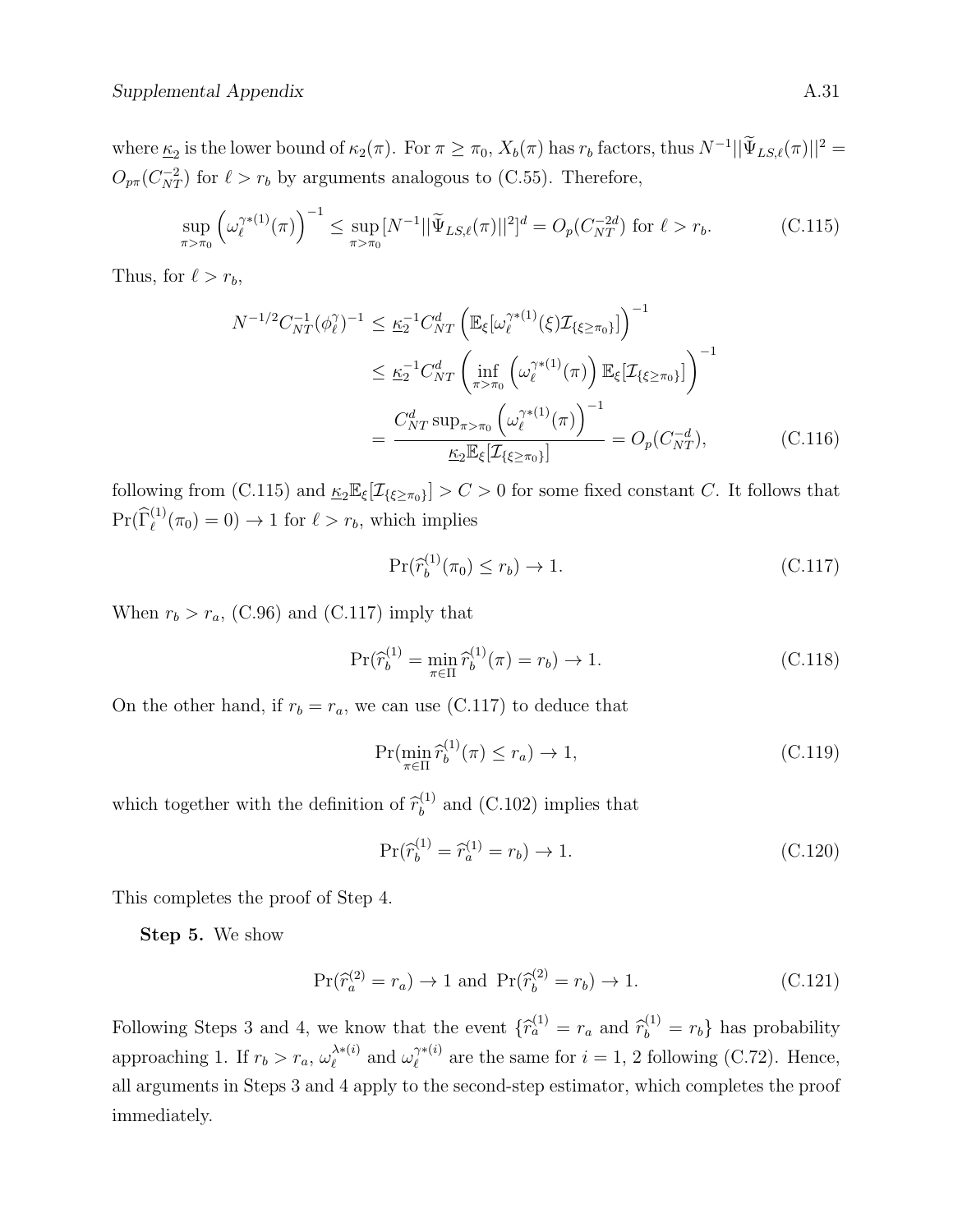Next, we consider  $r_a = r_b$ . Conditioning on the event  $\{\hat{r}_a^{(1)} = r_a \text{ and } \hat{r}_b^{(1)} = r_b\}$ , the proofs in Step 3 and Step 4 apply to the second-step estimator as well, and this gives the desired results.

Step 6. We show that when there is a type-1 change,

$$
\Pr(\widehat{\Gamma}^{(2)}(\pi_0) \neq 0) \to 1. \tag{C.122}
$$

To this end, it is sufficient to show  $N^{-1}||\hat{\Gamma}_{\ell}^{(2)}(\pi_0) - \Gamma_{\ell}^{R}(\pi_0)||^2 \to_p 0$  for some  $\ell \in \mathcal{Z}$ . This follows from (C.104) for the second-step estimator, which holds by the same arguments as in Step 3 conditioning on the event  $\{\hat{r}_a^{(1)} = r_a \text{ and } \hat{r}_b^{(1)} = r_b\}$ . Following Steps 3 and 4, this event occurs w.p.a.1.

The result in (C.122) and Step 5 together imply that  $Pr(\hat{S} = 1) \rightarrow 1$  if  $S_0 = 1$ .

**Step 7.** When there is no structural instability, i.e.,  $\Gamma^0 = 0$ , we show

$$
\Pr(\sup_{\pi \in \Pi} ||\widehat{\Gamma}^{(2)}(\pi)|| = 0) \to 1. \tag{C.123}
$$

Replacing  $\widehat{\Lambda}$  and  $\widehat{\Gamma}$  in the proof of Theorem 1 with  $\widehat{\Lambda}^{(2)}(\pi)$  and  $\widehat{\Gamma}^{(2)}(\pi)$ , we have uniform consistency

$$
N^{-1/2}||\widehat{\Lambda}^{(2)}(\pi) - \Lambda^*|| = O_{p\pi}(\overline{b}_\Lambda + C_{NT}^{-1}) \text{ and } N^{-1/2}||\widehat{\Gamma}^{(2)}(\pi) - \Gamma^*|| = O_{p\pi}(\overline{b}_\Lambda + C_{NT}^{-1}), \text{ (C.124)}
$$

where  $\bar{b}_{\Lambda} = N^{1/2} (\sum_{\ell=1}^{r_a} (\phi_{\ell}^{\lambda})^2)^{1/2}$ . We have shown  $\bar{b}_{\Lambda} = O_p(C_{NT}^{-1})$  in (C.95). Revoking the proof of Theorem 1 with  $\pi_0$  replaced by  $\pi$ , a sufficient condition for (C.123) is

$$
N^{-1/2}C_{NT}^{-1} = o_p(\phi_\ell^{\gamma}) \text{ for } \ell = 1, ..., k,
$$
 (C.125)

where the left-hand side follows from uniform convergence rate of the criterion function and the right-hand side is based on the averaging penalty. Following Steps 3 and 4, we know that the event  $\{\hat{r}_a^{(1)} = r_a \text{ and } \hat{r}_b^{(2)} = r_b\}$  has probability approaching 1. Using  $\beta_{NT}(\pi) =$  $\kappa_2(\pi) N^{-1/2} C_{NT_h}^{-d-1}$  $\frac{d-1}{NT_b}$ , we have

$$
\phi_{\ell}^{\gamma} = \mathbb{E}_{\xi}[\beta_{NT}(\xi)\omega_{\ell}^{\gamma*(2)}(\xi)] \geq \underline{\kappa}_2 N^{-1/2} C_{NT}^{-d-1} \mathbb{E}_{\xi}[\omega_{\ell}^{\gamma*(2)}(\xi)]. \tag{C.126}
$$

Using the formula of  $\omega_{\ell}^{\gamma*(2)}$  $\ell^{\gamma*(2)}(\pi)$  in (C.72), for  $\ell > r_a$ ,

$$
\left(\omega_{\ell}^{\gamma*(2)}(\pi)\right)^{-1} = \left(\omega_{\ell}^{\gamma*(1)}(\pi)\right)^{-1} \le \left(N^{-1}||\widetilde{\Gamma}_{\ell,LS}(\pi)||^2\right)^d = O_{p\pi}(C_{NT}^{-2d})\tag{C.127}
$$